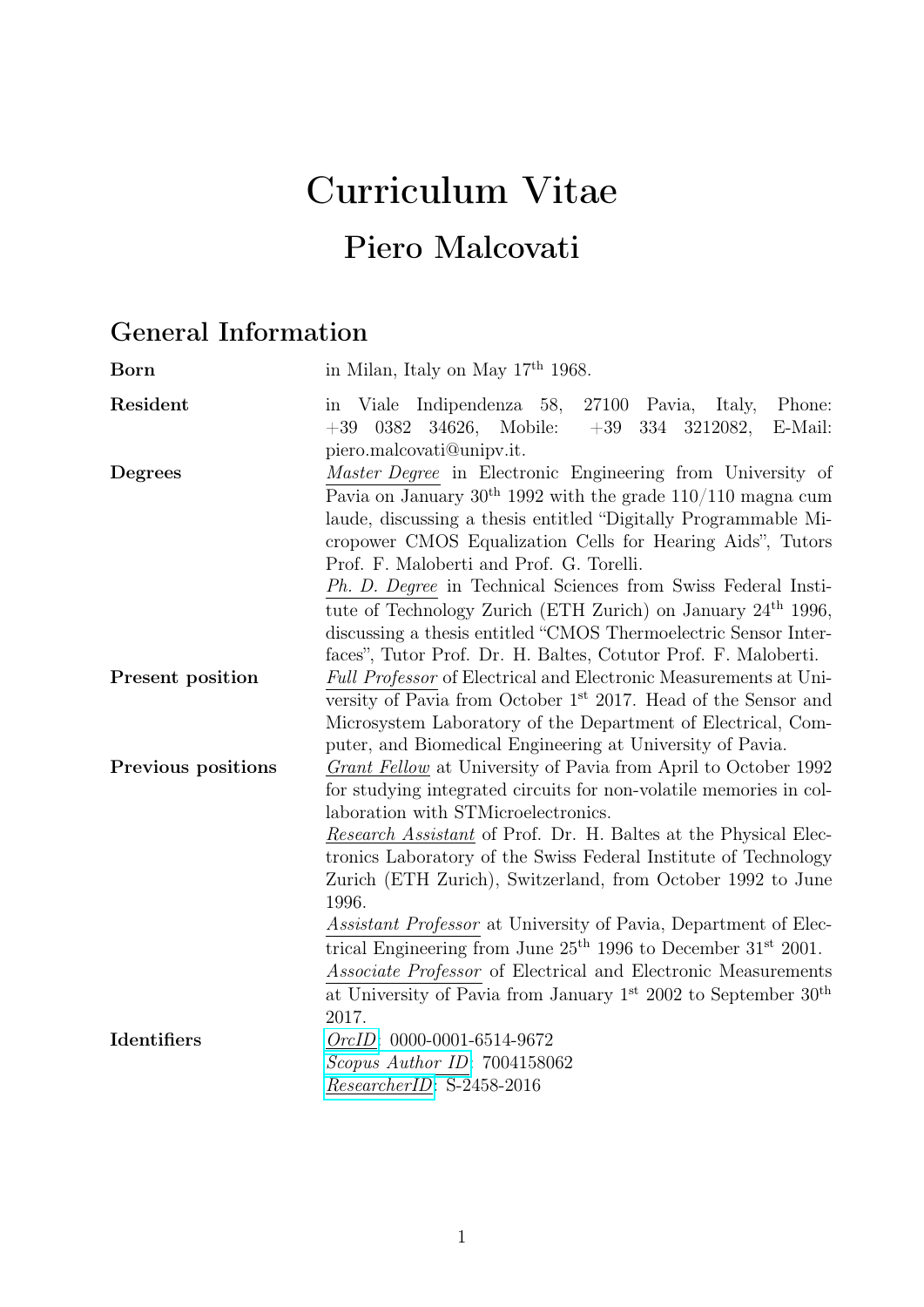# Bibliometric Indicators

- Scopus database as of  $30/04/2019$ 
	- Number of publications: 300 (of which 89 journal papers)
	- Number of publications (2008-2019): 153 (of which 50 journal papers)
	- Number of citations: 3218
	- Number of citations (2008-2019): 1200
	- H-Index: 27
	- H-Index (2008-2019): 17
- Web of Science database as of  $30/04/2019$ 
	- Number of publications: 237 (of which 86 journal papers)
	- Number of publications (2008-2019): 115 (of which 49 journal papers)
	- Number of citations: 1725
	- Number of citations (2008-2019): 569
	- H-Index: 21
	- H-Index (2008-2019): 13
- Best result between **Scopus** and Web of Science databases as of  $30/04/2019$ 
	- Number of publications: 305 (of which 89 journal papers)
	- Number of publications (2008-2019): 154 (of which 50 journal papers)
	- Number of citations: 3220
	- Number of citations (2008-2019): 1200
	- H-Index: 27
	- H-Index (2008-2019): 17
- Google Scholar database as of 30/04/2019
	- Number of publications: 330 (of which 89 journal papers)
	- Number of publications (2008-2019): 171 (of which 50 journal papers)
	- Number of citations: 5235
	- Number of citations (2008-2019): 1865
	- H-Index: 35
	- H-Index (2008-2019): 22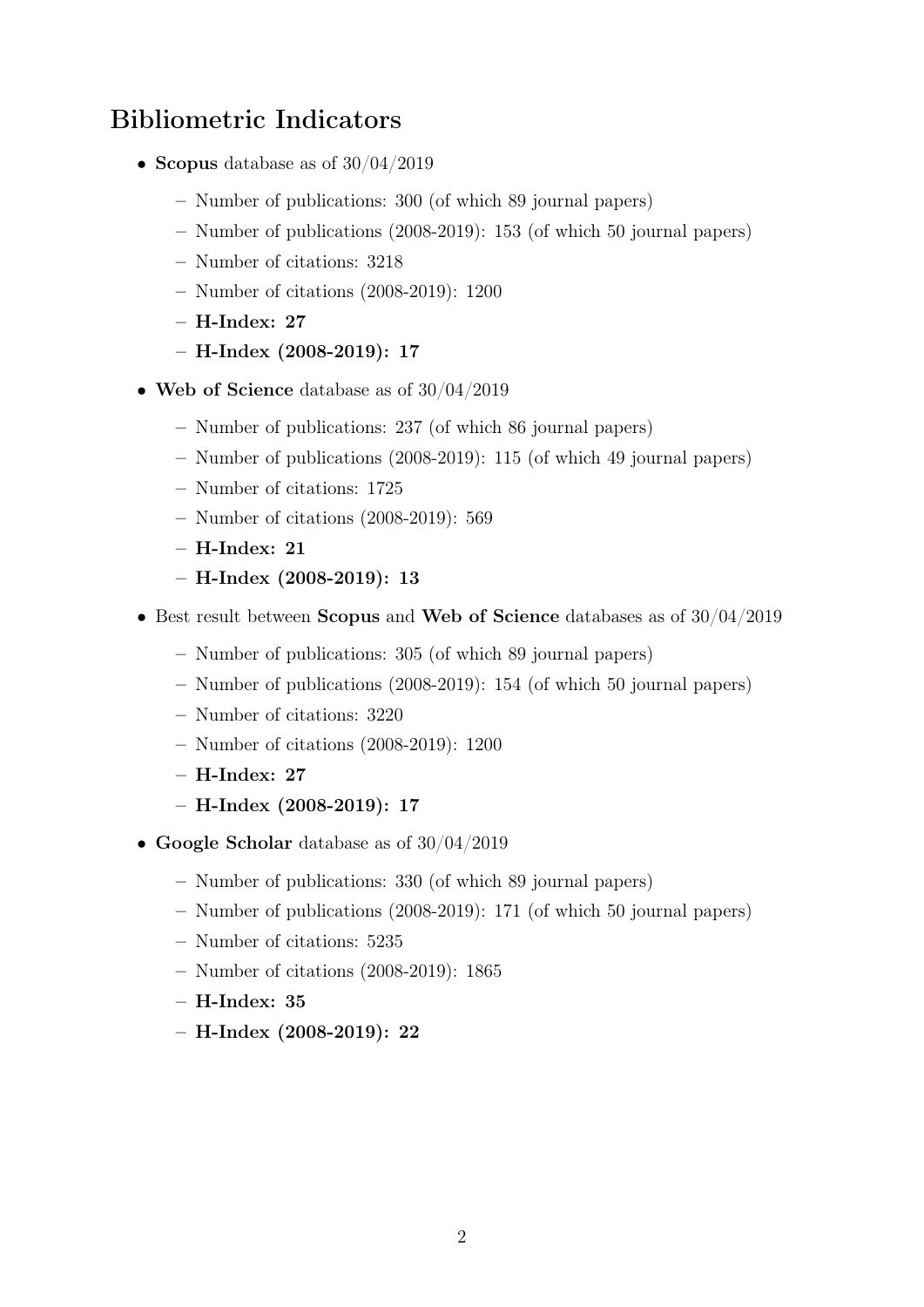# Education

Piero Malcovati carried out the research activity for his Master Thesis at the Integrated Microsystem Laboratory of University of Pavia under the supervision of Prof. Franco Maloberti and of Prof. Guido Torelli, working on the design of switched-capacitor (SC) circuits and micro-power operational amplifiers [\[T.1\]](#page-57-0).

After obtaining the Master degree in 1992, Piero Malcovati continued his education at Integrated Microsystem Laboratory of University of Pavia with a grant for six months from STMicroelectronics. In this period his research activity was focused on integrated circuits for non-volatile memories and switched-capacitor (SC) filters.

In 1992 Piero Malcovati started the Ph. D. course at the Physical Electronics Laboratory of the Swiss Federal Institute of Technology Zurich (ETH Zurich) under the supervision of Prof. Henry Baltes, working on the design of interface circuits for integrated microsensors for measuring electrical, physical, and chemical quantities, as well as on the fabrication process of the microsensors themselves using standard integrated circuit technologies (CMOS, BiCMOS and Bipolar). During the Ph. D. course, carried out in an interdisciplinary field such as integrated microsensors, therefore, Piero Malcovati deepened his education, not only in the field of measurements and electronics, but also in the field of physics, chemistry, microelectronic technologies, and electrical and electronic measurement techniques. Piero Malcovati received the Ph. D. degree from the Swiss Federal Institute of Technology Zurich in 1996 [\[T.2\]](#page-57-1).

In 1996 Piero Malcovati won the public selection for an Assistant Professor position in the field ING-INF/07 – Electrical and Electronic Measurements at University of Pavia.

In 2000 Piero Malcovati won the public selection for an Associate Professor position in the field ING-INF/07 – Electrical and Electronic Measurements at University of Pavia.

In 2014 Piero Malcovati acquired the National Scientific Qualification as Full Professor both in the field  $09/E4$  – Measurements and in the field  $09/E3$  – Electronics.

In 2017 Piero Malcovati won the public selection for a Full Professor position in the field ING-INF/07 – Electrical and Electronic Measurements at University of Pavia.

# Teaching Activity

As Professor at the Department of Electrical Engineering and at the Department of Electrical, Computer, and Biomedical Engineering of University of Pavia, Piero Malcovati is regularly teaching the following courses:

- Module of Electrical Measurements (6 CFU) in the frame of the course of Industrial Measurements, Bachelor in Industrial Engineering since the academic year 2001/02.
- Module of Mechanical and Thermal Measurements (6 CFU) in the frame of the course of Industrial Measurements, Bachelor in Industrial Engineering since the academic year 2017/18.
- Course of Industrial Electrical Measurements (6 CFU), Master in Electrical Engineering since the academic year 2001/02.
- Course of Microsensors, Integrated Microsystems, and MEMS (2 CFU), Master in Electronic Engineering since the academic year 2004/05.

Moreover, Piero Malcovati occasionally taught the following courses: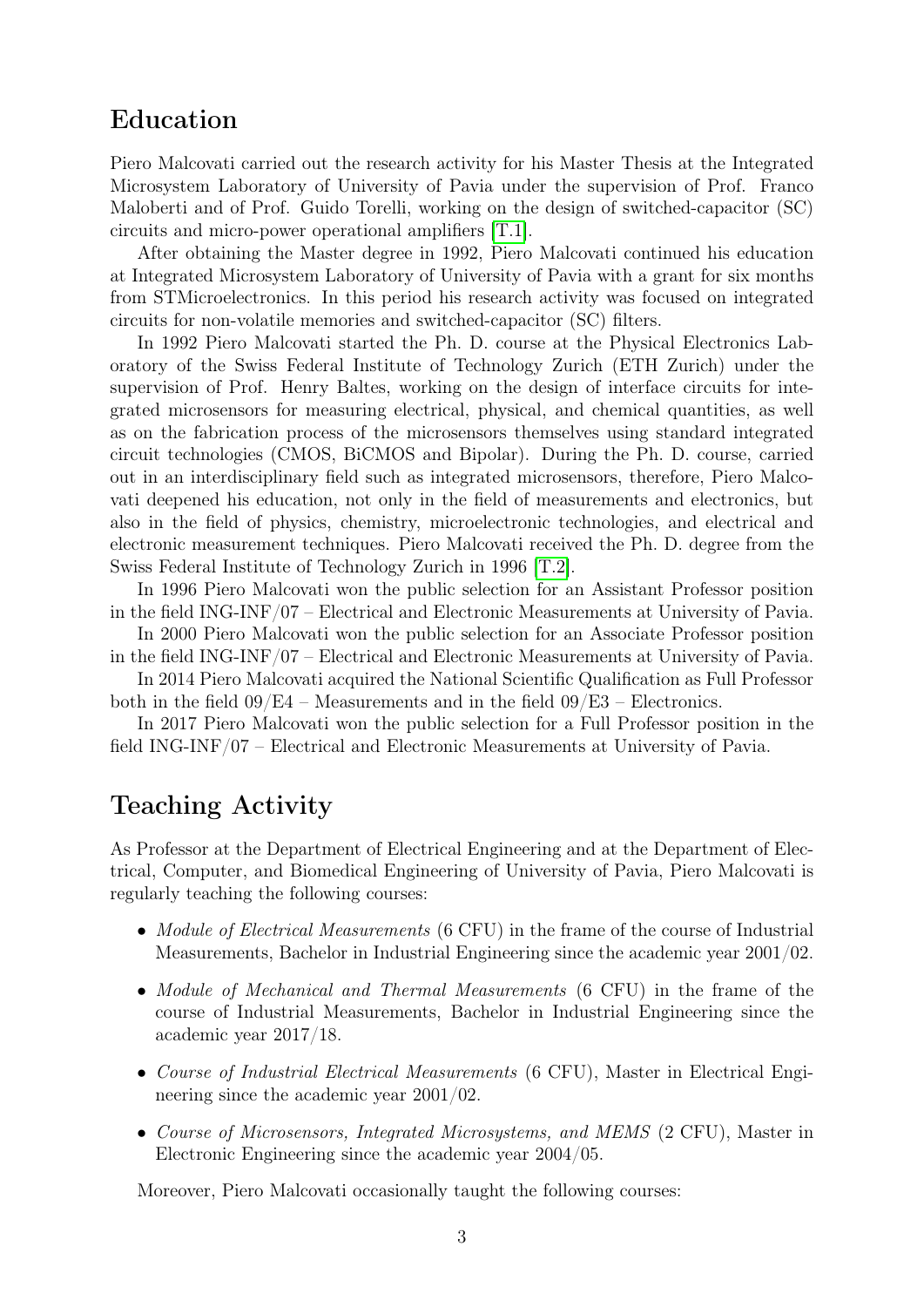- Course of Mechanical and Thermal Measurements B (6 CFU), Bachelor in Mechanical Engineering in the academic year 2010/11.
- Course of Electronic Measurements (6 CFU), Bachelor in Electronic and Telecommunication Engineering in the academic year 2012/13.
- Course of Generation, Acquisition, and Processing of Analog Signals (4 CFU), TFA in Electronics in the academic year 2014/15.
- Course of Electrical Measurements (12 CFU), Bachelor in Electrical Engineering in the academic year 2000/01.
- Course of Microelectronics (12 CFU), Master in Electronic Engineering in the academic year 2000/01.

For all the courses, besides holding the lectures, Piero Malcovati handled also the laboratory exercises.

From 1996 to 2000 Piero Malcovati regularly participated with laboratory exercises, seminars, and exams to the teaching activity of the courses of Electrical Measurements, Microelectronics, and Electronics II at the Faculty of Engineering of University of Pavia.

In addition, from 1992 to 1996 Piero Malcovati regularly participated to the teaching activity of the Physical Electronics Laboratory of the Swiss Federal Institute of Technology Zurich as Assistant of Prof. Henry Baltes. In particular he taught annually the part of the course "Microsensoren" (Microsensors) concerning the interface circuits and followed the diploma works of students from the Faculties of Physics and Electrical Engineering.

Since 1996 Piero Malcovati handles the organization and management of the Educational Laboratory of Electrical Measurements at the Department of Electrical, Computer, and Biomedical Engineering of University of Pavia.

Since 1996 Piero Malcovati followed, as tutor or cotutor, 87 Master Theses at the Integrated Microsystem Laboratory and the Sensor and Microsystem Laboratory of the Department of Electrical, Computer, and Biomedical Engineering of University of Pavia. Piero Malcovati has been or is presently tutor or co-tutor of 25 Ph. D. students in the frame of the Ph. D. Schools in Microelectronics and in Electronics, Computer Science, and in Electrical Engineering at University of Pavia:

- G. Bernardinis, "Time-Interleaved Pipeline Analog-to-Digital Converter Using Dynamic Stage Matching", Ph. D. Thesis, Ph. D. School in Electronics, Computer Science, and Electrical Engineering, University of Pavia, XVII Cycle, Tutor: F. Maloberti, Co-Tutor: P. Malcovati.
- F. Borghetti, "Circuiti di Interfaccia per Sensori di Raggi Gamma ed X", Ph. D. Thesis, Ph. D. School in Electronics, Computer Science, and Electrical Engineering, University of Pavia, XVI Cycle, Tutor: F. Maloberti, Co-Tutor: P. Malcovati.
- A. Fornasari, "Correction Techniques for Multi-Bit Sigma-Delta Converters", Ph. D. Thesis, Ph. D. School in Electronics, Computer Science, and Electrical Engineering, University of Pavia, XVII Cycle, Tutor: F. Maloberti, Co-Tutor: P. Malcovati.
- N. Ghittori, "Analog Baseband Blocks for Multistandard Wireless Transmitters", Ph. D. Thesis, Ph. D. School in Electronics, Computer Science, and Electrical Engineering, University of Pavia, XVIII Cycle, Tutor: P. Malcovati and G. Torelli, Co-Tutor: A. Baschirotto.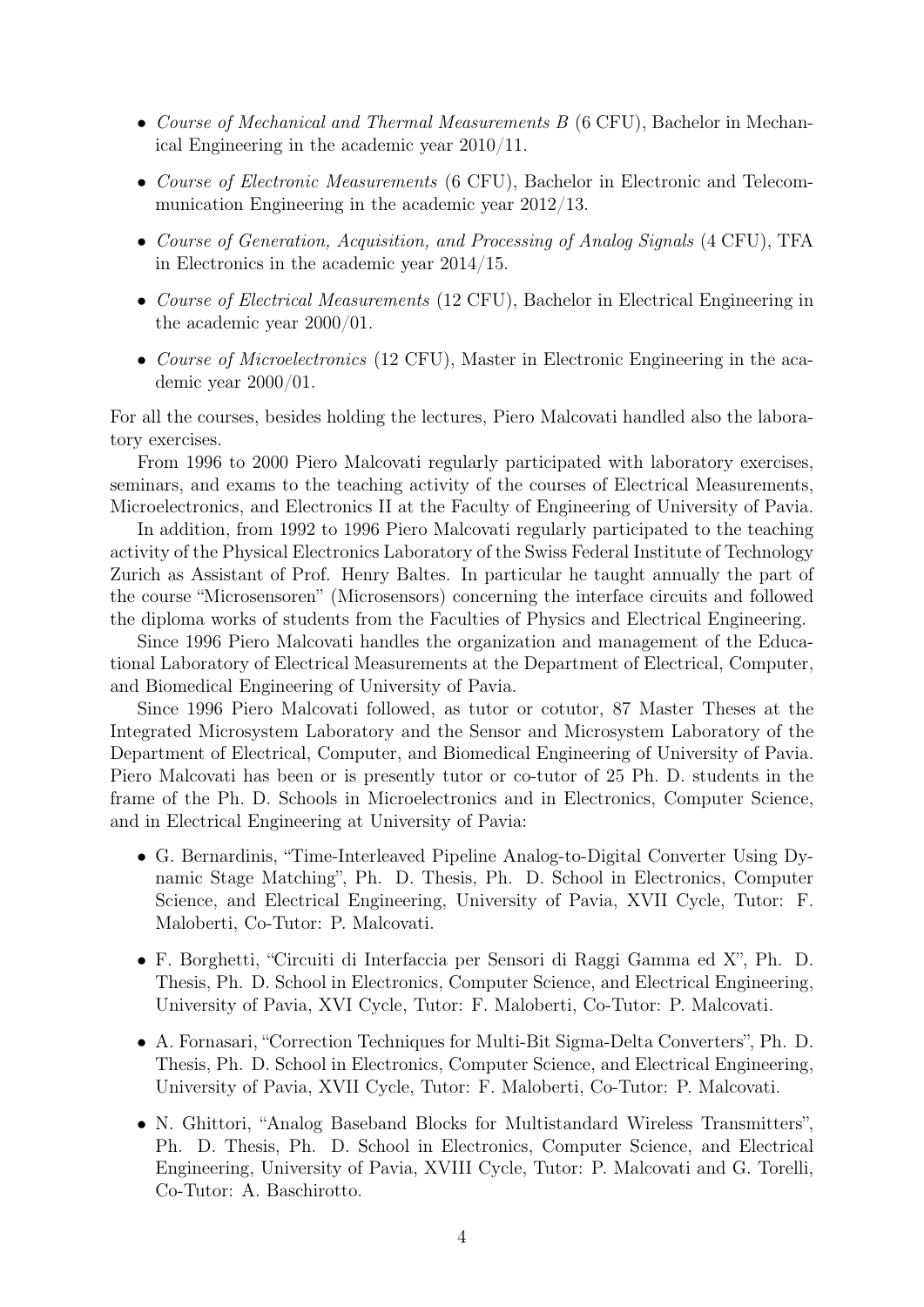- A. Vigna, "Design of a D/A Converter for Reconfigurable Mobile Terminals", Ph. D. Thesis, Ph. D. School in Electronics, Computer Science, and Electrical Engineering, University of Pavia, XVIII Cycle, Tutor: P. Malcovati, Co-Tutor: A. Baschirotto.
- V. Ferragina, "Design of Digital Blocks for CMOS Mixed-Signal Integrated Circuits", Ph. D. Thesis, Ph. D. School in Electronics, Computer Science, and Electrical Engineering, University of Pavia, XIX Cycle, Tutor: P. Malcovati.
- M. Grassi, "Wide Dynamic Range CMOS Interface Circuits for Resistive Gas Sensors", Ph. D. Thesis, Ph. D. School in Electronics, Computer Science, and Electrical Engineering, University of Pavia, XVIII Cycle, Tutor: P. Malcovati, Co-Tutor: A. Baschirotto.
- M. Marchesi, "Fluxgate Magnetic Sensor System for Electronic Compass", Ph. D. Thesis, Ph. D. School in Electronics, Computer Science, and Electrical Engineering, University of Pavia, XVIII Cycle, Tutor: E. Dallago, Co-Tutor: P. Malcovati.
- A. Rossini, "Design of Mixed Analog/Digital Interface Circuits for Sensors and Microsystems", Ph. D. Thesis, Ph. D. School in Electronics, Computer Science, and Electrical Engineering, University of Pavia, XIX Cycle, Tutor: P. Malcovati.
- I. Galdi, "Band-Pass Sigma-Delta with Noise Transfer Function Synthesis", Ph. D. Thesis, Ph. D. School in Electronics, Computer Science, and Electrical Engineering, University of Pavia, XX Cycle, Tutor: F. Maloberti, Co-Tutor: P. Malcovati.
- A. Lombardi, "A Fully Integrated Wide Dynamic-Range Read-Out and Temperature Control Circuit for Microhotplate Thin Film Gas Sensors", Ph. D. Thesis, Ph. D. School in Electronics, Computer Science, and Electrical Engineering, University of Pavia, XXI Cycle, Tutor: P. Malcovati.
- L. Picolli, "A/D Converters in Submicron CMOS Technology", Ph. D. Thesis, Ph. D. School in Electronics, Computer Science, and Electrical Engineering, University of Pavia, XXI Cycle, Tutor: P. Malcovati, Co-Tutor: A. Baschirotto.
- M. Ferri, "Integrated Magnetic Sensor Interface Circuits and Photovoltaic Energy Harvester Systems", Ph. D. Thesis, Ph. D. School in Microelectronics, University of Pavia, XXII Cycle, Tutor: P. Malcovati.
- G. Rescio, "Integrated Microsystems for Safety Applications", Ph. D. Thesis, Ph. D. School in Microelectronics, University of Pavia, XXIII Cycle, Tutor: P. Malcovati.
- D. Cartasegna, "Study, Modeling and Realization of an Audio Class-D Power Amplifier in 0.18 μm CMOS Technology", Ph. D. Thesis, Ph. D. School in Microelectronics, University of Pavia, XXIV Cycle, Tutor: P. Malcovati, Co-Tutor: A. Baschirotto.
- F. Conso, "Very High Dynamic Range CMOS Interface Circuit for Gas Sensor Matrix Read-Out", Ph. D. Thesis, Ph. D. School in Microelectronics, University of Pavia, XXV Cycle, Tutor: P. Malcovati, Co-Tutor: M. Grassi.
- A. Donida, "Analog-to-Digital Converters for Switching Power Systems", Ph. D. Thesis, Ph. D. School in Microelectronics, University of Pavia, XXV Cycle, Tutor: P. Malcovati, Co-Tutor: A. Baschirotto.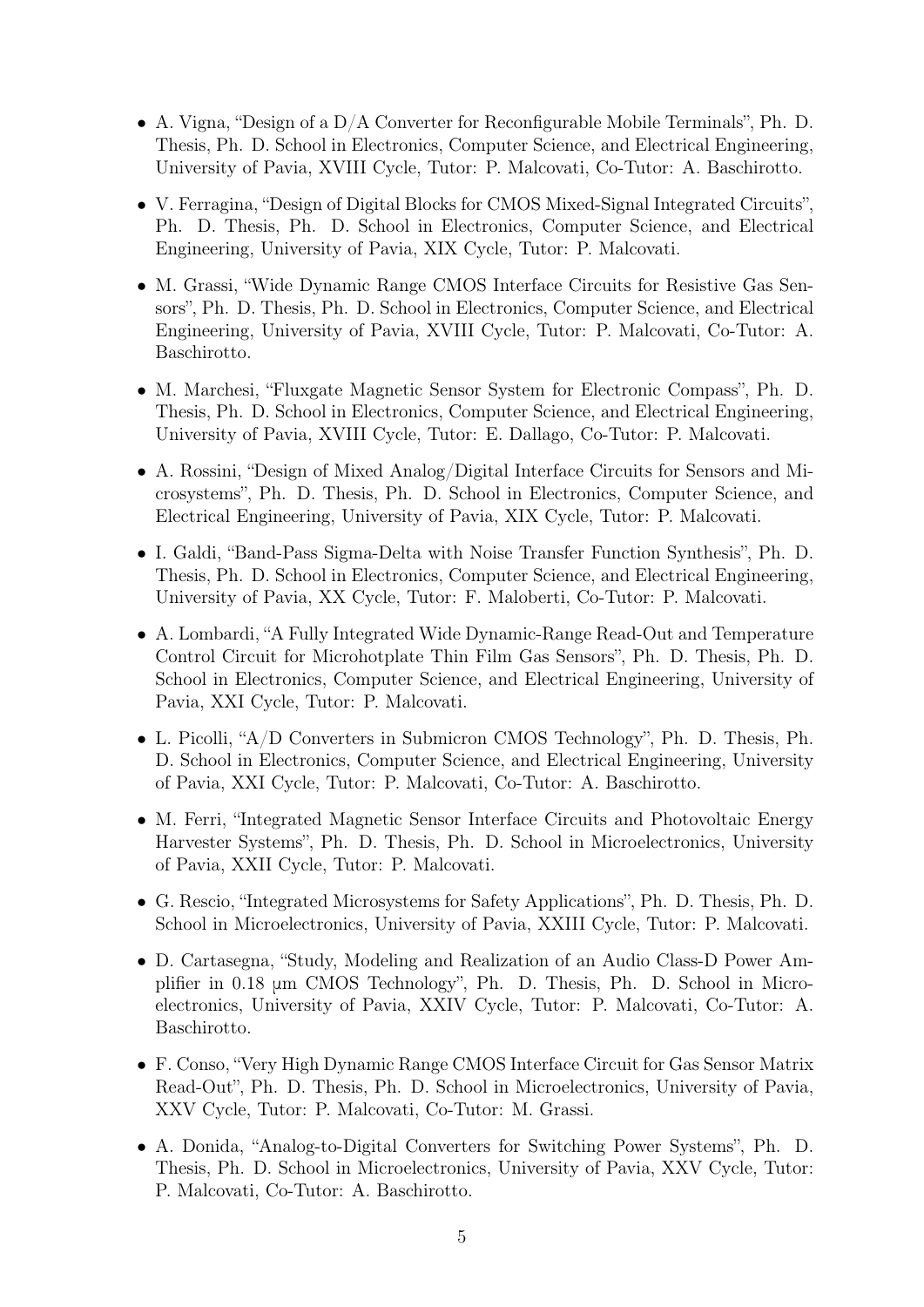- C. De Berti, "Continuous-Time ΣΔ Modulator for MEMS Microphones", Ph. D. Thesis, Ph. D. School in Microelectronics, University of Pavia, XXVIII Cycle, Tutor: P. Malcovati, Co-Tutor: A. Baschirotto.
- T. Vergine, "Mixed-Signals Integrated Circuits for Physical Experiments", Ph. D. Thesis, Ph. D. School in Microelectronics, University of Pavia, XXVIII Cycle, Tutor: P. Malcovati and A. Baschirotto.
- D. Allegri, "CMOS-Based Impedance Analyzer for Biomedical Applications", Ph. D. Thesis, Ph. D. School in Microelectronics, University of Pavia, XXIX Cycle, Tutor: P. Malcovati, Co-Tutor: D. Barrettino.
- M. Elkhayat, "Interface Circuits for Sensors and Actuators", Ph. D. Thesis, Ph. D. School in Microelectronics, University of Pavia, XXX Cycle, Tutor: P. Malcovati.
- M. Croce, "Analog Voice Activity Detection", Ph. D. Thesis, Ph. D. School in Microelectronics, University of Pavia, XXXI Cycle, Tutor: P. Malcovati, Co-Tutor: A. Baschirotto and L. Crespi.
- S. Mangiarotti, "A 110-nm Extended-Range Data Converter for Three-Axis Capacitive MEMS Accelerometer", Ph. D. Thesis, Ph. D. School in Microelectronics, University of Pavia, XXXI Cycle, Tutor: P. Malcovati.
- A. Taralkar, Ph. D. Student, Ph. D. School in Microelectronics, University of Pavia, XXXIII Cycle, Tutor: P. Malcovati, Co-Tutor: A. Baschirotto.
- E. Moisello, Ph. D. Student, Ph. D. School in Microelectronics, University of Pavia, XXXIII Cycle, Tutor: P. Malcovati and E. Bonizzoni.

Moreover, Piero Malcovati acted as external examiner for the final discussion of several Master and Ph. D. theses and held several lectures and seminars at national and international level.

# Institutional Activity

At University of Pavia Piero Malcovati has been Deputy Director of the Department of Electrical Engineering from 2008 to 2012 and he is Deputy Coordinator of the Ph. D. School in Microelectronics since 2009.

Since 2003 Piero Malcovati is the representative of the Department of Electrical, Computer, and Biomedical Engineering in the Technical-Scientific Committee of the Large Instrumentation Center of University of Pavia.

Since 2001 Piero Malcovati is responsible of the Sensor and Microsystem Laboratory [\(http://sms.unipv.it\)](http://sms.unipv.it) at the Department of Electrical, Computer, and Biomedical Engineering of University of Pavia.

In 2013 Piero Malcovati has been member of the Organizing Committee of the Faculty of Engineering of University of Pavia.

From 2014 to 2017 Piero Malcovati has been member of the Executive Committee of the Department of Electrical, Computer, and Biomedical Engineering of University of Pavia.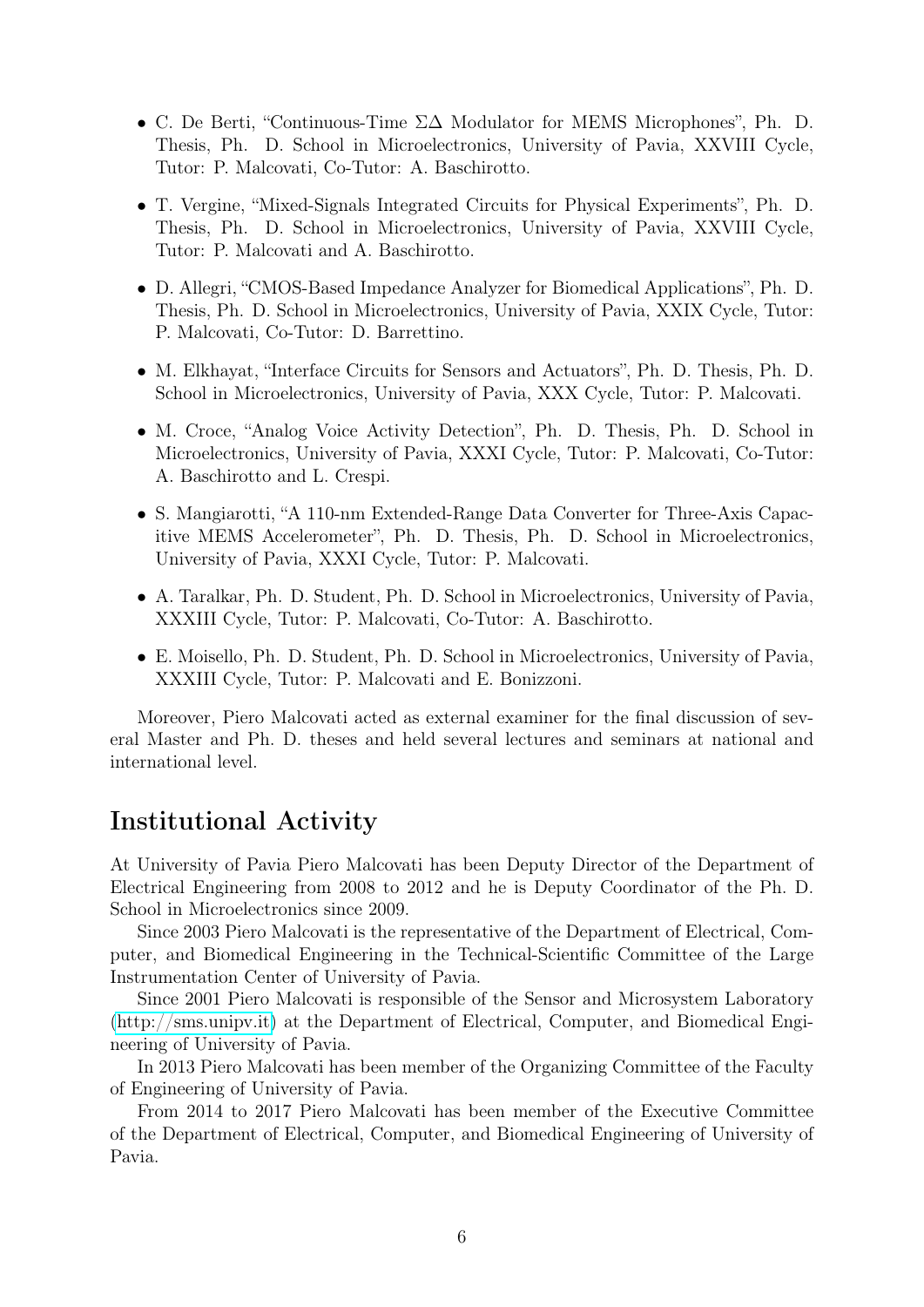From 2018 to 2020 Piero Malcovati has been member of the Committee for National Scientific Qualification (ASN) of the Italian Ministry of Education, University, and Research (MIUR).

From 2019 Piero Malcovati is Coordinator of the Master in Electrical Engineering at University of Pavia.

# Scientific Activity

The scientific activity of Piero Malcovati is focused in the field of analog, digital, and mixed-signal integrated circuits and systems for measurement systems. The activity is documented by the following scientific publications:

- 1 Ph. D thesis (published with ISBN number)
- 31 Book chapters
- 90 Journal papers
- 281 Conference papers (with proceedings)
- 15 Accepted patents in Europe or in USA

## Research Activity

The research activity carried out by Piero Malcovati either at University of Pavia and at the Swiss Federal Institute of Technology Zurich is focused in the following fields:

- a) [Microsensors and integrated microsystems](#page-6-0)
- b) [Data converters](#page-7-0)
- c) [Low-voltage, low-power analog and mixed-signal integrated circuits](#page-7-1)
- d) [DC-DC converters and power management](#page-8-0)

#### <span id="page-6-0"></span>Microsensors and integrated microsystems

The implementation of microsensors for measuring chemical and physical quantities with standard integrated circuit processes in the last years allowed the introduction and the wide diffusion of these devices in most electronic apparatuses in several applications. The possibility of realizing the interface circuits on the same chip or in the same package as the sensors is one of the most important factors for the success of these devices. Indeed, integrated microsensors cannot be optimized because of the limitations due to the fabrication process. Therefore, the interface circuits have to compensate the non-idealities of the sensors, in order to achieve comparable or better performance than discrete devices, obviously with a lower cost. Moreover, additional functionalities can be easily introduced in the devices. The concept of "Internet of Things", which is pretty popular nowadays, has been enabled by the widespread diffusion of integrated microsensors and microsystems. Piero Malcovati has been among the first in Europe to deal with Integrated Microsystems, including microsensors and interface circuits, completely realized with CMOS and BiCMOS technologies and he carried on with success over the years this research topic.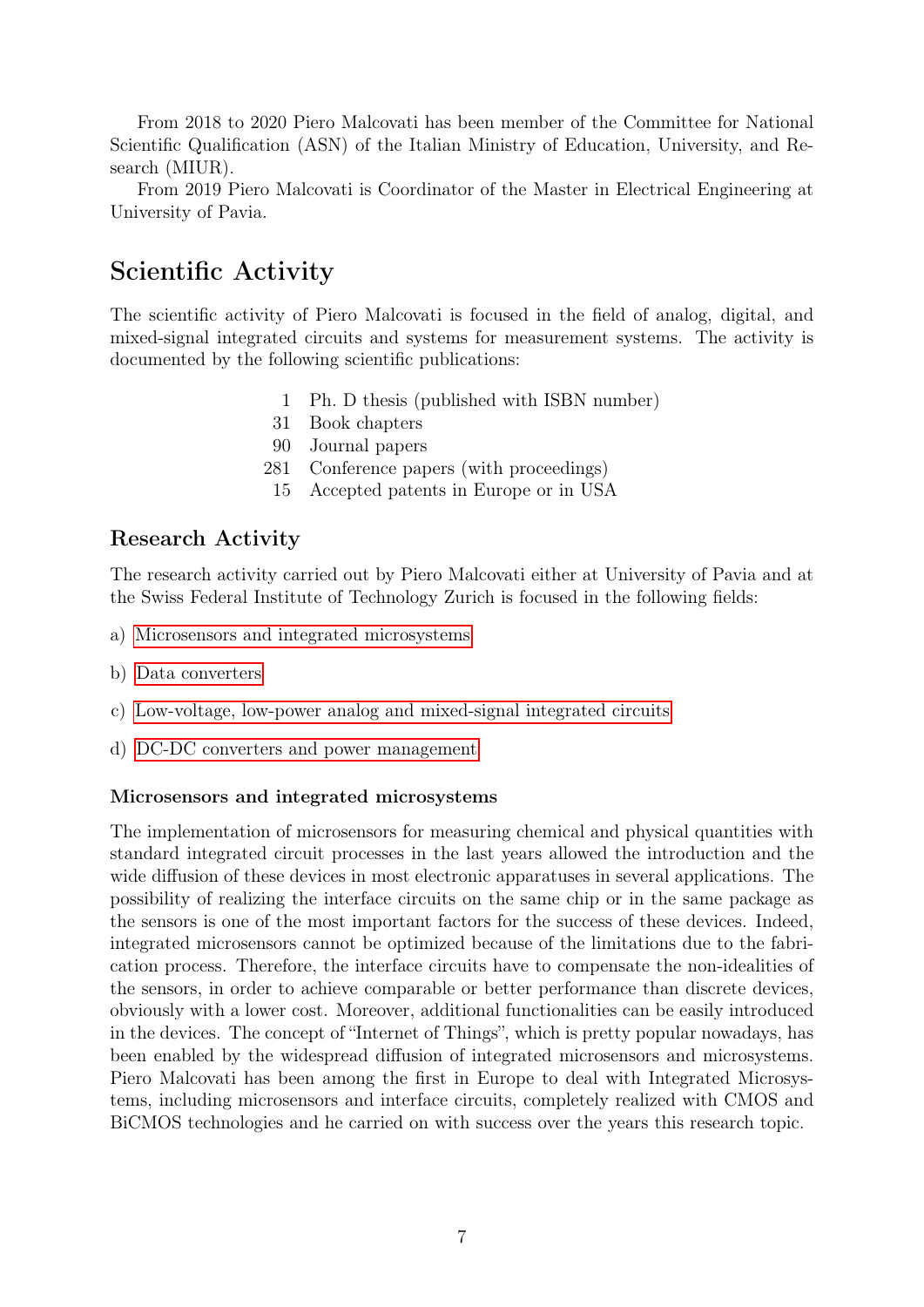Publications [\[T.2,](#page-57-1) [B.1,](#page-24-0) [B.2,](#page-24-1) [J.1,](#page-14-0) [J.2,](#page-14-1) [J.3,](#page-14-2) [J.4,](#page-14-3) [J.5,](#page-15-0) [J.8,](#page-15-1) [J.9,](#page-15-2) [J.10,](#page-15-3) [J.12,](#page-15-4) [J.13,](#page-15-5) [C.1,](#page-27-0) [C.3,](#page-27-1) [C.4,](#page-27-2) [C.6,](#page-28-0) [C.7,](#page-28-1) [C.9,](#page-28-2) [C.10,](#page-28-3) [C.11,](#page-28-4) [C.13,](#page-28-5) [C.15,](#page-28-6) [C.16,](#page-29-0) [C.17,](#page-29-1) [C.19,](#page-29-2) [C.22,](#page-29-3) [C.23,](#page-29-4) [C.24,](#page-29-5) [C.25,](#page-29-6) [C.26,](#page-30-0) [C.27,](#page-30-1) [C.29,](#page-30-2) [C.35,](#page-30-3) [C.38,](#page-31-0) [C.40,](#page-31-1) [C.41,](#page-31-2) [C.44,](#page-31-3) [C.49,](#page-32-0) [P.2,](#page-56-0) [J.16,](#page-15-6) [C.60,](#page-33-0) [C.61,](#page-33-1) [B.3,](#page-24-2) [C.73,](#page-34-0) [C.76,](#page-34-1) [B.4,](#page-24-3) [C.78,](#page-34-2) [C.82,](#page-35-0) [C.85,](#page-35-1) [C.88,](#page-35-2) [C.89,](#page-35-3) [C.91,](#page-35-4) [C.95,](#page-36-0) [C.96,](#page-36-1) [C.97,](#page-36-2) [C.98,](#page-36-3) [C.106,](#page-37-0) [C.107,](#page-37-1) [C.108,](#page-37-2) [C.110,](#page-37-3) [C.111,](#page-37-4) [B.5,](#page-24-4) [J.24,](#page-16-0) [B.6,](#page-24-5) [C.112,](#page-37-5) [C.116,](#page-38-0) [J.26,](#page-16-1) [J.27,](#page-17-0) [C.120,](#page-38-1) [C.121,](#page-38-2) [C.122,](#page-39-0) [C.124,](#page-39-1) [C.126,](#page-39-2) [J.28,](#page-17-1) [C.129,](#page-39-3) [C.130,](#page-39-4) [C.131,](#page-39-5) [C.135,](#page-40-0) [C.139,](#page-40-1) [J.32,](#page-17-2) [J.34,](#page-17-3) [C.140,](#page-40-2) [J.35,](#page-17-4) [J.36,](#page-17-5) [C.141,](#page-40-3) [J.37,](#page-18-0) [C.143,](#page-41-0) [C.144,](#page-41-1) [C.146,](#page-41-2) [C.149,](#page-41-3) [J.38,](#page-18-1) [J.39,](#page-18-2) [C.151,](#page-41-4) [C.152,](#page-42-0) [C.154,](#page-42-1) [C.157,](#page-42-2) [J.41,](#page-18-3) [J.42,](#page-18-4) [C.161,](#page-42-3) [C.164,](#page-43-0) [C.165,](#page-43-1) [C.166,](#page-43-2) [B.8,](#page-24-6) [B.9,](#page-24-7) [C.168,](#page-43-3) [C.169,](#page-43-4) [B.11,](#page-25-0) [B.10,](#page-25-1) [C.170,](#page-43-5) [J.45,](#page-18-5) [B.12,](#page-25-2) [C.172,](#page-44-0) [C.174,](#page-44-1) [J.47,](#page-19-0) [C.175,](#page-44-2) [C.176,](#page-44-3) [C.179,](#page-44-4) [C.181,](#page-45-0) [J.48,](#page-19-1) [C.184,](#page-45-1) [J.49,](#page-19-2) [C.185,](#page-45-2) [C.186,](#page-45-3) [B.13,](#page-25-3) [B.14,](#page-25-4) [B.15,](#page-25-5) [B.17,](#page-25-6) [C.189,](#page-45-4) [C.191,](#page-46-0) [C.192,](#page-46-1) [C.193,](#page-46-2) [C.194,](#page-46-3) [C.200,](#page-47-0) [C.201,](#page-47-1) [C.203,](#page-47-2) [C.204,](#page-47-3) [J.57,](#page-20-0) [J.58,](#page-20-1) [C.205,](#page-47-4) [C.206,](#page-47-5) [C.207,](#page-48-0) [C.208,](#page-48-1) [C.212,](#page-48-2) [C.215,](#page-48-3) [B.18,](#page-25-7) [J.60,](#page-20-2) [C.218,](#page-49-0) [C.219,](#page-49-1) [B.20,](#page-26-0) [C.220,](#page-49-2) [J.63,](#page-20-3) [C.223,](#page-49-3) [C.224,](#page-49-4) [C.225,](#page-49-5) [C.227,](#page-50-0) [B.21,](#page-26-1) [C.229,](#page-50-1) [B.22,](#page-26-2) [B.23,](#page-26-3) [C.232,](#page-50-2) [C.237,](#page-51-0) [J.67,](#page-21-0) [C.239,](#page-51-1) [J.69,](#page-21-1) [C.240,](#page-51-2) [C.241,](#page-51-3) [C.242,](#page-51-4) [C.244,](#page-51-5) [J.70,](#page-21-2) [J.71,](#page-21-3) [B.24,](#page-26-4) [B.25,](#page-26-5) [J.73,](#page-21-4) [J.74,](#page-21-5) [C.248,](#page-52-0) [C.252,](#page-52-1) [J.75,](#page-22-0) [C.253,](#page-52-2) [J.76,](#page-22-1) [C.254,](#page-52-3) [J.77,](#page-22-2) [C.255,](#page-53-0) [C.256,](#page-53-1) [C.257,](#page-53-2) [J.79,](#page-22-3) [J.80,](#page-22-4) [B.26,](#page-26-6) [C.260,](#page-53-3) [C.261,](#page-53-4) [C.263,](#page-54-0) [J.81,](#page-22-5) [J.82,](#page-23-0) [C.266,](#page-54-1) [C.267,](#page-54-2) [C.269,](#page-54-3) [C.271,](#page-54-4) [C.272,](#page-55-0) [J.84,](#page-23-1) [C.273,](#page-55-1) [C.275,](#page-55-2) [B.27,](#page-27-3) [B.28,](#page-27-4) [C.277,](#page-55-3) [J.85,](#page-23-2) [J.86,](#page-23-3) [C.278,](#page-55-4) [J.87,](#page-23-4) [J.88,](#page-23-5) [J.89,](#page-23-6) [C.281,](#page-55-5) [J.90,](#page-24-8) [B.29,](#page-27-5) [B.30,](#page-27-6) [B.31\]](#page-27-7)

#### <span id="page-7-0"></span>Data converters

The last generation electronic apparatuses require integrated data converters with more and more challenging specifications in terms of linearity, resolution, bandwidth, power consumption, and supply voltage. The required data converter performance is very difficult to achieve exploiting only the features of active and passive components available in modern integration technologies. It is, therefore, of capital importance the development of calibration algorithms that allow the data converter performance to be improved through suitable signal processing functions, preferably in the digital domain. In data converter design it is typically necessary to optimize a wide range of parameters, including the building block performances, in order to reach the desired signal-to-noise ratio (SNR). Because of the intrinsic non-linearity of data conversion, this optimization process has to be carried out with behavioral simulations, thus requiring a set of models which allows exhaustive simulations to be performed, accounting for as much non-idealities as possible.

Publications [\[J.6,](#page-15-7) [C.2,](#page-27-8) [C.5,](#page-28-7) [C.12,](#page-28-8) [C.28,](#page-30-4) [C.31,](#page-30-5) [C.32,](#page-30-6) [C.33,](#page-30-7) [C.39,](#page-31-4) [C.43,](#page-31-5) [C.48,](#page-32-1) [C.51,](#page-32-2) [C.55,](#page-32-3) [C.56,](#page-32-4) [J.15,](#page-15-8) [C.57,](#page-32-5) [C.58,](#page-32-6) [J.18,](#page-16-2) [C.63,](#page-33-2) [C.65,](#page-33-3) [C.66,](#page-33-4) [C.68,](#page-33-5) [C.69,](#page-33-6) [C.70,](#page-34-3) [C.71,](#page-34-4) [J.20,](#page-16-3) [C.72,](#page-34-5) [C.74,](#page-34-6) [C.75,](#page-34-7) [C.77,](#page-34-8) [C.64,](#page-33-7) [J.21,](#page-16-4) [C.80,](#page-35-5) [P.5,](#page-56-1) [C.81,](#page-35-6) [C.84,](#page-35-7) [C.86,](#page-35-8) [J.22,](#page-16-5) [J.23,](#page-16-6) [C.90,](#page-35-9) [C.92,](#page-36-4) [C.93,](#page-36-5) [C.99,](#page-36-6) [C.100,](#page-36-7) [C.102,](#page-37-6) [C.104,](#page-37-7) [C.105,](#page-37-8) [C.114,](#page-38-3) [C.117,](#page-38-4) [C.125,](#page-39-6) [C.128,](#page-39-7) [J.29,](#page-17-6) [C.132,](#page-40-4) [C.133,](#page-40-5) [C.134,](#page-40-6) [C.136,](#page-40-7) [C.137,](#page-40-8) [C.138,](#page-40-9) [J.33,](#page-17-7) [C.145,](#page-41-5) [C.147,](#page-41-6) [C.148,](#page-41-7) [C.150,](#page-41-8) [C.153,](#page-42-4) [C.156,](#page-42-5) [C.159,](#page-42-6) [J.40,](#page-18-6) [J.44,](#page-18-7) [C.162,](#page-43-6) [C.163,](#page-43-7) [C.167,](#page-43-8) [J.46,](#page-18-8) [C.171,](#page-44-5) [C.177,](#page-44-6) [C.180,](#page-44-7) [J.51,](#page-19-3) [J.52,](#page-19-4) [J.53,](#page-19-5) [C.187,](#page-45-5) [C.188,](#page-45-6) [J.54,](#page-19-6) [C.196,](#page-46-4) [J.59,](#page-20-4) [C.230,](#page-50-3) [C.238,](#page-51-6) [C.243,](#page-51-7) [J.72,](#page-21-6) [C.246,](#page-52-4) [C.247,](#page-52-5) [C.249,](#page-52-6) [C.250,](#page-52-7) [C.251,](#page-52-8) [J.78,](#page-22-6) [C.258,](#page-53-5) [C.259,](#page-53-6) [C.262,](#page-53-7) [C.264,](#page-54-5) [C.268,](#page-54-6) [C.270,](#page-54-7) [J.83,](#page-23-7) [C.279\]](#page-55-6)

#### <span id="page-7-1"></span>Low-voltage, low-power analog and mixed-signal integrated circuits

The continuous improvement of fabrication processes, the shrinking of the transistor dimensions, and the consequent reduction of the oxide thickness lead to a constant drop of the power supply voltage of integrated circuits (from 5 V to 3.3 V to 2.5 V to 1.8 V to 1.2 V and presently to 1 V or less). Moreover, the widespread diffusion of battery-operated portable apparatuses pushes toward a continuos reduction of the dissipated power. These two trends a perfectly compatible in digital integrated circuits, where a reduction of the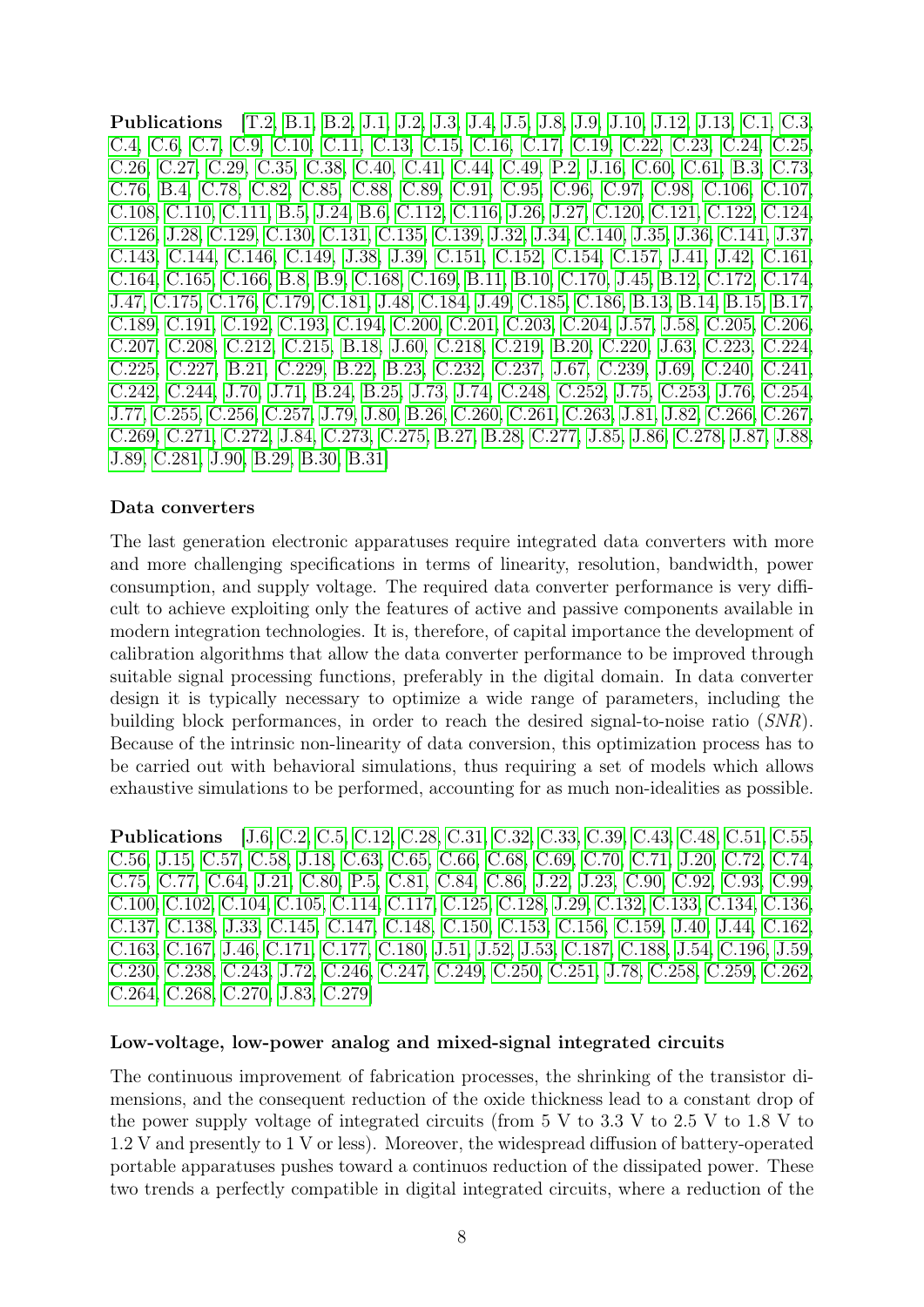power supply voltage leads inherently to a reduction of the power consumption. On the other hand, in analog integrated circuits low supply voltage does not always lead to low power consumption. Therefore, in modern mixed-signal integrated circuits there is a trend to reduce as much as possible the analog section, in order to exploit as much as possible the potential of digital signal processing. However, some analog blocks which cannot be eliminated (preamplifiers, data converters) must operate with power supply voltages typical of digital integrated circuits, while providing anyway high performance (in many cases higher performance than usual is required since the allowed analog processing is reduced).

Publications [\[T.1,](#page-57-0) [J.7,](#page-15-9) [J.11,](#page-15-10) [C.8,](#page-28-9) [C.14,](#page-28-10) [C.18,](#page-29-7) [C.21,](#page-29-8) [C.30,](#page-30-8) [C.34,](#page-30-9) [C.36,](#page-31-6) [C.37,](#page-31-7) [C.42,](#page-31-8) [C.45,](#page-31-9) [C.46,](#page-31-10) [C.47,](#page-32-7) [C.52,](#page-32-8) [C.53,](#page-32-9) [C.54,](#page-32-10) [C.50,](#page-32-11) [J.17,](#page-16-7) [C.59,](#page-33-8) [J.19,](#page-16-8) [C.62,](#page-33-9) [C.67,](#page-33-10) [C.79,](#page-34-9) [P.4,](#page-56-2) [C.83,](#page-35-10) [C.87,](#page-35-11) [C.94,](#page-36-8) [C.101,](#page-36-9) [C.103,](#page-37-9) [C.109,](#page-37-10) [C.113,](#page-38-5) [C.115,](#page-38-6) [J.25,](#page-16-9) [C.118,](#page-38-7) [C.119,](#page-38-8) [C.123,](#page-39-8) [C.127,](#page-39-9) [B.7,](#page-24-9) [J.30,](#page-17-8) [J.31,](#page-17-9) [C.155,](#page-42-7) [C.158,](#page-42-8) [J.43,](#page-18-9) [C.197,](#page-46-5) [C.209,](#page-48-4) [C.213,](#page-48-5) [C.228,](#page-50-4) [C.233,](#page-50-5) [C.234,](#page-50-6) [C.235,](#page-50-7) [C.236,](#page-51-8) [J.65,](#page-20-5) [C.265,](#page-54-8) [C.276\]](#page-55-7)

## <span id="page-8-0"></span>DC-DC converters and power management

Power consumption minimization, especially in portable systems, requires the use of several power supply sources with different voltages and currents, which have to be realized with a DC-DC converter each, starting from the battery voltage. Power management, indeed, is becoming one of the most critical issues for cost and size of portable devices.

Publications [\[C.20,](#page-29-9) [P.3,](#page-56-3) [P.1,](#page-56-4) [C.142,](#page-41-9) [C.160,](#page-42-9) [C.173,](#page-44-8) [C.178,](#page-44-9) [C.182,](#page-45-7) [C.183,](#page-45-8) [J.50,](#page-19-7) [B.16,](#page-25-8) [C.190,](#page-45-9) [C.195,](#page-46-6) [C.198,](#page-46-7) [C.199,](#page-47-6) [C.202,](#page-47-7) [J.55,](#page-19-8) [J.56,](#page-19-9) [C.210,](#page-48-6) [C.211,](#page-48-7) [C.214,](#page-48-8) [C.216,](#page-49-6) [B.19,](#page-26-7) [C.217,](#page-49-7) [J.62,](#page-20-6) [C.221,](#page-49-8) [C.222,](#page-49-9) [C.226,](#page-50-8) [C.231,](#page-50-9) [J.66,](#page-20-7) [P.6,](#page-56-5) [J.68,](#page-21-7) [C.245,](#page-52-9) [P.7,](#page-56-6) [P.8,](#page-56-7) [P.9,](#page-56-8) [P.10,](#page-56-9) [C.274,](#page-55-8) [P.11,](#page-56-10) [P.12,](#page-56-11) [P.13,](#page-56-12) [P.14,](#page-57-2) [P.15,](#page-57-3) [C.280\]](#page-55-9)

# Selected Publications

The research activity carried out by Piero Malcovati led, among the others, to the following 20 most significant publications (bibliometric indicators as of  $30/04/2019$ ):

- 1. P. Malcovati, C. Azeredo Leme, P. O'Leary, F. Maloberti, and H. Baltes, "Smart Sensor Interface with A/D Conversion and Programmable Calibration", IEEE Jour-nal of Solid-State Circuits, vol. 29, no. 8, pp. 963–966, Aug. 1994. DOI: [10.1109/](https://doi.org/10.1109/4.297704) [4.297704](https://doi.org/10.1109/4.297704) [\[J.1\]](#page-14-0) Scopus Citations: 39 Web of Science Citations: 34 Google Scholar Citations: 73
- 2. P. Malcovati, C. Azeredo Leme, R. Lenggenhager, F. Maloberti, and H. Baltes, "Low Noise Multirate SC Read-Out Circuitry for Thermoelectric Integrated Infrared Sensors", IEEE Transactions on Instrumentation and Measurement, vol. 44, no. 3, pp. 795–798, Jun. 1995. doi: [10.1109/19.387335](https://doi.org/10.1109/19.387335) [\[J.2\]](#page-14-1) Scopus Citations: 9 Web of Science Citations: 8 Google Scholar Citations: 13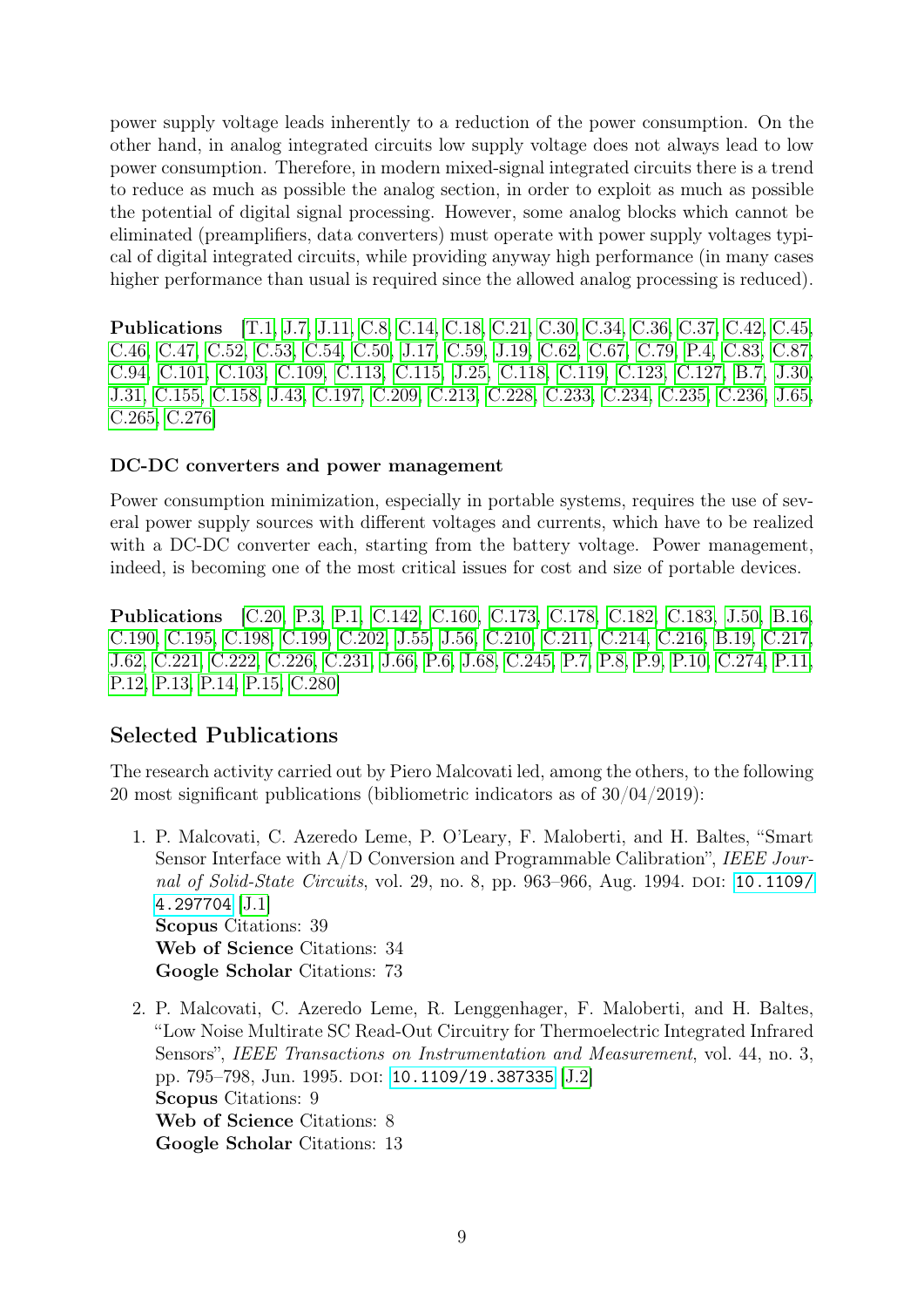3. A. Häberli, M. Schneider, P. Malcovati, R. Castagnetti, F. Maloberti, and H. Baltes, "2D Magnetic Microsensor with On-Chip Signal Processing for Contactless Angle Measurement", IEEE Journal of Solid-State Circuits, vol. 31, no. 12, pp. 1902–1907, Dec. 1996. doi: [10.1109/4.545811](https://doi.org/10.1109/4.545811) [\[J.8\]](#page-15-1) Scopus Citations: 46 Web of Science Citations: 34 Google Scholar Citations: 54

- 4. P. Malcovati and F. Maloberti, "An Integrated Microsystem for 3D Magnetic Field Measurements", IEEE Transactions on Instrumentation and Measurement, vol. 49, no. 2, pp. 341–345, Apr. 2000. doi: [10.1109/19.843075](https://doi.org/10.1109/19.843075) [\[J.13\]](#page-15-5) Scopus Citations: 28 Web of Science Citations: 21 Google Scholar Citations: 36
- 5. P. Malcovati, F. Maloberti, C. Fiocchi, and M. Pruzzi, "Curvature Compensated BiCMOS Bandgap with 1-V Supply Voltage", IEEE Journal of Solid-State Circuits, vol. 36, no. 7, pp. 1076–1081, Jul. 2001. DOI: [10.1109/4.933463](https://doi.org/10.1109/4.933463) [\[J.17\]](#page-16-7) Scopus Citations: 236 Web of Science Citations: 181 Google Scholar Citations: 438
- 6. P. Malcovati, S. Brigati, F. Francesconi, F. Maloberti, P. Cusinato, and A. Baschirotto, "Behavioral Modeling of Switched-Capacitor Sigma-Delta Modulators", IEEE Transactions on Circuits and Systems—Part I: Fundamental Theory and Applica-tions, vol. 50, no. 3, pp. 352-364, Mar. 2003. DOI: [10.1109/TCSI.2003.808892](https://doi.org/10.1109/TCSI.2003.808892) [\[J.20\]](#page-16-3) Scopus Citations: 341 Web of Science Citations: 232 Google Scholar Citations: 550
- 7. S. Brigati, F. Francesconi, P. Malcovati, and F. Maloberti, "A Fourth-Order Single-Bit Switched-Capacitor  $\Sigma\Delta$  Modulator for Distributed Sensor Applications", IEEE Transactions on Instrumentation and Measurement, vol. 53, no. 2, pp. 266–270, Apr. 2004. doi: [10.1109/TIM.2003.822480](https://doi.org/10.1109/TIM.2003.822480) [\[J.21\]](#page-16-4) Scopus Citations: 27 Web of Science Citations: 19 Google Scholar Citations: 47
- 8. C. Falconi, E. Martinelli, C. Di Natale, A. D'Amico, F. Maloberti, P. Malcovati, A. Baschirotto, V. Stornelli, and G. Ferri, "Electronic Interfaces", Sensors and Ac-tuators B: Chemical, vol. 121, no. 1, pp. 295–329, Jan. 2007. DOI: [10.1016/J.SNB.](https://doi.org/10.1016/J.SNB.2006.09.022) [2006.09.022](https://doi.org/10.1016/J.SNB.2006.09.022) [\[J.35\]](#page-17-4) Scopus Citations: 74 Web of Science Citations: 69 Google Scholar Citations: 87
- 9. A. Baschirotto, E. Dallago, P. Malcovati, M. Marchesi, and G. Venchi, "A Fluxgate Magnetic Sensor: From PCB to Micro-Integrated Technology", IEEE Transactions on Instrumentation and Measurement, vol. 56, no. 1, pp.  $25-31$ , Feb. 2007. DOI: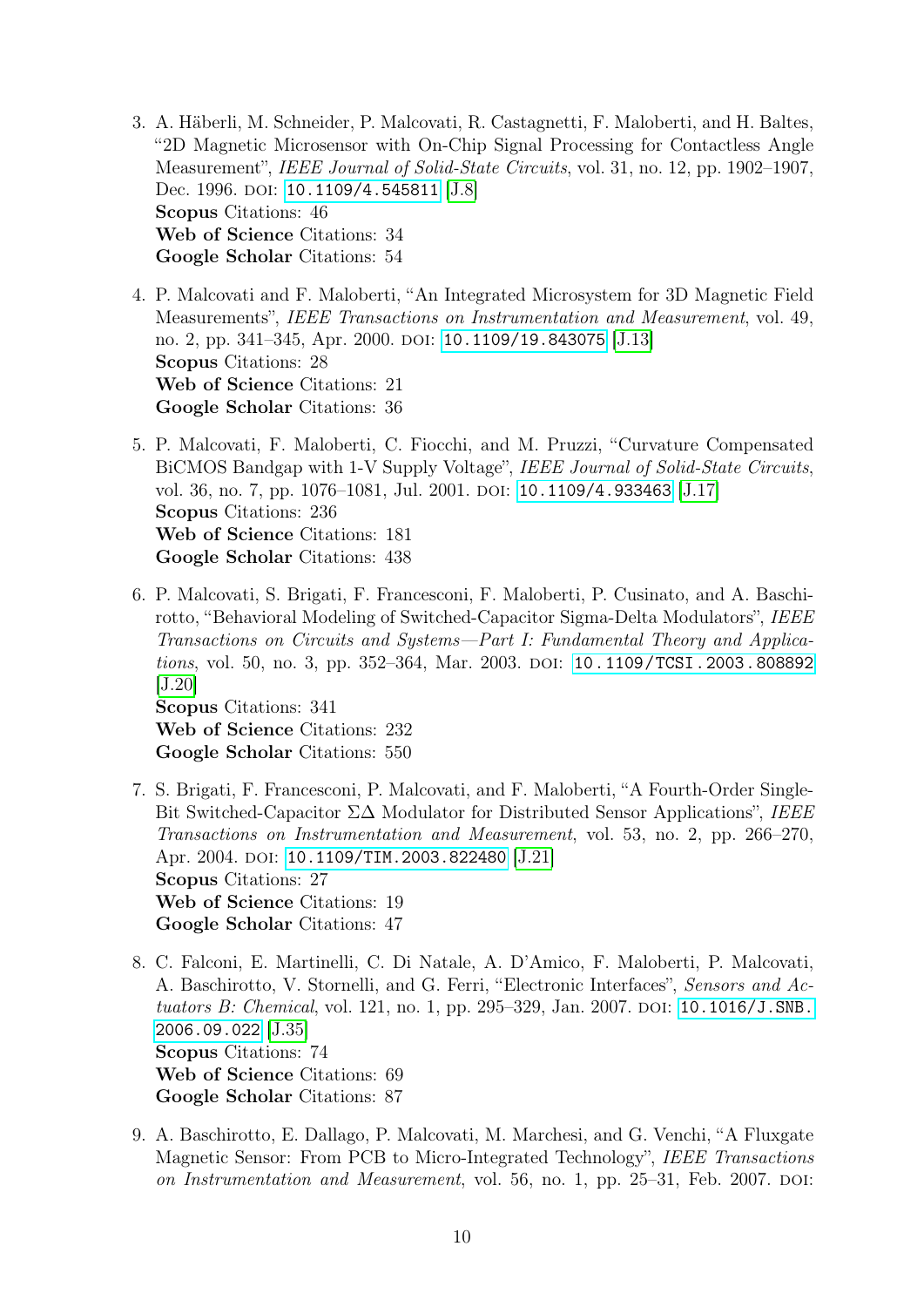[10.1109/TIM.2006.887218](https://doi.org/10.1109/TIM.2006.887218) [\[J.36\]](#page-17-5) Scopus Citations: 42 Web of Science Citations: 33 Google Scholar Citations: 60

- 10. M. Grassi, P. Malcovati, and A. Baschirotto, "A 160-dB Equivalent Dynamic Range Auto-Scaling Interface for Resistive Gas Sensors Arrays", IEEE Journal of Solid-State Circuits, vol. 42, no. 3, pp. 518–528, Mar. 2007. DOI:  $10.1109/JSSC.2006$ . [891724](https://doi.org/10.1109/JSSC.2006.891724) [\[J.37\]](#page-18-0) Scopus Citations: 58 Web of Science Citations: 44 Google Scholar Citations: 71
- 11. M. Grassi, P. Malcovati, and A. Baschirotto, "A 141-dB Dynamic Range CMOS Gas-Sensor Interface Circuit without Calibration with 16-Bit Digital Output Word", IEEE Journal of Solid-State Circuits, vol. 42, no. 7, pp. 1543–1554, Jul. 2007. DOI: [10.1109/JSSC.2007.899087](https://doi.org/10.1109/JSSC.2007.899087) [\[J.38\]](#page-18-1) Scopus Citations: 72 Web of Science Citations: 58 Google Scholar Citations: 87
- 12. A. Rossini, S. Caccia, G. Bertuccio, F. Borghetti, V. Ferragina, P. Malcovati, D. Martin, P. Bastia, I. Cappelluti, and N. Ratti, "A Complete Read-Out Channel with Embedded Wilkinson A/D Converter for X-Ray Spectrometry", IEEE Transactions on Nuclear Science, vol. 54, no. 4, pp. 1216–1221, Aug. 2007. DOI: [10.1109/TNS.](https://doi.org/10.1109/TNS.2007.903164) [2007.903164](https://doi.org/10.1109/TNS.2007.903164) [\[J.39\]](#page-18-2) Scopus Citations: 12 Web of Science Citations: 9 Google Scholar Citations: 16
- 13. A. Baschirotto, E. Dallago, P. Malcovati, M. Marchesi, E. Melissano, M. Morelli, P. Siciliano, and G. Venchi, "An Integrated Micro-Fluxgate Magnetic Sensor with Front-End Circuitry", IEEE Transactions on Instrumentation and Measurement, vol. 58, no. 9, pp. 3269-3275, Sep. 2009. DOI: [10.1109/TIM.2009.2022375](https://doi.org/10.1109/TIM.2009.2022375) [\[J.47\]](#page-19-0) Scopus Citations: 17 Web of Science Citations: 12 Google Scholar Citations: 24
- 14. A. Baschirotto, E. Dallago, M. Ferri, P. Malcovati, A. Rossini, and G. Venchi, "A 2D Micro-Fluxgate Earth Magnetic Field Measurement Systems with Fully Automated Acquisition Setup", *Measurement*, vol. 43, no. 1, pp. 46–53, Jan. 20[10.](https://doi.org/10.1016/J.MEASUREMENT.2009.06.007) DOI: 10. [1016/J.MEASUREMENT.2009.06.007](https://doi.org/10.1016/J.MEASUREMENT.2009.06.007) [\[J.49\]](#page-19-2) Scopus Citations: 8 Web of Science Citations: 7 Google Scholar Citations: 18
- 15. L. Picolli, M. Grassi, A. Fornasari, and P. Malcovati, "A 1.0-mW, 71-dB SNDR, Fourth-Order  $\Sigma\Delta$  Interface Circuit for MEMS Microphones", Analog Integrated Cir-cuits and Signal Processing, vol. 66, no. 2, pp. 223–233, Feb. 2011. DOI: [10.1007/](https://doi.org/10.1007/S10470-010-9516-2) [S10470-010-9516-2](https://doi.org/10.1007/S10470-010-9516-2) [\[J.54\]](#page-19-6)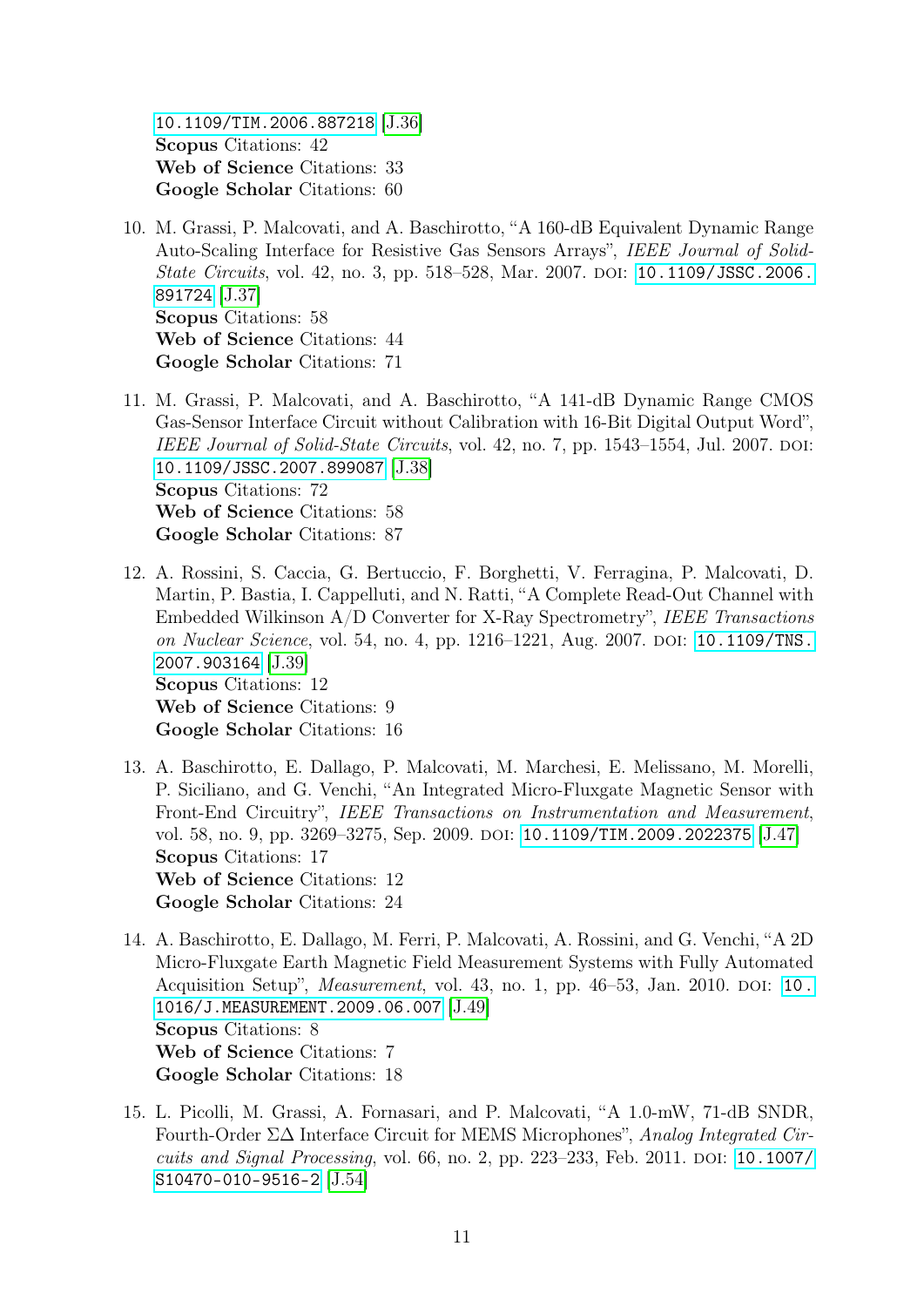Scopus Citations: 4 Web of Science Citations: 2 Google Scholar Citations: 5

- 16. S. Cliquennois, A. Donida, P. Malcovati, A. Baschirotto, and A. Nagari, "A 65 nm, 1-A Buck Converter with Multi-Function SAR-ADC-Based CCM/PSK Digital Control Loop", IEEE Journal of Solid-State Circuits, vol. 47, no. 7, pp. 1546–1556, Jul. 2012. doi: [10.1109/JSSC.2012.2191214](https://doi.org/10.1109/JSSC.2012.2191214) [\[J.62\]](#page-20-6) Scopus Citations: 12 Web of Science Citations: 11 Google Scholar Citations: 20
- 17. P. Malcovati, M. Grassi, and A. Baschirotto, "Towards High-Dynamic Range CMOS Integrated Interface Circuits for Gas Sensors", Sensors and Actuators B: Chemical, vol. 179, no. 1, pp. 301–312, Mar. 2013. DOI: [10.1016/J.SNB.2012.10.019](https://doi.org/10.1016/J.SNB.2012.10.019) [\[J.63\]](#page-20-3) Scopus Citations: 9 Web of Science Citations: 7 Google Scholar Citations: 11
- 18. P. Malcovati, M. Belloni, F. Gozzini, C. Bazzani, and A. Baschirotto, "A 0.18 μm CMOS, 91%-Efficiency, 2-A Scalable Buck-Boost DC-DC Converter for LED Drivers", IEEE Transactions on Power Electronics, vol. 29, no. 10, pp. 5392–5398, Oct. 2014. DOI: [10.1109/TPEL.2013.2294189](https://doi.org/10.1109/TPEL.2013.2294189) [\[J.66\]](#page-20-7) Scopus Citations: 23 Web of Science Citations: 13 Google Scholar Citations: 50
- 19. E. Dallago, A. Lazzarini Barnabei, A. Liberale, P. Malcovati, and G. Venchi, "An Interface Circuit for Low-Voltage Low-Current Energy Harvesting Systems", IEEE Transactions on Power Electronics, vol. 30, no. 3, pp.  $1411-1420$ , Mar. 2014. DOI: [10.1109/TPEL.2014.2322521](https://doi.org/10.1109/TPEL.2014.2322521) [\[J.68\]](#page-21-7) Scopus Citations: 17 Web of Science Citations: 14 Google Scholar Citations: 23
- 20. C. De Berti, P. Malcovati, L. Crespi, and A. Baschirotto, "A 106-dB A-Weighted DR Low-Power Continuous-Time  $\Sigma\Delta$  Modulator for MEMS Microphones", IEEE Journal of Solid-State Circuits, vol. 51, no. 7, pp. 1607–1618, Jul. 2016. DOI: [10.](https://doi.org/10.1109/JSSC.2016.2540811) [1109/JSSC.2016.2540811](https://doi.org/10.1109/JSSC.2016.2540811) [\[J.78\]](#page-22-6) Scopus Citations: 14 Web of Science Citations: 4 Google Scholar Citations: 21

# Scientific Appointments and Awards

Piero Malcovati, either at the Swiss Federal Institute of Technology Zurich and at University of Pavia, carried out both technical and administrative coordination tasks for several national and international projects. In particular, he managed several european (MagIC, ABACUS, KEOPE, Anastasia, Anastasia+, IASY, BRA3SIC, GOSPEL, NETCARITY) and national (PRIN, FIRB, ASI, ESA) projects. Specifically, Piero Malcovati has been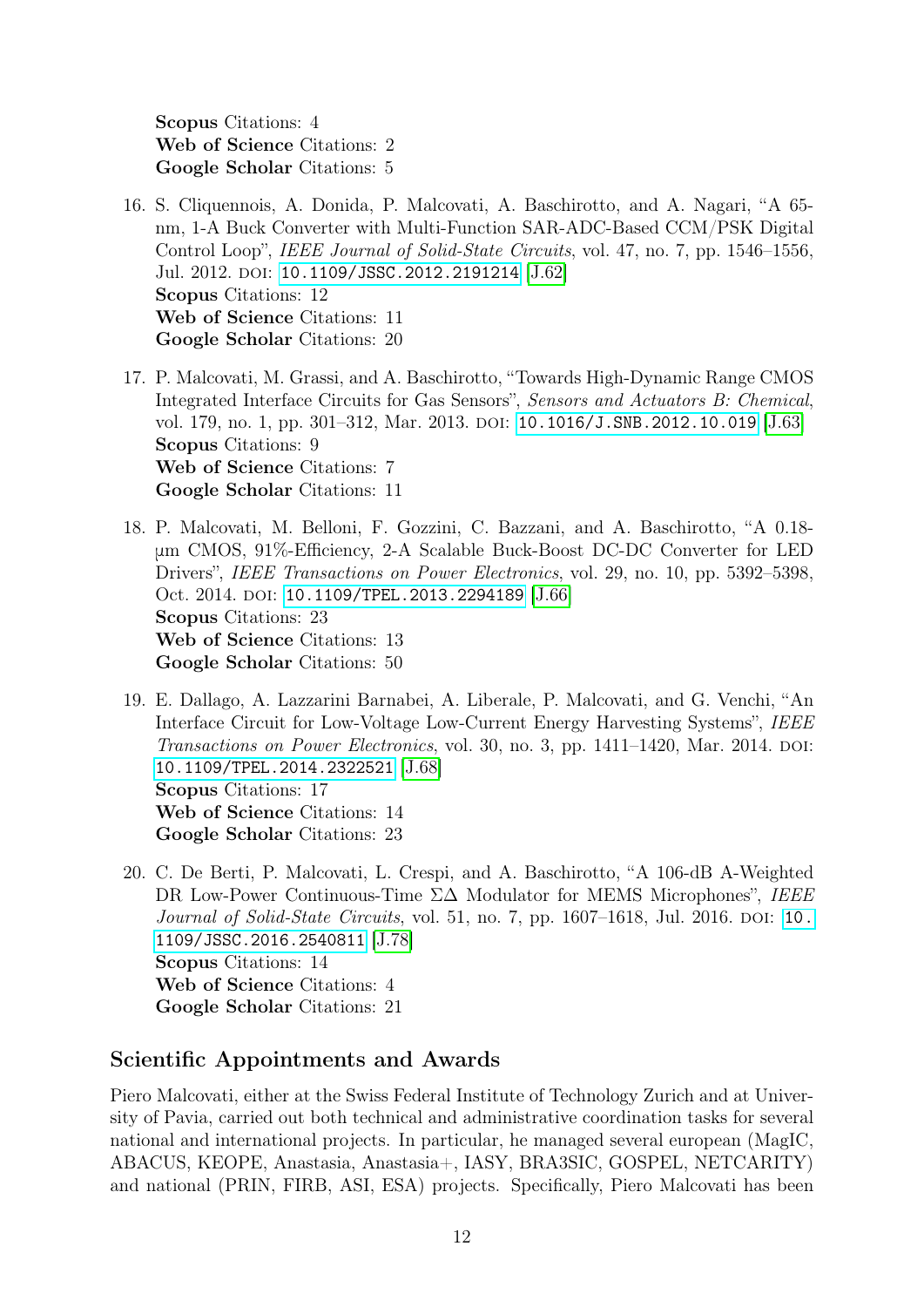Principal Investigator (PI) of FIRB project RBIP06AMPP — "Innovative Integrated Microelectronic Systems and Management Systems to Track Food Products" and of PRIN project 20085AJSEB — "New Methodology for Gas Detection Based on a Bidimensional Grid of Interconnected Microsensors". Presently he is responsible of the integrated electronic interface circuits for X-ray detectors within ASI project PixDD.

Moreover, Piero Malcovati manages research collaborations with several national and international companies, among which: STMicroelectronics, Sensirion, Texas Instruments, Invensense, Conexant, and Austriamicrosystems.

Piero Malcovati is co-recipient of the Best Paper Award at the European Solid-State Circuit Conference (ESSCIRC) in 2007 [\[C.156\]](#page-42-5) and of the Best Student Paper Award at the European Solid-State Circuit Conference (ESSCIRC) in 2015 [\[C.251\]](#page-52-8).

#### International scientific appointments

- Reviewer for the European Commission of the ESPRIT project Si-GYRO from 1998 to 2000.
- Special Session Chairman of the IEEE International Conference on Electronics, Circuits and Systems (ICECS), held in Malta in 2001.
- Member of the Steering Committee of the IEEE International Conference on Electronics, Circuits and Systems (ICECS) from 2001 to 2013.
- Reviewer for project selection of the Portuguese Science and Technology Foundation (FCT) from 2002 to 2005.
- Tutorial on "Design of Integrated Circuits for Audiometric Applications" at the IEEE International Symposium on Circuits and Systems (ISCAS) in 2001.
- Secretary of the Technical Program Committee of the IEEE European Solid-State Circuit Conference (ESSCIRC), held in Florence in 2002.
- Technical Program Chairman of the IEEE Ph. D. Research in Microelectronics and Electronics Conference (PRIME), held in Otranto in 2006.
- Tutorial Chairman of the IEEE Sensors (SENSORS), held in Lecce in 2008.
- Technical Program Chairman of the IEEE International Conference on Electronics, Circuits and Systems (ICECS), held in Hammamet (Tunisia) in 2009.
- Technical Program Chairman of the IEEE Ph. D. Research in Microelectronics and Electronics Conference (PRIME), held in Villach (Austria) in 2013.
- Organizing Committee Member of the Forum "VLSI Power-Management Techniques: Principles and Applications" at the IEEE International Solid-State Circuits Conference (ISSCC) in 2013.
- Organizing Committee Member of the Forum "Digitally-Assisted Analog and Analog-Assisted Digital in High-Performance Scaled CMOS Process" at the IEEE International Solid-State Circuits Conference (ISSCC) in 2014.
- Organizer of the Evening Event "Class of  $2025$  Where Will Be the Best Jobs?" at the IEEE International Solid-State Circuits Conference (ISSCC) in 2015.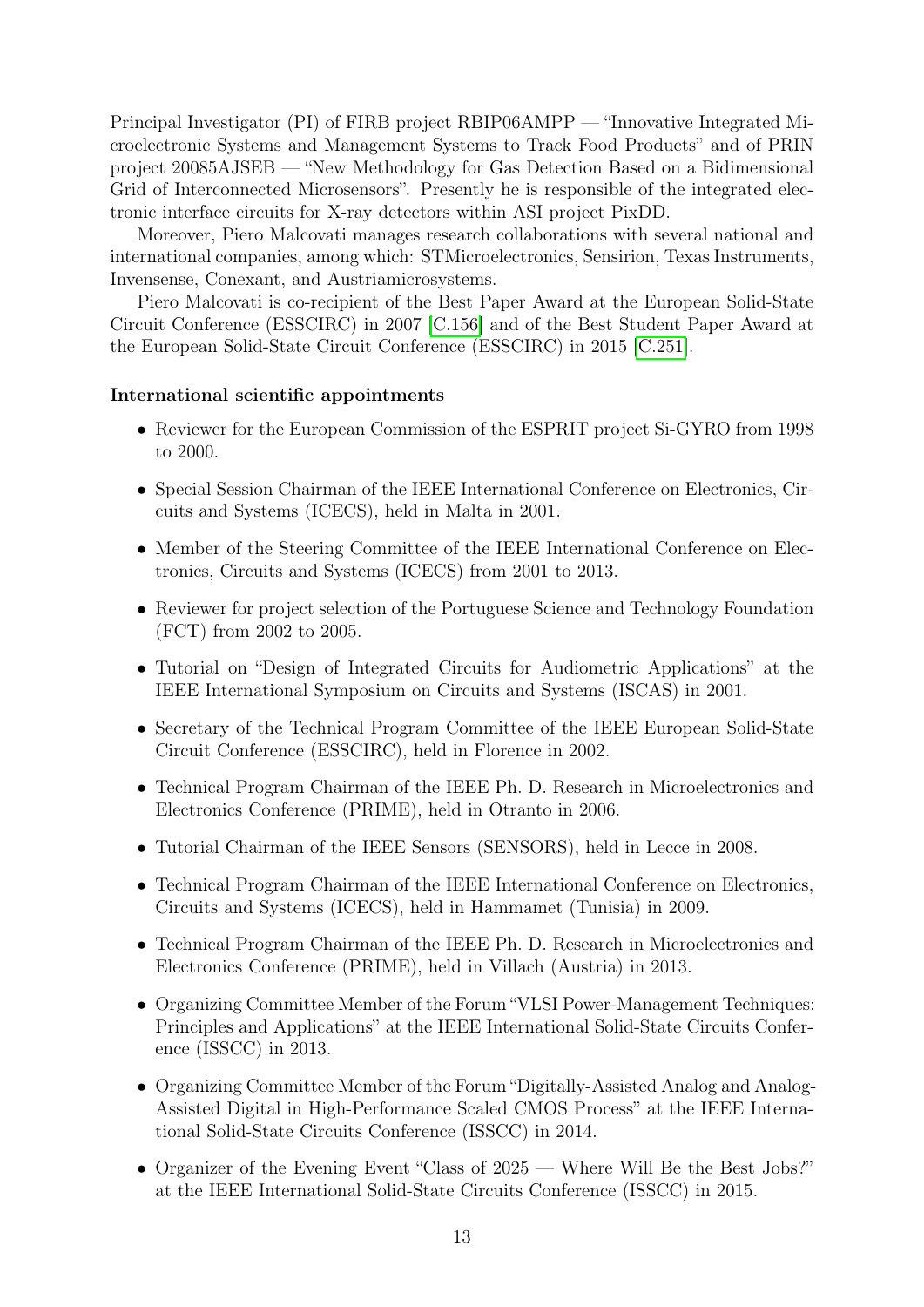- Publication Chairman of the IEEE Ph. D. Research in Microelectronics and Electronics Conference (PRIME), held in Giardini Naxos-Taormina (Italy) in 2017.
- Publication Chairman of the IEEE International Conference on IC Design and Technology (ICICDT), held in Otranto (Italy) in 2018.
- Publication Chairman of the IEEE Ph. D. Research in Microelectronics and Electronics Conference (PRIME), held in Prague (Czech Republic) in 2018.
- Publication Chairman of the IEEE Ph. D. Research in Microelectronics and Electronics Conference (PRIME), which will be held in Lausanne (Switzerland) in 2019.
- Assistant Secretary of the IEC Technical Committee 38 (TC38) "Instrument Transformers" from 2003 to 2008.
- Secretary of the CENELEC Technical Committee 38X (TC38X) "Instrument Transformers" from 2003 to 2008.
- Member of CEI Technical Committee 38 (CT38) "Trasformatori di Misura" from 2003.

## Technical committee of international conferences

- Member of the Technical Program Committee of the IEEE International Solid-State Circuit Conference (ISSCC) from 2012 to 2016.
- Member of the Technical Program Committee of the IEEE European Solid-State Circuit Conference (ESSCIRC) since 2002.
- Member of the Technical Program Committee of the IEEE Ph. D. Research in Microelectronics and Electronics (PRIME) Conference since 2004.
- Member of the Technical Program Committee of the IEEE International Conference on Electronics, Circuits and Systems (ICECS) since 2001.
- Member of the Technical Program Committee of the International Conference on Information and Communication Technologies for Ageing Well and e-Health (ICT4AgeingWell) since 2015.
- Member of the Technical Program Committee of the International Conference on Sensor Device Technologies and Applications (SENSORDEVICES) since 2016.
- Member of the Technical Program Committee of the Eurosensors Conference (EU-ROSENSORS) since 2016.
- Member of the Technical Program Committee of the International Conference on ASIC (ASICON) since 2017.
- Member of the Technical Program Committee of the Forum on Specification and Design Languages (FDL) from 2004 to 2009.
- Member of the Technical Program Committee of the IEEE Design, Automation, and Test in Europe (DATE) Conference from 2003 to 2010.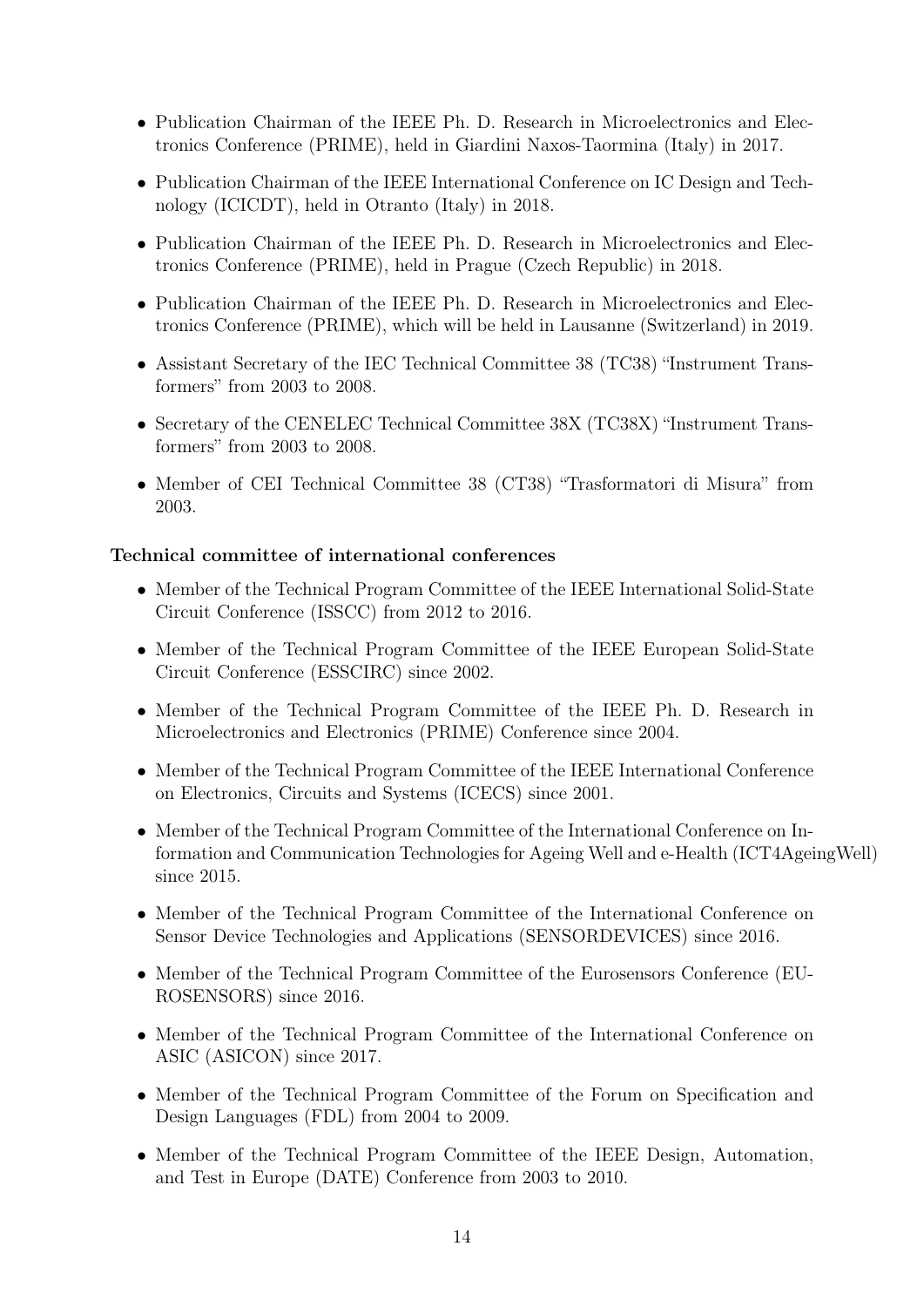#### Editorial committee of international journals

- Associate Editor of the IEEE Journal of Solid-State Circuits since 2017.
- Editor in Chief for Europe of the Springer Journal of Analog Integrated Circuits and Signal Processing since 2016.
- Regional Editor for Europe of the Journal of Circuits, Systems, and Computers since 2008.
- Associate Editor of the Springer Journal of Analog Integrated Circuits and Signal Processing from 2013 to 2016.
- Associate Editor of the Journal of Circuits, Systems, and Computers from 2004 to 2007.
- Associate Editor of the IEEE Transactions on Circuits and Systems II from 2008 to 2010.
- Guest Editor of the Springer Journal of Analog Integrated Circuits and Signal Processing for the Special Issue on the 1999 IEEE International Conference on Electronics, Circuits and Systems (ICECS) [\[J.14\]](#page-15-11).
- Guest Editor of the Springer Journal of Analog Integrated Circuits and Signal Processing for the Special Issue on the 2009 IEEE International Conference on Electronics, Circuits and Systems (ICECS) [\[J.61\]](#page-20-8).
- Guest Editor of the IEEE Journal of Solid-State Circuits for the Special Issue on the 2013 IEEE International Solid-State Circuit Conference (ISSCC) [\[J.64\]](#page-20-9).

# Full Publication List

# Journal Papers

- <span id="page-14-0"></span>[J.1] P. Malcovati, C. Azeredo Leme, P. O'Leary, F. Maloberti, and H. Baltes, "Smart Sensor Interface with  $A/D$  Conversion and Programmable Calibration", IEEE Journal of Solid-State Circuits, vol. 29, no. 8, pp. 963–966, Aug. 1994. DOI: [10.1109/4.297704](https://doi.org/10.1109/4.297704).
- <span id="page-14-1"></span>[J.2] P. Malcovati, C. Azeredo Leme, R. Lenggenhager, F. Maloberti, and H. Baltes, "Low Noise Multirate SC Read-Out Circuitry for Thermoelectric Integrated Infrared Sensors", IEEE Transactions on Instrumentation and Measurement, vol. 44, no. 3, pp. 795–798, Jun. 1995. doi: [10.1109/19.387335](https://doi.org/10.1109/19.387335).
- <span id="page-14-2"></span>[J.3] C. Azeredo Leme, P. Malcovati, and H. Baltes, "Oversampled Interface for IC Sensors with Minimized Analog Content", IEEE Transactions on Instrumenta-tion and Measurement, vol. 44, no. 3, pp. 647–651, Jun. 1995. DOI: [10.1109/](https://doi.org/10.1109/19.387300) [19.387300](https://doi.org/10.1109/19.387300).
- <span id="page-14-3"></span>[J.4] C. Cornila, R. Lenggenhager, P. Malcovati, H. Baltes, A. Hierlemann, G. Noetzel, U. Weimar, and W. Göpel, "Capacitive Sensors in CMOS Technology with Polymer Coating", Sensors and Actuators B: Chemical, vol. 25, no. 3, pp. 357– 361, Mar. 1995. DOI: [10.1016/0925-4005\(95\)85080-5](https://doi.org/10.1016/0925-4005(95)85080-5).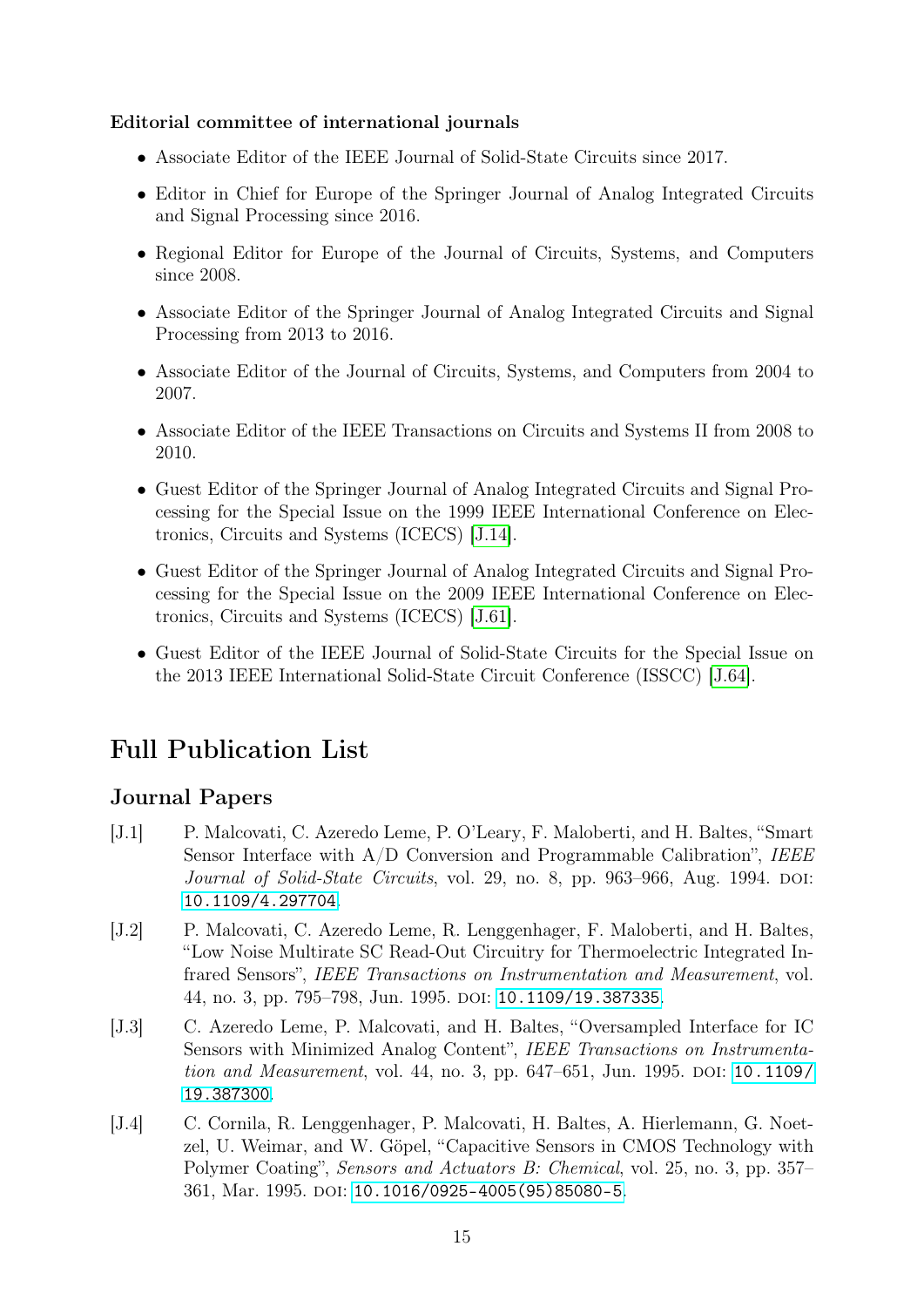- <span id="page-15-0"></span>[J.5] P. Malcovati, R. Castagnetti, F. Maloberti, and H. Baltes, "A Magnetic Sensor with Current Controlled Sensitivity and Resolution", Sensors and Actuators A: Physical, vol. 46, no. 1, pp. 284–288, Jan. 1995. DOI: [10.1016/0924-4247\(94\)](https://doi.org/10.1016/0924-4247(94)00906-X) [00906-X](https://doi.org/10.1016/0924-4247(94)00906-X).
- <span id="page-15-7"></span>[J.6] F. Maloberti, F. Francesconi, P. Malcovati, and O. Nys, "Design Considerations on Low-Voltage, Low-Power Data Converters", IEEE Transactions on Circuits and Systems—Part I: Fundamental Theory and Applications, vol. 42, no. 11, pp. 1–11, Nov. 1995. DOI: [10.1109/81.477196](https://doi.org/10.1109/81.477196).
- <span id="page-15-9"></span>[J.7] J. F. Duque-Carrillo, P. Malcovati, F. Maloberti, R. Perez-Aloe, A. H. Reyes, E. Sanchez-Sinencio, G. Torelli, and J. M. Valverde, "VERDI: An Acoustically Programmable and Adjustable CMOS Mixed-Mode Signal Processor for Hearing Aid Applications", *IEEE Journal of Solid-State Circuits*, vol. 31, no. 5, pp. 634– 645, May 1996. DOI: [10.1109/4.509846](https://doi.org/10.1109/4.509846).
- <span id="page-15-1"></span>[J.8] A. Häberli, M. Schneider, P. Malcovati, R. Castagnetti, F. Maloberti, and H. Baltes, "2D Magnetic Microsensor with On-Chip Signal Processing for Contactless Angle Measurement", IEEE Journal of Solid-State Circuits, vol. 31, no. 12, pp. 1902–1907, Dec. 1996. DOI: [10.1109/4.545811](https://doi.org/10.1109/4.545811).
- <span id="page-15-2"></span>[J.9] M. Faccio, G. Ferri, G. Stochino, P. Malcovati, and F. Maloberti, "Elettronica di Interfaccia CMOS per Sensori: Verso la Bassa Tensione", Alta Frequenza, vol. 9, no. 1, pp. 73–81, Jan. 1997.
- <span id="page-15-3"></span>[J.10] F. Maloberti and P. Malcovati, "Microsytems and Smart Sensor Interfaces: A Review", Analog Integrated Circuits and Signal Processing, vol. 15, no. 1, pp. 9– 26, Jan. 1998. DOI: [10.1023/A:1008243412712](https://doi.org/10.1023/A:1008243412712).
- <span id="page-15-10"></span>[J.11] S. Brigati, F. Francesconi, G. Grassi, D. Lissoni, P. Malcovati, F. Maloberti, A. Nobile, and M. Poletti, "An 0.8-μm CMOS Mixed Analog-Digital Integrated Audiometric System", IEEE Journal of Solid-State Circuits, vol. 34, no. 8, pp. 1160– 1166, Aug. 1999. DOI: [10.1109/4.777114](https://doi.org/10.1109/4.777114).
- <span id="page-15-4"></span>[J.12] P. Malcovati and F. Maloberti, "An Integrated Microsystem for 3D Magnetic Field Measurements", IEEE Aerospace and Electronics Systems Magazine, vol. 14, no. 9, pp. 43–46, Sep. 1999. doi: [10.1109/62.793452](https://doi.org/10.1109/62.793452).
- <span id="page-15-5"></span>[J.13] P. Malcovati and F. Maloberti, "An Integrated Microsystem for 3D Magnetic Field Measurements", IEEE Transactions on Instrumentation and Measurement, vol. 49, no. 2, pp. 341-345, Apr. 2000. DOI: [10.1109/19.843075](https://doi.org/10.1109/19.843075).
- <span id="page-15-11"></span>[J.14] P. Malcovati and O. Koufopavlou, "Introduction to the Special Issue on ICECS 1999 Guest Editorial", Analog Integrated Circuits and Signal Processing, vol. 27, no. 2, pp. 5–6, Apr. 2001. DOI: [10.1023/A:1011288317987](https://doi.org/10.1023/A:1011288317987).
- <span id="page-15-8"></span>[J.15] I. Grech, J. Micallef, C. J. Debono, P. Malcovati, and F. Maloberti, "A 1-V Second Order Sigma-Delta Modulator", Analog Integrated Circuits and Signal Pro-cessing, vol. 27, no. 2, pp. 151–163, Apr. 2001. DOI: [10.1023/A:1011279528890](https://doi.org/10.1023/A:1011279528890).
- <span id="page-15-6"></span>[J.16] S. Brigati, F. Francesconi, M. Poletti, D. Fumagalli, G. Grassi, and P. Malcovati, "A 147-dB Dynamic Range Electronic Attenuator for Audiometric Applications with On-Chip 1-W Power Amplifier", IEEE Journal of Solid-State Circuits, vol. 36, no. 7, pp. 1087-1093, Jul. 2001. DOI: [10.1109/4.933465](https://doi.org/10.1109/4.933465).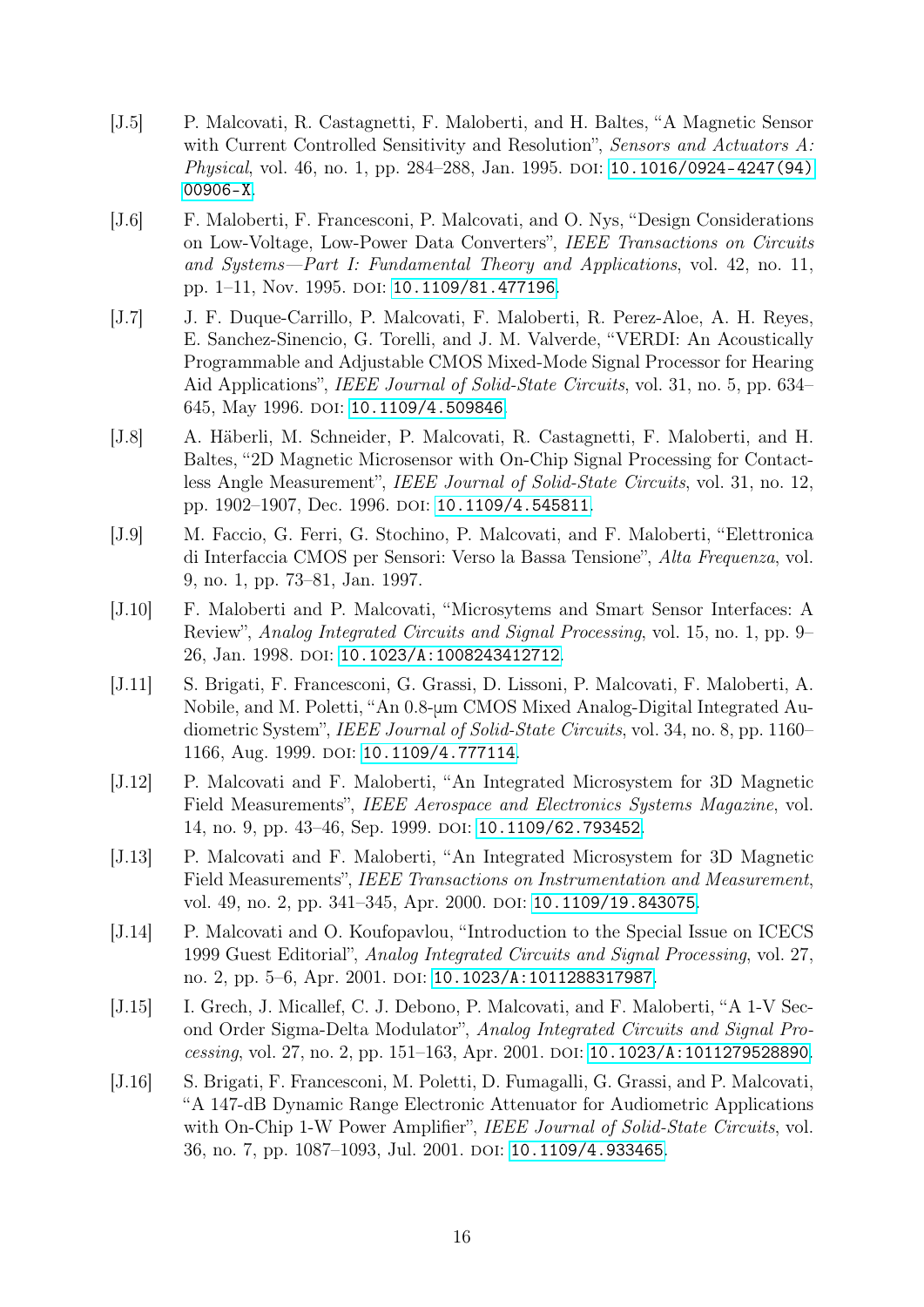- <span id="page-16-7"></span>[J.17] P. Malcovati, F. Maloberti, C. Fiocchi, and M. Pruzzi, "Curvature Compensated BiCMOS Bandgap with 1-V Supply Voltage", IEEE Journal of Solid-State Circuits, vol. 36, no. 7, pp. 1076-1081, Jul. 2001. DOI: [10.1109/4.933463](https://doi.org/10.1109/4.933463).
- <span id="page-16-2"></span>[J.18] F. Maloberti, P. Estrada, P. Malcovati, and A. Valero, "Validation of Data Converter Specifications with Behavioral Modeling Simulations", Measurement, vol. 31, no. 4, pp. 231-245, Jun. 2002. DOI: [10.1016/S0263-2241\(01\)00045-8](https://doi.org/10.1016/S0263-2241(01)00045-8).
- <span id="page-16-8"></span>[J.19] S. Brigati, P. Colombara, L. D'Ascoli, U. Gatti, T. Kerekes, and P. Malcovati, "A SiGe BiCMOS Burst-Mode 155-Mb/s Receiver for PON", IEEE Journal of  $Solid-State Circuits$ , vol. 37, no. 7, pp. 887–894, Jul. 2002. DOI: [10.1109/JSSC.](https://doi.org/10.1109/JSSC.2002.1015687) [2002.1015687](https://doi.org/10.1109/JSSC.2002.1015687).
- <span id="page-16-3"></span>[J.20] P. Malcovati, S. Brigati, F. Francesconi, F. Maloberti, P. Cusinato, and A. Baschirotto, "Behavioral Modeling of Switched-Capacitor Sigma-Delta Modulators", IEEE Transactions on Circuits and Systems—Part I: Fundamental Theory and Applications, vol. 50, no. 3, pp. 352-364, Mar. 2003. DOI: [10.1109/TCSI.](https://doi.org/10.1109/TCSI.2003.808892) [2003.808892](https://doi.org/10.1109/TCSI.2003.808892).
- <span id="page-16-4"></span>[J.21] S. Brigati, F. Francesconi, P. Malcovati, and F. Maloberti, "A Fourth-Order Single-Bit Switched-Capacitor ΣΔ Modulator for Distributed Sensor Applications", IEEE Transactions on Instrumentation and Measurement, vol. 53, no. 2, pp. 266-270, Apr. 2004. doi: [10.1109/TIM.2003.822480](https://doi.org/10.1109/TIM.2003.822480).
- <span id="page-16-5"></span>[J.22] V. Ferragina, A. Fornasari, U. Gatti, P. Malcovati, and F. Maloberti, "Gain and Offset Mismatch Calibration in Time-Interleaved Multipath A/D Sigma-Delta Modulators", IEEE Transactions on Circuits and Systems—Part I: Regular Papers, vol. 51, no. 12, pp. 2365-2373, Dec. 2004. DOI: 10 . 1109 / TCSI . 2004. [838154](https://doi.org/10.1109/TCSI.2004.838154).
- <span id="page-16-6"></span>[J.23] S. Marabelli, A. Fornasari, P. Malcovati, and F. Maloberti, "An 80-MHz, 14-Bit Bandpass MASH Sigma-Delta/Pipeline A/D Converter with 5-MHz Bandwidth for Third Generation Mobile Communication Systems", Measurement, vol. 37, no. 4, pp. 320–327, Jun. 2005. DOI: 10.1016/J.MEASUREMENT. 2005.03.004.
- <span id="page-16-0"></span>[J.24] M. Grassi, P. Malcovati, and A. Baschirotto, "A High-Precision Wide-Range Front-End for Resistive Gas Sensors Arrays", Sensors and Actuators B: Chemi-cal, vol. 111-112, no. 1, pp. 281-285, Nov. 2005. DOI: [10.1016/J.SNB.2005.03.](https://doi.org/10.1016/J.SNB.2005.03.103) [103](https://doi.org/10.1016/J.SNB.2005.03.103).
- <span id="page-16-9"></span>[J.25] A. Baschirotto, F. Campi, R. Castello, G. Cesura, R. Guerrieri, L. Lavagno, A. Lodi, P. Malcovati, and M. Toma, "Baseband Analog Front-End and Digital Back-End for Reconfigurable Multi-Standard Terminals", IEEE Circuits and Systems Magazine, vol. 6, no. 1, pp. 8–28, Apr. 2006. DOI: [10.1109/MCAS.2006.](https://doi.org/10.1109/MCAS.2006.1607635) [1607635](https://doi.org/10.1109/MCAS.2006.1607635).
- <span id="page-16-1"></span>[J.26] A. Baschirotto, A. Cabrini, E. Dallago, P. Malcovati, M. Marchesi, and G. Venchi, "Development and Analysis of a PCB Vector-2D Magnetic Field Sensor System for Electronic Compasses", IEEE Sensors Journal, vol. 6, no. 2, pp. 365– 371, Apr. 2006. doi: [10.1109/JSEN.2005.859778](https://doi.org/10.1109/JSEN.2005.859778).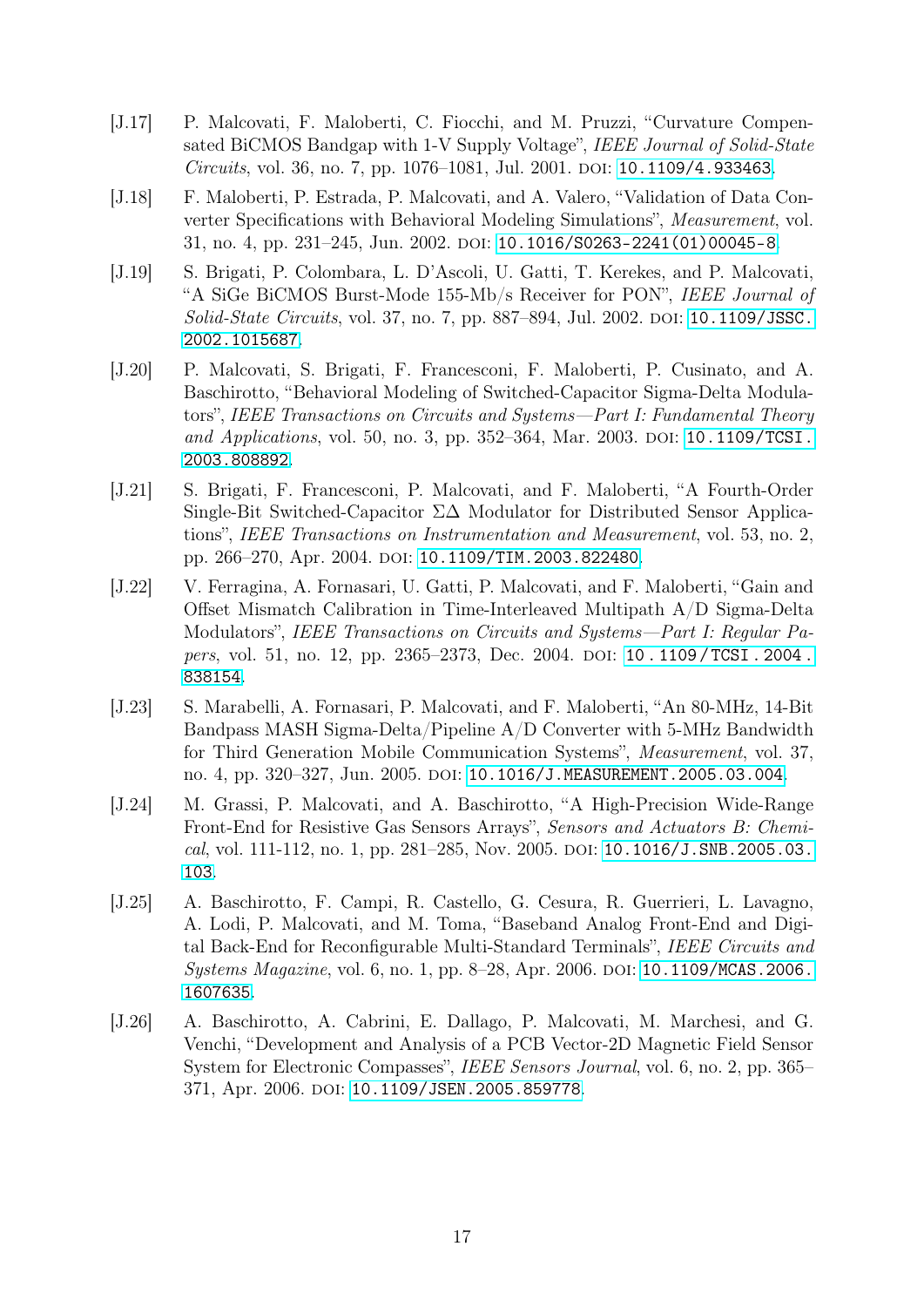- <span id="page-17-0"></span>[J.27] P. Bastia, G. Bertuccio, F. Borghetti, S. Caccia, V. Ferragina, F. Ferrari, D. Maiocchi, P. Malcovati, D. Martin, A. Pullia, and N. Ratti, "An Integrated Reset/Pulse Pile-Up Rejection Circuit for Pixel Readout ASICs", IEEE Trans $actions on Nuclear Science, vol. 53, no. 1, pp. 414–417, Feb. 2006. DOI: 10.$ [1109/TNS.2006.869852](https://doi.org/10.1109/TNS.2006.869852).
- <span id="page-17-1"></span>[J.28] A. Baschirotto, E. Dallago, P. Malcovati, M. Marchesi, and G. Venchi, "Development and Comparative Analysis of Fluxgate Magnetic Sensor Structures in PCB Technology", IEEE Transactions on Magnetics, vol. 42, no. 6, pp. 1670– 1680, Jun. 2006. DOI: [10.1109/TMAG.2006.873306](https://doi.org/10.1109/TMAG.2006.873306).
- <span id="page-17-6"></span>[J.29] G. Bernardinis, F. Borghetti, V. Ferragina, A. Fornasari, U. Gatti, P. Malcovati, and F. Maloberti, "A Wide-Band 280-MHz Four-Path Time-Interleaved Bandpass Sigma-Delta Modulator", IEEE Transactions on Circuits and Systems— Part I: Regular Papers, vol. 53, no. 7, pp. 1423–1432, Jul. 2006. DOI: [10.1109/](https://doi.org/10.1109/TCSI.2006.875191) [TCSI.2006.875191](https://doi.org/10.1109/TCSI.2006.875191).
- <span id="page-17-8"></span>[J.30] N. Ghittori, A. Vigna, P. Malcovati, S. D'Amico, and A. Baschirotto, "1.2-V Low-Power Multi-Mode DAC+Filter Blocks for Reconfigurable (WLAN/UMTS, WLAN/Bluetooth) Transmitters", IEEE Journal of Solid-State Circuits, vol. 41, no. 9, pp. 1970–1982, Sep. 2006. DOI: [10.1109/JSSC.2006.880602](https://doi.org/10.1109/JSSC.2006.880602).
- <span id="page-17-9"></span>[J.31] N. Ghittori, A. Vigna, P. Malcovati, S. D'Amico, and A. Baschirotto, "A 1.2-V 30.4-dBm OIP3 Reconfigurable Analog Baseband Channel for UMTS/WLAN Transmitters", IEEE Transactions on Circuits and Systems—Part I: Regular Papers, vol. 53, no. 10, pp. 2125–2131, Oct. 2006. DOI: [10.1109/TCSI.2006.](https://doi.org/10.1109/TCSI.2006.883174) [883174](https://doi.org/10.1109/TCSI.2006.883174).
- <span id="page-17-2"></span>[J.32] A. Baschirotto, F. Borghetti, E. Dallago, P. Malcovati, M. Marchesi, E. Melissano, P. Siciliano, and G. Venchi, "Fluxgate Magnetic Sensor and Front-End Circuitry in an Integrated Microsystem", Sensors and Actuators A: Physical, vol. 132, no. 1, pp. 90-97, Nov. 2006. DOI: [10.1016/J.SNA.2006.04.043](https://doi.org/10.1016/J.SNA.2006.04.043).
- <span id="page-17-7"></span>[J.33] E. Dallago, P. Malcovati, D. Miatton, T. Ungaretti, and G. Venchi, "Analysis of Sigma-Delta Converters for MEMS Sensors Using Power Supply Voltage as Reference", IEE Proceedings—Circuits, Devices and Systems, vol. 153, no. 5, pp. 473-479, Oct. 2006. DOI: 10.1049/IP-CDS: 20060079.
- <span id="page-17-3"></span>[J.34] D. Barrettino, P. Malcovati, M. Graf, S. Hafizovic, and A. Hierlemann, "CMOS-Based Monolithic Controllers for Smart Sensors Comprising Micromembranes and Microcantilevers", IEEE Transactions on Circuits and Systems—Part I: Regular Papers, vol. 54, no. 1, pp.  $141-152$ , Jan. 2007. DOI: [10.1109/TCSI.](https://doi.org/10.1109/TCSI.2006.887457) [2006.887457](https://doi.org/10.1109/TCSI.2006.887457).
- <span id="page-17-4"></span>[J.35] C. Falconi, E. Martinelli, C. Di Natale, A. D'Amico, F. Maloberti, P. Malcovati, A. Baschirotto, V. Stornelli, and G. Ferri, "Electronic Interfaces", Sensors and Actuators B: Chemical, vol. 121, no. 1, pp. 295–329, Jan. 2007. DOI: [10.1016/](https://doi.org/10.1016/J.SNB.2006.09.022) [J.SNB.2006.09.022](https://doi.org/10.1016/J.SNB.2006.09.022).
- <span id="page-17-5"></span>[J.36] A. Baschirotto, E. Dallago, P. Malcovati, M. Marchesi, and G. Venchi, "A Fluxgate Magnetic Sensor: From PCB to Micro-Integrated Technology", IEEE Transactions on Instrumentation and Measurement, vol. 56, no. 1, pp. 25–31, Feb. 2007. doi: [10.1109/TIM.2006.887218](https://doi.org/10.1109/TIM.2006.887218).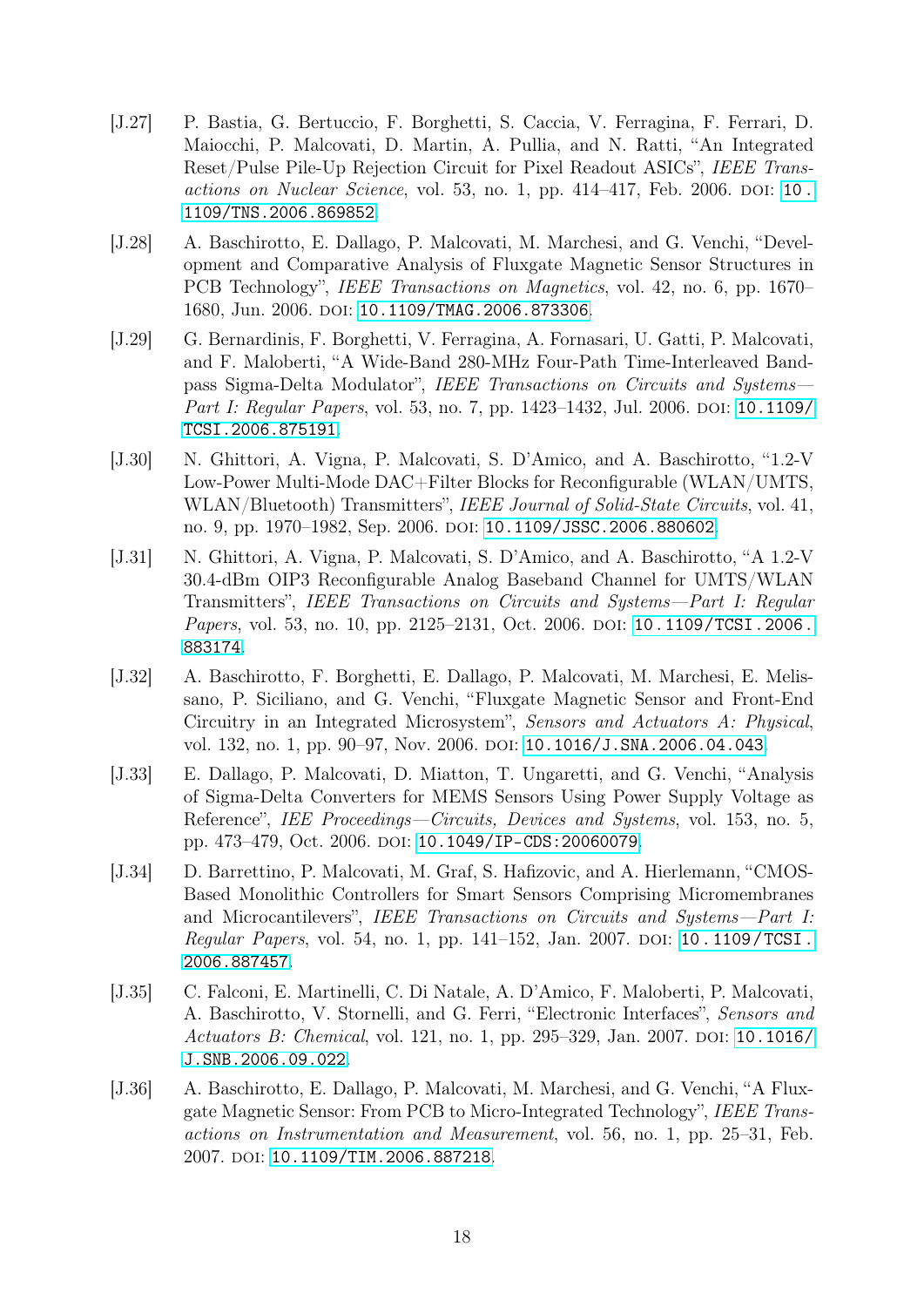- <span id="page-18-0"></span>[J.37] M. Grassi, P. Malcovati, and A. Baschirotto, "A 160-dB Equivalent Dynamic Range Auto-Scaling Interface for Resistive Gas Sensors Arrays", IEEE Journal of Solid-State Circuits, vol. 42, no. 3, pp. 518–528, Mar. 2007. DOI: [10.1109/](https://doi.org/10.1109/JSSC.2006.891724) [JSSC.2006.891724](https://doi.org/10.1109/JSSC.2006.891724).
- <span id="page-18-1"></span>[J.38] M. Grassi, P. Malcovati, and A. Baschirotto, "A 141-dB Dynamic Range CMOS Gas-Sensor Interface Circuit without Calibration with 16-Bit Digital Output Word", IEEE Journal of Solid-State Circuits, vol. 42, no. 7, pp. 1543–1554, Jul. 2007. DOI: [10.1109/JSSC.2007.899087](https://doi.org/10.1109/JSSC.2007.899087).
- <span id="page-18-2"></span>[J.39] A. Rossini, S. Caccia, G. Bertuccio, F. Borghetti, V. Ferragina, P. Malcovati, D. Martin, P. Bastia, I. Cappelluti, and N. Ratti, "A Complete Read-Out Channel with Embedded Wilkinson  $A/D$  Converter for X-Ray Spectrometry", IEEE Transactions on Nuclear Science, vol. 54, no. 4, pp.  $1216-1221$ , Aug.  $2007$ . DOI: [10.1109/TNS.2007.903164](https://doi.org/10.1109/TNS.2007.903164).
- <span id="page-18-6"></span>[J.40] L. Picolli, A. Rossini, P. Malcovati, F. Maloberti, F. Borghetti, and A. Baschirotto, "A Clock-Less 10-bit Pipeline-Like A/D Converter for Self-Triggered Sensors", IEEE Journal of Solid-State Circuits, vol. 43, no. 2, pp. 312–320, Feb. 2008. DOI: [10.1109/JSSC.2007.914249](https://doi.org/10.1109/JSSC.2007.914249).
- <span id="page-18-3"></span>[J.41] A. Baschirotto, S. Capone, A. D'Amico, C. Di Natale, V. Ferragina, G. Ferri, L. Francioso, M. Grassi, N. Guerrini, P. Malcovati, E. Martinelli, and P. Siciliano, "A Portable Integrated Wide-Range Gas Sensing System with Smart A/D Front-End", Sensors and Actuators B: Chemical, vol. 130, no. 1, pp. 164–174, Mar. 2008. DOI: [10.1016/J.SNB.2007.07.144](https://doi.org/10.1016/J.SNB.2007.07.144).
- <span id="page-18-4"></span>[J.42] M. Grassi, P. Malcovati, L. Francioso, P. Siciliano, and A. Baschirotto, "Integrated Interface Circuit with Multiplexed Input and Digital Output for a  $5 \times 5$ SnO<sup>2</sup> Thick Film Gas-Sensor Matrix", Sensors and Actuators B: Chemical, vol. 132, no. 2, pp. 568–575, Jun. 2008. DOI: [10.1016/J.SNB.2007.11.045](https://doi.org/10.1016/J.SNB.2007.11.045).
- <span id="page-18-9"></span>[J.43] S. D'Amico, A. Baschirotto, M. De Matteis, N. Ghittori, A. Vigna, and P. Mal-S. D'Amico, A. Baschirotto, M. De Matteis, N. Ghittori, A. Vigna, and P. Mal-<br>covati, "A CMOS 5-nV/√Hz 74-dB Gain Range 82-dB DR Multistandard Baseband Chain for Bluetooth, UMTS, and WLAN", IEEE Journal of Solid-State *Circuits*, vol. 43, no. 7, pp. 1534–1541, Jul. 2008. DOI: [10.1109/JSSC.2008.](https://doi.org/10.1109/JSSC.2008.922378) [922378](https://doi.org/10.1109/JSSC.2008.922378).
- <span id="page-18-7"></span>[J.44] I. Galdi, E. Bonizzoni, P. Malcovati, G. Manganaro, and F. Maloberti, "40-MHz IF 1-MHz Bandwidth Two-Path Bandpass ΣΔ Modulator with 72-dB DR Consuming 16 mW", *IEEE Journal of Solid-State Circuits*, vol. 43, no. 7, pp. 1648– 1656, Jul. 2008. doi: [10.1109/JSSC.2008.923728](https://doi.org/10.1109/JSSC.2008.923728).
- <span id="page-18-5"></span>[J.45] S. Caccia, G. Bertuccio, D. Maiocchi, P. Malcovati, N. Ratti, and D. Martin, "A Mixed-Signal Spectroscopic-Grade and High-Functionality CMOS Readout Cell for Semiconductor X-γ Ray Pixel Detectors", IEEE Transactions on Nuclear Science, vol. 55, no. 5, pp.  $2721-2726$ , Oct. 2008. DOI: 10. 1109/TNS. 2008. [2003981](https://doi.org/10.1109/TNS.2008.2003981).
- <span id="page-18-8"></span>[J.46] N. Ghittori, A. Vigna, P. Malcovati, S. D'Amico, and A. Baschirotto, "An IEEE 802.11 and 802.16 WLAN Wireless Transmitter Baseband Architecture with a 1.2-V, 600-MS/s, 2.4-mW DAC", Analog Integrated Circuits and Signal Process- $ing, vol. 59, no. 3, pp. 231–242, Jun. 2009. DOI: 10.1007/S10470-008-9262-X.$  $ing, vol. 59, no. 3, pp. 231–242, Jun. 2009. DOI: 10.1007/S10470-008-9262-X.$  $ing, vol. 59, no. 3, pp. 231–242, Jun. 2009. DOI: 10.1007/S10470-008-9262-X.$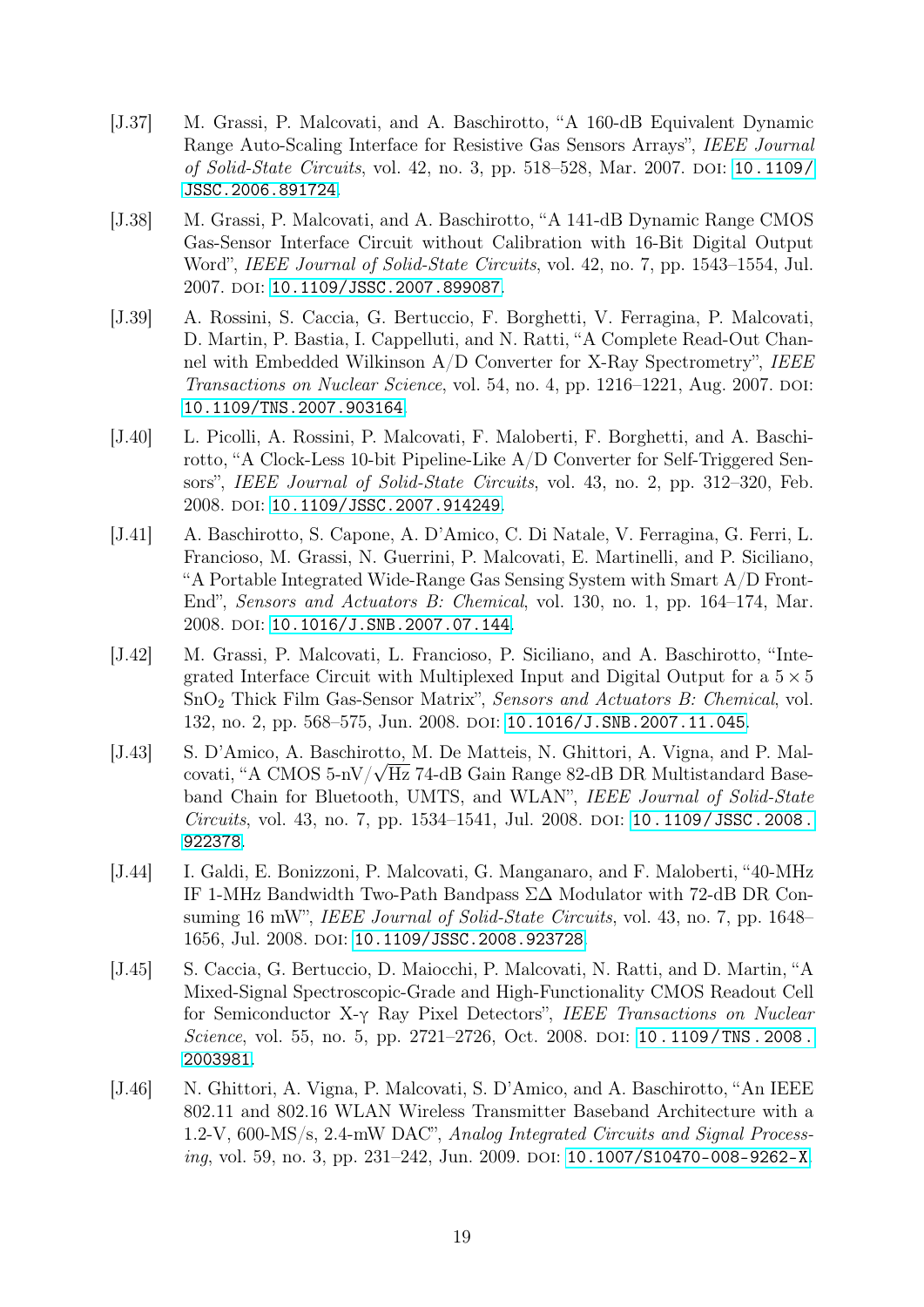- <span id="page-19-0"></span>[J.47] A. Baschirotto, E. Dallago, P. Malcovati, M. Marchesi, E. Melissano, M. Morelli, P. Siciliano, and G. Venchi, "An Integrated Micro-Fluxgate Magnetic Sensor with Front-End Circuitry", IEEE Transactions on Instrumentation and Measurement, vol. 58, no. 9, pp. 3269-3275, Sep. 2009. DOI: [10.1109/TIM.2009.2022375](https://doi.org/10.1109/TIM.2009.2022375).
- <span id="page-19-1"></span>[J.48] A. Lombardi, M. Grassi, P. Malcovati, S. Capone, L. Francioso, P. Siciliano, and A. Baschirotto, "A CMOS Integrated Interface Circuit for Metal-Oxide Gas Sensors", Sensors and Actuators B: Chemical, vol. 142, no. 1, pp. 82–89, Oct. 2009. doi: [10.1016/J.SNB.2009.07.030](https://doi.org/10.1016/J.SNB.2009.07.030).
- <span id="page-19-2"></span>[J.49] A. Baschirotto, E. Dallago, M. Ferri, P. Malcovati, A. Rossini, and G. Venchi, "A 2D Micro-Fluxgate Earth Magnetic Field Measurement Systems with Fully Automated Acquisition Setup", Measurement, vol. 43, no. 1, pp. 46–53, Jan. 2010. doi: [10.1016/J.MEASUREMENT.2009.06.007](https://doi.org/10.1016/J.MEASUREMENT.2009.06.007).
- <span id="page-19-7"></span>[J.50] E. Bonizzoni, F. Borghetti, P. Malcovati, and F. Maloberti, "A 200-mA, 93% Peak Power Efficiency, Single-Inductor, Dual-Output DC-DC Buck Converter", Analog Integrated Circuits and Signal Processing, vol. 62, no. 2, pp. 121–129, Feb. 2010. doi: [10.1007/S10470-009-9330-X](https://doi.org/10.1007/S10470-009-9330-X).
- <span id="page-19-3"></span>[J.51] A. Fornasari, F. Borghetti, P. Malcovati, and F. Maloberti, "A Second-Order Multi-Bit ΣΔ Modulator with On-Line Calibration and Digital Correction of the Digital-to-Analog Converter Mismatches", Analog Integrated Circuits and Signal Processing, vol. 62, no. 2, pp. 193–204, Feb. 2010. DOI: [10.1007/S10470-](https://doi.org/10.1007/S10470-009-9338-2) [009-9338-2](https://doi.org/10.1007/S10470-009-9338-2).
- <span id="page-19-4"></span>[J.52] P. Malcovati, L. Picolli, L. Crespi, F. Chaahoub, and A. Baschirotto, "A 90-nm CMOS, 8-Bit Pipeline ADC with 60-MHz Bandwidth and 125-MS/s or 250-MS/s Sampling Frequency", Analog Integrated Circuits and Signal Processing, vol. 64, no. 2, pp. 159-172, Aug. 2010. DOI: [10.1007/S10470-009-9445-0](https://doi.org/10.1007/S10470-009-9445-0).
- <span id="page-19-5"></span>[J.53] A. Agnes, E. Bonizzoni, P. Malcovati, and F. Maloberti, "An Ultra-Low Power Successive Approximation A/D Converter with Time-Domain Comparator", Analog Integrated Circuits and Signal Processing, vol. 64, no. 2, pp. 183–190, Aug. 2010. DOI: [10.1007/S10470-010-9466-8](https://doi.org/10.1007/S10470-010-9466-8).
- <span id="page-19-6"></span>[J.54] L. Picolli, M. Grassi, A. Fornasari, and P. Malcovati, "A 1.0-mW, 71-dB SNDR, Fourth-Order  $\Sigma\Delta$  Interface Circuit for MEMS Microphones", Analog Integrated  $Circuits$  and  $Signal$   $Processing$ , vol. 66, no. 2, pp. 223–233, Feb. 2011. DOI: [10.](https://doi.org/10.1007/S10470-010-9516-2) [1007/S10470-010-9516-2](https://doi.org/10.1007/S10470-010-9516-2).
- <span id="page-19-8"></span>[J.55] M. Ferri, D. Pinna, E. Dallago, and P. Malcovati, "Photovoltaic Energy Harvester with Power Management System", Hindawi Journal of Sensors, vol. 2010, pp. 349389/1–6, Dec. 2010. doi: [10.1155/2010/349389](https://doi.org/10.1155/2010/349389).
- <span id="page-19-9"></span>[J.56] M. Belloni, E. Bonizzoni, P. Malcovati, and F. Maloberti, "A High Efficiency 4-Output Single Inductor DC-DC Buck Converter with Self-Boosted Snubber", Analog Integrated Circuits and Signal Processing, vol. 67, no. 2, pp. 169–177, May 2011. DOI: [10.1007/S10470-010-9570-9](https://doi.org/10.1007/S10470-010-9570-9).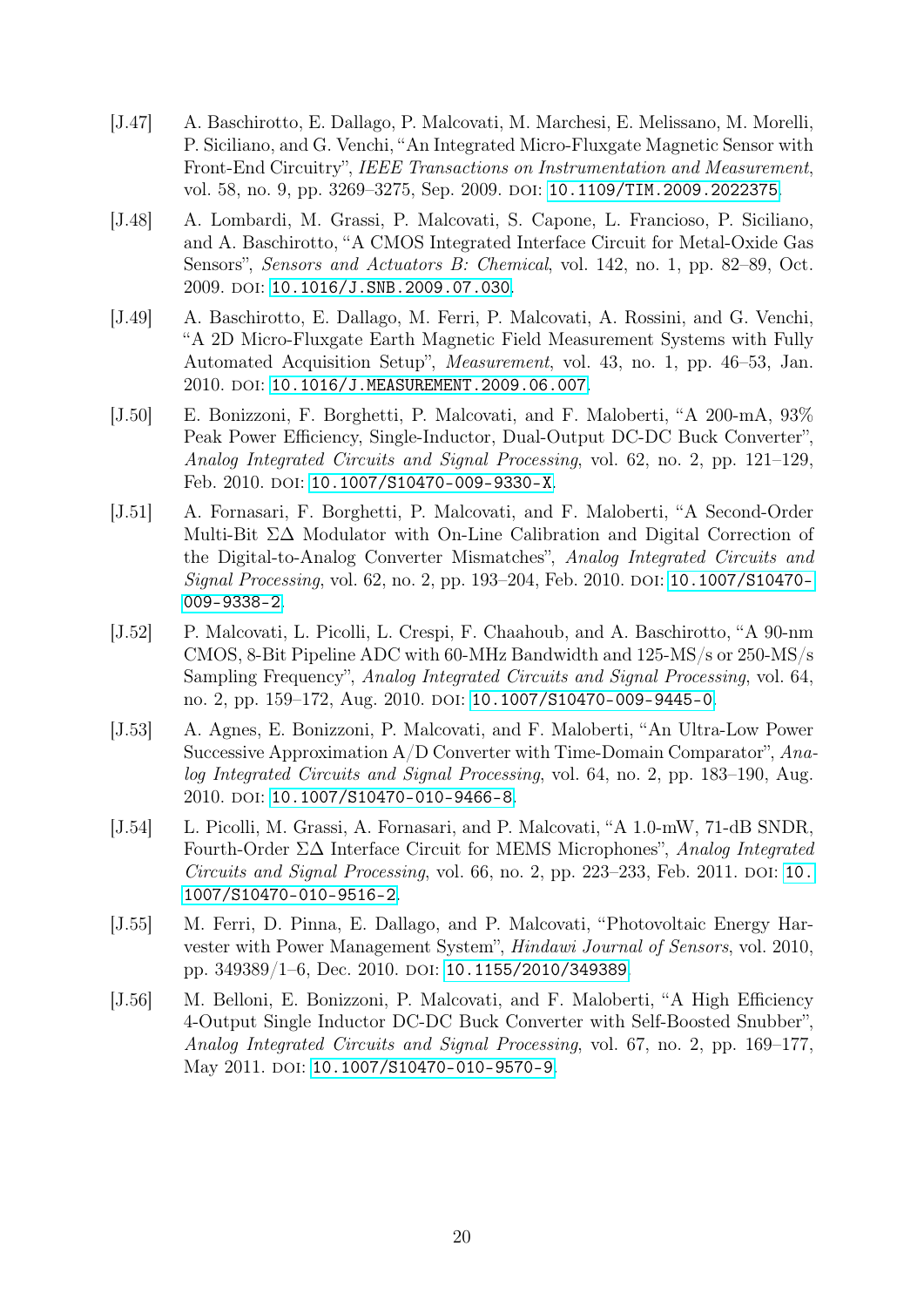- <span id="page-20-0"></span>[J.57] G. Zampa, R. Campana, M. Feroci, A. Vacchi, V. Bonvicini, E. Del Monte, Y. Evangelista, F. Fuschino, C. Labanti, M. Marisaldi, F. Muleri, L. Pacciani, M. Rapisarda, A. Rashevsky, A. Rubini, P. Soffitta, N. Zampa, G. Baldazzi, E. Costa, I. Donnarumma, M. Grassi, F. Lazzarotto, P. Malcovati, M. Mastropietro, E. Morelli, and L. Picolli, "Room-Temperature Spectroscopic Performance of a Very-Large Area Silicon Drift Detector", Nuclear Instruments and Methods in Physics Research—Section A, vol. 633, no. 1, pp. 15–21, Mar. 2011. DOI: [10.1016/J.NIMA.2010.12.129](https://doi.org/10.1016/J.NIMA.2010.12.129).
- <span id="page-20-1"></span>[J.58] R. Campana, G. Zampa, M. Feroci, A. Vacchi, V. Bonvicini, E. Del Monte, Y. Evangelista, F. Fuschino, C. Labanti, M. Marisaldi, F. Muleri, L. Pacciani, M. Rapisarda, A. Rashevsky, A. Rubini, P. Soffitta, N. Zampa, G. Baldazzi, E. Costa, I. Donnarumma, M. Grassi, F. Lazzarotto, P. Malcovati, M. Mastropietro, E. Morelli, and L. Picolli, "Imaging Performance of a Large-Area Silicon Drift Detector for X-Ray Astronomy", Nuclear Instruments and Methods in Physics Research—Section A, vol. 633, no. 1, pp. 22–30, Mar. 2011. DOI: [10.1016/J.](https://doi.org/10.1016/J.NIMA.2010.12.237) [NIMA.2010.12.237](https://doi.org/10.1016/J.NIMA.2010.12.237).
- <span id="page-20-4"></span>[J.59] H. Caracciolo, E. Bonizzoni, P. Malcovati, and F. Maloberti, "70-MHz IF 10- MHz Bandwidth Bandpass  $\Sigma\Delta$  Modulator for WCDMA Applications", Analog Integrated Circuits and Signal Processing, vol. 71, no. 3, pp. 411–419, Jun. 2012. DOI: [10.1007/S10470-011-9795-2](https://doi.org/10.1007/S10470-011-9795-2).
- <span id="page-20-2"></span>[J.60] M. Feroci et al., "The Large Observatory for X-Ray Timing (LOFT)", Experi-mental Astronomy, vol. 34, no. 2, pp. 415-444, Oct. 2012. DOI: [10.1007/S10686-](https://doi.org/10.1007/S10686-011-9237-2) [011-9237-2](https://doi.org/10.1007/S10686-011-9237-2).
- <span id="page-20-8"></span>[J.61] A. A. Hamoui, P. Malcovati, and M. Loulou, "Introduction to the Special Issue on ICECS 2009", Analog Integrated Circuits and Signal Processing, vol. 73, no. 1, pp. 99–100, Oct. 2012. DOI: [10.1007/S10470-012-9908-6](https://doi.org/10.1007/S10470-012-9908-6).
- <span id="page-20-6"></span>[J.62] S. Cliquennois, A. Donida, P. Malcovati, A. Baschirotto, and A. Nagari, "A 65 nm, 1-A Buck Converter with Multi-Function SAR-ADC-Based CCM/PSK Digital Control Loop", IEEE Journal of Solid-State Circuits, vol. 47, no. 7, pp. 1546– 1556, Jul. 2012. DOI: [10.1109/JSSC.2012.2191214](https://doi.org/10.1109/JSSC.2012.2191214).
- <span id="page-20-3"></span>[J.63] P. Malcovati, M. Grassi, and A. Baschirotto, "Towards High-Dynamic Range CMOS Integrated Interface Circuits for Gas Sensors", Sensors and Actuators B: Chemical, vol. 179, no. 1, pp. 301-312, Mar. 2013. DOI: [10.1016/J.SNB.2012.](https://doi.org/10.1016/J.SNB.2012.10.019) [10.019](https://doi.org/10.1016/J.SNB.2012.10.019).
- <span id="page-20-9"></span>[J.64] P. Malcovati, B. Brandt, H. Darabi, H. Hashemi, and A. Emami, "Introduction to the Special Issue on the 2013 IEEE International Solid-State Circuits Conference", IEEE Journal of Solid-State Circuits, vol. 48, no. 12, pp. 2947–2951, Dec. 2013. DOI: [10.1109/JSSC.2013.2278454](https://doi.org/10.1109/JSSC.2013.2278454).
- <span id="page-20-5"></span>[J.65] D. Cartasegna, P. Malcovati, L. Crespi, K. Lee, and A. Baschirotto, "A Design Methodology for High-Order Class-D Audio Amplifiers", Analog Integrated Circuits and Signal Processing, vol. 78, no. 3, pp. 785–798, Mar. 2014. DOI: [10.1007/S10470-013-0203-Y](https://doi.org/10.1007/S10470-013-0203-Y).
- <span id="page-20-7"></span>[J.66] P. Malcovati, M. Belloni, F. Gozzini, C. Bazzani, and A. Baschirotto, "A 0.18 μm CMOS, 91%-Efficiency, 2-A Scalable Buck-Boost DC-DC Converter for LED Drivers", IEEE Transactions on Power Electronics, vol. 29, no. 10, pp. 5392– 5398, Oct. 2014. DOI: [10.1109/TPEL.2013.2294189](https://doi.org/10.1109/TPEL.2013.2294189).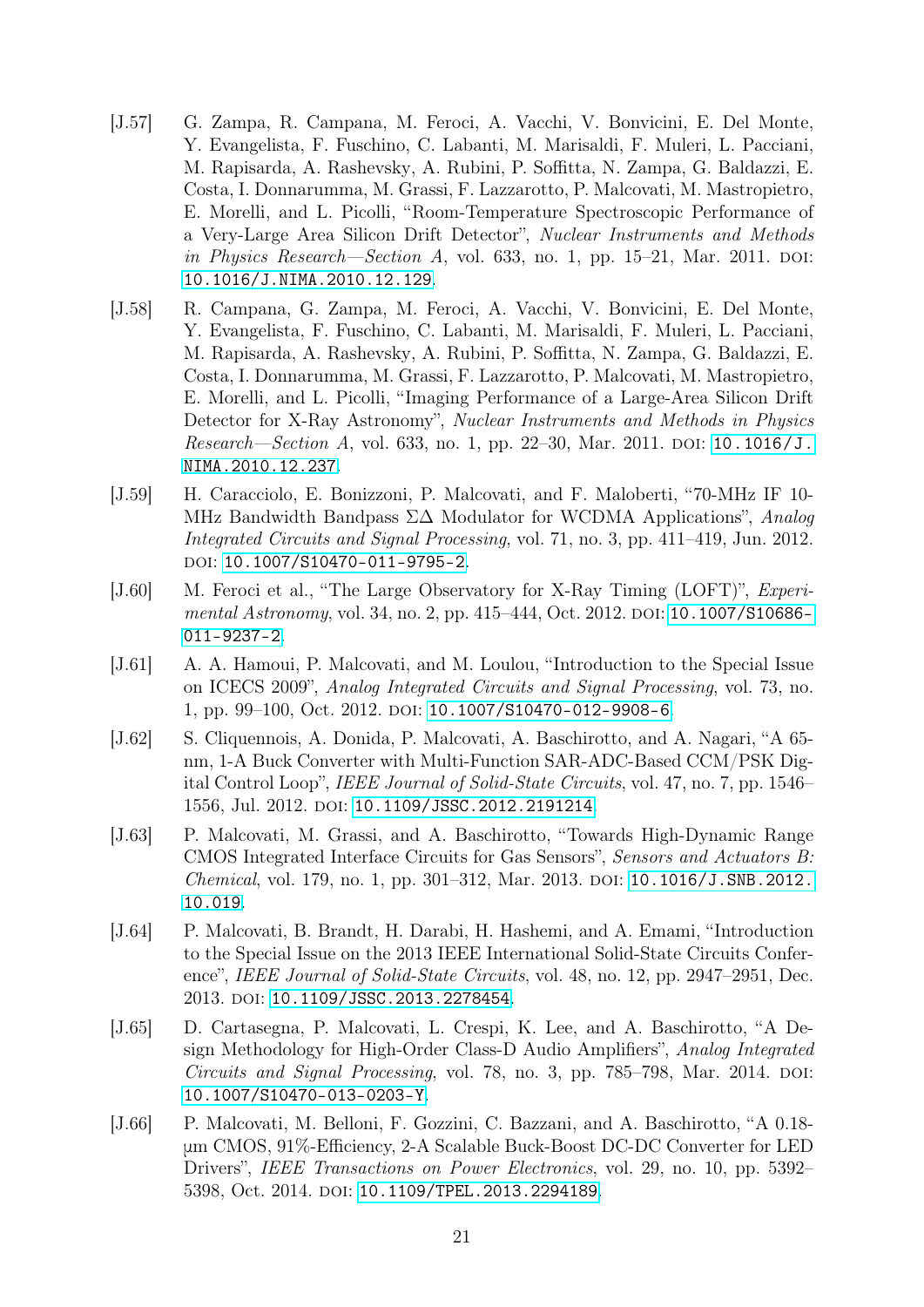- <span id="page-21-0"></span>[J.67] M. Ahangarianabhari, G. Bertuccio, D. Macera, P. Malcovati, M. Grassi, A. Rashevsky, I. Rashevskaya, A. Vacchi, G Zampa, N. Zampa, F. Fuschino, Y. Evangelista, R. Campana, C. Labanti, and M. Feroci, "A Low-Power CMOS ASIC for X-ray Silicon Drift Detectors Low-Noise Pulse Processing", Journal of Instrumentation, vol. 9, no. 3, p.  $C03036$ , Mar. 2014. DOI: [10.1088/1748-](https://doi.org/10.1088/1748-0221/9/03/C03036) [0221/9/03/C03036](https://doi.org/10.1088/1748-0221/9/03/C03036).
- <span id="page-21-7"></span>[J.68] E. Dallago, A. Lazzarini Barnabei, A. Liberale, P. Malcovati, and G. Venchi, "An Interface Circuit for Low-Voltage Low-Current Energy Harvesting Systems", IEEE Transactions on Power Electronics, vol. 30, no. 3, pp. 1411–1420, Mar. 2014. DOI: [10.1109/TPEL.2014.2322521](https://doi.org/10.1109/TPEL.2014.2322521).
- <span id="page-21-1"></span>[J.69] R. Campana, Y. Evangelista, F. Fuschino, M. Ahangarianabhari, D. Macera, G. Bertuccio, M. Grassi, C. Labanti, M. Marisaldi, P. Malcovati, A. Rashevsky, G. Zampa, N. Zampa, L. Andreani, G. Baldazzi, E. Del Monte, Y. Favre, M. Feroci, F. Muleri, I. Rashevskaya, A. Vacchi, F. Ficorella, G. Giacomini, A. Picciotto, and M. Zuffa, "Characterization of the VEGA ASIC Coupled to Large Area Position-Sensitive Silicon Drift Detectors", Journal of Instrumentation, vol. 9, no. 8, P08008, Aug. 2014. doi: [10.1088/1748-0221/9/08/P08008](https://doi.org/10.1088/1748-0221/9/08/P08008).
- <span id="page-21-2"></span>[J.70] M. Ahangarianabhari, D. Macera, G. Bertuccio, P. Malcovati, and M. Grassi, "VEGA — A Low-Power Front-End ASIC for Large Area Multi-Linear X-Ray Silicon Drift Detectors: Design and Experimental Characterization", Nuclear Instruments and Methods in Physics Research—Section A, vol. 770, no. 1, pp. 155– 163, Jan. 2015. doi: [10.1016/J.NIMA.2014.10.009](https://doi.org/10.1016/J.NIMA.2014.10.009).
- <span id="page-21-3"></span>[J.71] J. Bufon, M. Ahangarianabhari, P. Bellutti, G. Bertuccio, S. Carrato, G. Cautero, S. Fabiani, G. Giacomini, A. Gianoncelli, D. Giuressi, M. Grassi, P. Malcovati, R. H. Menk, A. Picciotto, C. Piemonte, I. Rashevskaya, A. Rashevsky, A. Stolfa, A. Vacchi, G. Zampa, and N. Zampa, "A Novel Multi-Cell Silicon Drift Detector for Low Energy X-Ray Fluorescence (LEXRF) Spectroscopy", Journal of Instrumentation, vol. 9, no. 12, p. C12017, Dec. 2014. DOI: 10.1088/1748-[0221/9/12/C12017](https://doi.org/10.1088/1748-0221/9/12/C12017).
- <span id="page-21-6"></span>[J.72] A. Donida, R. Cellier, A. Nagari, P. Malcovati, and A. Baschirotto, "A 40-nm CMOS, 1.1-V, 101-dB Dynamic-Range, 1.7-mW Continuous-Time ΣΔ ADC for a Digital Closed-Loop Class-D Amplifier", IEEE Transactions on Circuits and  $Systems—Part I: Regular Papers, vol. 62, no. 3, pp. 645–653, Mar. 2015. DOI:$ [10.1109/TCSI.2014.2373971](https://doi.org/10.1109/TCSI.2014.2373971).
- <span id="page-21-4"></span>[J.73] G. Rizzo, D. Comotti, L. Fabris, M. Grassi, L. Lodola, P. Malcovati, M. Manghisoni, L. Ratti, V. Re, G. Traversi, C. Vacchi, G. Batignani, S. Bettarini, G. Casarosa, F. Forti, F. Morsani, A. Paladino, E. Paoloni, G. F. Dalla Betta, L. Pancheri, G. Verzellesi, H. Xu, R. Mendicino, and M. A. Benkechkache, "The PixFEL Project: Development of Advanced X-Ray Pixel Detectors for Application at Future FEL Facilities", Journal of Instrumentation, vol. 10, no. 2, p. C02024, Feb. 2015. DOI: [10.1088/1748-0221/10/02/C02024](https://doi.org/10.1088/1748-0221/10/02/C02024).
- <span id="page-21-5"></span>[J.74] L. Ratti, D. Comotti, L. Fabris, M. Grassi, L. Lodola, P. Malcovati, M. Manghisoni, V. Re, G. Traversi, C. Vacchi, S. Bettarini, G. Casarosa, F. Forti, F. Morsani, A. Paladino, E. Paoloni, G. Rizzo, M. A. Benkechkache, G. F. Dalla Betta, R. Mendicino, L. Pancheri, G. Verzellesi, and H. Xu, "PixFEL: Developing a Fine Pitch, Fast 2D X-Ray Imager for the Next Generation X-FELs", Nuclear Instru-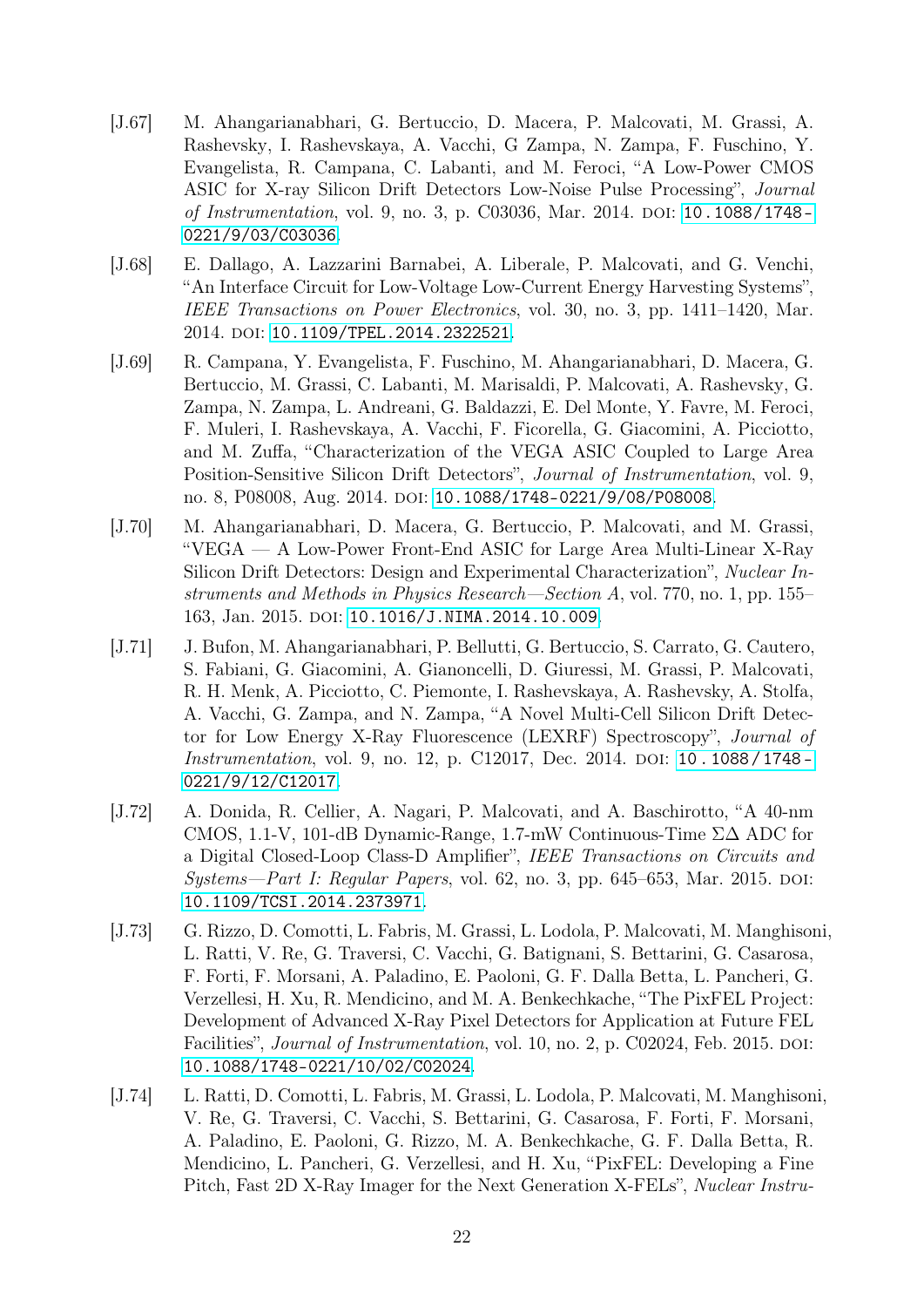ments and Methods in Physics Research—Section A, vol. 796, no. 10, pp. 2–7, Oct. 2015. DOI: [10.1016/J.NIMA.2015.03.022](https://doi.org/10.1016/J.NIMA.2015.03.022).

- <span id="page-22-0"></span>[J.75] G. F. Dalla Betta, G. Batignani, M. A. Benkechkache, S. Bettarini, G. Casarosa, D. Comotti, L. Fabris, F. Forti, M. Grassi, S. Latreche, L. Lodola, P. Malcovati, M. Manghisoni, R. Mendicino, F. Morsani, A. Paladino, L. Pancheri, E. Paoloni, L. Ratti, V. Re, G. Rizzo, G. Traversi, C. Vacchi, G. Verzellesi, and H. Xu, "Design and TCAD Simulation of Planar p-on-n Active-Edge Pixel Sensors for the Next Generation of FELs", Nuclear Instruments and Methods in Physics *Research—Section A*, vol. 824, no. 7, pp. 384–385, Jul. 2016. DOI: [10.1016/J.](https://doi.org/10.1016/J.NIMA.2015.08.027) [NIMA.2015.08.027](https://doi.org/10.1016/J.NIMA.2015.08.027).
- <span id="page-22-1"></span>[J.76] L. Lodola, G. Batignani, M. A. Benkechkache, S. Bettarini, G. Casarosa, D. Comotti, G. F. Dalla Betta, L. Fabris, F. Forti, M. Grassi, S. Latreche, P. Malcovati, M. Manghisoni, R. Mendicino, F. Morsani, A. Paladino, L. Pancheri, E. Paoloni, L. Ratti, V. Re, G. Rizzo, G. Traversi, C. Vacchi, G. Verzellesi, and H. Xu, "In-Pixel Conversion with a 10-Bit SAR ADC for Next Generation X-Ray FELs", Nuclear Instruments and Methods in Physics Research—Section A, vol. 824, no. 7, pp. 313–315, Jul. 2016. DOI: [10.1016/J.NIMA.2015.10.042](https://doi.org/10.1016/J.NIMA.2015.10.042).
- <span id="page-22-2"></span>[J.77] G. Rizzo, G. Batignani, M. A. Benkechkache, S. Bettarini, G. Casarosa, D. Comotti, G. F. Dalla Betta, L. Fabris, F. Forti, M. Grassi, L. Lodola, P. Malcovati, M. Manghisoni, R. Mendicino, F. Morsani, A. Paladino, L. Pancheri, E. Paoloni, L. Ratti, V. Re, G. Traversi, C. Vacchi, G. Verzellesi, and H. Xu, "The PixFEL Project: Progress towards a Fine Pitch X-Ray Imaging Camera for Next Generation FEL Facilities", Nuclear Instruments and Methods in Physics Research— Section A, vol. 824, no. 7, pp. 131–134, Jul. 2016. DOI: [10.1016/J.NIMA.2016.](https://doi.org/10.1016/J.NIMA.2016.01.027) [01.027](https://doi.org/10.1016/J.NIMA.2016.01.027).
- <span id="page-22-6"></span>[J.78] C. De Berti, P. Malcovati, L. Crespi, and A. Baschirotto, "A 106-dB A-Weighted DR Low-Power Continuous-Time  $\Sigma\Delta$  Modulator for MEMS Microphones", IEEE Journal of Solid-State Circuits, vol. 51, no. 7, pp.  $1607-1618$ , Jul. 2016. DOI: [10.1109/JSSC.2016.2540811](https://doi.org/10.1109/JSSC.2016.2540811).
- <span id="page-22-3"></span>[J.79] S. Mangiarotti, M Elkhayat, M. Grassi, P. Malcovati, and A. Fornasari, "Misure di Capacità e Controllo di Temperatura per un Microsensore di Umidità", Tutto\_Misure, vol. 18, no. 2, pp. 99–102, Jun. 2016.
- <span id="page-22-4"></span>[J.80] L. Ratti, D. Comotti, L. Fabris, M. Grassi, L. Lodola, P. Malcovati, M. Manghisoni, V. Re, G. Traversi, C. Vacchi, G. Rizzo, G. Batignani, S. Bettarini, G. Casarosa, F. Forti, M. Giorgi, F. Morsani, A. Paladino, E. Paoloni, L. Pancheri, G. F. Dalla Betta, R. Mendicino, G. Verzellesi, H. Xu, and M. A. Benkechkache, "A 2D Imager for X-Ray FELs with a 65-nm CMOS Readout Based on Per-Pixel Signal Compression and 10-Bit A/D Conversion", Nuclear Instruments and Methods in Physics Research—Section A, vol. 831, no. 9, pp. 301–308, Sep. 2016. DOI: [10.1016/J.NIMA.2016.05.055](https://doi.org/10.1016/J.NIMA.2016.05.055).
- <span id="page-22-5"></span>[J.81] M. Manghisoni, L. Fabris, V. Re, G. Traversi, L. Ratti, M. Grassi, L. Lodola, P. Malcovati, C. Vacchi, L. Pancheri, M. A. Benkechkache, G. F. Dalla Betta, H. Xu, G. Verzellesi, S. Ronchin, M. Boscardin, G. Batignani, S. Bettarini, G. Casarosa, F. Forti, M. Giorgi, A. Paladino, E. Paoloni, G. Rizzo, and F. Morsani, "PFM2: A  $32 \times 32$  Processor for X-Ray Diffraction Imaging at FELs", *Journal*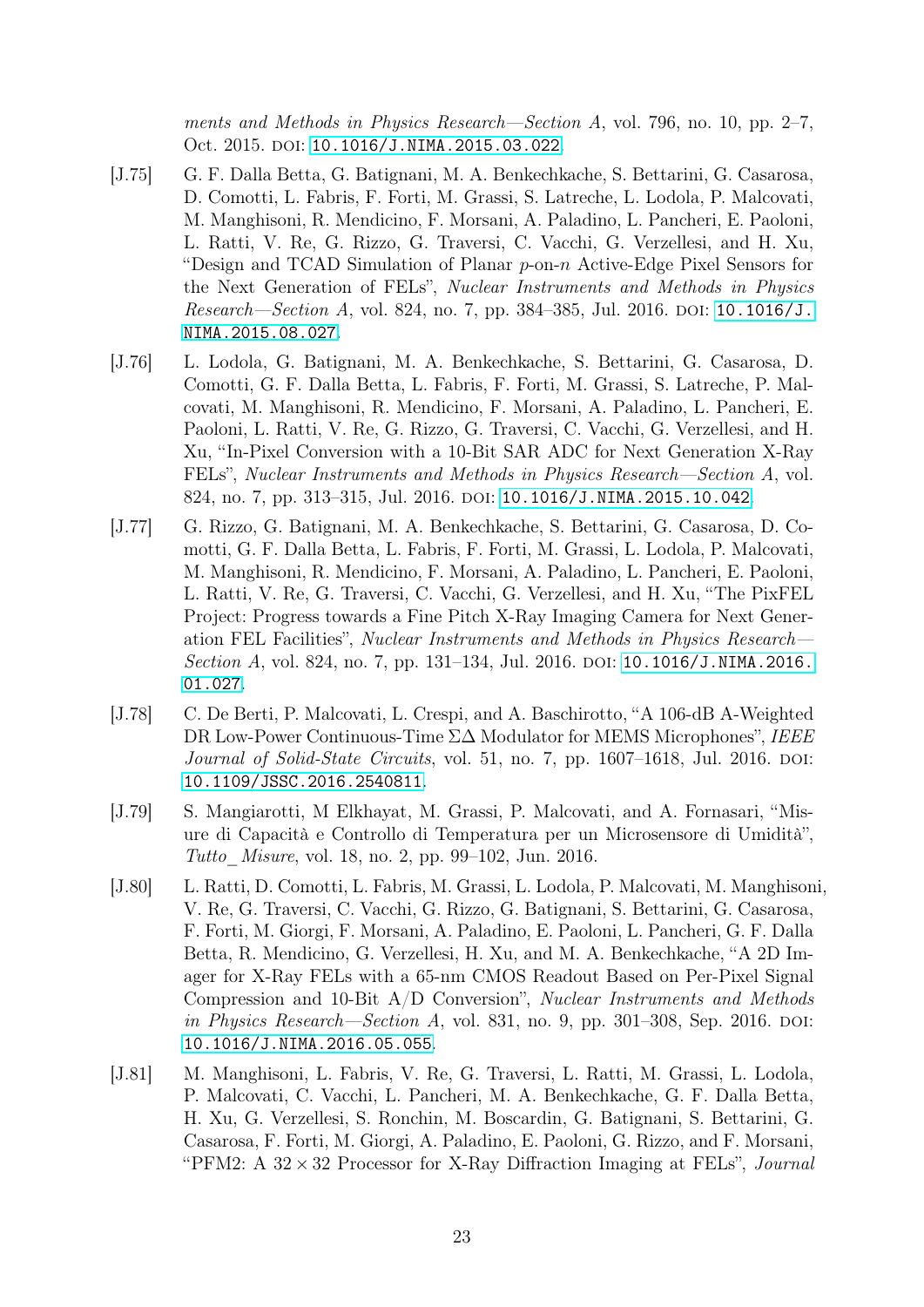of Instrumentation, vol. 11, no. 11, p. C11033, Nov. 2016. DOI: [10.1088/1748-](https://doi.org/10.1088/1748-0221/11/11/C11033) [0221/11/11/C11033](https://doi.org/10.1088/1748-0221/11/11/C11033).

- <span id="page-23-0"></span>[J.82] L. Pancheri, M. A. Benkechkache, G. F. Dalla Betta, H. Xu, G. Verzellesi, S. Ronchin, M. Boscardin, L. Ratti, M. Grassi, L. Lodola, P. Malcovati, C. Vacchi, M. Manghisoni, V. Re, G. Traversi, G. Batignani, S. Bettarini, G. Casarosa, M. Giorgi, F. Forti, A. Paladino, E. Paoloni, G. Rizzo, F. Morsani, and L. Fabris, "First Experimental Results on Active and Slim-Edge Silicon Sensors for XFEL", *Journal of Instrumentation, vol.* 11, no. 12, p. C12018, Dec. 2016. DOI: [10.1088/](https://doi.org/10.1088/1748-0221/11/12/C12018) [1748-0221/11/12/C12018](https://doi.org/10.1088/1748-0221/11/12/C12018).
- <span id="page-23-7"></span>[J.83] L. Zou, G. Rocca, M. De Blasi, M. Grassi, P. Malcovati, and A. Baschirotto, "Sigma-Delta ADC Based Adaptive Readout ASIC for Digital Audio Sensor", Analog Integrated Circuits and Signal Processing, vol. 92, no. 3, pp. 383–392, Sep. 2017. DOI: [10.1007/S10470-017-1002-7](https://doi.org/10.1007/S10470-017-1002-7).
- <span id="page-23-1"></span>[J.84] M. De Matteis, A. Pezzotta, M. Sabatini, M. Grassi, M. Croce, P. Malcovati, and A. Baschirotto, "A 90-μW Continuous-Time Front-End with 10-Bit SAR-ADC for Capacitive MEMS Accelerometers", Analog Integrated Circuits and Signal Processing, vol. 92, no. 3, pp. 453-465, Sep. 2017. DOI: [10.1007/S10470-017-](https://doi.org/10.1007/S10470-017-1009-0) [1009-0](https://doi.org/10.1007/S10470-017-1009-0).
- <span id="page-23-2"></span>[J.85] L. Amati et al., "The THESEUS Space Mission Concept: Science Case, Design and Expected Performances", Advances in Space Research, vol. 62, no. 1, pp. 191– 244, Jul. 2018. doi: [10.1016/J.ASR.2018.03.010](https://doi.org/10.1016/J.ASR.2018.03.010).
- <span id="page-23-3"></span>[J.86] P. Malcovati and A. Baschirotto, "The Evolution of Integrated Interfaces for MEMS Microphones", *Micromachines*, vol. 9, no. 7, p. 323, Jul. 2018. DOI: [10.](https://doi.org/10.3390/mi9070323) [3390/mi9070323](https://doi.org/10.3390/mi9070323).
- <span id="page-23-4"></span>[J.87] D. Allegri, A. Donida, P. Malcovati, and D. Barrettino, "CMOS-Based Multifrequency Impedance Analyzer for Biomedical Applications", IEEE Transactions on Biomedical Circuits and Systems, vol. 12, no. 6, pp. 1301–1312, Dec. 2018. doi: [10.1109/TBCAS.2018.2867172](https://doi.org/10.1109/TBCAS.2018.2867172).
- <span id="page-23-5"></span>[J.88] Y. Evangelista, F. Ambrosino, M. Feroci, P. Bellutti, G. Bertuccio, G. Borghi, R. Campana, M. Caselle, D. Cirrincione, F. Ficorella, M. Fiorini, F. Fuschino, M. Gandola, M. Grassi, C. Labanti, P. Malcovati, F. Mele, A. Morbidini, A. Picciotto, A. Rachevski, I. Rashevskaya, M. Sammartini, G. Zampa, N. Zampa, N. Zorzic, and A. Vacchi, "Characterization of a Novel Pixelated Silicon Drift Detector (PixDD) for High-Throughput X-Ray Astrophysics", Journal of Instrumenta- $tion, vol. 13, no. 9, P09011, Sep. 2018. DOI: 10.1088/1748-0221/13/09/P09011.$  $tion, vol. 13, no. 9, P09011, Sep. 2018. DOI: 10.1088/1748-0221/13/09/P09011.$  $tion, vol. 13, no. 9, P09011, Sep. 2018. DOI: 10.1088/1748-0221/13/09/P09011.$
- <span id="page-23-6"></span>[J.89] F. Fuschino, R. Campana, C. Labanti, Y. Evangelista, M. Feroci, L. Burderi, F. Fiore, F. Ambrosino, G. Baldazzi, P. Bellutti, R. Bertacin, G. Bertuccio, G. Borghi, D. Cirrincione, D. Cauz, F. Ficorella, M. Fiorini, M. Gandola, M. Grassi, A. Guzman, G. La Rosa, M. Lavagna, P. Lunghi, P. Malcovati, G. Morgante, B. Negri, G. Pauletta, R. Piazzolla, A. Picciotto, S. Pirrotta, S. Pliego-Caballero, S. Puccetti, A. Rachevski, I. Rashevskaya, L. Rignanese, M. Salatti, A. Santangelo, S. Silvestrini, G. Sottile, C. Tenzer, A. Vacchi, G. Zampa, N. Zampa, and N. Zorzi, "HERMES: An Ultra-Wide Band X and Gamma-Ray Transient Monitor on Board a Nano-Satellite Constellation", Nuclear Instruments and Methods in Physics Research—Section A, in press. DOI:  $10.1016/J$ .NIMA.2018.11.072.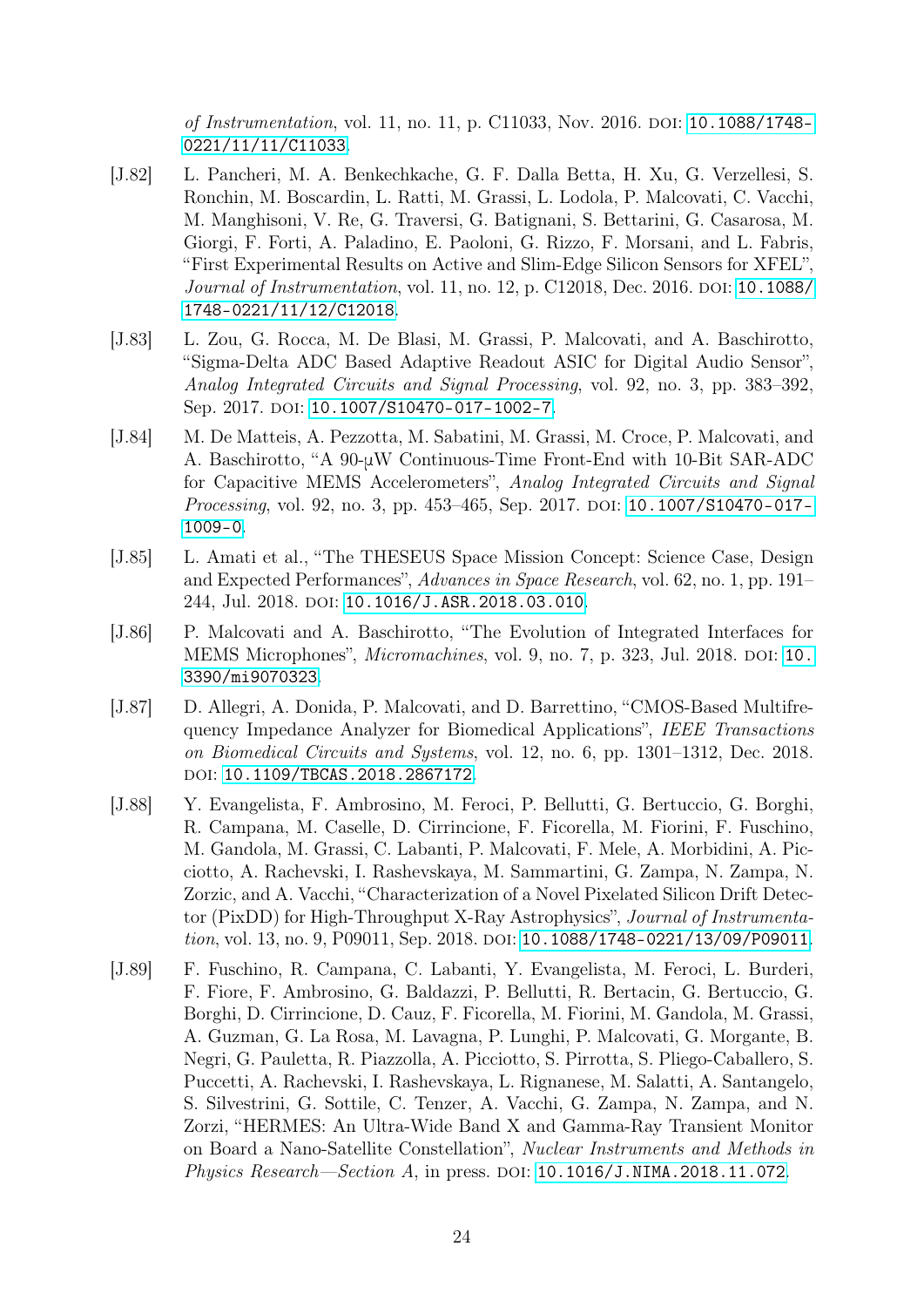<span id="page-24-8"></span>[J.90] S. N. Zhang et al., "The Enhanced X-Ray Timing and Polarimetry Mission – eXTP", Science China Physics, Mechanics, and Astronomy, vol. 62, no. 2, pp. 29502/1-25, Feb. 2019. doi: [10.1007/S11433-018-9309-2](https://doi.org/10.1007/S11433-018-9309-2).

### Book Chapters

- <span id="page-24-0"></span>[B.1] F. Maloberti, P. Malcovati, and H. Baltes, "Sensor Interfaces", in Sensors for Domestic Applications, A. D'Amico and G. Sberveglieri, Eds., Singapore: World Scientific, 1995, pp. 201–216.
- <span id="page-24-1"></span>[B.2] P. Malcovati, F. Maloberti, and H. Baltes, "Progress in Microsensor Interfaces", in Sensors Update, H. Baltes, W. Goepel, and J. Hesse, Eds., vol. 1, Weinhein, Germany: Wiley-VCH, 1996, pp. 143–171. DOI: [10.1002/1616-8984\(199607\)1:](https://doi.org/10.1002/1616-8984(199607)1:1<143::AID-SEUP143>3.0.CO;2-F) [1<143::AID-SEUP143>3.0.CO;2-F](https://doi.org/10.1002/1616-8984(199607)1:1<143::AID-SEUP143>3.0.CO;2-F).
- <span id="page-24-2"></span>[B.3] P. Malcovati, "Interface Circuits for Integrated Microsensors", in Sensors and Microsystems, C. Di Natale, A. D'Amico, L. Dori, G. C. Cardinali, and S. Nicoletti, Eds., Singapore: World Scientific, 2002, pp. 8–12. DOI: 10. 1142/ [9789812776457\\_0002](https://doi.org/10.1142/9789812776457_0002).
- <span id="page-24-3"></span>[B.4] A. Baschirotto and P. Malcovati, "Technology-Driven Alternatives for Smart Sensor Interfaces", in Sensors Update, H. Baltes, G. Fedder, and J. Korvink, Eds., vol. 13, Weinhein, Germany: Wiley-VCH, 2003, pp. 45–81. DOI: [10.1002/](https://doi.org/10.1002/SEUP.200390013) [SEUP.200390013](https://doi.org/10.1002/SEUP.200390013).
- <span id="page-24-4"></span>[B.5] A. Baschirotto, E. Dallago, P. Malcovati, M. Marchesi, and G. Venchi, "Design and Characterization of a Family of Fluxgate Magnetic Sensors in PCB Technology", in Sensors and Microsystems, C. Di Natale, A. D'Amico, G. Martinelli, M. C. Carotta, and V. Guidi, Eds., Singapore: World Scientific, 2005, pp. 262– 266. DOI: [10.1142/9789812701770\\_0045](https://doi.org/10.1142/9789812701770_0045).
- <span id="page-24-5"></span>[B.6] P. Malcovati and F. Maloberti, "Interface Circuitry and Microsystems", in MEMS: A Practical Guide to Design, Analysis and Applications, J. Korvink and O. Paul, Eds., Dordrecht, The Netherlands: Springer, 2005, pp. 901–942. DOI: [10.1016/](https://doi.org/10.1016/B978-081551497-8.50019-6) [B978-081551497-8.50019-6](https://doi.org/10.1016/B978-081551497-8.50019-6).
- <span id="page-24-9"></span>[B.7] A. Baschirotto, S. D'Amico, and P. Malcovati, "Low-Voltage, Low-Power Basic Circuits", in Analog Circuit Design, M. Steyaert, A. van Roermund, and J. Huijsing, Eds., Dordrecht, The Netherlands: Springer, 2006, pp. 295–327. poi: [10.1007/1-4020-3885-2\\_14](https://doi.org/10.1007/1-4020-3885-2_14).
- <span id="page-24-6"></span>[B.8] M. Grassi, P. Malcovati, G. De Iaco, and A. Baschirotto, "An Integrated Wide-Range Resistance-to-Time Converter with Decoupled Oscillator", in Sensors and Microsystems, A. G. Mignani, R. Falciai, C. Di Natale, and A. D'Amico, Eds., Singapore: World Scientific, 2008, pp. 637–642. doi: 10.1142/9789812833532 [0104](https://doi.org/10.1142/9789812833532_0104).
- <span id="page-24-7"></span>[B.9] A. Baschirotto, E. Dallago, P. Malcovati, M. Marchesi, and G. Venchi, "Micro-Integrated Double Axis Planar Fluxgate", in Sensors and Microsystems, A. G. Mignani, R. Falciai, C. Di Natale, and A. D'Amico, Eds., Singapore: World Scientific, 2008, pp. 483-487. DOI: [10.1142/9789812833532\\_0077](https://doi.org/10.1142/9789812833532_0077).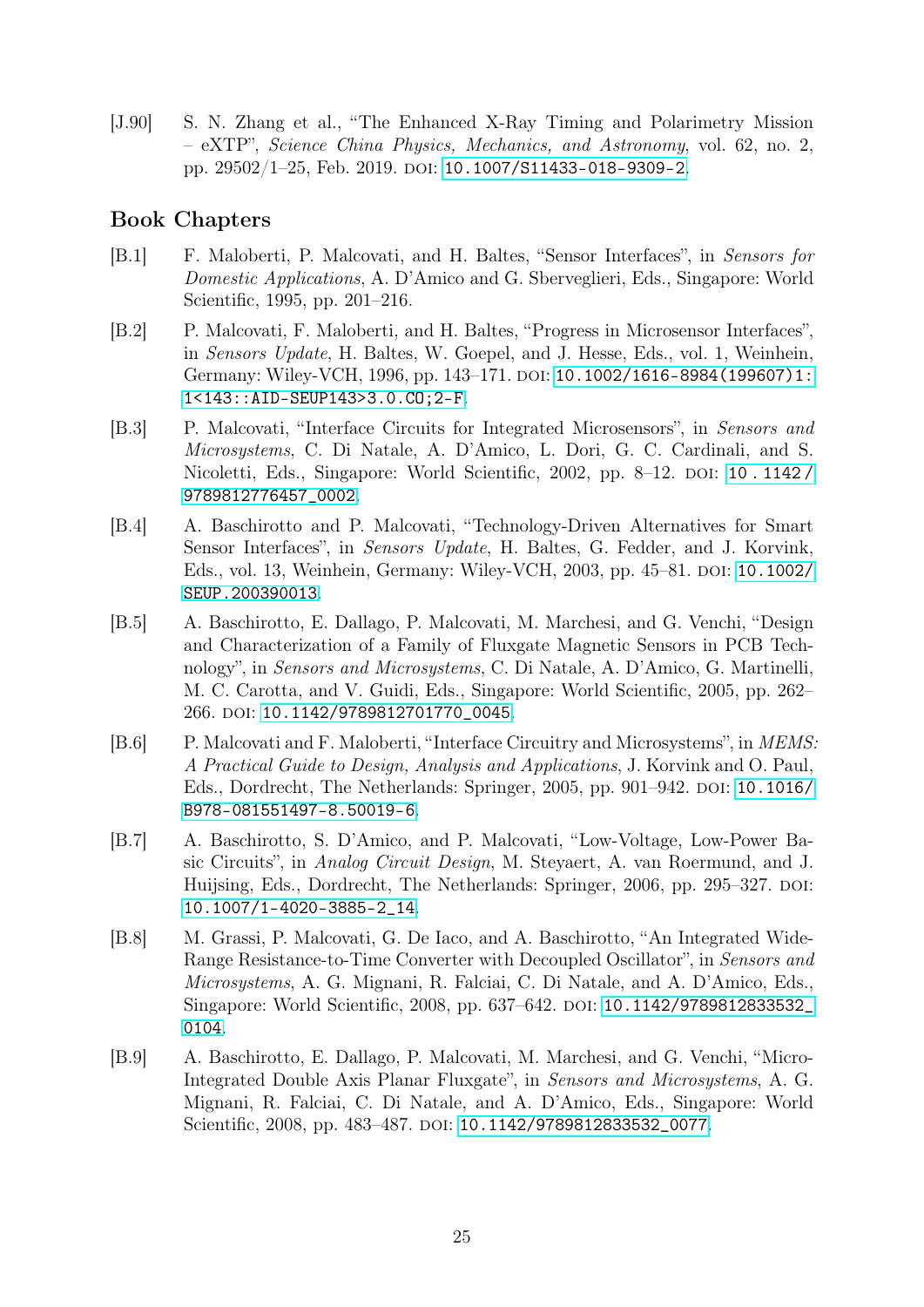- <span id="page-25-1"></span>[B.10] A. Baschirotto, E. Melissano, P. Siciliano, E. Dallago, P. Malcovati, M. Marchesi, and G. Venchi, "A 2D Planar Micro-Fluxgate with Sputtered Core", in Sensors and Microsystems, P. Siciliano, S. Capone, C. Di Natale, and A. D'Amico, Eds., Singapore: World Scientific, 2008, pp. 127–131. poi: 10.1142/9789812793393 [0026](https://doi.org/10.1142/9789812793393_0026).
- <span id="page-25-0"></span>[B.11] M. Grassi, P. Malcovati, S. Capone, L. Francioso, P. Siciliano, and A. Baschirotto, "Gas Sensing System Consisting in MOX-Based Microsensors Interfaced to a Novel Integrated 5-Decade Dynamic Range Front-End", in Sensors and Microsystems, P. Siciliano, S. Capone, C. Di Natale, and A. D'Amico, Eds., Singapore: World Scientific, 2008, pp. 272–277. doi: [10.1142/9789812793393\\_0054](https://doi.org/10.1142/9789812793393_0054).
- <span id="page-25-2"></span>[B.12] A. Lombardi, M. Grassi, L. Bruno, P. Malcovati, and A. Baschirotto, "An Integrated Gas-Sensing Interface Circuit with Embedded Temperature Control Loop for SnO<sup>2</sup> Sensors", in Sensors and Microsystems, C. Di Natale, A. D'Amico, E. Martinelli, and R. Paolesse, Eds., Singapore: World Scientific, 2009, pp. 498–505. doi: [10.1142/9789812835987\\_0082](https://doi.org/10.1142/9789812835987_0082).
- <span id="page-25-3"></span>[B.13] M. Grassi, P. Malcovati, and A. Baschirotto, "Fundamental Limitations in Resistive Wide Range Gas-Sensor Interface Circuits Design", in Sensors and Microsystems, P. Malcovati, A. Baschirotto, A. D'Amico, and C. Di Natale, Eds., Dordrecht, The Netherlands: Springer, 2010, pp. 25–40. doi: [10.1007/978-90-](https://doi.org/10.1007/978-90-481-3606-3_3) [481-3606-3\\_3](https://doi.org/10.1007/978-90-481-3606-3_3).
- <span id="page-25-4"></span>[B.14] M. Grassi, A. Lombardi, G. Rescio, P. Malcovati, A. Leone, G. Diraco, C. Distante, P. Siciliano, M. Malfatti, L. Gonzo, V. Libal, J. Huang, and G. Potamianos, "A Multisensor System for High Reliability People Fall Detection in Home Environment", in Sensors and Microsystems, P. Malcovati, A. Baschirotto, A. D'Amico, and C. Di Natale, Eds., Dordrecht, The Netherlands: Springer, 2010, pp. 391-394. doi: [10.1007/978-90-481-3606-3\\_79](https://doi.org/10.1007/978-90-481-3606-3_79).
- <span id="page-25-5"></span>[B.15] D. Cartasegna, A. Cito, F. Conso, A. Donida, M. Grassi, L. Malvasi, G. Rescio, and P. Malcovati, "Smart RFID-Label for Monitoring the Preservation Conditions of Food", in Sensors and Microsystems, P. Malcovati, A. Baschirotto, A. D'Amico, and C. Di Natale, Eds., Dordrecht, The Netherlands: Springer, 2010, pp. 381-385. doi: [10.1007/978-90-481-3606-3\\_77](https://doi.org/10.1007/978-90-481-3606-3_77).
- <span id="page-25-8"></span>[B.16] E. Dallago, M. Ferri, P. Malcovati, and D. Pinna, "Active Area Density Optimization Technique for Harvester Photodiodes Efficiency Maximization", in Sensors and Microsystems, P. Malcovati, A. Baschirotto, A. D'Amico, and C. Di Natale, Eds., Dordrecht, The Netherlands: Springer, 2010, pp. 117–120. DOI: [10.1007/978-90-481-3606-3\\_20](https://doi.org/10.1007/978-90-481-3606-3_20).
- <span id="page-25-6"></span>[B.17] M. Grassi, V. Ferragina, P. Malcovati, S. Caccia, G. Bertuccio, D. Martin, P. Bastia, I. Cappelluti, and N. Ratti, "A  $32 \times 32$ -Channels Chip for X-Ray Pixel Detector Read-Out", in Sensors and Microsystems, P. Malcovati, A. Baschirotto, A. D'Amico, and C. Di Natale, Eds., Dordrecht, The Netherlands: Springer, 2010, pp. 307-310. DOI: [10.1007/978-90-481-3606-3\\_60](https://doi.org/10.1007/978-90-481-3606-3_60).
- <span id="page-25-7"></span>[B.18] L. Picolli, M. Grassi, M. Ferri, and P. Malcovati, "A Low Noise 32-Channel CMOS Read-Out Circuit for X-Ray Silicon Drift Chamber Detectors", in Sensors and Microsystems, G. Neri, N. Donato, A. D'Amico, and C. Di Natale, Eds., Dordrecht, The Netherlands: Springer, 2011, pp. 259–263. DOI: [10.1007/978-](https://doi.org/10.1007/978-94-007-1324-6_40) [94-007-1324-6\\_40](https://doi.org/10.1007/978-94-007-1324-6_40).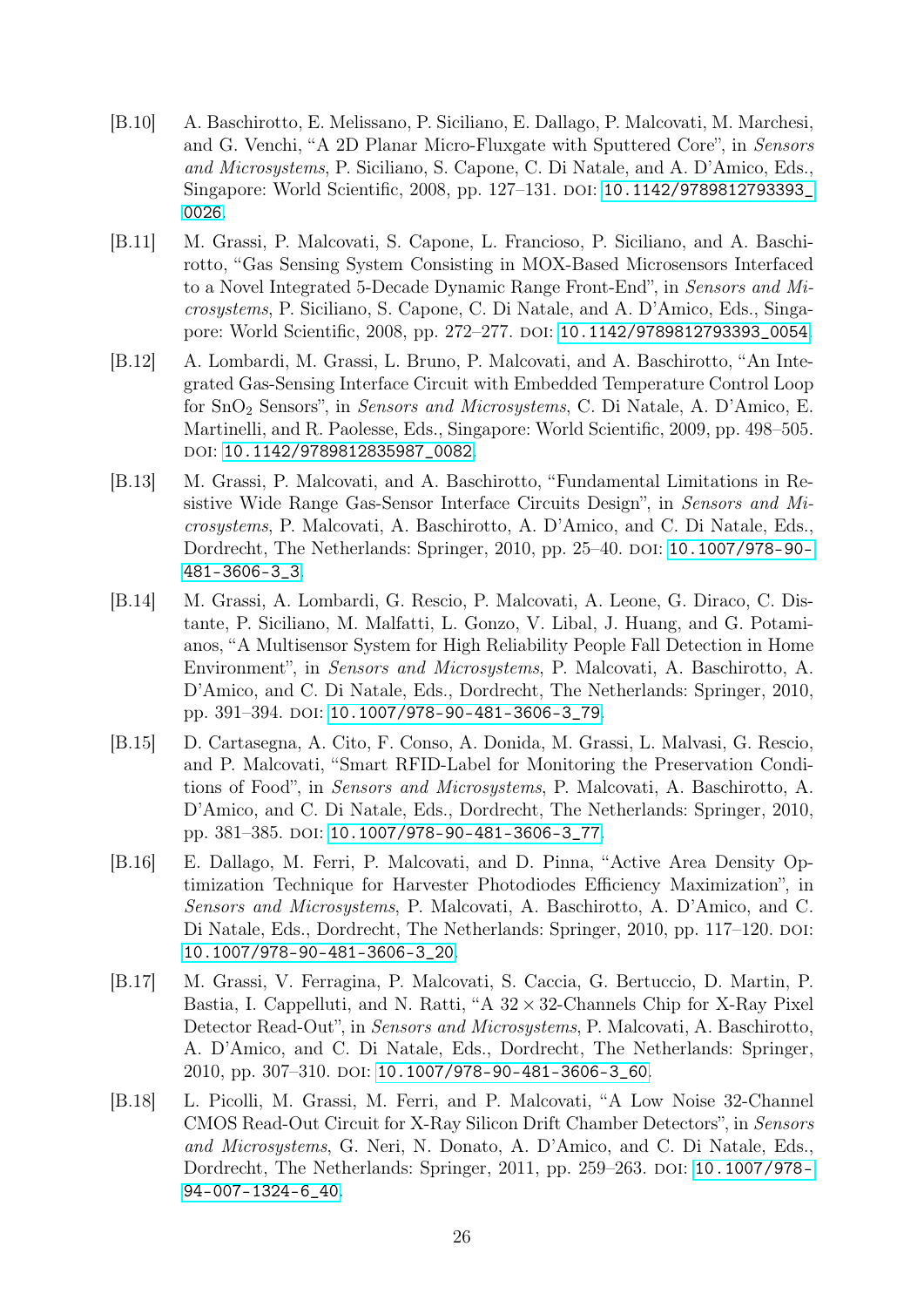- <span id="page-26-7"></span>[B.19] M. Ferri, D. Pinna, M. Grassi, E. Dallago, and P. Malcovati, "Power Management Systems for Photovoltaic Energy Harvesters", in Sensors and Microsystems, G. Neri, N. Donato, A. D'Amico, and C. Di Natale, Eds., Dordrecht, The Nether-lands: Springer, 2011, pp. 253-257. DOI: [10.1007/978-94-007-1324-6\\_39](https://doi.org/10.1007/978-94-007-1324-6_39).
- <span id="page-26-0"></span>[B.20] F. Conso, M. Grassi, P. Malcovati, and A. Baschirotto, "A Very Large Dynamic Range Integrated Interface Circuit for Heterogeneous Resistive Gas Sensors Matrix Read-Out", in Sensors and Microsystems, A. D'Amico, C. Di Natale, L. Mosiello, and G. Zappa, Eds., Dordrecht, The Netherlands: Springer, 2011, pp. 271-277. DOI: [10.1007/978-1-4614-0935-9\\_46](https://doi.org/10.1007/978-1-4614-0935-9_46).
- <span id="page-26-1"></span>[B.21] P. Malcovati, M. Grassi, and A. Baschirotto, "Interface Circuits for MEMS Microphones", in Nyquist  $A/D$  Converters, Sensor Interfaces, and Robustness, A. van Roermund, A. Baschirotto, and M. Steyaert, Eds., New York, NY, USA: Springer, 2012, pp. 149-174. DOI: [10.1007/978-1-4614-4587-6\\_9](https://doi.org/10.1007/978-1-4614-4587-6_9).
- <span id="page-26-2"></span>[B.22] F. Conso, M. Grassi, L. Picolli, D. Cartasegna, A. Donida, G. Rescio, G. F. Regnicoli, G. Perretti, and P. Malcovati, "A Fully-Integrated Multi-Sensor System for Food Tracing and Quality Certification Providing Temperature, Light Intensity, and Humidity Exposure History of Samples", in Sensors, F. Baldini, A. D'Amico, C. Di Natale, P. Siciliano, R. Seeber, L. De Stefano, R. Bizzarri, and B. Andò, Eds., New York, NY, USA: Springer, 2014, pp. 509–514. DOI: [10.1007/978-1-4614-3860-1\\_91](https://doi.org/10.1007/978-1-4614-3860-1_91).
- <span id="page-26-3"></span>[B.23] F. Conso, M. Grassi, A. Lombardi, P. Malcovati, and A. Baschirotto, "A Multiplexed 20-Channel 6-Decade Range Resistance-to-Digital Converter for 2D Heterogeneous Metal-Oxide Gas-Sensor Arrays", in Sensors, F. Baldini, A. D'Amico, C. Di Natale, P. Siciliano, R. Seeber, L. De Stefano, R. Bizzarri, and B. Andò, Eds., New York, NY, USA: Springer, 2014, pp. 559–564. DOI: [10.1007/978-1-](https://doi.org/10.1007/978-1-4614-3860-1_99) [4614-3860-1\\_99](https://doi.org/10.1007/978-1-4614-3860-1_99).
- <span id="page-26-4"></span>[B.24] F. Conso, M. Grassi, C. De Berti, P. Malcovati, and A. Baschirotto, "Above 160 dB Dynamic-Range Gas-Sensor-Grid Front-End Integrated Circuit with 500 ◦C, 1.5 ◦C-Pitch Temperature Gradient Synthesis, 20-Channel MUX, and I<sup>2</sup>C Interface", in Sensors, D. Compagnone, F. Baldini, C. Di Natale, G. Betta, and P. Siciliano, Eds., Cham, Switzerland: Springer, 2015, pp. 297–301. DOI: [10.1007/](https://doi.org/10.1007/978-3-319-09617-9_52) [978-3-319-09617-9\\_52](https://doi.org/10.1007/978-3-319-09617-9_52).
- <span id="page-26-5"></span>[B.25] M. Grassi, P. Malcovati, G. F. Regnicoli, and G. Perretti, "Application of an Integrated Multi-Sensor Circuit for Tracing Quality and Safety Storage Parameters of Sliced Cheese", in Sensors, D. Compagnone, F. Baldini, C. Di Natale, G. Betta, and P. Siciliano, Eds., Cham, Switzerland: Springer, 2015, pp. 277–284. doi: [10.1007/978-3-319-09617-9\\_49](https://doi.org/10.1007/978-3-319-09617-9_49).
- <span id="page-26-6"></span>[B.26] P. Malcovati, M. De Matteis, A. Pezzotta, M. Grassi, M. Croce, M. Sabatini, and A. Baschirotto, "A Low-Power Continuous-Time Accelerometer Front-End", in Wideband Continuous-Time  $\Sigma\Delta$  ADCs, Automotive Electronics, and Power Management, A. Baschirotto, P. Harpe, and K. A. A. Makinwa, Eds., Cham, Switzerland: Springer, 2016, pp. 215–235. DOI: 10.1007/978-3-319-41670-[0\\_12](https://doi.org/10.1007/978-3-319-41670-0_12).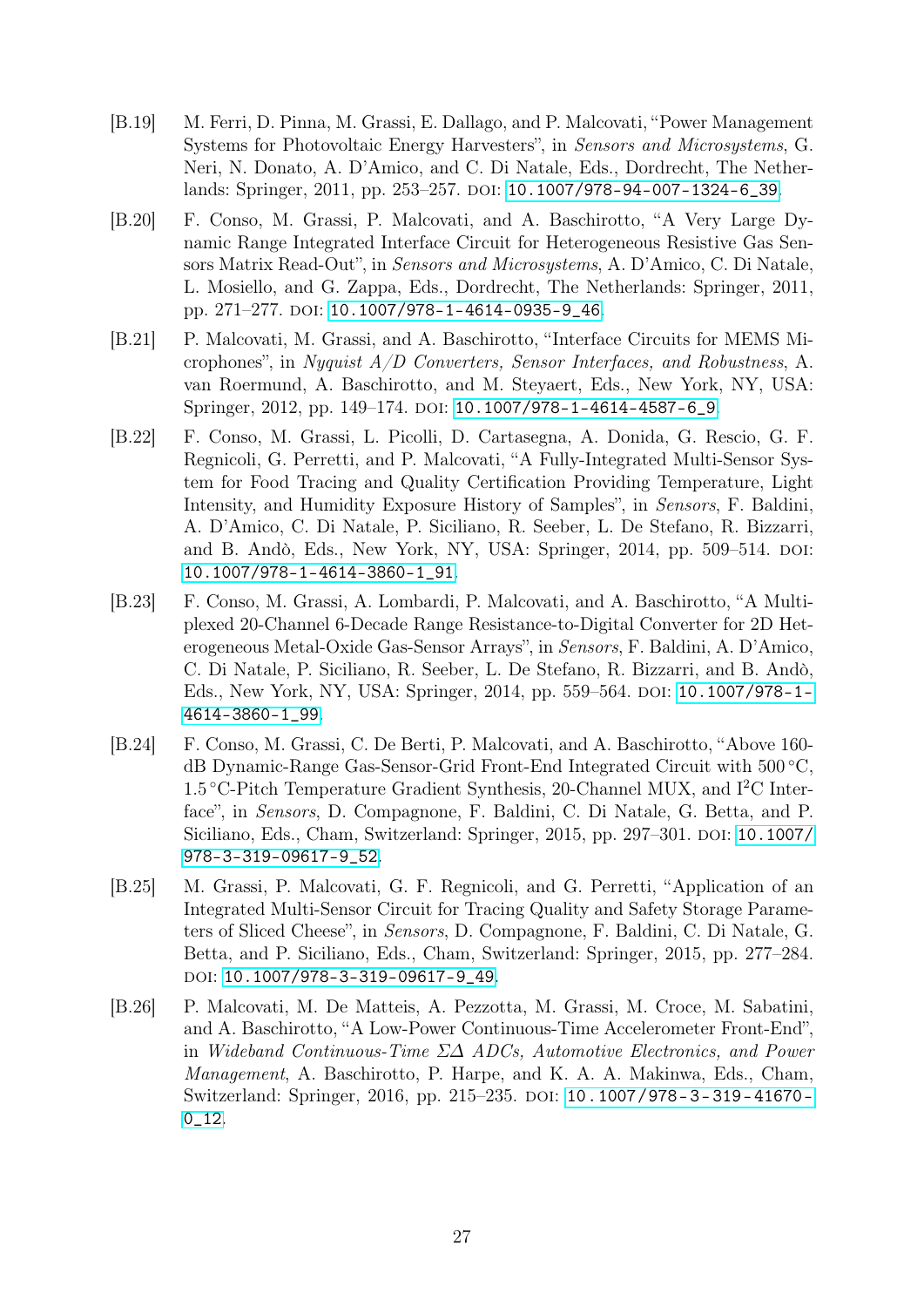- <span id="page-27-3"></span>[B.27] M. Elkhayat, S. Mangiarotti, M. Grassi, P. Malcovati, and A. Fornasari, "Capacitance Humidity Micro-Sensor with Temperature Controller and Heater Integrated in CMOS Technology", in Sensors, B. Andò, F. Baldini, C. Di Natale, G. Marrazza, and P. Siciliano, Eds., Cham, Switzerland: Springer, 2017, pp. 383– 387. doi: [10.1007/978-3-319-55077-0\\_48](https://doi.org/10.1007/978-3-319-55077-0_48).
- <span id="page-27-4"></span>[B.28] M. Grassi, F. Conso, G. Rocca, P. Malcovati, and A. Baschirotto, "Re-Configurable Switched Capacitor Sigma-Delta Modulator for MEMS Microphones in Mobiles", in Sensors and Microsystems, A. Leone, A. Forleo, L. Francioso, S. Capone, P. Siciliano, and C. Di Natale, Eds., Cham, Switzerland: Springer, 2017, pp. 9–13. DOI: [10.1007/978-3-319-66802-4\\_2](https://doi.org/10.1007/978-3-319-66802-4_2).
- <span id="page-27-5"></span>[B.29] L. Crespi, C. De Berti, B. Friend, P. Malcovati, and A. Baschirotto, "Low Power Microphone Front-Ends", in Low-Power Analog Techniques, Sensors for Mobile Devices, and Energy Efficient Amplifiers, K. A. A. Makinwa, A. Baschirotto, and P. Harpe, Eds., Cham, Switzerland: Springer, 2019, pp. 353–380. DOI: [10.](https://doi.org/10.1007/978-3-319-97870-3_17) [1007/978-3-319-97870-3\\_17](https://doi.org/10.1007/978-3-319-97870-3_17).
- <span id="page-27-6"></span>[B.30] R. Di Lorenzo, M. Grassi, S. Assini, M. Granata, M. Barcella, and P. Malcovati, "Electrical Energy Harvesting from Pot Plants", in Sensors, B. Andò, F. Baldini, C. D. Natale, V. Ferrari, V. Marletta, G. Marrazza, V. Militello, G. Miolo, M. Rossi, L. Scalise, and P. Siciliano, Eds., Cham, Switzerland: Springer, 2019, pp. 545-550. doi: [10.1007/978-3-030-04324-7\\_65](https://doi.org/10.1007/978-3-030-04324-7_65).
- <span id="page-27-7"></span>[B.31] M. Elkhayat, S. Mangiarotti, M. Grassi, and P. Malcovati, "Closed-Loop Temperature Control CMOS Integrated Circuit for Diagnostics and Self-calibration of Capacitive Humidity Sensors", in Sensors, B. Andò, F. Baldini, C. D. Natale, V. Ferrari, V. Marletta, G. Marrazza, V. Militello, G. Miolo, M. Rossi, L. Scalise, and P. Siciliano, Eds., Cham, Switzerland: Springer, 2019, pp. 489–495. DOI: [10.1007/978-3-030-04324-7\\_59](https://doi.org/10.1007/978-3-030-04324-7_59).

## Conference Papers with Proceedings

- <span id="page-27-0"></span>[C.1] C. Azeredo Leme, P. Malcovati, and H. Baltes, "Oversampled Interfaces for Microsensor Systems", in Proceedings of Mideuropean Custom Circuits Conference  $\langle CCC \rangle$ , Budapest, Hungary, May 1993, pp. 31–38.
- <span id="page-27-8"></span>[C.2] P. Malcovati, C. Azeredo Leme, P. O'Leary, F. Maloberti, and H. Baltes, "Data Conversion and Programmable Calibration for Smart Sensors", in Proceedings of European Solid-State Circuit Conference (ESSCIRC), Sevilla, Spain, Sep. 1993, pp. 25–28.
- <span id="page-27-1"></span>[C.3] P. Malcovati, C. Azeredo Leme, R. Lenggenhager, F. Maloberti, and H. Baltes, "Low Noise Multirate SC Read-Out Circuitry for Thermoelectric Integrated Infrared Sensors", in Proceedings of IEEE Instrumentation and Measurement Technology Conference (IMTC), Hamamatsu, Japan, May 1994, pp. 664–667. DOI: [10.1109/IMTC.1994.352011](https://doi.org/10.1109/IMTC.1994.352011).
- <span id="page-27-2"></span>[C.4] C. Azeredo Leme, P. Malcovati, and H. Baltes, "Oversampled Interface for IC Sensors", in Proceedings of IEEE Instrumentation and Measurement Technology Conference (IMTC), Hamamatsu, Japan, May 1994, pp. 652–655. DOI: [10.1109/](https://doi.org/10.1109/IMTC.1994.352014) [IMTC.1994.352014](https://doi.org/10.1109/IMTC.1994.352014).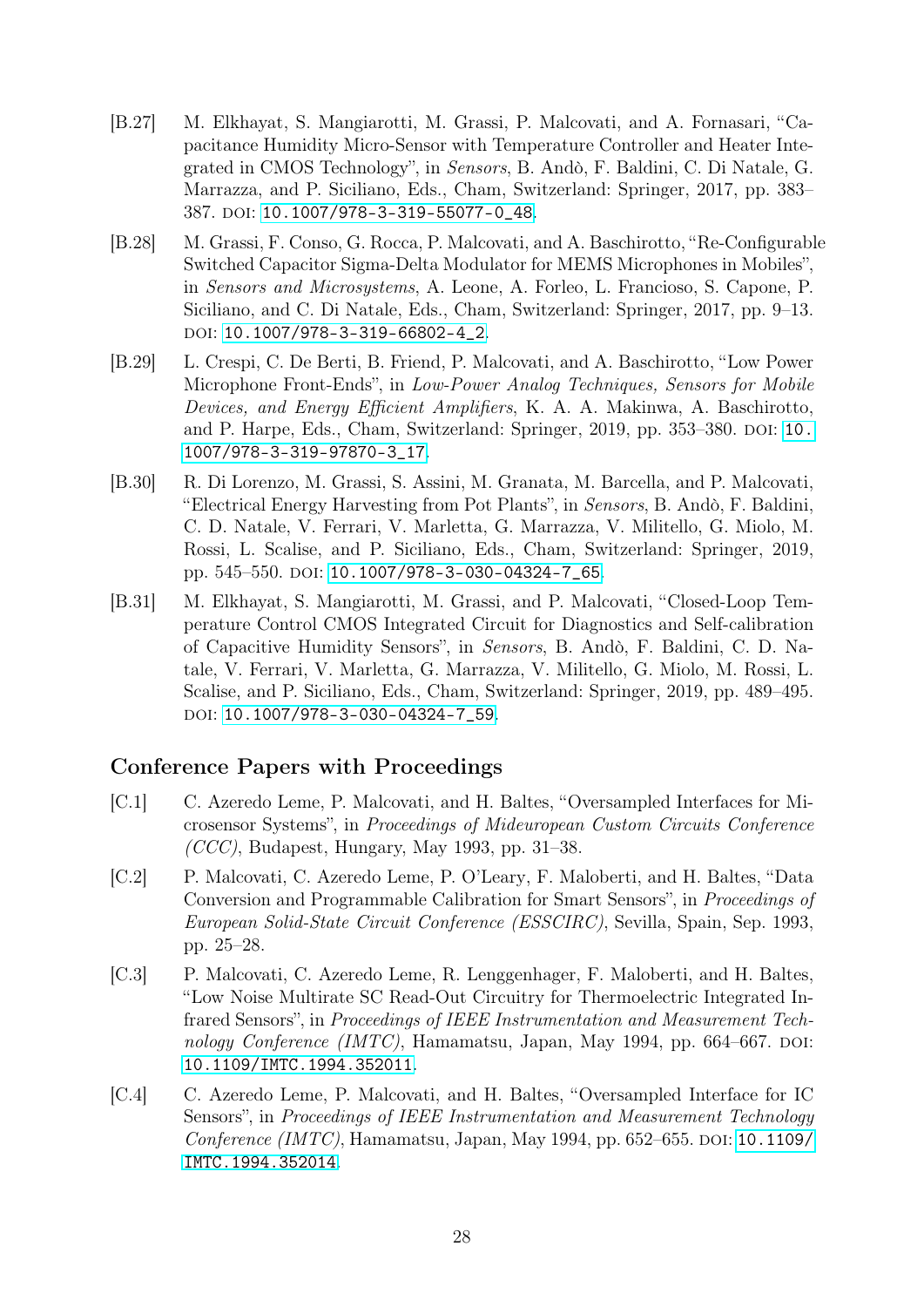- <span id="page-28-7"></span>[C.5] C. Azeredo Leme, P. Malcovati, and H. Baltes, "An Oversampled Modulator for  $A/D$  Conversion with Minimized Analog Content", in *Proceedings of IEEE* International Symposium on Circuits and Systems (ISCAS), London, England, UK, May 1994, pp. 381-384. DOI: [10.1109/ISCAS.1994.409387](https://doi.org/10.1109/ISCAS.1994.409387).
- <span id="page-28-0"></span>[C.6] P. Malcovati, C. Azeredo Leme, R. Castagnetti, F. Maloberti, and H. Baltes, "Switched Capacitor Dual-Collector Magnetotransistors", in Proceedings of IEEE International Symposium on Circuits and Systems (ISCAS), London, England, UK, May 1994, pp. 595-598. DOI: [10.1109/ISCAS.1994.409446](https://doi.org/10.1109/ISCAS.1994.409446).
- <span id="page-28-1"></span>[C.7] C. Cornila, R. Lenggenhager, P. Malcovati, H. Baltes, A. Hierlemann, G. Noetzel, U. Weimar, and W. Göpel, "Capacitive Sensors in CMOS Technology with Polymer Coating", in Proceedings of International Meeting on Chemical Sensors (IMCS), Rome, Italy, May 1994, pp. 450–453.
- <span id="page-28-9"></span>[C.8] P. Malcovati, U. Gatti, F. Maloberti, and H. Baltes, "Design of Analog Blocks for Low-Voltage Switched Systems", in Proceedings of IEEE Midwest Symposium on Circuits and Systems (MWSCAS), La Fayette, LA, USA, Aug. 1994, pp. 93–96. doi: [10.1109/MWSCAS.1994.519198](https://doi.org/10.1109/MWSCAS.1994.519198).
- <span id="page-28-2"></span>[C.9] P. Malcovati, R. Castagnetti, F. Maloberti, and H. Baltes, "A Magnetic Sensor with Current Controlled Sensitivity and Resolution", in *Eurosensors Digest of* Technical Papers, Toulouse, France, Sep. 1994, pp. 284–288.
- <span id="page-28-3"></span>[C.10] R. Lenggenhager, D. Jäggi, P. Malcovati, H. Duran, H. Baltes, and E. Doering, "CMOS Membrane Infrared Sensor and Improved TMAHW Etchant", in IEEE International Electron Device Meeting Technical Digest (IEDM), San Francisco, CA, USA, Dec. 1994, pp. 531-534. DOI: [10.1109/IEDM.1994.383352](https://doi.org/10.1109/IEDM.1994.383352).
- <span id="page-28-4"></span>[C.11] O. Paul, A. Häberli, P. Malcovati, and H. Baltes, "Novel Integrated Thermal Pressure Gauge and Read-Out Circuit by CMOS IC Technology", in IEEE International Electron Device Meeting Technical Digest (IEDM), San Francisco, CA, USA, Dec. 1994, pp. 131-134. DOI: [10.1109/IEDM.1994.383447](https://doi.org/10.1109/IEDM.1994.383447).
- <span id="page-28-8"></span>[C.12] A. Häberli, P. Malcovati, F. Maloberti, and H. Baltes, "An Incremental A/D Converter for Accurate Vector Probe Measurements", in Proceedings of IEEE International Symposium on Circuits and Systems (ISCAS), Seattle, WA, USA, May 1995, pp. 541-544. DOI: [10.1109/ISCAS.1995.521570](https://doi.org/10.1109/ISCAS.1995.521570).
- <span id="page-28-5"></span>[C.13] A. Häberli, P. Malcovati, D. Jäggi, F. Maloberti, and H. Baltes, "High Dynamic Range Interface System for a Micromachined Integrated AC-Power Sensor", in Proceedings of IEEE International Symposium on Circuits and Systems (ISCAS), Seattle, WA, USA, May 1995, pp. 2241–2244. doi: [10.1109/ISCAS.](https://doi.org/10.1109/ISCAS.1995.523874) [1995.523874](https://doi.org/10.1109/ISCAS.1995.523874).
- <span id="page-28-10"></span>[C.14] G. Caiulo, P. Malcovati, C. Bona, and F. Maloberti, "Novel Circuit Solutions for Rail-to-Rail CMOS Buffer", in Proceedings of IEEE International Symposium on Circuits and Systems (ISCAS), Seattle, WA, USA, May 1995, pp. 1980–1983. doi: [10.1109/ISCAS.1995.523809](https://doi.org/10.1109/ISCAS.1995.523809).
- <span id="page-28-6"></span>[C.15] P. Malcovati, A. Häberli, F. Mayer, O. Paul, F. Maloberti, and H. Baltes, "Combined Air Humidity and Flow CMOS Microsensor with On-Chip 15-Bit Sigma-Delta A/D Interface", in IEEE VLSI Circuit Symposium Digest of Technical *Papers (VLSI)*, Kyoto, Japan, Jun. 1995, pp. 45–46. DOI: 10. 1109 / VLSIC. [1995.520681](https://doi.org/10.1109/VLSIC.1995.520681).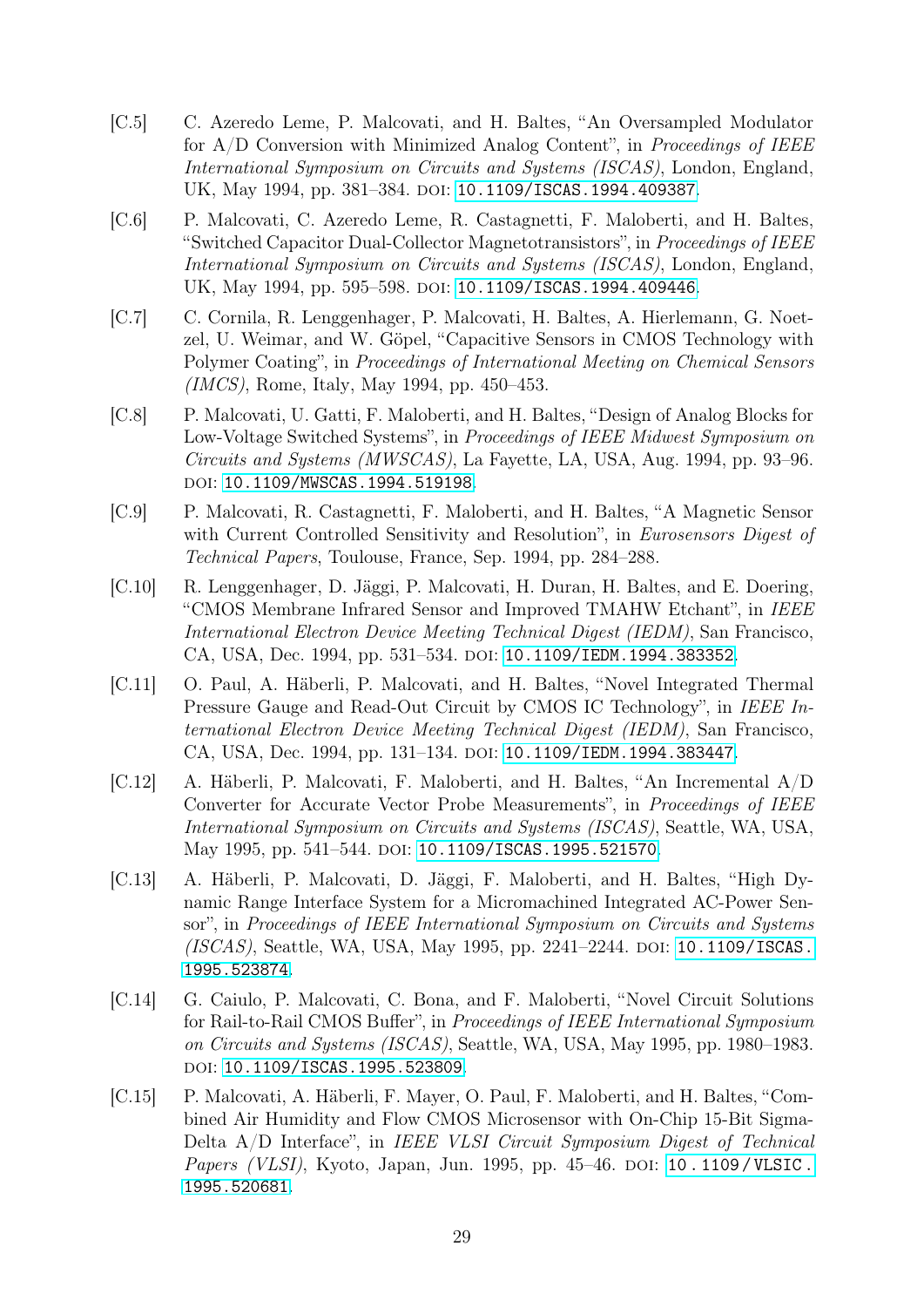- <span id="page-29-0"></span>[C.16] P. Malcovati, A. Häberli, D. Jäggi, F. Maloberti, and H. Baltes, "Oversampled A/D Interface Circuit for Integrated AC-Power Sensor", in IEEE Transducers Digest of Technical Papers, Stockholm, Sweden, vol. 1, Jun. 1995, pp. 119–122. doi: [10.1109/SENSOR.1995.717107](https://doi.org/10.1109/SENSOR.1995.717107).
- <span id="page-29-1"></span>[C.17] A. Häberli, P. Malcovati, M. Schneider, R. Castagnetti, and H. Baltes, "Contactless Angle Measurement by CMOS Magnetic Sensor with On-Chip Read-Out Ciruit", in IEEE Transducers Digest of Technical Papers, Stockholm, Sweden, vol. 1, Jun. 1995, pp. 134-137. DOI: [10.1109/SENSOR.1995.717111](https://doi.org/10.1109/SENSOR.1995.717111).
- <span id="page-29-7"></span>[C.18] J. F. Duque-Carrillo, P. Malcovati, F. Maloberti, R. Perez-Aloe, A. H. Reyes, E. Sanchez-Sinencio, G. Torelli, and J. M. Valverde, "Digitally-Programmable and Personalizable CMOS Hearing Aid Circuit", in Proceedings of European Solid-State Circuit Conference (ESSCIRC), Lille, France, Sep. 1995, pp. 154–157.
- <span id="page-29-2"></span>[C.19] J. Korvink, A. Häberli, R. Castagnetti, P. Malcovati, and H. Baltes, "Optimization of a Novel Split Current Hall Device by Numeric Modeling", in Proceedings of European Solid-State Device Conference (ESSDERC), The Hague, The Netherlands, Sep. 1995, pp. 67–70.
- <span id="page-29-9"></span>[C.20] C. Calligaro, R. Gastaldi, P. Malcovati, and G. Torelli, "Positive and Negative CMOS Voltage Multiplier for 5-V-Only Flash Memories", in Proceedings of IEEE Midwest Symposium on Circuits and Systems (MWSCAS), Rio de Janeiro, Brazil, Aug. 1995, pp. 294-297. DOI: [10.1109/MWSCAS.1995.504435](https://doi.org/10.1109/MWSCAS.1995.504435).
- <span id="page-29-8"></span>[C.21] C. Calligaro, P. Malcovati, and G. Torelli, "Voltage Multiplier with Output Stabilization", in Proceedings of IEEE Midwest Symposium on Circuits and Systems  $(MWSCAS)$ , Rio de Janeiro, Brazil, Aug. 1995, pp. 905–908. DOI: [10.1109/](https://doi.org/10.1109/MWSCAS.1995.510236) [MWSCAS.1995.510236](https://doi.org/10.1109/MWSCAS.1995.510236).
- <span id="page-29-3"></span>[C.22] D. Bolliger, P. Malcovati, A. Häberli, P. Sarro, F. Maloberti, and H. Baltes, "Integrated Ultraviolet Sensor System with On-Chip  $1-\text{G}\Omega$  Transimpedance Amplifier", in IEEE International Solid-State Circuit Conference Digest of Technical Papers (ISSCC), San Francisco, CA, USA, Feb. 1996, pp. 328–329. DOI: [10.1109/ISSCC.1996.488639](https://doi.org/10.1109/ISSCC.1996.488639).
- <span id="page-29-4"></span>[C.23] A. Häberli, M. Schneider, P. Malcovati, R. Castagnetti, F. Maloberti, and H. Baltes, "2D Magnetic Microsensor with On-Chip Signal Processing for Contactless Angle Measurement", in IEEE International Solid-State Circuit Conference Digest of Technical Papers (ISSCC), San Francisco, CA, USA, Feb. 1996, pp. 332-333. DOI: [10.1109/ISSCC.1996.488641](https://doi.org/10.1109/ISSCC.1996.488641).
- <span id="page-29-5"></span>[C.24] A. Häberli, O. Paul, P. Malcovati, M. Faccio, F. Maloberti, and H. Baltes, "CMOS Integration of a Thermal Pressure Sensor System", in Proceedings of IEEE International Symposium on Circuits and Systems (ISCAS), Atlanta, GA, USA, vol. 1, May 1996, pp. 377-380. DOI: [10.1109/ISCAS.1996.539908](https://doi.org/10.1109/ISCAS.1996.539908).
- <span id="page-29-6"></span>[C.25] H. Baltes, A. Häberli, P. Malcovati, and F. Maloberti, "Smart Sensor Interfaces", in Proceedings of IEEE International Symposium on Circuits and Systems (IS-CAS), Atlanta, GA, USA, vol. 4, May 1996, pp. 380–383. DOI: [10.1109/ISCAS.](https://doi.org/10.1109/ISCAS.1996.541981) [1996.541981](https://doi.org/10.1109/ISCAS.1996.541981).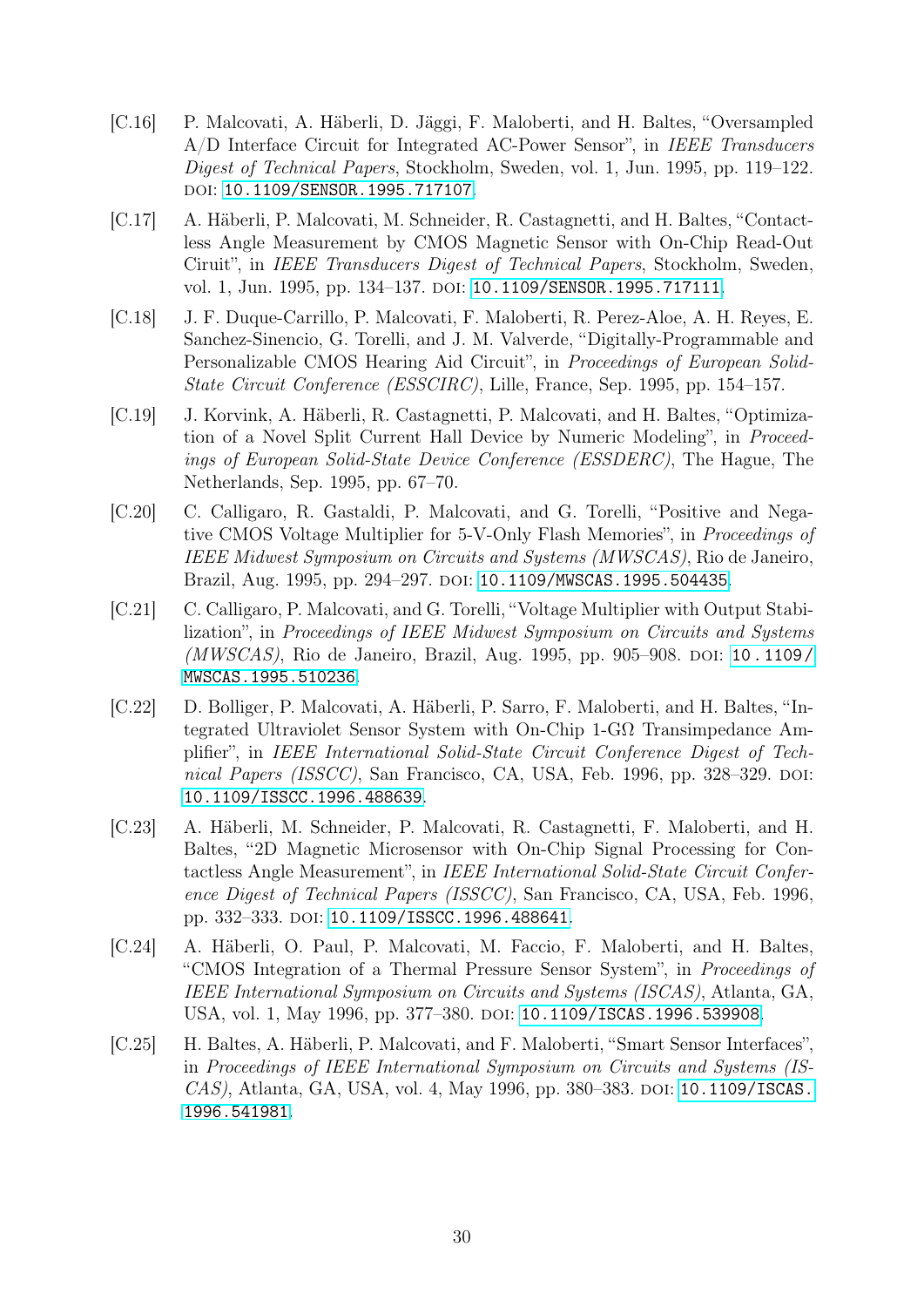- <span id="page-30-0"></span>[C.26] M. Schneider, A. Häberli, M. Metz, P. Malcovati, and H. Baltes, "Temperature Calibration of CMOS Magnetic Vector Probe for Contactless Angle Measurement System", in IEEE International Electron Device Meeting Technical Digest (IEDM), San Francisco, CA, USA, Dec. 1996, pp. 533–536. DOI: [10.1109/IEDM.](https://doi.org/10.1109/IEDM.1996.554037) [1996.554037](https://doi.org/10.1109/IEDM.1996.554037).
- <span id="page-30-1"></span>[C.27] H. Baltes, O. Paul, J. Korvink, M. Schneider, J. Bühler, N. Schneeberger, D. Jäggi, P. Malcovati, M. Hornung, A. Häberli, M. von Arx, and J. Funk, "IC MEMS Microtransducers", in IEEE International Electron Device Meeting Technical Digest (IEDM), San Francisco, CA, USA, Dec. 1996, pp.  $521-524$ . DOI: [10.1109/IEDM.1996.553858](https://doi.org/10.1109/IEDM.1996.553858).
- <span id="page-30-4"></span>[C.28] V. Liberali, P. Malcovati, and F. Maloberti, "Sigma-Delta Modulation and Bit-Stream Processing for Sensor Interfaces", in Proceedings of Italian Conference on Sensors and Microsystems, Rome, Italy, Feb. 1996, pp. 369–373.
- <span id="page-30-2"></span>[C.29] P. Malcovati, F. Maloberti, A. Pesucci, and M. Poletti, "A 12-Bit A/D Interface for 3D Magnetic Sensor", in Proceedings of IEEE International Symposium on Circuits and Systems (ISCAS), Hong Kong, Jun. 1997, pp. 1–4. DOI: [10.1109/](https://doi.org/10.1109/ISCAS.1997.608487) [ISCAS.1997.608487](https://doi.org/10.1109/ISCAS.1997.608487).
- <span id="page-30-8"></span>[C.30] S. Brigati, F. Francesconi, P. Malcovati, M. Poletti, and F. Maloberti, "Digital Syntesis of Analog Signals for Audiometric Applications", in Proceedings of IEEE International Symposium on Circuits and Systems (ISCAS), Hong Kong, Jun. 1997, pp. 2625-2628. DOI: [10.1109/ISCAS.1997.612863](https://doi.org/10.1109/ISCAS.1997.612863).
- <span id="page-30-5"></span>[C.31] S. Brigati, F. Francesconi, V. Liberali, P. Malcovati, F. Maloberti, and M. Poletti, "Design Considerations on Very High Resolution Sigma-Delta Modulators", in Proceedings of IEEE Midwest Symposium on Circuits and Systems (MWSCAS), Sacramento, CA, USA, Aug. 1997, pp. 281-284. DOI: [10.1109/MWSCAS.1997.](https://doi.org/10.1109/MWSCAS.1997.666089) [666089](https://doi.org/10.1109/MWSCAS.1997.666089).
- <span id="page-30-6"></span>[C.32] F. Maloberti, F. Francesconi, and P. Malcovati, "Progettazione di Convertitori A/D e D/A Sovracampionati a Bassa Tensione e Bassa Potenza", in Rendiconti Riunione Annuale AEI, Baveno, Italy, Sep. 1997, pp. 143–149.
- <span id="page-30-7"></span>[C.33] P. Bendiscioli, S. Brigati, F. Francesconi, P. Malcovati, F. Maloberti, and M. Poletti, "Design of a 20-Bit, 25-mW, Fourth-Order, Single-Loop Sigma-Delta Modulator", in Proceedings of IEEE International Conference on Electronics Circuits and Systems (ICECS), Cairo, Egypt, Dec. 1997, pp. 1454–1457.
- <span id="page-30-9"></span>[C.34] S. Brigati, F. Francesconi, G. Grassi, D. Lissoni, P. Malcovati, A. Nobile, M. Poletti, and F. Maloberti, "An 0.8-μm CMOS Mixed Analog-Digital Integrated Audiometric System", in IEEE International Solid-State Circuit Conference Digest of Technical Papers (ISSCC), San Francisco, CA, USA, Feb. 1998, pp. 116– 117. doi: [10.1109/ISSCC.1998.672397](https://doi.org/10.1109/ISSCC.1998.672397).
- <span id="page-30-3"></span>[C.35] P. Bendiscioli, F. Francesconi, P. Malcovati, F. Maloberti, M. Poletti, and R. Valacca, "A CMOS Integrated Infrared Radiation Detector for Flame Monitoring", in Proceedings of IEEE International Symposium on Circuits and Systems  $(ISCAS)$ , Monterey, CA, USA, May 1998, pp. 625–628. DOI: [10.1109/ISCAS.](https://doi.org/10.1109/ISCAS.1998.705352) [1998.705352](https://doi.org/10.1109/ISCAS.1998.705352).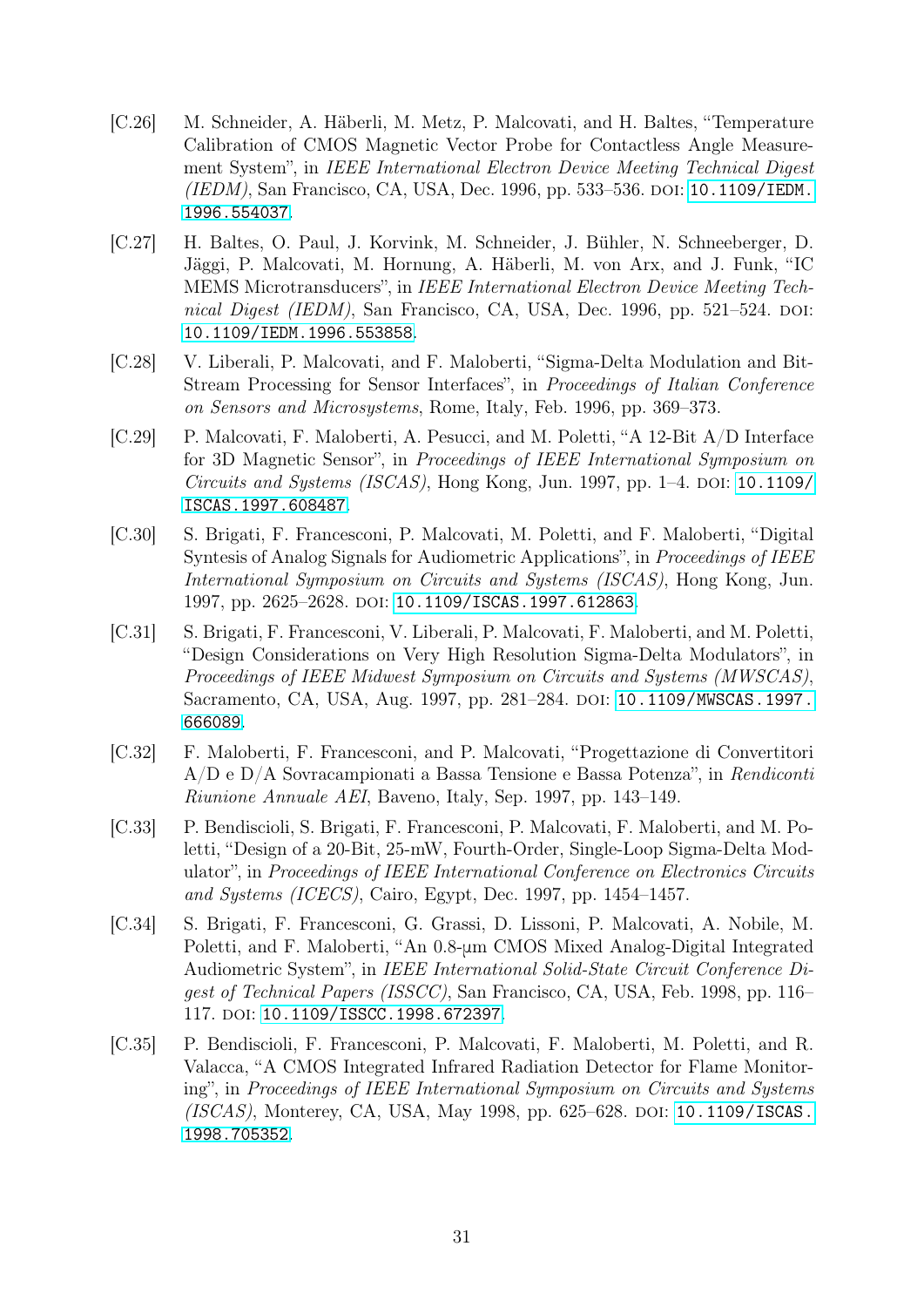- <span id="page-31-6"></span>[C.36] S. Brigati, F. Francesconi, G. Grassi, P. Malcovati, M. Poletti, and F. Maloberti, "Generation of Analog Signals for Audiometric Tests", in Proceedings of World Multiconference on Systemics, Cybernetics and Informatics (SCI), Orlando, FL, USA, Jul. 1998, pp. 231–236.
- <span id="page-31-7"></span>[C.37] P. Malcovati, F. Maloberti, and M. Terzani, "An High-Swing, 1.8-V, Push-Pull OPAMP for Sigma-Delta Modulators", in Proceedings of IEEE International Conference on Electronics Circuits and Systems (ICECS), Lisbon, Portugal, Sep. 1998, pp. 33-36. DOI: [10.1109/ICECS.1998.813265](https://doi.org/10.1109/ICECS.1998.813265).
- <span id="page-31-0"></span>[C.38] P. Malcovati, A. Pesucci, and F. Maloberti, "Magnetodosimetro Tridimensionale Integrato in Tecnologia CMOS", in Atti della Riunione Annuale GMEE, Napoli, Italy, Sep. 1998, pp. 241–244.
- <span id="page-31-4"></span>[C.39] F. Maloberti, S. Brigati, P. Malcovati, and P. Tronconi, "Sigma-Delta Architectures for Low-Voltage, Low-Power Applications", in Proceedings of International Workshop on Design of Mixed-Mode Integrated Circuits and Applications, Guanajuato, Mexico, Jul. 1998, pp. 13–16.
- <span id="page-31-1"></span>[C.40] F. Maloberti, V. Liberali, and P. Malcovati, "Signal Processing for Smart Sensors", in Proceedings of Brazilian Symposium on Integrated Circuit Design (SBCCI), Buzios, Brazil, Sep. 1998, pp. 141–148. doi: [10.1109/SBCCI.1998.715428](https://doi.org/10.1109/SBCCI.1998.715428).
- <span id="page-31-2"></span>[C.41] P. Malcovati and F. Maloberti, "A Fully Integrated CMOS Magnetic Current Monitor", in Proceedings of IEEE International Symposium on Circuits and Sys-tems (ISCAS), Orlando, FL, USA, vol. 5, May 1999, pp. 128–131. DOI: [10.1109/](https://doi.org/10.1109/ISCAS.1999.777527) [ISCAS.1999.777527](https://doi.org/10.1109/ISCAS.1999.777527).
- <span id="page-31-8"></span>[C.42] R. Boi, S. Brigati, F. Francesconi, C. Ghidini, P. Malcovati, F. Maloberti, and M. Poletti, "Switched-Capacitor Litton-Code Matched Filter for Satellite ODBH Bus", in Proceedings of IEEE International Symposium on Circuits and Systems  $(ISCAS)$ , Orlando, FL, USA, vol. 2, May 1999, pp. 69–72. doi: [10.1109/ISCAS.](https://doi.org/10.1109/ISCAS.1999.780621) [1999.780621](https://doi.org/10.1109/ISCAS.1999.780621).
- <span id="page-31-5"></span>[C.43] S. Brigati, F. Francesconi, P. Malcovati, D. Tonietto, A. Baschirotto, and F. Maloberti, "Modeling Sigma-Delta Modulator Non-Idealities in SIMULINK", in Proceedings of IEEE International Symposium on Circuits and Systems (ISCAS), Orlando, FL, USA, vol. 2, May 1999, pp. 384–387. doi: [10.1109/ISCAS.1999.](https://doi.org/10.1109/ISCAS.1999.780739) [780739](https://doi.org/10.1109/ISCAS.1999.780739).
- <span id="page-31-3"></span>[C.44] P. Malcovati and F. Maloberti, "An Integrated Microsystem for 3D Magnetic Field Measurements", in Proceedings of IEEE Instrumentation and Measurement Technology Conference (IMTC), Venezia, Italy, May 1999, pp. 71–74. DOI: [10.](https://doi.org/10.1109/IMTC.1999.776722) [1109/IMTC.1999.776722](https://doi.org/10.1109/IMTC.1999.776722).
- <span id="page-31-9"></span>[C.45] A. Daglio, P. Malcovati, and F. Maloberti, "A Multiplier-Free Digital RMS Calculation Unit for Integrated Microsystems", in Proceedings of International Workshop on Design of Mixed-Mode Integrated Circuits and Applications, Puerto Vallarta, Mexico, Jul. 1999, pp. 183–186. doi: [10.1109/MMICA.1999.833630](https://doi.org/10.1109/MMICA.1999.833630).
- <span id="page-31-10"></span>[C.46] S. Brigati, F. Francesconi, P. Malcovati, F. Maloberti, and M. Poletti, "A Fully Integrated BiCMOS AM/FM Car Active Antenna with On-Board Battery Voltage Regulator", in Proceedings of European Conference on Circuit Theory and Design (ECCTD), Stresa, Italy, Aug. 1999, pp. 17–20.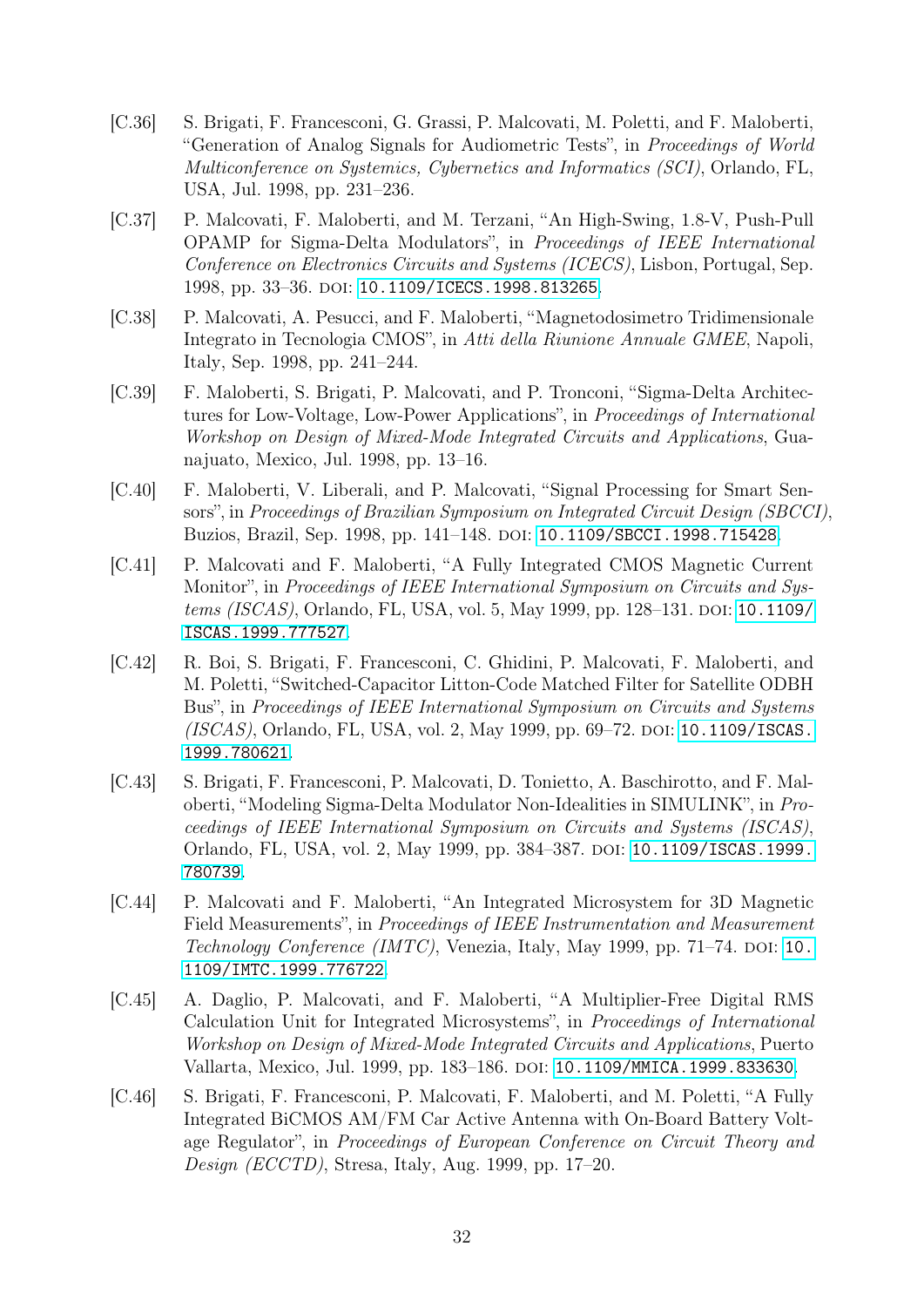- <span id="page-32-7"></span>[C.47] S. Brigati, F. Francesconi, P. Malcovati, and M. Poletti, "A CMOS Audio Power Amplifier Driving 8  $V_{\text{pp}}$  into a 7- $\Omega$  Resistive Load", in Proceedings of European Conference on Circuit Theory and Design (ECCTD), Stresa, Italy, Aug. 1999, pp. 169–172.
- <span id="page-32-1"></span>[C.48] I. Grech, J. Micallef, C. J. Debono, P. Malcovati, and F. Maloberti, "A 1-V Second Order Sigma-Delta Modulator", in Proceedings of IEEE International Conference on Electronics Circuits and Systems (ICECS), Paphos, Cyprus, Sep. 1999, pp. 1511–1514. DOI: [10.1109/ICECS.1999.814457](https://doi.org/10.1109/ICECS.1999.814457).
- <span id="page-32-0"></span>[C.49] P. Malcovati and F. Maloberti, "Amperometro Integrato in Tecnologia CMOS Basato su Misura di Campo Magnetico", in Atti della Riunione Annuale GMEE, Catania, Italy, Sep. 1999, pp. 149–150.
- <span id="page-32-11"></span>[C.50] L. Foglia, C. Ghidini, N. Ratti, F. Maloberti, and P. Malcovati, "Mixed-Signal ASIC Design Methodology for Space Applications", in Proceedings of Data Systems in Aerospace Conference (DASIA), Lisbon, Portugal, May 1999, pp. 31– 39.
- <span id="page-32-2"></span>[C.51] D. Domanin, U. Gatti, P. Malcovati, and F. Maloberti, "A Multipath Polyphase Digital-to-Analog Converter for Software Radio Transmission Systems", in Proceedings of IEEE International Symposium on Circuits and Systems (ISCAS), Geneva, Switzerland, vol. 2, May 2000, pp. 361–364. DOI: 10.1109/ISCAS. 2000. [856336](https://doi.org/10.1109/ISCAS.2000.856336).
- <span id="page-32-8"></span>[C.52] P. Malcovati, F. Maloberti, M. Pruzzi, and C. Fiocchi, "Curvature Compensated BiCMOS Bandgap with 1-V Supply Voltage", in Proceedings of European Solid-State Circuit Conference (ESSCIRC), Stockholm, Sweden, Sep. 2000, pp. 52– 55.
- <span id="page-32-9"></span>[C.53] S. Brigati, F. Francesconi, D. Fumagalli, G. Grassi, P. Malcovati, and M. Poletti, "A 147-dB Dynamic Range Electronic Attenuator for Audiometric Applications with On-Chip 1-W Power Amplifier", in Proceedings of European Solid-State Circuit Conference (ESSCIRC), Stockholm, Sweden, Sep. 2000, pp. 160–163.
- <span id="page-32-10"></span>[C.54] R. Boi, S. Brigati, F. Francesconi, C. Ghidini, P. Malcovati, F. Maloberti, and M. Poletti, "A 0.8-μm SOI CMOS On-Board Data Handling Bus Modem for Satellite Applications", in Proceedings of European Solid-State Circuit Conference (ESSCIRC), Stockholm, Sweden, Sep. 2000, pp. 216–219.
- <span id="page-32-3"></span>[C.55] S. Brigati, F. Francesconi, P. Malcovati, and F. Maloberti, "Modeling Band-Pass Sigma-Delta Modulators in Simulink", in Proceedings of International Workshop on ADC Modeling and Testing (IWADC), Vienna, Austria, Sep. 2000, pp. 73–78.
- <span id="page-32-4"></span>[C.56] F. Maloberti, P. Estrada, P. Malcovati, and A. Valero, "Behavioral Modeling and Simulations of Data Converters", in Proceedings of International Workshop on ADC Modeling and Testing (IWADC), Vienna, Austria, Sep. 2000, pp. 229–236.
- <span id="page-32-5"></span>[C.57] S. Brigati, F. Francesconi, P. Malcovati, and F. Maloberti, "Modellizzazione delle Non-Idealità dei Modulatori Sigma-Delta con SIMULINK", in Atti della Riunione Annuale GMEE, Perugia, Italy, Sep. 2000, pp. 37–38.
- <span id="page-32-6"></span>[C.58] P. Malcovati and F. Maloberti, "Optimization of the Integrator Output Swing in Low-Voltage Sigma-Delta Modulators", in Proceedings of IEEE International Symposium on Circuits and Systems (ISCAS), Sydney, NSW, Australia, vol. 1, May 2001, pp. 607-610. DOI: [10.1109/ISCAS.2001.921929](https://doi.org/10.1109/ISCAS.2001.921929).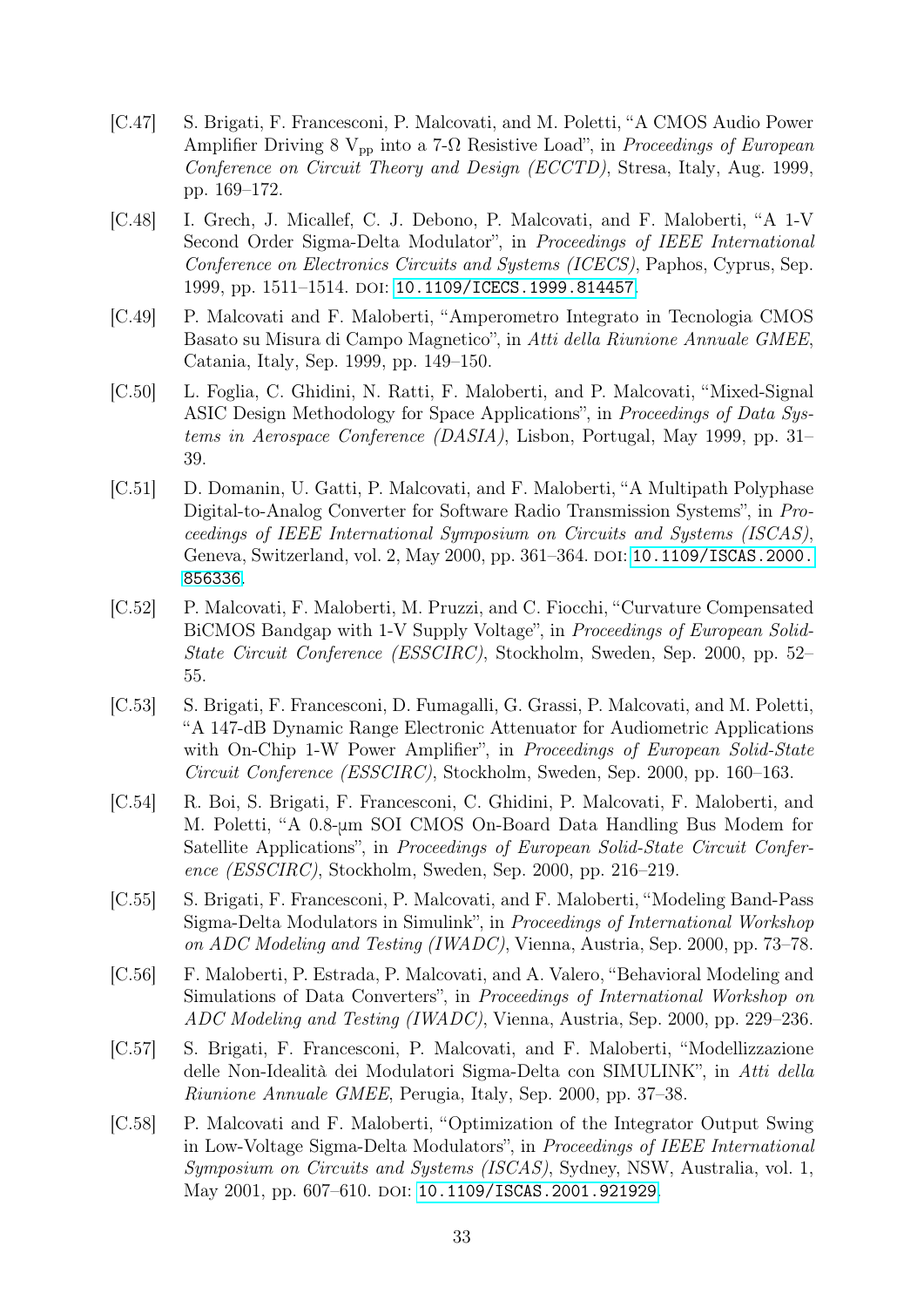- <span id="page-33-8"></span>[C.59] S. Brigati, P. Colombara, L. D'Ascoli, U. Gatti, T. Kerekes, P. Malcovati, and A. Profumo, "A SiGe BiCMOS Burst-Mode 155-Mb/s Receiver for PON", in Proceedings of European Solid-State Circuit Conference (ESSCIRC), Villach, Austria, Sep. 2001, pp. 204–207.
- <span id="page-33-0"></span>[C.60] F. Borghetti, P. Malcovati, and F. Maloberti, "A Current-Mode  $64 \times 1$  Programmable Gabor Filter for Early Vision Systems", in Proceedings of European Solid-State Circuit Conference (ESSCIRC), Villach, Austria, Sep. 2001, pp. 220– 223.
- <span id="page-33-1"></span>[C.61] F. Borghetti, P. Malcovati, and F. Maloberti, "Array di Sensori Ottici Integrati con Motore Percettivo Programmabile per Sistemi di Visione Artificiale", in Atti della Riunione Annuale GMEE, Siena, Italy, Sep. 2001, pp. 168–169.
- <span id="page-33-9"></span>[C.62] R. Sommer, I. Rugen-Herzig, E. Hennig, U. Gatti, P. Malcovati, F. Maloberti, K. Einwich, C. Clauss, P. Schwarz, and G. Noessing, "From System Specification to Layout: Seamless Top-Down Design Methods for Analog and Mixed-Signal Applications", in Proceedings of Design Automation and Test in Europe (DATE), Paris, France, Mar. 2002, pp. 884-891. DOI: [10.1109/DATE.2002.998405](https://doi.org/10.1109/DATE.2002.998405).
- <span id="page-33-2"></span>[C.63] S. Brigati, F. Francesconi, P. Malcovati, and F. Maloberti, "A Fourth-Order Single-Bit Switched-Capacitor Sigma-Delta Modulator for Distributed Sensor Applications", in Proceedings of IEEE Instrumentation and Measurement Technology Conference (IMTC), Anchorage, AK, USA, vol. 1, May 2002, pp. 253– 256. doi: [10.1109/IMTC.2002.1006848](https://doi.org/10.1109/IMTC.2002.1006848).
- <span id="page-33-7"></span>[C.64] A. Centuori, U. Gatti, P. Malcovati, and F. Maloberti, "A 320-MHz Four-Paths Bandpass Sigma-Delta Modulator", in Proceedings of IEEE Instrumentation and Measurement Technology Conference (IMTC), Anchorage, AK, USA, May 2002, pp. 497-500. doi: [10.1109/IMTC.2002.1006892](https://doi.org/10.1109/IMTC.2002.1006892).
- <span id="page-33-3"></span>[C.65] G. Bernardinis, P. Malcovati, F. Maloberti, and E. Soenen, "Dynamic Stage Matching for Parallel Pipeline  $A/D$  Converters", in *Proceedings of IEEE In*ternational Symposium on Circuits and Systems (ISCAS), Phoenix, AZ, USA, vol. 1, May 2002, pp. 905-908. DOI: [10.1109/ISCAS.2002.1009988](https://doi.org/10.1109/ISCAS.2002.1009988).
- <span id="page-33-4"></span>[C.66] A. Fornasari, P. Malcovati, F. Maloberti, and F. Tsay, "A Technique for Offset and Gain Mismatch Cancellation in Quadrature  $A/D$  Converters", in *Proceedings* of IEEE International Symposium on Circuits and Systems (ISCAS), Phoenix, AZ, USA, vol. 2, May 2002, pp. 388-391. DOI: [10.1109/ISCAS.2002.1011006](https://doi.org/10.1109/ISCAS.2002.1011006).
- <span id="page-33-10"></span>[C.67] F. Borghetti, A. Esposito, U. Gatti, P. Malcovati, and F. Maloberti, "BiCMOS Switched Buffers Resonator for a 320 MHz 2-Path Sigma-Delta Modulator", in Proceedings of IEEE International Symposium on Circuits and Systems (IS-CAS), Phoenix, AZ, USA, vol. 3, May 2002, pp. 297-300. DOI: [10.1109/ISCAS.](https://doi.org/10.1109/ISCAS.2002.1010219) [2002.1010219](https://doi.org/10.1109/ISCAS.2002.1010219).
- <span id="page-33-5"></span>[C.68] G. Bernardinis, A. Centuori, U. Gatti, P. Malcovati, and F. Maloberti, "Band-Pass Sigma-Delta Modulator with 5-MHz Bandwidth and 80-MHz IF", in Proceedings of Advanced  $A/D$  and  $D/A$  Conversion Techniques and Their Application (ADDA), Prague, Czech Republic, Jun. 2002, pp. 15–18.
- <span id="page-33-6"></span>[C.69] G. Bernardinis, P. Malcovati, and F. Maloberti, "Tecnica per la Riduzione Dinamica dei Mismatch in Convertitori A/D Pipeline Time-Interleaved", in Atti della Riunione Annuale GMEE, Parma, Italy, Sep. 2002, pp. 278–286.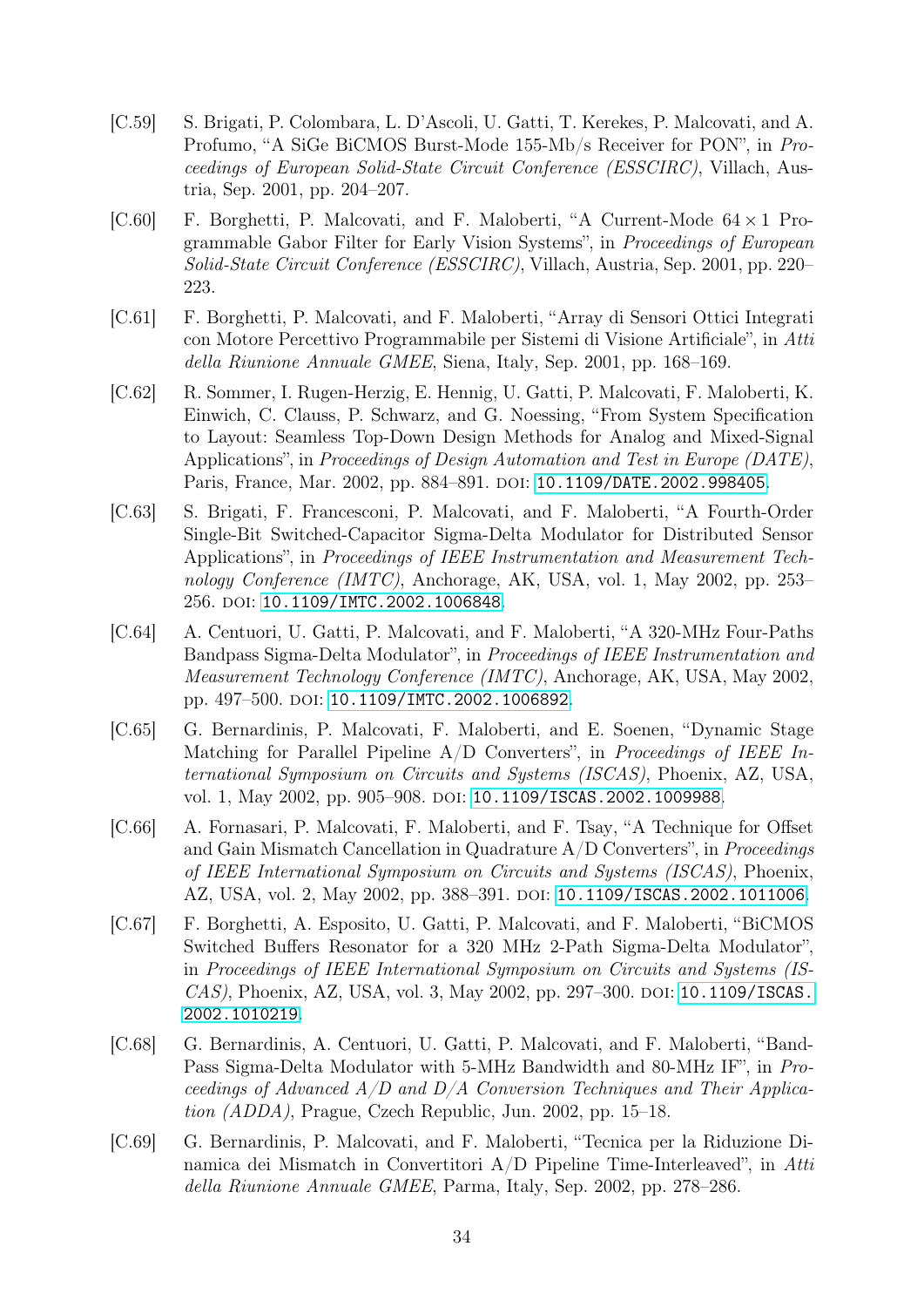- <span id="page-34-3"></span>[C.70] A. Fornasari, P. Malcovati, and F. Maloberti, "Tecnica per la Cancellazione dei Mismatch nei Convertitori A/D Pipeline per Segnali in Quadratura", in Atti della Riunione Annuale GMEE, Parma, Italy, Sep. 2002, pp. 89–90.
- <span id="page-34-4"></span>[C.71] S. Brigati, F. Francesconi, P. Malcovati, and F. Maloberti, "Modulatore Sigma-Delta del Quarto Ordine a Capacità Commutate per Sistemi di Sensori Distribuiti", in Atti della Riunione Annuale GMEE, Parma, Italy, Sep. 2002, pp. 157– 158.
- <span id="page-34-5"></span>[C.72] V. Ferragina, A. Fornasari, U. Gatti, P. Malcovati, and F. Maloberti, "Gain and Offset Mismatch Calibration in Multi-Path Sigma-Delta Modulators", in Proceedings of IEEE International Symposium on Circuits and Systems (ISCAS), Bangkok, Thailand, vol. 1, May 2003, pp. 953-956. DOI: [10.1109/ISCAS.2003.](https://doi.org/10.1109/ISCAS.2003.1205723) [1205723](https://doi.org/10.1109/ISCAS.2003.1205723).
- <span id="page-34-0"></span>[C.73] F. Borghetti, M. Gobbi, A. Fornasari, P. Malcovati, F. Maloberti, and M. Pagano, "A Particle Detector Fully-Programmable Interface Circuit for Satellite Applications", in Proceedings of IEEE International Symposium on Circuits and Systems (ISCAS), Bangkok, Thailand, vol. 3, May 2003, pp. 526–529. DOI: [10.1109/](https://doi.org/10.1109/ISCAS.2003.1205072) [ISCAS.2003.1205072](https://doi.org/10.1109/ISCAS.2003.1205072).
- <span id="page-34-6"></span>[C.74] A. Fornasari, P. Malcovati, and F. Maloberti, "On-Line Calibration and Digital Correction of Multi-Bit Sigma-Delta Modulators", in Proceedings of International Workshop on ADC Modeling and Testing (IWADC), Perugia, Italy, Sep. 2003, pp. 49–52.
- <span id="page-34-7"></span>[C.75] S. Marabelli, A. Fornasari, P. Malcovati, and F. Maloberti, "A 14-Bit Bandpass MASH Sigma-Delta Pipeline  $A/D$  Converter", in *Proceedings of International* Workshop on ADC Modeling and Testing (IWADC), Perugia, Italy, Sep. 2003, pp. 89–92.
- <span id="page-34-1"></span>[C.76] F. Borghetti, A. Fornasari, P. Malcovati, and F. Maloberti, "Circuito di Interfaccia Programmabile per Rivelatori di Raggi γ Utilizzabile in Applicazioni Satellitari", in Atti della Riunione Annuale GMEE, Cagliari, Italy, Sep. 2003, pp. 69–70.
- <span id="page-34-8"></span>[C.77] V. Ferragina, A. Fornasari, P. Malcovati, and F. Maloberti, "Calibrazione delle Differenze di Offset e di Guadagno tra i Cammini di un Modulatore Sigma-Delta Parallelo", in Atti della Riunione Annuale GMEE, Cagliari, Italy, Sep. 2003, pp. 139–140.
- <span id="page-34-2"></span>[C.78] A. Baschirotto, E. Dallago, P. Malcovati, M. Marchesi, and G. Venchi, "Fluxgate Magnetic Sensor in PCB Technology", in Proceedings of IEEE Instrumentation and Measurement Technology Conference (IMTC), Como, Italy, May 2004, pp. 808-812. doi: [10.1109/IMTC.2004.1351185](https://doi.org/10.1109/IMTC.2004.1351185).
- <span id="page-34-9"></span>[C.79] F. Borghetti, L. Farina, P. Malcovati, and F. Maloberti, "A High Speed and Low Power CMOS Current Comparator for Photon Counting Systems", in Proceedings of IEEE International Symposium on Circuits and Systems (ISCAS), Vancouver, BC, Canada, vol. 1, May 2004, pp. 453-456. DOI: [10.1109/ISCAS.](https://doi.org/10.1109/ISCAS.2004.1328229) [2004.1328229](https://doi.org/10.1109/ISCAS.2004.1328229).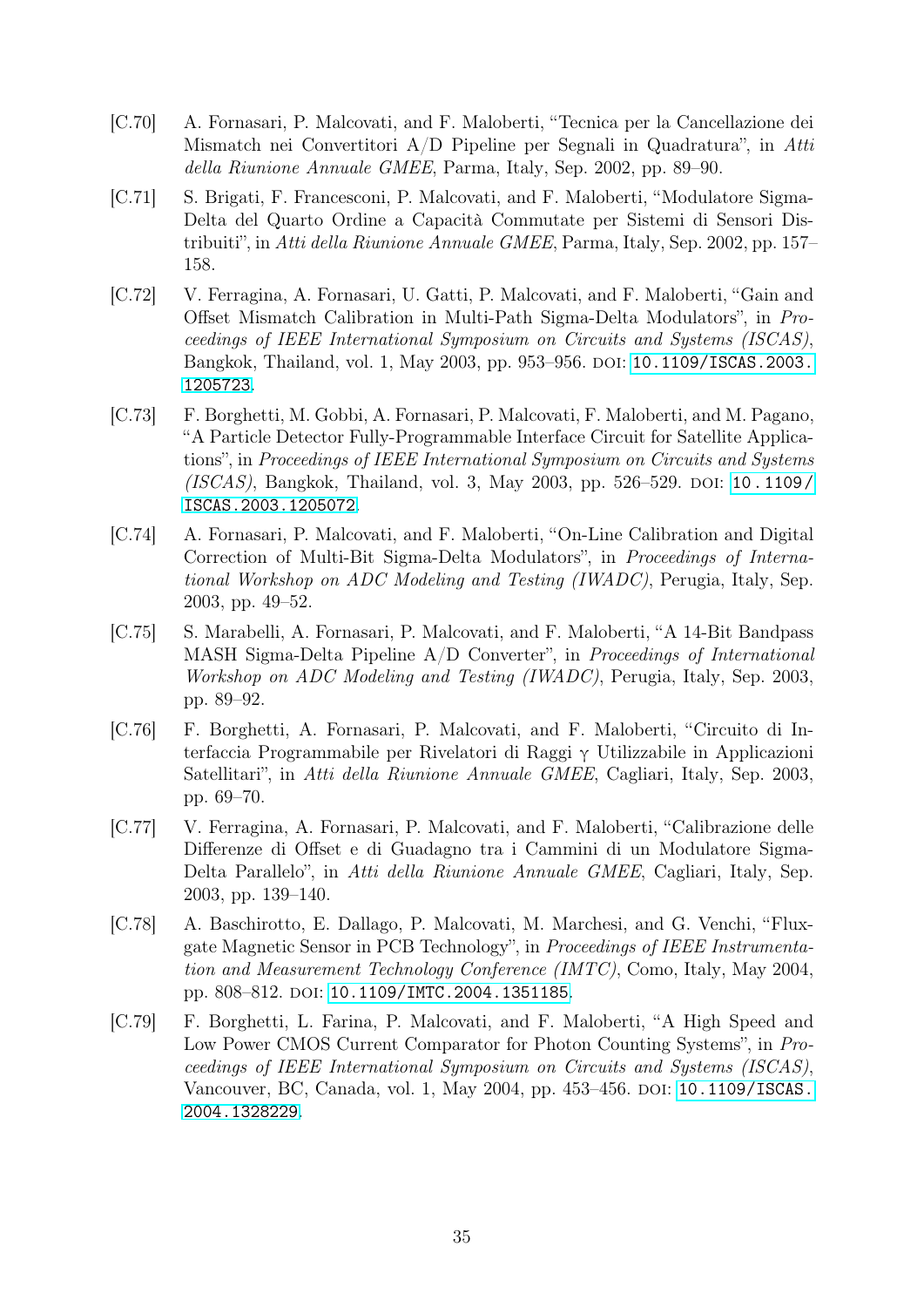- <span id="page-35-5"></span>[C.80] V. Ferragina, A. Fornasari, U. Gatti, P. Malcovati, F. Maloberti, and L. Monfasani, "Use of Dynamic Element Matching in a Multi-Path Sigma-Delta Modulator", in Proceedings of IEEE International Symposium on Circuits and Sys $tems$  (ISCAS), Vancouver, BC, Canada, vol. 1, May 2004, pp. 649–652. DOI: [10.1109/ISCAS.2004.1328278](https://doi.org/10.1109/ISCAS.2004.1328278).
- <span id="page-35-6"></span>[C.81] A. Baschirotto, N. Ghittori, P. Malcovati, and A. Vigna, "Design Trade-Offs for a 10-Bit, 80-MHz Current Steering Digital-to-Analog Converter", in Proceedings of IEEE Northeast Workshop on Circuits and Systems (NEWCAS), Montreal, QC, Canada, Jun. 2004, pp. 249–252. DOI: [10.1109/NEWCAS.2004.1359078](https://doi.org/10.1109/NEWCAS.2004.1359078).
- <span id="page-35-0"></span>[C.82] M. Grassi, P. Malcovati, and A. Baschirotto, "Front-End di Precisione ad Ampio Range Dinamico Ottimizzato per Sensori di Gas di Tipo Resistivo", in Atti della Riunione Annuale GMEE, Crema, Italy, Sep. 2004, pp. 79–80.
- <span id="page-35-10"></span>[C.83] F. Borghetti, L. Farina, P. Malcovati, and F. Maloberti, "Comparatore di Corrente CMOS ad Elevata Velocità per Sistemi di Conteggio di Fotoni", in Atti della Riunione Annuale GMEE, Crema, Italy, Sep. 2004, pp. 69–70.
- <span id="page-35-7"></span>[C.84] V. Ferragina, A. Fornasari, P. Malcovati, and F. Maloberti, "Uso del Dynamic Element Matching in un Modulatore Sigma-Delta Multi-Path", in Atti della Riunione Annuale GMEE, Crema, Italy, Sep. 2004, pp. 121–122.
- <span id="page-35-1"></span>[C.85] A. Baschirotto, E. Dallago, P. Malcovati, M. Marchesi, and G. Venchi, "Sensore Magnetico Fluxgate ad Alta Sensitività per la Rilevazione del Campo Magnetico Terrestre", in Atti della Riunione Annuale GMEE, Crema, Italy, Sep. 2004, pp. 302–309.
- <span id="page-35-8"></span>[C.86] G. Bertuccio, F. Borghetti, F. Ferrari, P. Malcovati, N. Ratti, and A. Rossini, "Convertitore A/D di Tipo Wilkinson per Spettrometria a Raggi X in Applicazioni Spaziali", in Atti della Riunione Annuale GMEE, Crema, Italy, Sep. 2004, pp. 67–68.
- <span id="page-35-11"></span>[C.87] S. D'Amico, A. Baschirotto, A. Vigna, N. Ghittori, and P. Malcovati, "Low-Power Reconfigurable Baseband Block for UMTS/WLAN Transmitters", in Proceedings of IEEE Norchip Conference (NORCHIP), Oslo, Norway, Nov. 2004, pp. 103-106. DOI: [10.1109/NORCHP.2004.1423833](https://doi.org/10.1109/NORCHP.2004.1423833).
- <span id="page-35-2"></span>[C.88] M. Grassi, P. Malcovati, and A. Baschirotto, "A High-Precision Wide-Range Front-End for Resistive Gas Sensor Arrays", in Eurosensors Digest of Technical Papers, Rome, Italy, Sep. 2004, pp. 409–410.
- <span id="page-35-3"></span>[C.89] A. Baschirotto, E. Dallago, P. Malcovati, M. Marchesi, and G. Venchi, "Precise Vector-2D Magnetic Field Sensor System for Electronic Compass", in Proceedings of IEEE International Conference on Sensors, Vienna, Austria, Oct. 2004, pp. 1028-1031. DOI: [10.1109/ICSENS.2004.1426349](https://doi.org/10.1109/ICSENS.2004.1426349).
- <span id="page-35-9"></span>[C.90] A. Fornasari, P. Malcovati, and F. Maloberti, "Improved Modeling of Sigma-Delta Modulator Non Idealities in SIMULINK", in Proceedings of IEEE International Symposium on Circuits and Systems (ISCAS), Kobe, Japan, May 2005, pp. 5982–5985. doi: [10.1109/ISCAS.2005.1466002](https://doi.org/10.1109/ISCAS.2005.1466002).
- <span id="page-35-4"></span>[C.91] M. Grassi, P. Malcovati, and A. Baschirotto, "Flexible High-Accuracy Wide-Range Gas Sensor Interface for Portable Environmental Nosing Purpose", in Proceedings of IEEE International Symposium on Circuits and Systems (ISCAS), Kobe, Japan, May 2005, pp. 5385-5388. DOI: [10.1109/ISCAS.2005.1465853](https://doi.org/10.1109/ISCAS.2005.1465853).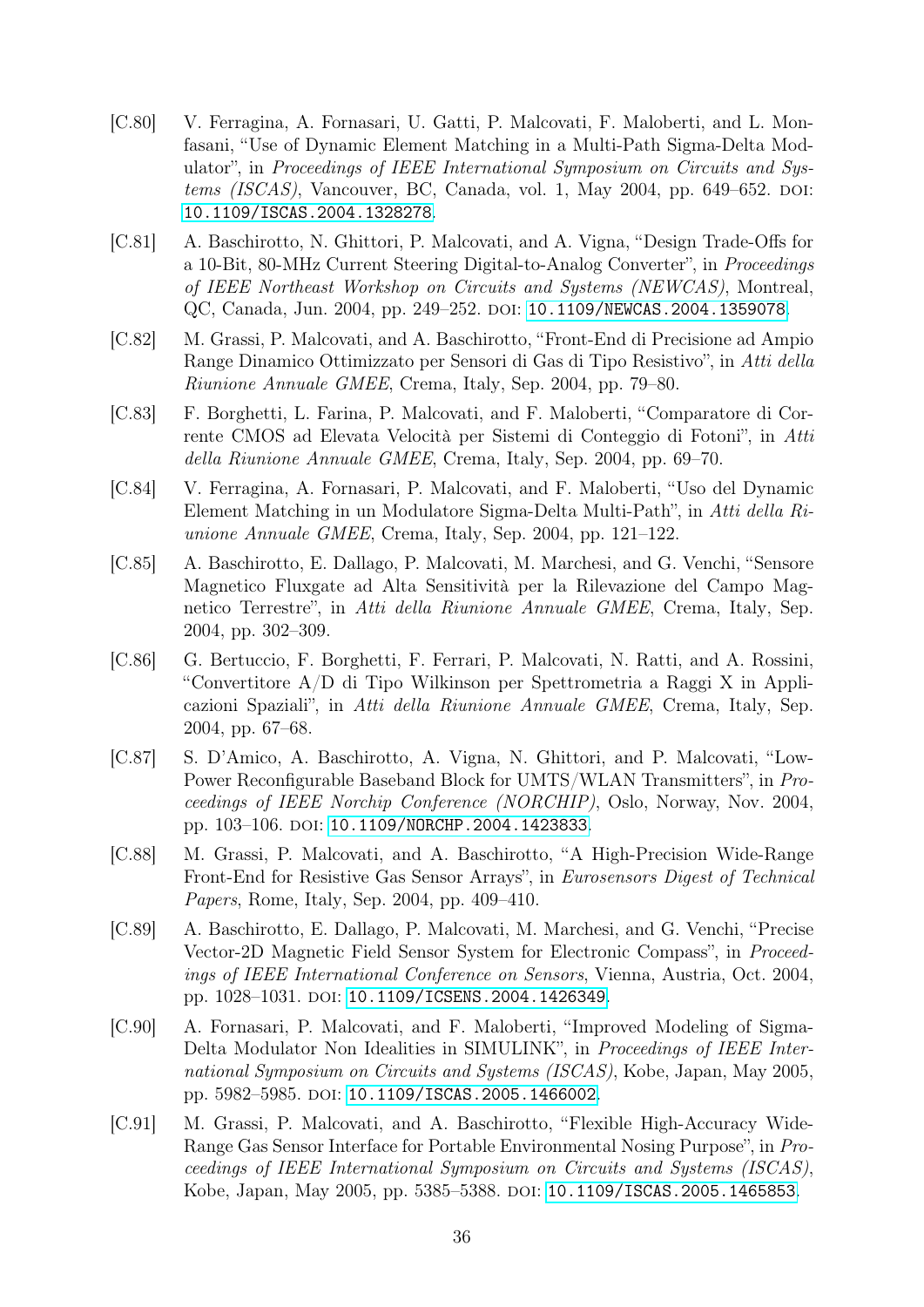- <span id="page-36-4"></span>[C.92] N. Ghittori, A. Vigna, P. Malcovati, S. D'Amico, and A. Baschirotto, "A Low-Distortion 1.2-V DAC+Filter for Transmitters in Wireless Applications", in Proceedings of IEEE International Symposium on Circuits and Systems (ISCAS), Kobe, Japan, May 2005, pp. 776-779. DOI: [10.1109/ISCAS.2005.1464703](https://doi.org/10.1109/ISCAS.2005.1464703).
- <span id="page-36-5"></span>[C.93] J. Hammel Nielsen, P. Andreani, P. Malcovati, and A. Baschirotto, "Technology Scaling Impact on Embedded ADC Design for Telecom Receivers", in Proceedings of IEEE International Symposium on Circuits and Systems (ISCAS), Kobe, Japan, May 2005, pp. 4614-4617. DOI: [10.1109/ISCAS.2005.1465660](https://doi.org/10.1109/ISCAS.2005.1465660).
- <span id="page-36-8"></span>[C.94] N. Ghittori, A. Vigna, P. Malcovati, S. D'Amico, and A. Baschirotto, "Behavioral Analysis and Dimensioning of UMTS Transmitters Baseband Blocks", in Proceedings of IEEE International Symposium on Circuits and Systems (ISCAS), Kobe, Japan, May 2005, pp. 388-391. DOI: [10.1109/ISCAS.2005.1464606](https://doi.org/10.1109/ISCAS.2005.1464606).
- <span id="page-36-0"></span>[C.95] V. Ferragina, P. Malcovati, F. Borghetti, A. Rossini, F. Ferrari, N. Ratti, and G. Bertuccio, "Implementation of a Novel Read-Out Strategy Based on a Wilkinson ADC for a  $16 \times 16$ -Pixel X-Ray Detector Array", in Proceedings of IEEE International Symposium on Circuits and Systems (ISCAS), Kobe, Japan, May 2005, pp. 5569–5572. doi: [10.1109/ISCAS.2005.1465899](https://doi.org/10.1109/ISCAS.2005.1465899).
- <span id="page-36-1"></span>[C.96] A. Baschirotto, E. Dallago, P. Malcovati, M. Marchesi, and G. Venchi, "From a PCB Fluxgate to an Integrated Micro Fluxgate Magnetic Sensor", in Proceedings of IEEE Instrumentation and Measurement Technology Conference (IMTC), Ot-tawa, ON, Canada, vol. 3, May 2005, pp. 1756-1760. DOI: [10.1109/IMTC.2005.](https://doi.org/10.1109/IMTC.2005.1604472) [1604472](https://doi.org/10.1109/IMTC.2005.1604472).
- <span id="page-36-2"></span>[C.97] P. Bastia, G. Bertuccio, F. Borghetti, S. Caccia, V. Ferragina, F. Ferrari, D. Maiocchi, P. Malcovati, D. Martin, A. Pullia, and N. Ratti, "An Integrated Reset/Pulse Pile-up Rejection Circuit for Pixel Read-Out ASIC's", in IEEE Nuclear Science Symposium Conference Records (NSS), Rome, Italy, vol. 3, Oct. 2004, pp. 1415–1417. doi: [10.1109/NSSMIC.2004.1462505](https://doi.org/10.1109/NSSMIC.2004.1462505).
- <span id="page-36-3"></span>[C.98] C. Labanti, P. Malcovati, F. Borghetti, A. Fornasari, M. Marisaldi, A. Mauri, F. Perotti, and E. Rossi, "RUA: Read-Out Unit ASIC for γ-Ray Detector Read-Out", in IEEE Nuclear Science Symposium Conference Records (NSS), Rome, Italy, vol. 3, Oct. 2004, pp. 1360–1363. doi: [10.1109/NSSMIC.2004.1462494](https://doi.org/10.1109/NSSMIC.2004.1462494).
- <span id="page-36-6"></span>[C.99] A. Fornasari, F. Borghetti, P. Malcovati, and F. Maloberti, "On-Line Calibration and Digital Correction of Multi-Bit Sigma-Delta Modulators", in IEEE VLSI Circuit Symposium Digest of Technical Papers (VLSI), Kyoto, Japan, Jun. 2005, pp. 184–187. doi: [10.1109/VLSIC.2005.1469363](https://doi.org/10.1109/VLSIC.2005.1469363).
- <span id="page-36-7"></span>[C.100] N. Ghittori, A. Vigna, P. Malcovati, S. D'Amico, and A. Baschirotto, "A Low-Power, Low-Voltage (11-mW/8.4-mW, 1.2-V) DAC+Filter for Multistandard (WLAN/UMTS) Transmitters", in IEEE VLSI Circuit Symposium Digest of Technical Papers (VLSI), Kyoto, Japan, Jun. 2005, pp. 334–337. DOI: [10.1109/](https://doi.org/10.1109/VLSIC.2005.1469399) [VLSIC.2005.1469399](https://doi.org/10.1109/VLSIC.2005.1469399).
- <span id="page-36-9"></span>[C.101] V. Ferragina, A. Frassone, N. Ghittori, P. Malcovati, and A. Vigna, "Behavioral Study and Design of a Digital Interpolator Filter for Wireless Reconfigurable Transmitters", in Proceedings of SPIE VLSI Circuits and Systems II, Sevilla, Spain, vol. 5837, Jun. 2005, pp. 270-277. DOI: [10.1117/12.608352](https://doi.org/10.1117/12.608352).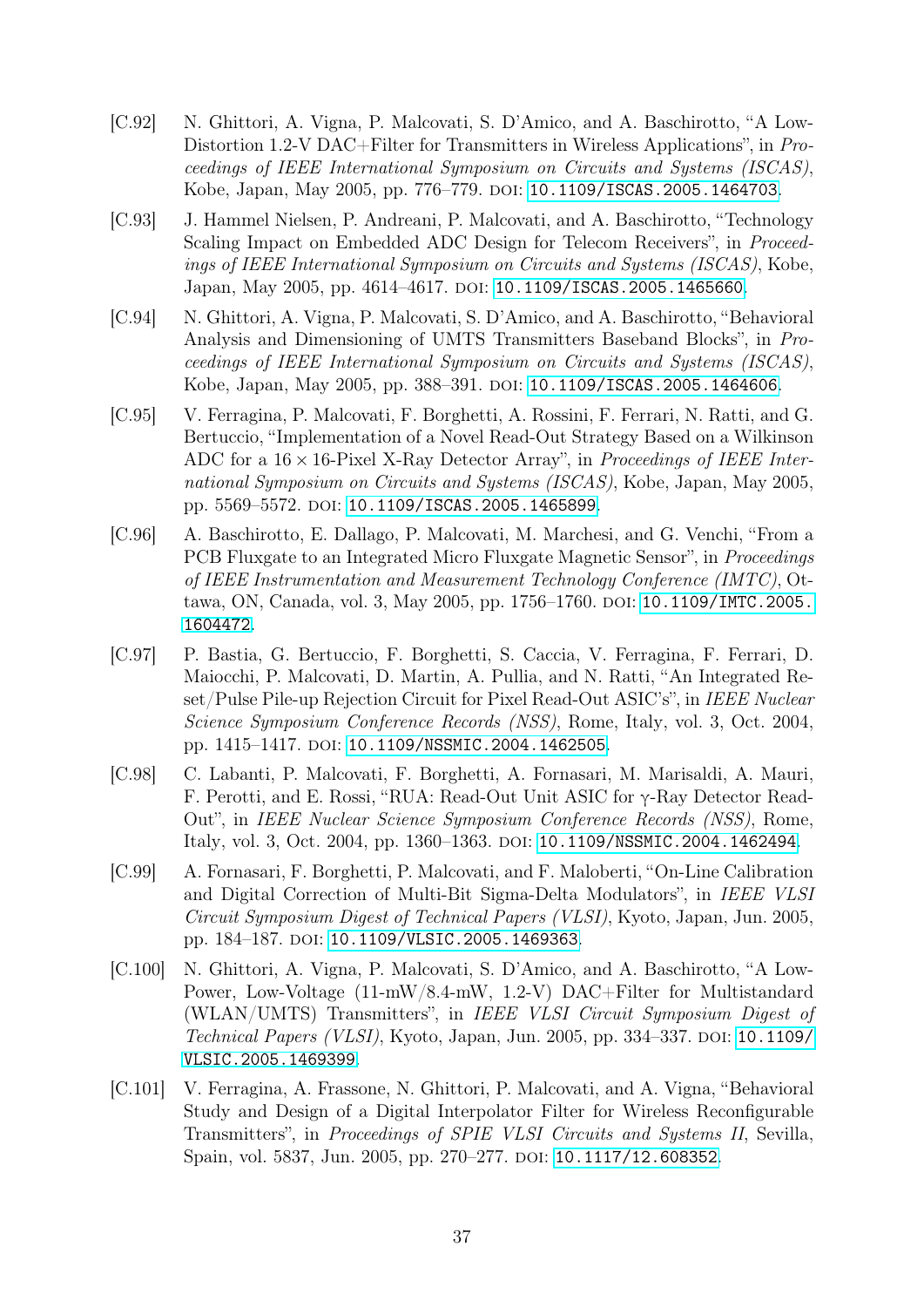- <span id="page-37-6"></span>[C.102] F. Borghetti, C. Della Fiore, P. Malcovati, and F. Maloberti, "Synthesys of the Noise Transfer Function in N-Path Sigma Delta Modulators", in Proceedings of Advanced  $A/D$  and  $D/A$  Conversion Techniques and Their Application (ADDA), Limerick, Ireland, Jul. 2005, pp. 171-176. DOI: [10.1049/CP:20050152](https://doi.org/10.1049/CP:20050152).
- <span id="page-37-9"></span>[C.103] N. Ghittori, A. Vigna, P. Malcovati, S. D'Amico, and A. Baschirotto, "A Low-Voltage, Low-Distortion (1.2-V, 29.5-dBm OIP3) Reconfigurable Baseband Block for Mobile Applications", in Proceedings of IEEE Ph. D. Research in Microelectronics and Electronics (PRIME), Lausanne, Switzerland, vol. 1, Jul. 2005, pp. 25-28. DOI: [10.1109/RME.2005.1543000](https://doi.org/10.1109/RME.2005.1543000).
- <span id="page-37-7"></span>[C.104] A. Fornasari, F. Borghetti, P. Malcovati, and F. Maloberti, "Calibrazione On-Line e Correzione Digitale di Modulatori Sigma-Delta Multi-Bit", in Atti della Riunione Annuale GMEE, Palermo, Italy, Sep. 2005, pp. 167–168.
- <span id="page-37-8"></span>[C.105] F. Borghetti, C. Della Fiore, P. Malcovati, and F. Maloberti, "Sintesi di Noise Transfer Function Arbitrarie in Modultatori Sigma-Delta Multicammino", in Atti della Riunione Annuale GMEE, Palermo, Italy, Sep. 2005, pp. 149–150.
- <span id="page-37-0"></span>[C.106] M. Grassi, P. Malcovati, and A. Baschirotto, "Circuito di Interfaccia Integrato per Schiere di Sensori di Gas Resistivi con 5.3 Decadi di Range Dinamico, 0.1% di Accuratezza e Uscita Digitale  $13 + 4$  Bit", in Atti della Riunione Annuale GMEE, Palermo, Italy, Sep. 2005, pp. 115–116.
- <span id="page-37-1"></span>[C.107] A. Rossini, I. Galdi, F. Borghetti, F. Fiabane, P. Malcovati, and F. Maloberti, "Modello Comportamentale di Sensori Magnetici per Simulazioni CAD", in Atti della Riunione Annuale GMEE, Palermo, Italy, Sep. 2005, pp. 121–122.
- <span id="page-37-2"></span>[C.108] V. Ferragina, F. Borghetti, and P. Malcovati, "Circuito di Interfaccia Anologico/Digitale per una Matrice 16 × 16 di Rivelatori di Raggi X per Applicazioni Spaziali", in Atti della Riunione Annuale GMEE, Palermo, Italy, Sep. 2005, pp. 109–110.
- <span id="page-37-10"></span>[C.109] A. Cabrini, G. De Sandre, L. Gobbi, P. Malcovati, M. Pasotti, M. Poles, F. Rigoni, and G. Torelli, "A 1-V, 26-μW Extended Temperature Range Bandgap Reference in 130-nm CMOS Technology", in Proceedings of European Solid-State  $Circuit Conference (ESSCIRC)$ , Grenoble, France, Sep. 2005, pp. 503–506. doi: [10.1109/ESSCIR.2005.1541670](https://doi.org/10.1109/ESSCIR.2005.1541670).
- <span id="page-37-3"></span>[C.110] M. Grassi, P. Malcovati, and A. Baschirotto, "A 0.1% Accuracy  $100-\Omega \div 20$ -M $\Omega$ Dynamic Range Integrated Gas Sensor Interface Circuit with 13 + 4-Bit Digital Output", in Proceedings of European Solid-State Circuit Conference (ESSCIRC), Grenoble, France, Sep. 2005, pp. 351–354. doi: [10.1109/ESSCIR.2005.1541632](https://doi.org/10.1109/ESSCIR.2005.1541632).
- <span id="page-37-4"></span>[C.111] A. Baschirotto, F. Borghetti, E. Dallago, P. Malcovati, M. Marchesi, E. Melissano, G. Venchi, and P. Siciliano, "Fluxgate Magnetic Sensor and Front-End Circuitry in a Micro-Integrated System", in Eurosensors Digest of Technical Papers, Barcelona, Spain, Sep. 2005, WPb44/1–4.
- <span id="page-37-5"></span>[C.112] A. Rossini, F. Borghetti, P. Malcovati, and F. Maloberti, "Behavioral Model of Magnetic Sensors for SPICE Simulations", in Proceedings of IEEE International Conference on Electronics Circuits and Systems (ICECS), Gammarth, Tunisia, Dec. 2005, pp. 41–44. DOI: [10.1109/ICECS.2005.4633482](https://doi.org/10.1109/ICECS.2005.4633482).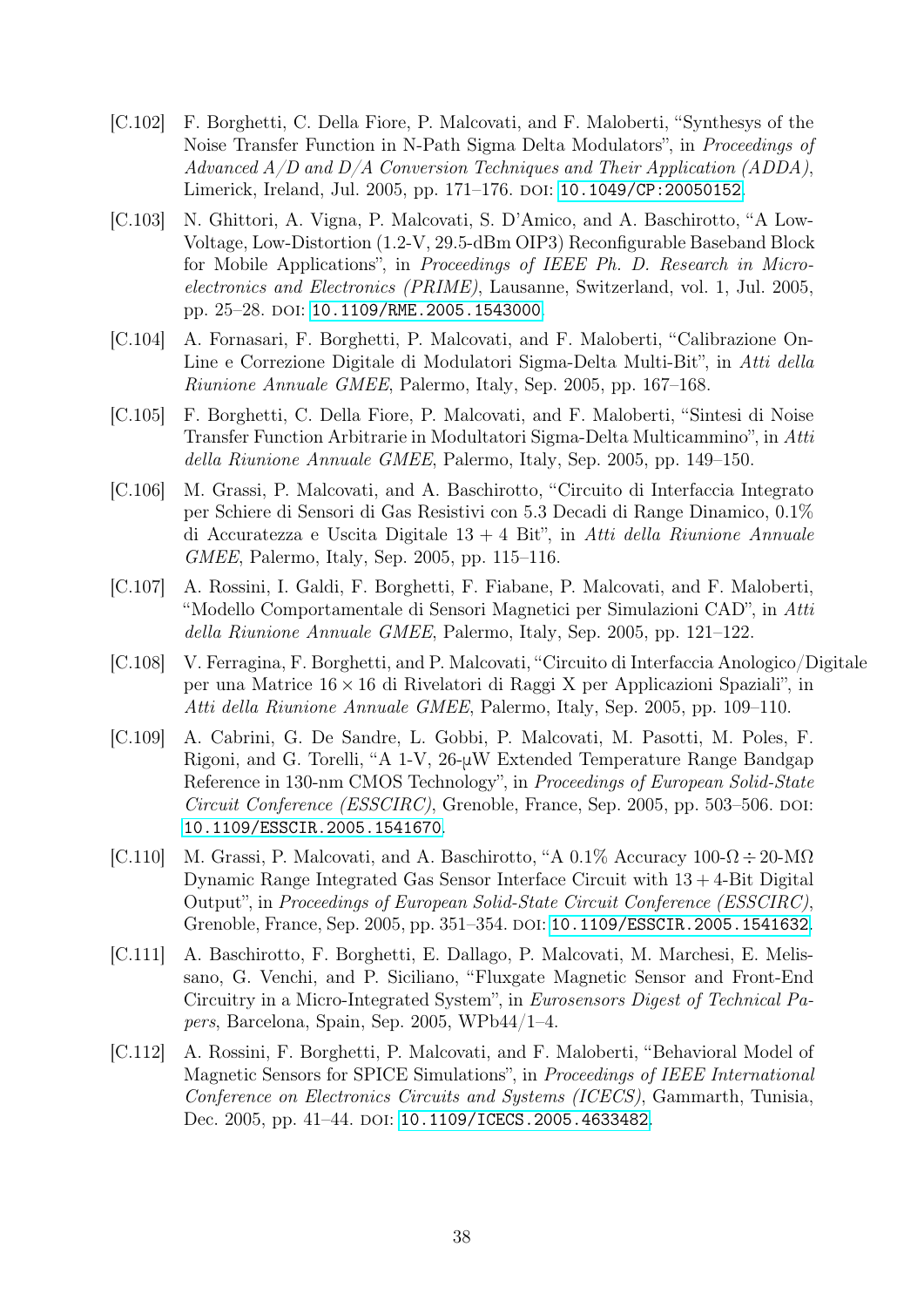- <span id="page-38-5"></span>[C.113] F. Borghetti, A. Rossini, R. Magni, and P. Malcovati, "A Double Polarity CMOS Peak-and-Hold Circuit for Satellite Radiation Detection Systems", in Proceedings of IEEE International Conference on Electronics Circuits and Systems (ICECS), Gammarth, Tunisia, Dec. 2005, pp. 305-308. DOI: [10 . 1109 / ICECS . 2005 .](https://doi.org/10.1109/ICECS.2005.4633451) [4633451](https://doi.org/10.1109/ICECS.2005.4633451).
- <span id="page-38-3"></span>[C.114] N. Ghittori, A. Vigna, and P. Malcovati, "Analysis of the Ideal SFDR Limit for an N-bit Digital-to-Analog Converter", in Proceedings of IEEE International Conference on Electronics Circuits and Systems (ICECS), Gammarth, Tunisia, Dec. 2005, pp. 87-90. DOI: [10.1109/ICECS.2005.4633448](https://doi.org/10.1109/ICECS.2005.4633448).
- <span id="page-38-6"></span>[C.115] N. Ghittori, A. Vigna, P. Malcovati, S. D'Amico, and A. Baschirotto, "Design of a Low-Power Variable Gain Amplifier for Reconfigurable Wireless Receivers", in Proceedings of IEEE International Conference on Electronics Circuits and Systems (ICECS), Gammarth, Tunisia, Dec. 2005, pp. 394–397. DOI: [10.1109/](https://doi.org/10.1109/ICECS.2005.4633461) [ICECS.2005.4633461](https://doi.org/10.1109/ICECS.2005.4633461).
- <span id="page-38-0"></span>[C.116] P. Malcovati, M. Grassi, F. Borghetti, V. Ferragina, and A. Baschirotto, "Design and Characterization of a 5-Decade Range Integrated Resistive Gas Sensor Interface with 13-Bit A/D Converter", in Proceedings of IEEE International Con-ference on Sensors, Irvine, CA, USA, Oct. 2005, pp. 472–475. DOI: [10.1109/](https://doi.org/10.1109/ICSENS.2005.1597738) [ICSENS.2005.1597738](https://doi.org/10.1109/ICSENS.2005.1597738).
- <span id="page-38-4"></span>[C.117] N. Ghittori, A. Vigna, V. Ferragina, P. Malcovati, S. D'Amico, and A. Baschirotto, "Design of a Low-Power DAC System for WLAN 802.11 Wireless Transmitters", in Proceedings of International Symposium on Communications, Control and Signal Processing (ISCCSP), Marrakech, Morocco, Mar. 2006, COM8/1– 4.
- <span id="page-38-7"></span>[C.118] A. Vigna, N. Ghittori, P. Malcovati, S. D'Amico, and A. Baschirotto, "Low-Voltage Baseband Architectures for Multi-Standard Wireless Transmitters", in Proceedings of Wireless Reconfigurable Terminals and Platforms (WIRTEP), Rome, Italy, Apr. 2006, pp. 108–112.
- <span id="page-38-8"></span>[C.119] N. Ghittori, A. Vigna, P. Malcovati, S. D'Amico, and A. Baschirotto, "Analog Baseband Channel for Reconfigurable Multistandard (GSM/UMTS/WLAN/Bluetooth) Receivers", in Proceedings of Wireless Reconfigurable Terminals and Platforms (WIRTEP), Rome, Italy, Apr. 2006, pp. 88–92.
- <span id="page-38-1"></span>[C.120] V. Ferragina, P. Malcovati, N. Ratti, I. Cappelluti, and G. Bertuccio, "Implementation of the Digital Logic for Reading-Out a  $16 \times 16$ -Pixel X-Ray Detector Array", in Proceedings of IEEE Instrumentation and Measurement Technology Conference (IMTC), Sorrento, Italy, Apr. 2006, pp. 1263–1267. doi: [10.1109/](https://doi.org/10.1109/IMTC.2006.328491) [IMTC.2006.328491](https://doi.org/10.1109/IMTC.2006.328491).
- <span id="page-38-2"></span>[C.121] A. Baschirotto, E. Dallago, P. Malcovati, M. Marchesi, E. Melissano, P. Siciliano, and G. Venchi, "An Integrated Micro-Fluxgate Magnetic Sensor with Sputtered Ferromagnetic Core", in Proceedings of IEEE Instrumentation and Measurement Technology Conference (IMTC), Sorrento, Italy, Apr. 2006, pp. 2045–2049. DOI: [10.1109/IMTC.2006.328426](https://doi.org/10.1109/IMTC.2006.328426).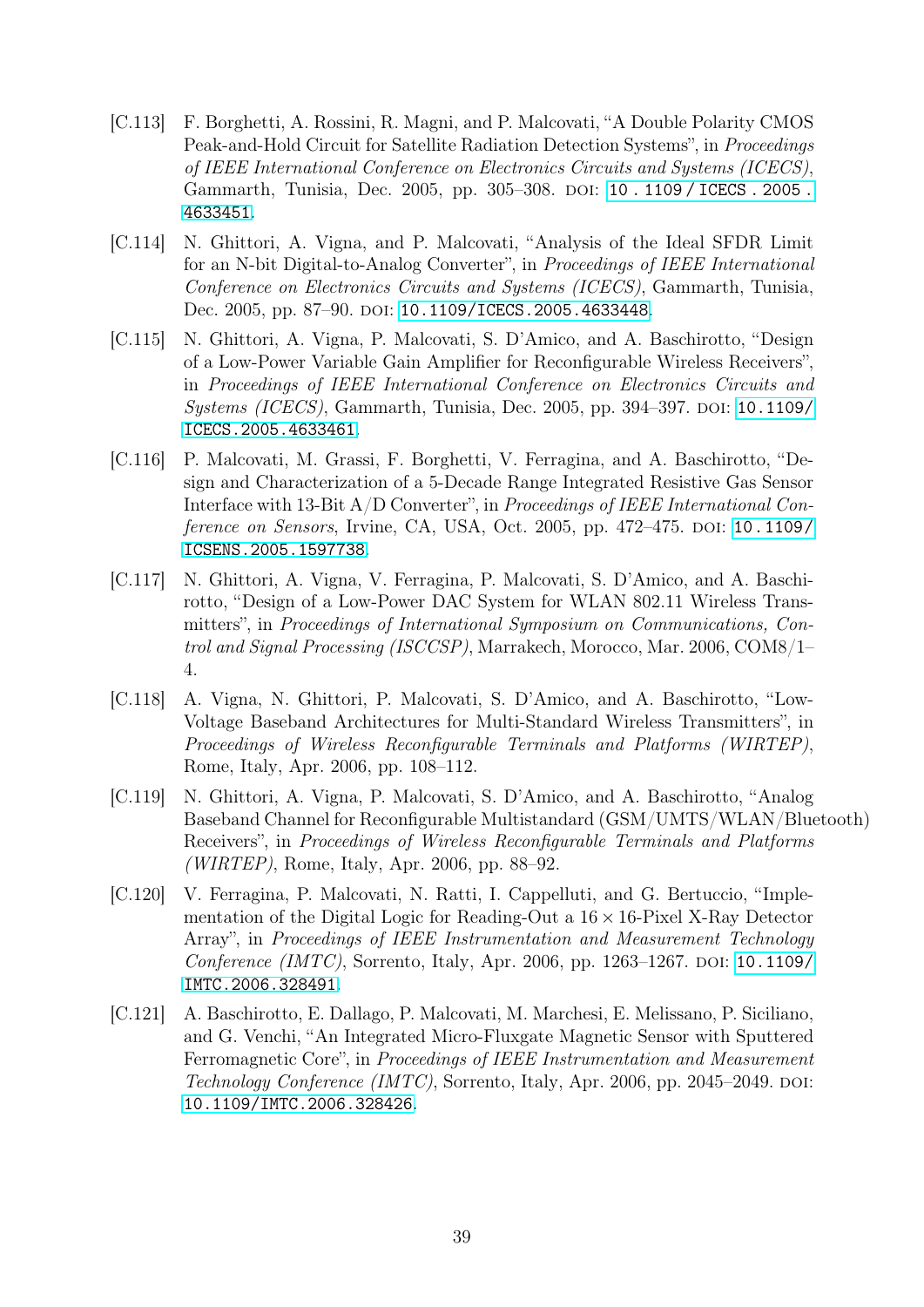- <span id="page-39-0"></span>[C.122] M. Grassi, P. Malcovati, and A. Baschirotto, "Wide-Range Integrated Gas Sensor Interface Based on a Resistance-to-Number Converter Technique with the Oscillator Decoupled from the Input Device", in Proceedings of IEEE International Symposium on Circuits and Systems (ISCAS), Kos, Greece, May 2006, pp. 4395–4398. doi: [10.1109/ISCAS.2006.1693603](https://doi.org/10.1109/ISCAS.2006.1693603).
- <span id="page-39-8"></span>[C.123] N. Ghittori, A. Vigna, P. Malcovati, S. D'Amico, and A. Baschirotto, "Analog Baseband Channel for GSM/UMTS/WLAN/Bluetooth Reconfigurable Multistandard Terminals", in Proceedings of IEEE International Symposium on Circuits and Systems (ISCAS), Kos, Greece, May 2006, pp. 4301–4304. DOI:  $10$ . [1109/ISCAS.2006.1693580](https://doi.org/10.1109/ISCAS.2006.1693580).
- <span id="page-39-1"></span>[C.124] A. Baschirotto, F. Borghetti, E. Dallago, P. Malcovati, M. Marchesi, and G. Venchi, "A CMOS Front-End Circut for Integrated Fluxgate Magnetic Sensors", in Proceedings of IEEE International Symposium on Circuits and Systems (IS-*CAS*), Kos, Greece, May 2006, pp. 4403–4406. DOI: 10.1109/ISCAS. 2006. [1693605](https://doi.org/10.1109/ISCAS.2006.1693605).
- <span id="page-39-6"></span>[C.125] L. Picolli, F. Maloberti, A. Rossini, F. Borghetti, P. Malcovati, and A. Baschirotto, "A 10-Bit Pipeline  $A/D$  Converter without Timing Signals", in Proceedings of IEEE International Symposium on Circuits and Systems (ISCAS), Kos, Greece, May 2006, pp. 5355–5358. DOI: [10.1109/ISCAS.2006.1693843](https://doi.org/10.1109/ISCAS.2006.1693843).
- <span id="page-39-2"></span>[C.126] A. Rossini, A. Baschirotto, E. Dallago, P. Malcovati, M. Marchesi, and G. Venchi, "Multilayer PCB Planar Fluxgate Magnetic Sensor", in Proceedings of IEEE Ph. D. Research in Microelectronics and Electronics (PRIME), Otranto, Italy, Jun. 2006, pp. 413–416. doi: [10.1109/RME.2006.1689982](https://doi.org/10.1109/RME.2006.1689982).
- <span id="page-39-9"></span>[C.127] V. Giannini, J. Craninckx, B. Come, P. Malcovati, and A. Baschirotto, "1.5- GHz Fully Differential Latched Current Comparator with 20-nA of Sensitivity", in Proceedings of IEEE Ph. D. Research in Microelectronics and Electronics  $(PRIME)$ , Otranto, Italy, Jun. 2006, pp. 181–184. DOI: [10.1109/RME.2006.](https://doi.org/10.1109/RME.2006.1689926) [1689926](https://doi.org/10.1109/RME.2006.1689926).
- <span id="page-39-7"></span>[C.128] C. Della Fiore, F. Maloberti, and P. Malcovati, "Low-Power, Third-Order ΣΔ Modulator with Cross-Coupled Paths for WCDMA Applications", in Proceedings of IEEE Ph. D. Research in Microelectronics and Electronics (PRIME), Otranto, Italy, Jun. 2006, pp. 133-136. DOI: [10.1109/RME.2006.1689914](https://doi.org/10.1109/RME.2006.1689914).
- <span id="page-39-3"></span>[C.129] A. Baschirotto, S. Capone, A. De Marcellis, C. Di Natale, V. Ferragina, G. Ferri, L. Francioso, M. Grassi, P. Malcovati, E. Martinelli, P. Siciliano, V. Stornelli, and N. Guerrini, "A Portable Integrated Wide-Range Gas Sensing System with Smart A/D Front-End", in Proceedings of International Meeting on Chemical Sensors (IMCS), Brescia, Italy, Jul. 2006, WO2.4.4/1–2.
- <span id="page-39-4"></span>[C.130] M. Grassi, A. Lombardi, P. Malcovati, and A. Baschirotto, "Circuito Integrato di Interfaccia a Basso Costo ed Ampio Range Dinamico per Sensori di Gas Resistivi con Uscita Digitale a 16 Bit", in Atti della Riunione Annuale GMEE, L'Aquila, Italy, Sep. 2006, pp. 105–106.
- <span id="page-39-5"></span>[C.131] A. Baschirotto, E. Dallago, P. Malcovati, A. Rossini, G. Venchi, M. Marchesi, E. Melissano, M. Morelli, and P. Siciliano, "Circuito Integrato di Interfaccia per la Eccitazione e la Lettura di Sensori Magnetici Micro-Fluxgate Bidimensionali", in Atti della Riunione Annuale GMEE, L'Aquila, Italy, Sep. 2006, pp. 107–108.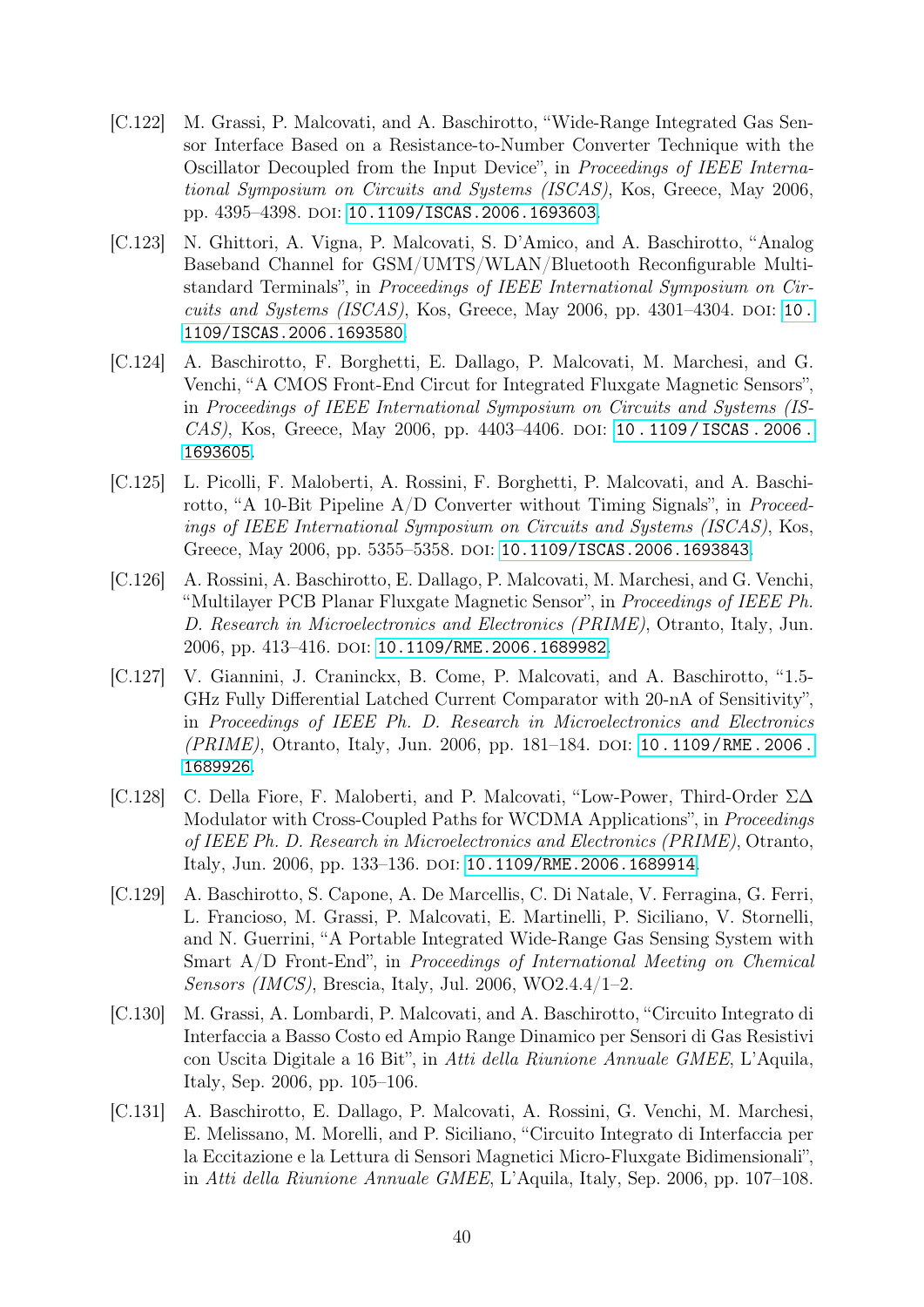- <span id="page-40-4"></span>[C.132] L. Picolli, A. Rossini, P. Malcovati, F. Maloberti, and A. Baschirotto, "Convertitore A/D Pipeline senza Clock con 10 Bit di Risoluzione per Sensori Self-Triggered", in Atti della Riunione Annuale GMEE, L'Aquila, Italy, Sep. 2006, pp. 161–162.
- <span id="page-40-5"></span>[C.133] F. Borghetti, V. Ferragina, P. Malcovati, J. Hammel Nielsen, P. Andreani, and A. Baschirotto, "Convertitore A/D ad Approssimazioni Successive con 10 Bit di Risoluzione e Frequenza di Campionamento fino a 5.5 MS/s", in Atti della Riunione Annuale GMEE, L'Aquila, Italy, Sep. 2006, pp. 159–160.
- <span id="page-40-6"></span>[C.134] N. Ghittori, A. Vigna, P. Malcovati, S. D'Amico, and A. Baschirotto, "A 1.2-V, 600-MS/s, 2.4-mW DAC for WLAN 802.11 and 802.16 Wireless Transmitters", in Proceedings of European Solid-State Circuit Conference (ESSCIRC), Montreux, Switzerland, Sep. 2006, pp. 404-407. DOI: [10.1109/ESSCIR.2006.307616](https://doi.org/10.1109/ESSCIR.2006.307616).
- <span id="page-40-0"></span>[C.135] M. Grassi, P. Malcovati, and A. Baschirotto, "An Uncalibrated 141-dB Dynamic-Range CMOS Gas-Sensor Interface with 16-Bit Digital Output", in Proceedings of European Solid-State Circuit Conference (ESSCIRC), Montreux, Switzerland, Sep. 2006, pp. 235-238. DOI: [10.1109/ESSCIR.2006.307574](https://doi.org/10.1109/ESSCIR.2006.307574).
- <span id="page-40-7"></span>[C.136] L. Picolli, A. Rossini, P. Malcovati, F. Maloberti, and A. Baschirotto, "A Clock-Less 10-Bit Pipeline  $A/D$  Converter for Self-Triggered Sensors", in *Proceedings* of European Solid-State Circuit Conference (ESSCIRC), Montreux, Switzerland, Sep. 2006, pp. 384-387. DOI: [10.1109/ESSCIR.2006.307611](https://doi.org/10.1109/ESSCIR.2006.307611).
- <span id="page-40-8"></span>[C.137] F. Borghetti, V. Ferragina, P. Malcovati, J. Hammel Nielsen, P. Andreani, and A. Baschirotto, "A Programmable 10-b up-to-6-MS/s SAR-ADC Featuring Constant FoM with On-Chip Reference Voltage Buffers", in Proceedings of European Solid-State Circuit Conference (ESSCIRC), Montreux, Switzerland, Sep. 2006, pp. 500–503. doi: [10.1109/ESSCIR.2006.307499](https://doi.org/10.1109/ESSCIR.2006.307499).
- <span id="page-40-9"></span>[C.138] A. Rossini, F. Borghetti, P. Malcovati, G. Bertuccio, N. Ratti, and I. Cappelluti, "Wilkinson A/D Converter for X-Ray Detectors for Space Applications", in Eurosensors Digest of Technical Papers, Göteborg, Sweden, Sep. 2006, T1C– P12/12–.
- <span id="page-40-1"></span>[C.139] A. Baschirotto, E. Dallago, P. Malcovati, A. Rossini, G. Venchi, M. Marchesi, E. Melissano, M. Morelli, and P. Siciliano, "Complete Excitation and Readout CMOS Integrated Circuit for 2D Micro-Fluxgate Magnetic Sensors", in Eurosensors Digest of Technical Papers, Göteborg, Sweden, Sep. 2006, T3C–O4/14–.
- <span id="page-40-2"></span>[C.140] P. Bastia, G. Bertuccio, F. Borghetti, S. Caccia, I. Cappelluti, P. Malcovati, and N. Ratti, "A Complete Read-Out ASIC for Use with Large Pixel X-Ray Detector Array", in Proceedings of Data Systems in Aerospace Conference (DASIA), Berlin, Germany, May 2006, ESA SP–630/15–.
- <span id="page-40-3"></span>[C.141] A. Baschirotto, E. Dallago, V. Ferragina, M. Ferri, M. Grassi, P. Malcovati, M. Marchesi, E. Melissano, M. Morelli, A. Rossini, S. Ruzza, P. Siciliano, and G. Venchi, "A CMOS 2D Micro-Fluxgate Earth Magnetic Field Sensor with Digital Output", in IEEE International Solid-State Circuit Conference Digest of Technical Papers (ISSCC), San Francisco, CA, USA, Feb. 2007, pp. 390–391. doi: [10.1109/ISSCC.2007.373458](https://doi.org/10.1109/ISSCC.2007.373458).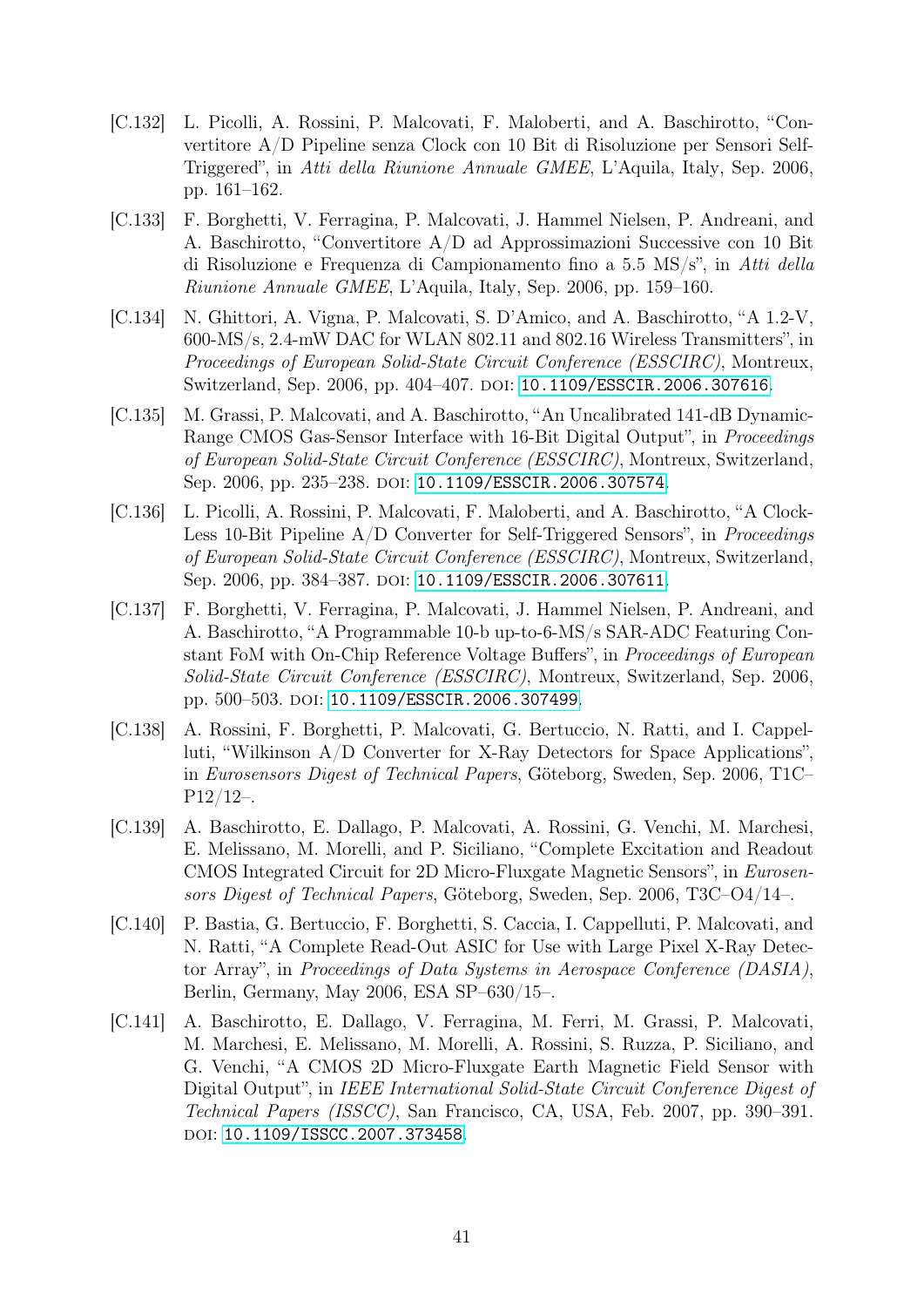- <span id="page-41-9"></span>[C.142] E. Bonizzoni, F. Borghetti, P. Malcovati, F. Maloberti, and B. Niessen, "A 200 mA 93% Peak Efficiency Single-Inductor Dual-Output DC-DC Buck Converter", in IEEE International Solid-State Circuit Conference Digest of Technical Papers (ISSCC), San Francisco, CA, USA, Feb. 2007, pp. 526–527. doi: [10 . 1109 /](https://doi.org/10.1109/ISSCC.2007.373526) [ISSCC.2007.373526](https://doi.org/10.1109/ISSCC.2007.373526).
- <span id="page-41-0"></span>[C.143] A. Rossini, S. Caccia, G. Bertuccio, F. Borghetti, V. Ferragina, P. Malcovati, D. Martin, P. Bastia, I. Cappelluti, and N. Ratti, "A Complete Read-Out Chain for X-Ray Spectrometry", in IEEE Nuclear Science Symposium Conference Records (NSS), San Diego, CA, USA, Oct. 2006, pp. 1420–1424. doi: [10.1109/NSSMIC.](https://doi.org/10.1109/NSSMIC.2006.354167) [2006.354167](https://doi.org/10.1109/NSSMIC.2006.354167).
- <span id="page-41-1"></span>[C.144] S. Caccia, G. Bertuccio, D. Maiocchi, P. Malcovati, D. Martin, and N. Ratti, "A Mixed-Signal High Functionality CMOS Front-End for X-Ray Detectors", in IEEE Nuclear Science Symposium Book of Abstracts (NSS), San Diego, CA, USA, Oct. 2006, N17–2/12–.
- <span id="page-41-5"></span>[C.145] F. Maloberti, M. Belloni, and P. Malcovati, "Incremental Sigma-Delta Modulators for 3D-Imaging: System Architecture and Signal Processing", in Proceedings of IEEE International Conference on Sensors, Daegu, Korea, Oct. 2006, pp. 868– 871. DOI: [10.1109/ICSENS.2007.355605](https://doi.org/10.1109/ICSENS.2007.355605).
- <span id="page-41-2"></span>[C.146] M. Grassi, A. Lombardi, V. Ferragina, P. Malcovati, S. Capone, L. Francioso, P. Siciliano, and A. Baschirotto, "Gas-Sensor Interface Circuit Based on Calibration Free Novel Frequency Measurement Approach with 16-Bit Digital Output", in Proceedings of IEEE International Conference on Sensors, Daegu, Korea, Oct. 2006, pp. 220-223. DOI: [10.1109/ICSENS.2007.355761](https://doi.org/10.1109/ICSENS.2007.355761).
- <span id="page-41-6"></span>[C.147] V. Ferragina, M. Ferri, M. Grassi, A. Rossini, P. Malcovati, and A. Baschirotto, "A 12.4 ENOB Incremental  $A/D$  Converter for High-Linearity Sensors Read-Out Applications", in Proceedings of IEEE International Symposium on Circuits and Systems (ISCAS), New Orleans, LA, USA, May 2007, pp. 3582-3585. DOI: [10.1109/ISCAS.2007.378527](https://doi.org/10.1109/ISCAS.2007.378527).
- <span id="page-41-7"></span>[C.148] A. Lombardi, E. Bonizzoni, P. Malcovati, and F. Maloberti, "A Low Power Sinc<sup>3</sup> Filter for  $\Sigma\Delta$  Modulators", in Proceedings of IEEE International Symposium on Circuits and Systems (ISCAS), New Orleans, LA, USA, May 2007, pp. 4008– 4011. doi: [10.1109/ISCAS.2007.378797](https://doi.org/10.1109/ISCAS.2007.378797).
- <span id="page-41-3"></span>[C.149] M. Grassi, P. Malcovati, L. Francioso, P. Siciliano, and A. Baschirotto, "Integrated Interface Circuit with Multiplexed Input and Digital Output for a  $5 \times 5$ SnO<sup>2</sup> Gas-Sensor Matrix", in IEEE Transducers Digest of Technical Papers, Lyon, France, vol. 2, Jun. 2007, pp. 2023–2026. doi: [10.1109/SENSOR.2007.](https://doi.org/10.1109/SENSOR.2007.4300560) [4300560](https://doi.org/10.1109/SENSOR.2007.4300560).
- <span id="page-41-8"></span>[C.150] A. Lombardi, P. Malcovati, A. Basto, E. Bonizzoni, and F. Maloberti, "An Optimized Two Stages Low Power Sinc<sup>3</sup> Filter for  $\Sigma\Delta$  Modulators", in Proceedings of IEEE Ph. D. Research in Microelectronics and Electronics (PRIME), Bordeaux, France, Jul. 2007, pp. 81–84. DOI: [10.1109/RME.2007.4401816](https://doi.org/10.1109/RME.2007.4401816).
- <span id="page-41-4"></span>[C.151] A. Baschirotto, E. Dallago, M. Ferri, P. Malcovati, M. Marchesi, A. Rossini, and G. Venchi, "Sistema per la Misura del Campo Magnetico Terrestre Bastato su un Sensore Micro-Fluxgate CMOS con Uscita Digitale RS-232", in Atti della Riunione Annuale GMEE, Torino, Italy, Sep. 2007, pp. 111–112.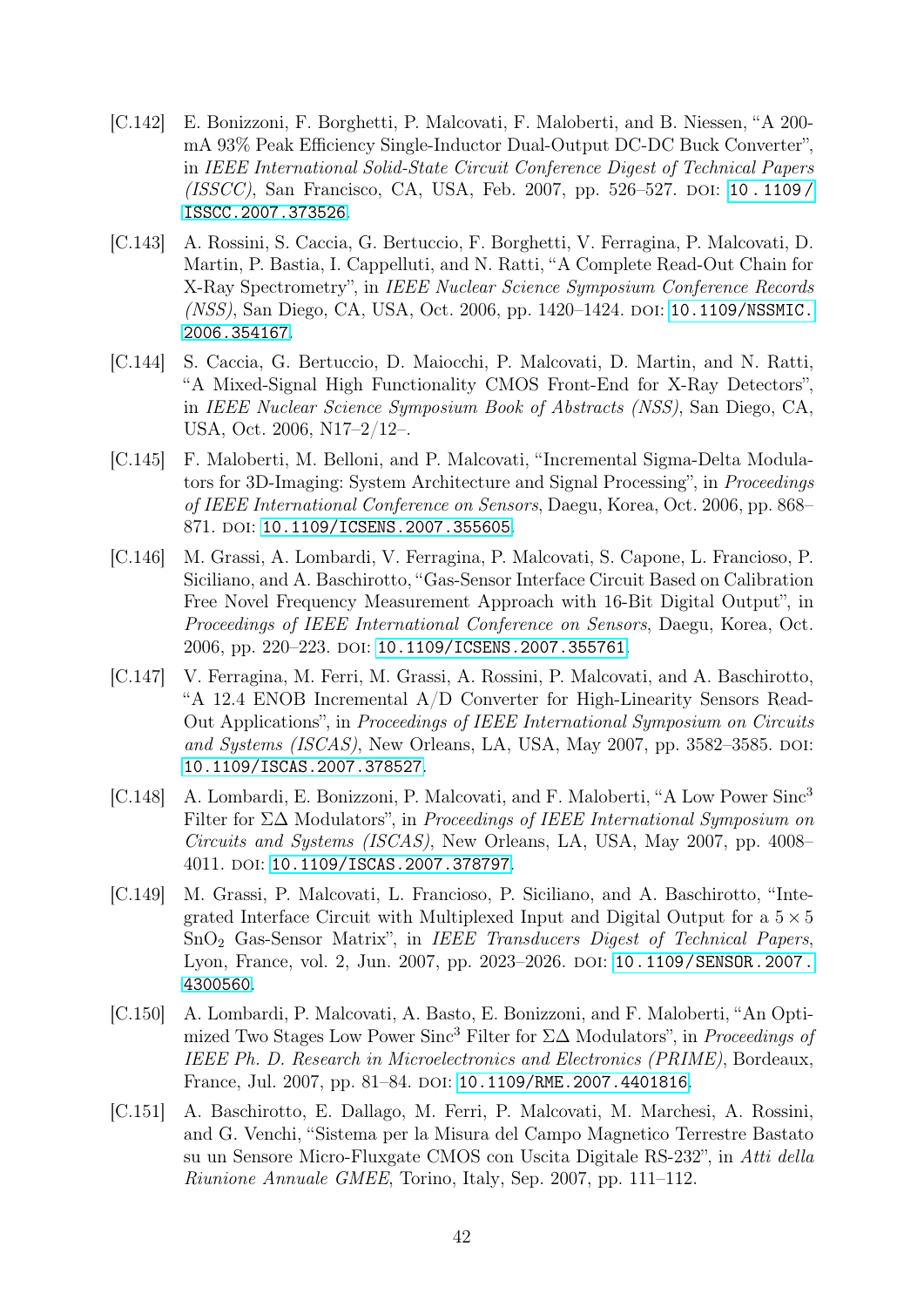- <span id="page-42-0"></span>[C.152] M. Grassi, P. Malcovati, L. Francioso, P. Siciliano, and A. Baschirotto, "Caratterizzazione di una Matrice  $5 \times 5$  di Sensori di Gas  $SnO<sub>2</sub>$  per Mezzo di un ASIC Dedicato con Moltiplicatore di Canale di Acquisizione", in Atti della Riunione Annuale GMEE, Torino, Italy, Sep. 2007, pp. 117–118.
- <span id="page-42-4"></span>[C.153] N. Ghittori, A. Vigna, P. Malcovati, S. D'Amico, and A. Baschirotto, "DAC per Trasmettitori WLAN IEEE 802.11 e IEEE 802.16 Funzionante a 600 MS/s con un Consumo di Potenza di 2.4 mW", in Atti della Riunione Annuale GMEE, Torino, Italy, Sep. 2007, pp. 333–342.
- <span id="page-42-1"></span>[C.154] A. Rossini, S. Caccia, G. Bertuccio, F. Borghetti, V. Ferragina, P. Malcovati, D. Martin, and N. Ratti, "Catena di Acquisizione Integrata CMOS per Spettrometria a Raggi X", in Atti della Riunione Annuale GMEE, Torino, Italy, Sep. 2007, pp. 109–110.
- <span id="page-42-7"></span>[C.155] S. D'Amico, M. De Matteis, A. Baschirotto, N. Ghittori, A. Vigna, and P. s. D'Amico, M. De Matteis, A. Baschirotto, N. Ghittori, A. Vigna, and P.<br>Malcovati, "A 5-nV/√Hz-IRN, 78-dB Gain-Range, 78-dB DR Multi-Standard Baseband Chain for Bluetooth, UMTS and WLAN", in Proceedings of European Solid-State Circuit Conference (ESSCIRC), Munich, Germany, Sep. 2007, pp. 440-443. DOI: [10.1109/ESSCIRC.2007.4430337](https://doi.org/10.1109/ESSCIRC.2007.4430337).
- <span id="page-42-5"></span>[C.156] I. Galdi, E. Bonizzoni, F. Maloberti, G. Manganaro, and P. Malcovati, "Two-Path Band-Pass ΣΔ Modulator with 40-MHz IF 72-dB DR at 1-MHz Bandwidth Consuming 16 mW", in Proceedings of European Solid-State Circuit Conference  $(ESSCIRC)$ , Munich, Germany, Sep. 2007, pp. 248-251. DOI: [10.1109/ESSCIRC.](https://doi.org/10.1109/ESSCIRC.2007.4430290) [2007.4430290](https://doi.org/10.1109/ESSCIRC.2007.4430290).
- <span id="page-42-2"></span>[C.157] E. Dallago, M. Ferri, P. Malcovati, A. Rossini, G. Venchi, and A. Baschirotto, "A CMOS 2D Micro-Fluxgate Earth Magnetic Field Detecting System with RS-232 Digital Output", in Proceedings of IEEE International Conference on Sen-sors, Atlanta, GA, USA, Oct. 2007, pp. 240-243. DOI: [10.1109/ICSENS.2007.](https://doi.org/10.1109/ICSENS.2007.4388381) [4388381](https://doi.org/10.1109/ICSENS.2007.4388381).
- <span id="page-42-8"></span>[C.158] F. Gallazzi, G. Torelli, P. Malcovati, and V. Ferragina, "A Digital Multistandard Reconfigurable FIR Filter for Wireless Applications", in Proceedings of IEEE International Conference on Electronics Circuits and Systems (ICECS), Mar-rakech, Morocco, Dec. 2007, pp. 808-811. DOI: [10.1109/ICECS.2007.4511114](https://doi.org/10.1109/ICECS.2007.4511114).
- <span id="page-42-6"></span>[C.159] A. Agnes, E. Bonizzoni, P. Malcovati, and F. Maloberti, "A 9.4-ENOB 1-V 3.8-  $\mu$ W 100-kS/s SAR ADC with Time-Domain Comparator", in IEEE International Solid-State Circuit Conference Digest of Technical Papers (ISSCC), San Francisco, CA, USA, Feb. 2008, pp. 246–347. doi: [10.1109/ISSCC.2008.4523149](https://doi.org/10.1109/ISSCC.2008.4523149).
- <span id="page-42-9"></span>[C.160] M. Belloni, E. Bonizzoni, E. Kiseliovas, P. Malcovati, F. Maloberti, T. Peltola, and T. Teppo, "A 4-Output Single-Inductor DC-DC Buck Converter with Self-Boosted Switch Drivers and 1.2-A Total Output Current", in IEEE International Solid-State Circuit Conference Digest of Technical Papers (ISSCC), San Francisco, CA, USA, Feb. 2008, pp. 444–445. doi: [10.1109/ISSCC.2008.4523248](https://doi.org/10.1109/ISSCC.2008.4523248).
- <span id="page-42-3"></span>[C.161] A. Lombardi, M. Grassi, L. Bruno, P. Malcovati, and A. Baschirotto, "An Interface Circuit for Temperature Control and Read-Out of Metal Oxide Gas Sensors", in Proceedings of IEEE Ph. D. Research in Microelectronics and Electronics (PRIME), Istanbul, Turkey, Jun. 2008, pp. 197-200. DOI: [10.1109/RME.2008.](https://doi.org/10.1109/RME.2008.4595759) [4595759](https://doi.org/10.1109/RME.2008.4595759).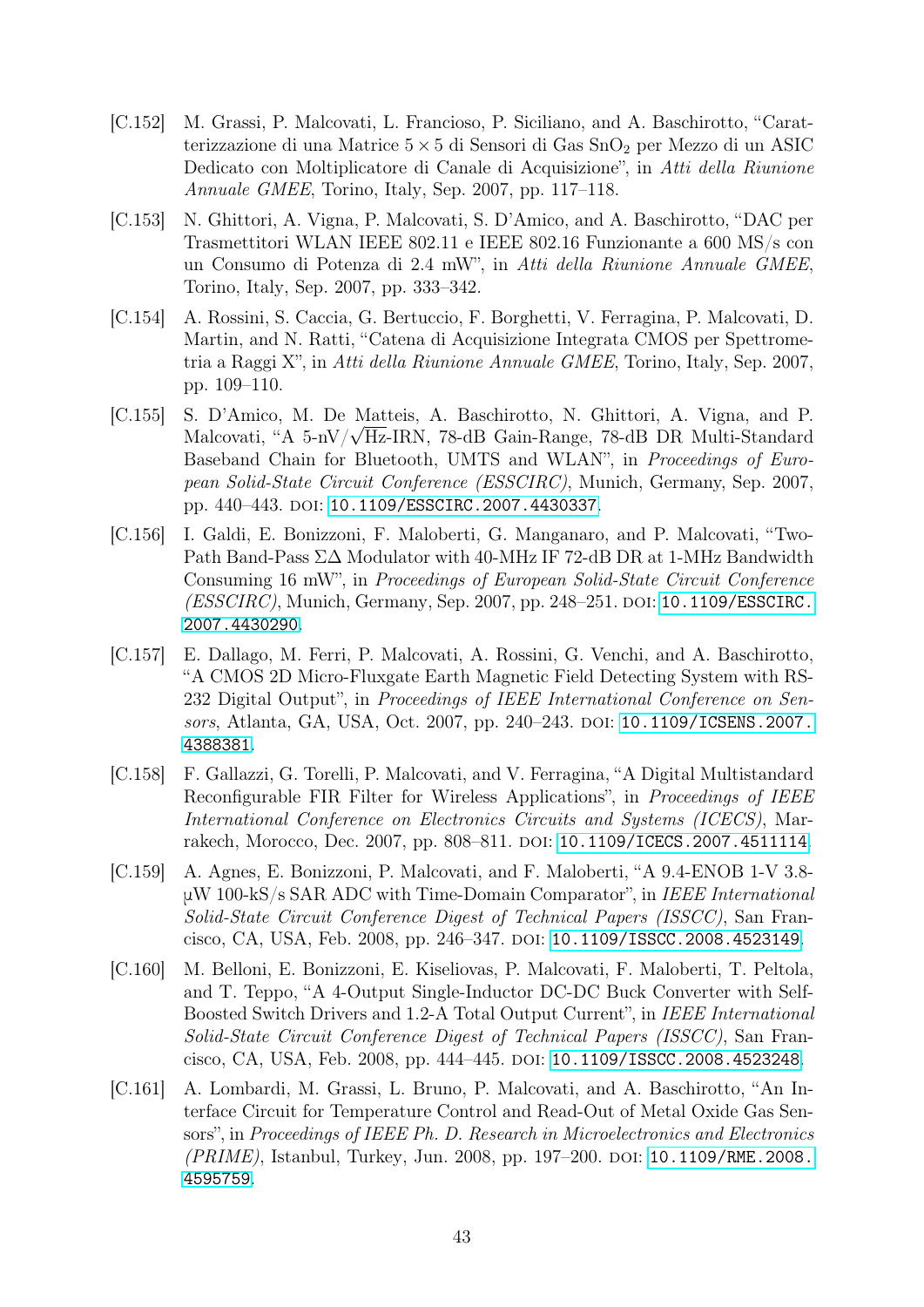- <span id="page-43-6"></span>[C.162] M. Casubolo, M. Grassi, A. Lombardi, F. Maloberti, and P. Malcovati, "A Two-Bit-per-Cycle Successive-Approximation ADC with Background Offset Calibration", in Proceedings of IEEE International Conference on Electronics Circuits and Systems (ICECS), St. Julians, Malta, Sep. 2008, pp. 650–653. DOI:  $10$ . [1109/ICECS.2008.4674937](https://doi.org/10.1109/ICECS.2008.4674937).
- <span id="page-43-7"></span>[C.163] L. Picolli, P. Malcovati, L. Crespi, F. Chaahoub, and A. Baschirotto, "Convertitore A/D Pipeline a 8 Bit con Frequenza di Campionamento di 120 MS/s o 250 MS/s in Tecnologia CMOS da 90 nm", in Atti della Riunione Annuale GMEE, Roma, Italy, Sep. 2008, pp. 385–392.
- <span id="page-43-0"></span>[C.164] M. Grassi, P. Malcovati, G. Rescio, C. Distante, A. Leone, G. Diraco, P. Siciliano, M. Malfatti, L. Gonzo, G. Potamianos, J. Huang, and V. Libal, "Sistema Hardware-Software per il Rilevamento Affidabile di Cadute di Persone Anziane in Ambiente Domestico", in Atti della Riunione Annuale GMEE, Roma, Italy, Sep. 2008, pp. 87–88.
- <span id="page-43-1"></span>[C.165] A. Lombardi, M. Grassi, L. Bruno, P. Malcovati, and A. Baschirotto, "Sistema Integrato per il Controllo di Temperatura e la Lettura di Sensori di Gas a Ossido Metallico", in Atti della Riunione Annuale GMEE, Roma, Italy, Sep. 2008, pp. 89–90.
- <span id="page-43-2"></span>[C.166] A. Lombardi, M. Grassi, L. Bruno, P. Malcovati, and A. Baschirotto, "A Fully Integrated Interface Circuit for 1.5 ◦C Accuracy Temperature Control and 130 dB Dynamic-Range Read-Out of MOX Gas Sensors", in Proceedings of European Solid-State Circuit Conference (ESSCIRC), Edinburgh, Scotland, UK, Sep. 2008, pp. 78–81. DOI: [10.1109/ESSCIRC.2008.4681796](https://doi.org/10.1109/ESSCIRC.2008.4681796).
- <span id="page-43-8"></span>[C.167] L. Picolli, P. Malcovati, L. Crespi, F. Chaahoub, and A. Baschirotto, "A 90-nm 8-b 120-MS/s  $\div$  250-MS/s Pipeline ADC", in Proceedings of European Solid-State Circuit Conference (ESSCIRC), Edinburgh, Scotland, UK, Sep. 2008, pp. 266– 269. doi: [10.1109/ESSCIRC.2008.4681843](https://doi.org/10.1109/ESSCIRC.2008.4681843).
- <span id="page-43-3"></span>[C.168] A. Lombardi, L. Bruno, M. Grassi, P. Malcovati, S. Capone, L. Francioso, P. Siciliano, and A. Baschirotto, "Integrated Read-Out and Temperature Control Interface with Digital I/O for a Gas-Sensing System Based on a  $SnO<sub>2</sub>$  Microhotplate Thin Film Gas Sensor", in Proceedings of IEEE International Conference on Sensors, Lecce, Italy, Oct. 2008, pp. 596-599. DOI: 10.1109/ICSENS. 2008.4716510.
- <span id="page-43-4"></span>[C.169] M. Grassi, A. Lombardi, G. Rescio, P. Malcovati, M. Malfatti, L. Gonzo, A. Leone, G. Diraco, C. Distante, P. Siciliano, V. Libal, J. Huang, and G. Potamianos, "A Hardware-Software Framework for High-Reliability People Fall Detection", in Proceedings of IEEE International Conference on Sensors, Lecce, Italy, Oct. 2008, pp. 1328–1331. DOI: [10.1109/ICSENS.2008.4716690](https://doi.org/10.1109/ICSENS.2008.4716690).
- <span id="page-43-5"></span>[C.170] A. Leone, G. Diraco, C. Distante, P. Siciliano, M. Malfatti, L. Gonzo, M. Grassi, A. Lombardi, G. Rescio, P. Malcovati, V. Libal, J. Huang, and G. Potamianos, "A Multi-Sensor Approach for People Fall Detection in Home Environment", in Proceedings of Workshop on Multi-Camera and Multi-Modal Sensor Fusion Algorithms and Applications, European Conference on Computer Vision (M2SFA2- ECCV), Marseille, France, Oct. 2008, pp. 1–12.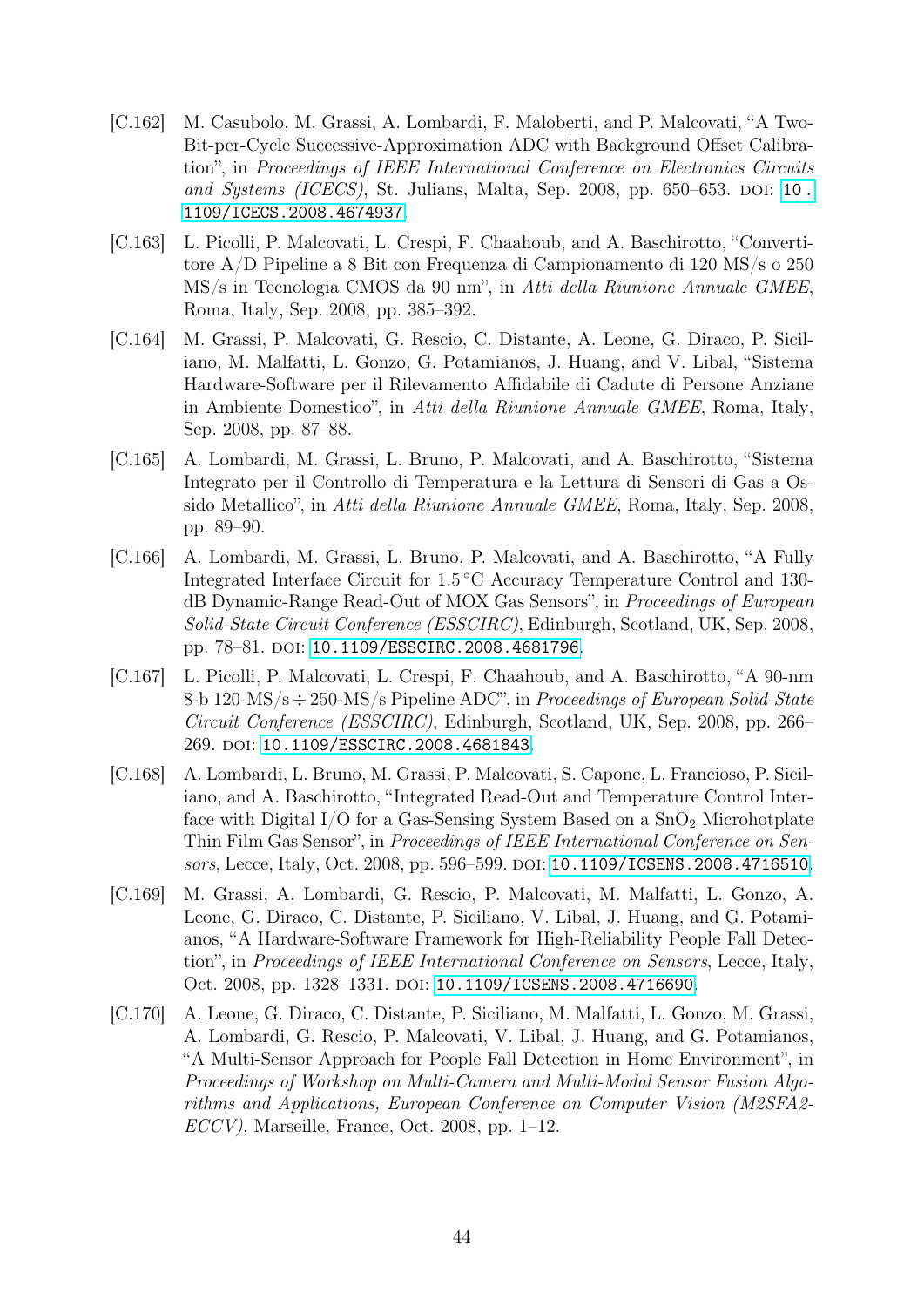- <span id="page-44-5"></span>[C.171] L. Picolli, M. Grassi, L. Rosson, A. Fornasari, and P. Malcovati, "A Fourth-Order, Audio-Bandwidth, 87.5-dB SNDR ΣΔ Modulator for MEMS Microphones", in Proceedings of IEEE International Symposium on Circuits and Sys $tems (ISCAS)$ , Taipei, Taiwan, May 2009, pp. 1325–1328. DOI: [10.1109/ISCAS.](https://doi.org/10.1109/ISCAS.2009.5118008) [2009.5118008](https://doi.org/10.1109/ISCAS.2009.5118008).
- <span id="page-44-0"></span>[C.172] D. Cartasegna, A. Cito, F. Conso, A. Donida, M. Grassi, L. Malvasi, G. Rescio, and P. Malcovati, "Smart RFID Label for Monitoring the Preservation Conditions of Food", in Proceedings of IEEE International Symposium on Circuits and Systems (ISCAS), Taipei, Taiwan, May 2009, pp. 1161–1164. DOI: [10.1109/](https://doi.org/10.1109/ISCAS.2009.5117967) [ISCAS.2009.5117967](https://doi.org/10.1109/ISCAS.2009.5117967).
- <span id="page-44-8"></span>[C.173] M. Ferri, D. Pinna, E. Dallago, and P. Malcovati, "A 0.35-μm CMOS Solar Energy Scavenger with Power Storage Management System", in Proceedings of IEEE Ph. D. Research in Microelectronics and Electronics (PRIME), Cork, Ire-land, Jul. 2009, pp. 88–91. DOI: [10.1109/RME.2009.5201369](https://doi.org/10.1109/RME.2009.5201369).
- <span id="page-44-1"></span>[C.174] G. F. Regnicoli, G. Perretti, and P. Malcovati, "Innovative Systems for the Improvement of Food Quality and Safety", in Proceedings of International Multiconference on Engineering and Technological Innovation (IMETI), Orlando, FL, USA, vol. 2, Jul. 2009, pp. 300–305.
- <span id="page-44-2"></span>[C.175] P. Siciliano, A. Leone, G. Diraco, C. Distante, M. Malfatti, L. Gonzo, M. Grassi, A. Lombardi, G. Rescio, and P. Malcovati, "A Networked Multisensor System for Ambient Assisted Living Application", in Proceedings of IEEE International Workshop on Advances in Sensors and Interfaces (IWASI), Trani, Italy, Jun. 2009, pp. 139-143. DOI: [10.1109/IWASI.2009.5184784](https://doi.org/10.1109/IWASI.2009.5184784).
- <span id="page-44-3"></span>[C.176] U. Weimar, R. Simpson, N. Barsan, T. Heine, W. Simmendinger, M. Malfatti, B. Margesin, L. Gonzo, M. Grassi, A. Lombardi, P. Malcovati, A. Leone, G. Diraco, P. Siciliano, O. von Sicard, R. Pohle, M. Fleischer, A. Redaelli, A. Giacosi, and C. Bonassi, "Microsystem Technology for Ambient Assisted Living (AAL)", in Eurosensors Digest of Technical Papers, Lausanne, Switzerland, vol. 1, Sep. 2009, pp. 710-713. DOI: [10.1016/J.PROCHE.2009.07.177](https://doi.org/10.1016/J.PROCHE.2009.07.177).
- <span id="page-44-6"></span>[C.177] L. Picolli, M. Grassi, L. Rosson, P. Malcovati, and A. Fornasari, "A 1.0-mW, 71-dB SNDR,  $-1.8$ -dB<sub>FS</sub> Input Swing, Fourth-Order  $\Sigma\Delta$  Interface Circuit for MEMS Microphones", in Proceedings of European Solid-State Circuit Conference  $(ESSCIRC)$ , Athens, Greece, Sep. 2009, pp. 324–327. DOI: [10.1109/ESSCIRC.](https://doi.org/10.1109/ESSCIRC.2009.5325950) [2009.5325950](https://doi.org/10.1109/ESSCIRC.2009.5325950).
- <span id="page-44-9"></span>[C.178] M. Ferri, D. Pinna, E. Dallago, and P. Malcovati, "Microsistemi Integrati di Energy Scavenging Fotovoltaico", in Atti della Riunione Annuale GMEE, Salerno, Italy, Sep. 2009, pp. 69–70.
- <span id="page-44-4"></span>[C.179] D. Cartasegna, A. Cito, F. Conso, A. Donida, M. Grassi, L. Malvasi, G. Rescio, and P. Malcovati, "Etichetta RFID Intelligente Multi-Sensore per il Monitoraggio di Prodotti Alimentari", in Atti della Riunione Annuale GMEE, Salerno, Italy, Sep. 2009, pp. 71–72.
- <span id="page-44-7"></span>[C.180] L. Picolli, M. Grassi, L. Rosson, P. Malcovati, and A. Fornasari, "Circuito Integrato di Interfaccia per Microfoni MEMS Basato su un Modulatore Sigma-Delta del Quarto Ordine", in Atti della Riunione Annuale GMEE, Salerno, Italy, Sep. 2009, pp. 151–152.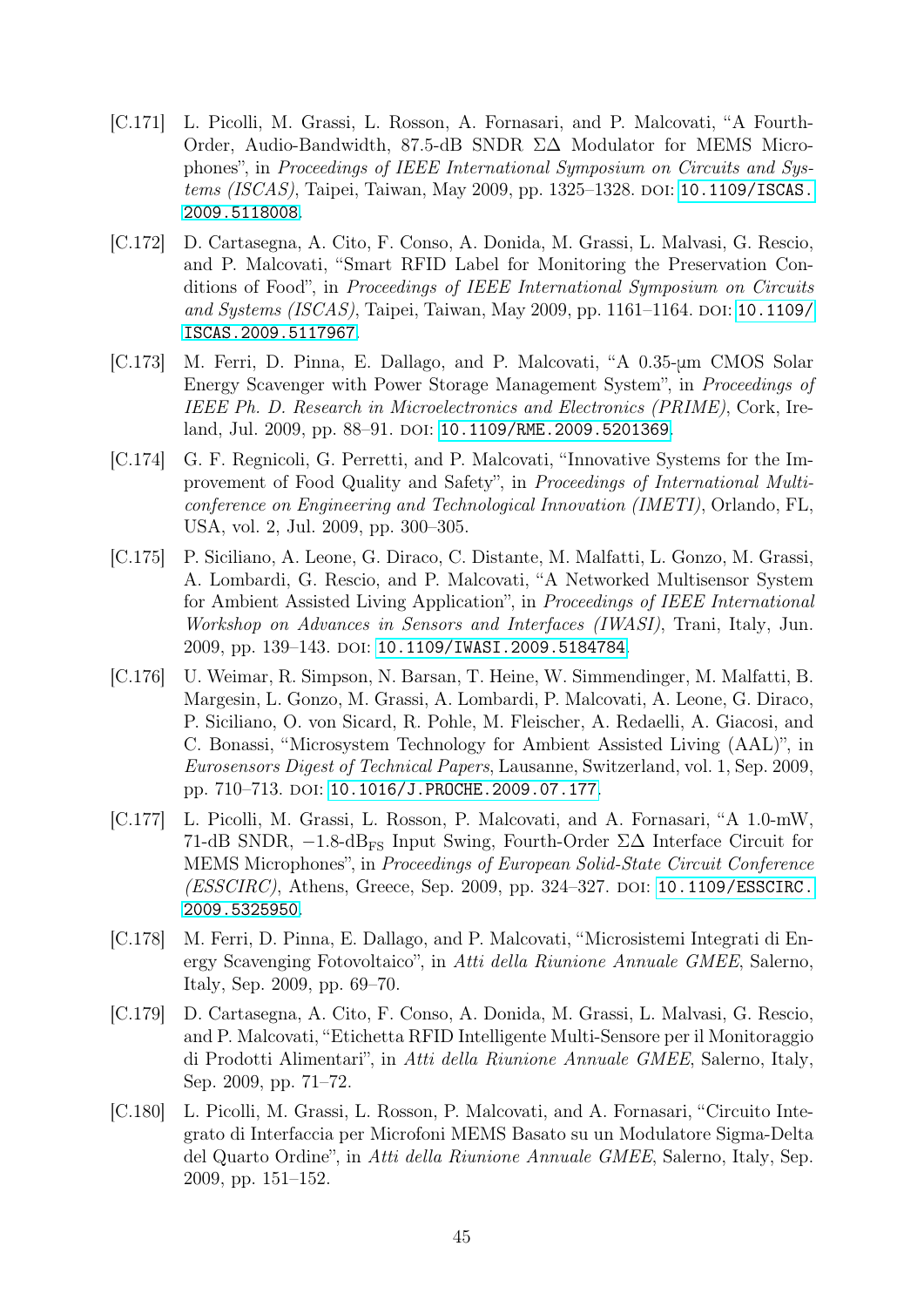- <span id="page-45-0"></span>[C.181] A. Lombardi, G. Rescio, M. Grassi, and P. Malcovati, "A Wearable Wireless Device for Fall Detection Based on a MEMS Accelerometer for Multi-Sensor Ambient Assisted Living Applications", in Proceedings of Forum Italiano Ambient Assisted Living Book of Abstracts (ForItAAL), Lecce, Italy, Sep. 2009, pp. 91–92.
- <span id="page-45-7"></span>[C.182] M. Ferri, D. Pinna, P. Malcovati, E. Dallago, and G. Ricotti, "Integrated Stabilized Photovoltaic Energy Harvester", in Proceedings of IEEE International Conference on Electronics Circuits and Systems (ICECS), Hammamet, Tunisia, Dec. 2009, pp. 229-302. DOI: [10.1109/ICECS.2009.5410999](https://doi.org/10.1109/ICECS.2009.5410999).
- <span id="page-45-8"></span>[C.183] M. Ferri, D. Pinna, E. Dallago, and P. Malcovati, "Integrated Micro-Solar Cell Structures for Harvesting Supplied Microsystems in 0.35-μm CMOS Technology", in Proceedings of IEEE International Conference on Sensors, Christchurch, New Zealand, Oct. 2009, pp. 542-545. DOI: [10.1109/ICSENS.2009.5398298](https://doi.org/10.1109/ICSENS.2009.5398298).
- <span id="page-45-1"></span>[C.184] M. Ferri, A. Surano, A. Rossini, P. Malcovati, E. Dallago, and A. Baschirotto, "Low-Voltage Fluxgate Magnetic Current Sensor Interface Circuit with Digital Output for Portable Applications", in Proceedings of IEEE International Conference on Sensors, Christchurch, New Zealand, Oct. 2009, pp. 79–82. DOI: [10.1109/ICSENS.2009.5398520](https://doi.org/10.1109/ICSENS.2009.5398520).
- <span id="page-45-2"></span>[C.185] A. Lombardi, M. Ferri, G. Rescio, M. Grassi, and P. Malcovati, "Wearable Wireless Accelerometer with Embedded Fall-Detection Logic for Multi-Sensor Ambient Assisted Living Applications", in Proceedings of IEEE International Conference on Sensors, Christchurch, New Zealand, Oct. 2009, pp. 1967–1970. DOI: [10.1109/ICSENS.2009.5398327](https://doi.org/10.1109/ICSENS.2009.5398327).
- <span id="page-45-3"></span>[C.186] M. Grassi, V. Ferragina, P. Malcovati, S. Caccia, G. Bertuccio, D. Martin, P. Bastia, I. Cappelluti, and N. Ratti, "A  $32 \times 32$ -Channels, 3-cm<sup>2</sup>, 555-mW Chip for X-Ray Pixel Detector Read-Out", in Proceedings of IEEE International Conference on Electronics Circuits and Systems (ICECS), Hammamet, Tunisia, Dec. 2009, pp. 227-230. DOI: [10.1109/ICECS.2009.5410981](https://doi.org/10.1109/ICECS.2009.5410981).
- <span id="page-45-5"></span>[C.187] L. Picolli, L. Crespi, F. Chaahoub, P. Malcovati, and A. Baschirotto, "A 1.6-GHz, 54-dB Signal-to-Noise and Distortion Ratio Pipeline A/D Converter", in Proceedings of IEEE International Symposium on Circuits and Systems (ISCAS), Paris, France, May 2010, pp. 1735-1738. DOI: [10.1109/ISCAS.2010.5537541](https://doi.org/10.1109/ISCAS.2010.5537541).
- <span id="page-45-6"></span>[C.188] H. Caracciolo, E. Bonizzoni, P. Malcovati, and F. Maloberti, "Design of a 70-MHz IF 10-MHz Bandwidth Bandpass ΣΔ Modulator for WCDMA Applications", in Proceedings of IEEE International Symposium on Circuits and Systems (IS-CAS), Paris, France, May 2010, pp. 2406–2409. DOI:  $10.1109 / \text{ISCAS}.2010$ . [5537169](https://doi.org/10.1109/ISCAS.2010.5537169).
- <span id="page-45-4"></span>[C.189] M. Grassi, A. Lombardi, G. Rescio, P. Malcovati, G. Diraco, A. Leone, P. Siciliano, M. Malfatti, and L. Gonzo, "A Wearable Wireless MEMS Accelerometer as Validating Device for 3D Camera Based People Fall Detector within Ambient Assisted Living Application Context", in Proceedings of MEMS in Italy Workshop (MEMSIT), Otranto, Italy, Jun. 2010, S10-1/12-.
- <span id="page-45-9"></span>[C.190] M. Ferri, D. Pinna, E. Dallago, and P. Malcovati, "Photovoltaic Energy Harvester with Power Management System", in Proceedings of MEMS in Italy Workshop (MEMSIT), Otranto, Italy, Jun. 2010, S10–7/12–.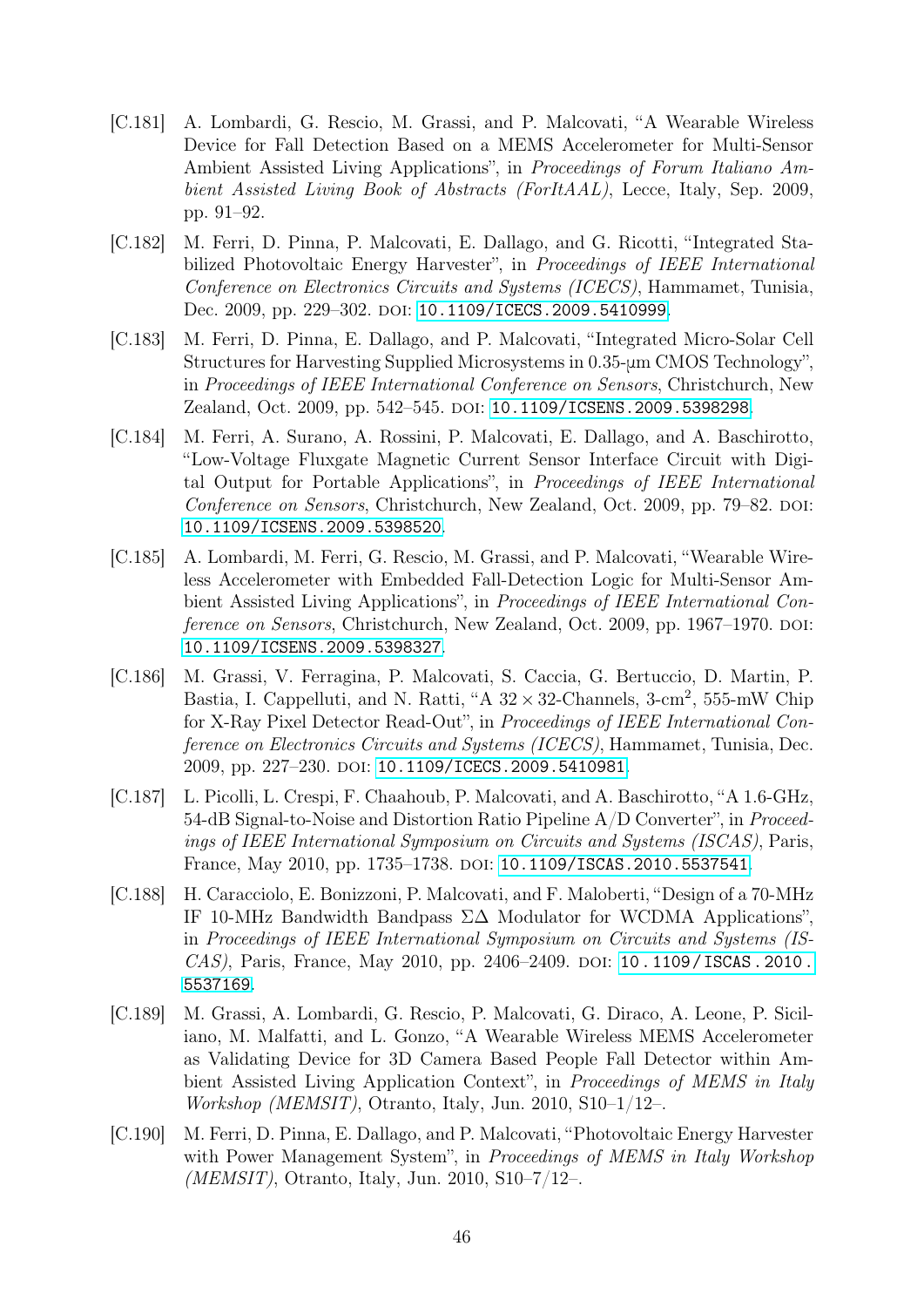- <span id="page-46-0"></span>[C.191] R. Campana, M. Feroci, A. Vacchi, C. Labanti, G. Zampa, E. Del Monte, Y. Evangelista, F. Muleri, L. Pacciani, A. Rubini, P. Soffitta, E. Costa, I. Donnarumma, F. Lazzarotto, M. Mastropietro, E. Morelli, M. Rapisarda, F. Fuschino, M. Marisaldi, V. Bonvicini, A. Rashevsky, N. Zampa, F. Perotti, L. Amati, F. Frontera, L. A. Antonelli, F. Fiore, G. L. Israel, F. Nicastro, M. Orlandini, G. Baldazzi, L. Picolli, M. Grassi, and P. Malcovati, "Concept for an Innovative Wide-Field Camera for X-Ray Astronomy", in Proceedings of SPIE Space Telescopes and Instrumentation, San Diego, CA, USA, vol. 7732, Jul. 2010, pp. 77324L/1-8. poi: [10.1117/12.857254](https://doi.org/10.1117/12.857254).
- <span id="page-46-1"></span>[C.192] G. Zampa, A. Vacchi, M. Feroci, C. Labanti, V. Bonvicini, A. Rashevsky, N. Zampa, R. Campana, E. Del Monte, Y. Evangelista, F. Muleri, L. Pacciani, A. Rubini, P. Soffitta, E. Costa, I. Donnarumma, F. Lazzarotto, M. Mastropietro, E. Morelli, M. Rapisarda, F. Fuschino, M. Marisaldi, G. Baldazzi, L. Picolli, M. Grassi, and P. Malcovati, "X-Ray Imaging and Spectroscopy Performance of a Large Area Silicon Drift Chamber for Wide-Field X-Ray Astronomy Applications", in Proceedings of SPIE Space Telescopes and Instrumentation, San Diego, CA, USA, vol. 7732, Jul. 2010, pp. 77324M/1–8. doi: [10.1117/12.857292](https://doi.org/10.1117/12.857292).
- <span id="page-46-2"></span>[C.193] M. Feroci, L. Stella, A. Vacchi, C. Labanti, M. Rapisarda, P. Attinà, T. Belloni, R. Campana, S. Campana, E. Costa, E. Del Monte, I. Donnarumma, Y. Evangelista, G. L. Israel, F. Muleri, P. Porta, A. Rashevsky, G. Zampa, N. Zampa, G. Baldazzi, G. Bertuccio, V. Bonvicini, E. Bozzo, L. Burderi, A. Corongiu, S. Covino, S. Dall'Osso, D. De Martino, S. Di Cosimo, G. Di Persio, T. Di Salvo, F. Fuschino, M. Grassi, F. Lazzarotto, P. Malcovati, M. Marisaldi, M. Mastropietro, S. Mereghetti, E. Morelli, M. Orio, A. Pellizzoni, L. Pacciani, A. Papitto, L. Picolli, A. Possenti, A. Rubini, P. Soffitta, R. Turolla, and L. Zampieri, "LOFT: A Large Observatory for X-Ray Timing", in Proceedings of SPIE Space Telescopes and Instrumentation, San Diego, CA, USA, vol. 7732, Jul. 2010, pp.  $77321V/1-$ 14. DOI: [10.1117/12.857337](https://doi.org/10.1117/12.857337).
- <span id="page-46-3"></span>[C.194] L. Picolli, M. Grassi, and P. Malcovati, "Circuito Integrato di Read-Out a Basso Rumore con 32 Canali per Rivelatori di Raggi X a Deriva", in Atti della Riunione Annuale GMEE, Gaeta, Italy, Sep. 2010, pp. 56–57.
- <span id="page-46-6"></span>[C.195] M. Ferri, D. Pinna, M. Grassi, E. Dallago, and P. Malcovati, "Sistemi di Power Management per Energy Haversters Fotovoltaici", in Atti della Riunione Annuale GMEE, Gaeta, Italy, Sep. 2010, pp. 58–59.
- <span id="page-46-4"></span>[C.196] L. Picolli, L. Crespi, F. Chaahoub, P. Malcovati, and A. Baschirotto, "Convertitore A/D Pipeline con Frequenza di Campionamento di 1.6 GHz e Rapporto Segnale-Rumore e Distorsione di 54 dB", in Atti della Riunione Annuale GMEE, Gaeta, Italy, Sep. 2010, pp. 138–139.
- <span id="page-46-5"></span>[C.197] D. Cartasegna, P. Malcovati, L. Crespi, and A. Baschirotto, "Audio Class-D Amplifier Structures: A Design Methodology", in Proceedings of IEEJ International Analog VLSI Workshop, Pavia, Italy, Sep. 2010, pp. 53–58.
- <span id="page-46-7"></span>[C.198] M. Ferri, D. Pinna, E. Dallago, and P. Malcovati, "A Stabilized Photovoltaic Energy Harvester for Discrete-Time-Regime Applications", in Proceedings of IEEJ International Analog VLSI Workshop, Pavia, Italy, Sep. 2010, pp. 173–176.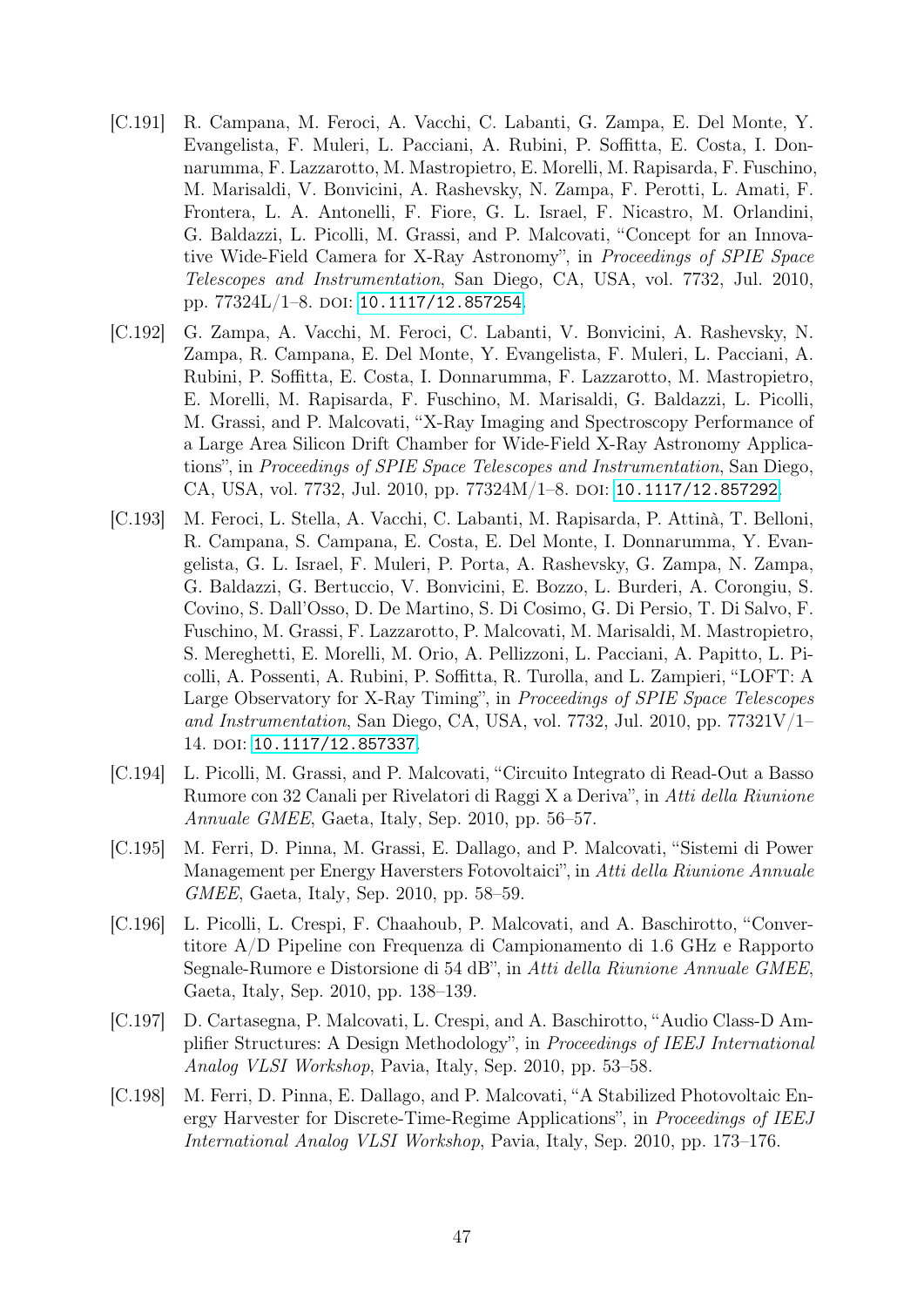- <span id="page-47-6"></span>[C.199] M. Ferri, D. Pinna, E. Dallago, P. Malcovati, and G. Ricotti, "Autonomous Temperature Sensor Based on a Photovoltaic Energy Harvesting System", in Proceedings of IEEJ International Analog VLSI Workshop, Pavia, Italy, Sep. 2010, pp. 275–278.
- <span id="page-47-0"></span>[C.200] M. Grassi, A. Lombardi, G. Rescio, P. Malcovati, A. Leone, G. Diraco, P. Siciliano, M. Malfatti, and L. Gonzo, "An Indoor 3D ToF Based People Fall-Detector Validated by a Wearable Wireless Accelerometer", in Proceedings of Forum Italiano Ambient Assisted Living Book of Abstracts (ForItAAL), Trento, Italy, Oct. 2010, pp. 98–99.
- <span id="page-47-1"></span>[C.201] M. Grassi, A. Lombardi, G. Rescio, M. Ferri, P. Malcovati, A. Leone, G. Diraco, P. Siciliano, M. Malfatti, and L. Gonzo, "An Integrated System for People Fall-Detection with Data Fusion Capabilities Based on 3D ToF Camera and Wireless Accelerometer", in Proceedings of IEEE International Conference on Sensors, Waikoloa, HI, USA, Oct. 2010, pp. 1016–1019. doi: [10.1109/ICSENS.2010.](https://doi.org/10.1109/ICSENS.2010.5690746) [5690746](https://doi.org/10.1109/ICSENS.2010.5690746).
- <span id="page-47-7"></span>[C.202] M. Ferri, D. Pinna, M. Grassi, E. Dallago, and P. Malcovati, "Model of Integrated Micro Photovoltaic Cell Structures for Harvesting Supplied Microsystems in 0.35-μm CMOS Technology", in Proceedings of IEEE International Confer-ence on Sensors, Waikoloa, HI, USA, Oct. 2010, pp. 232–235. DOI: [10.1109/](https://doi.org/10.1109/ICSENS.2010.5690466) [ICSENS.2010.5690466](https://doi.org/10.1109/ICSENS.2010.5690466).
- <span id="page-47-2"></span>[C.203] L. Picolli, S. Caccia, M. Grassi, P. Malcovati, and G. Bertuccio, "A 32-Channel ASIC for X-Ray Detectors", in Proceedings of IEEE International Conference on Electronics Circuits and Systems (ICECS), Athens, Greece, Dec. 2010, pp. 809– 812. DOI: [10.1109/ICECS.2010.5724635](https://doi.org/10.1109/ICECS.2010.5724635).
- <span id="page-47-3"></span>[C.204] P. Bastia, G. Bertuccio, S. Caccia, I. Cappelluti, M. Grassi, P. Malcovati, D. Martin, and N. Ratti, "STARX32: A Complete On-Chip X-Ray Spectroscopy Readout System with Imaging Capability", in Proceedings of International Workshop on Analogue and Mixed-Signal Integrated Circuits for Space Applications (AMICSA), Noordwijk, The Netherlands, Sep. 2010, pp. 44–51.
- <span id="page-47-4"></span>[C.205] I. Donnarumma, R. Campana, L. Stella, G. L. Israel, M. Feroci, T. Belloni, S. Campana, E. Costa, E. Del Monte, Y. Evangelista, C. Labanti, F. Muleri, M. Rapisarda, A. Rashevsky, A. Vacchi, G. Zampa, N. Zampa, P. Attinà, G. Baldazzi, G. Bertuccio, V. Bonvicini, E. Bozzo, L. Burderi, A. Corongiu, S. Covino, S. Dall'Osso, D. De Martino, T. Di Salvo, F. Fuschino, M. Grassi, F. Lazzarotto, P. Malcovati, M. Marisaldi, S. Mereghetti, M. Orio, A. Pellizzoni, L. Pacciani, A. Papitto, L. Picolli, P. Porta, A. Possenti, P. Soffitta, R. Turolla, and L. Zampieri, "High Resolution X-ray Timing from a LOFT", in *Proceedings* of High Time Resolution Astrophysics (HTRA), Agios Nikolaos, Greece, May 2010, pp.  $0.43/1 - 9$ . DOI: [10.22323/1.108.0043](https://doi.org/10.22323/1.108.0043).
- <span id="page-47-5"></span>[C.206] L. Amati, M. Feroci, F. Frontera, C. Labanti, A. Vacchi, A. Argan, R. Campana, E. Costa, R. Ruffini, I. Bombaci, E. Del Monte, I. Donnarumma, A. Drago, Y. Evangelista, R. Farinelli, G. Ghirlanda, G. Ghisellini, C. Guidorzi, F. Fuschino, F. Lazzarotto, D. Lazzati, P. Malcovati, M. Marisaldi, E. Morelli, F. Muleri, M. Orlandini, L. Pacciani, E. Pian, M. Rapisarda, A. Rubini, R. Salvaterra, P. Soffitta, L. Titarchuk, A. Traci, A. Rashevsky, G. Zampa, N. Zampa, N. Auricchio, A. Basili, E. Caroli, E. Maiorano, N. Masetti, L. Nicastro, E. Palazzi,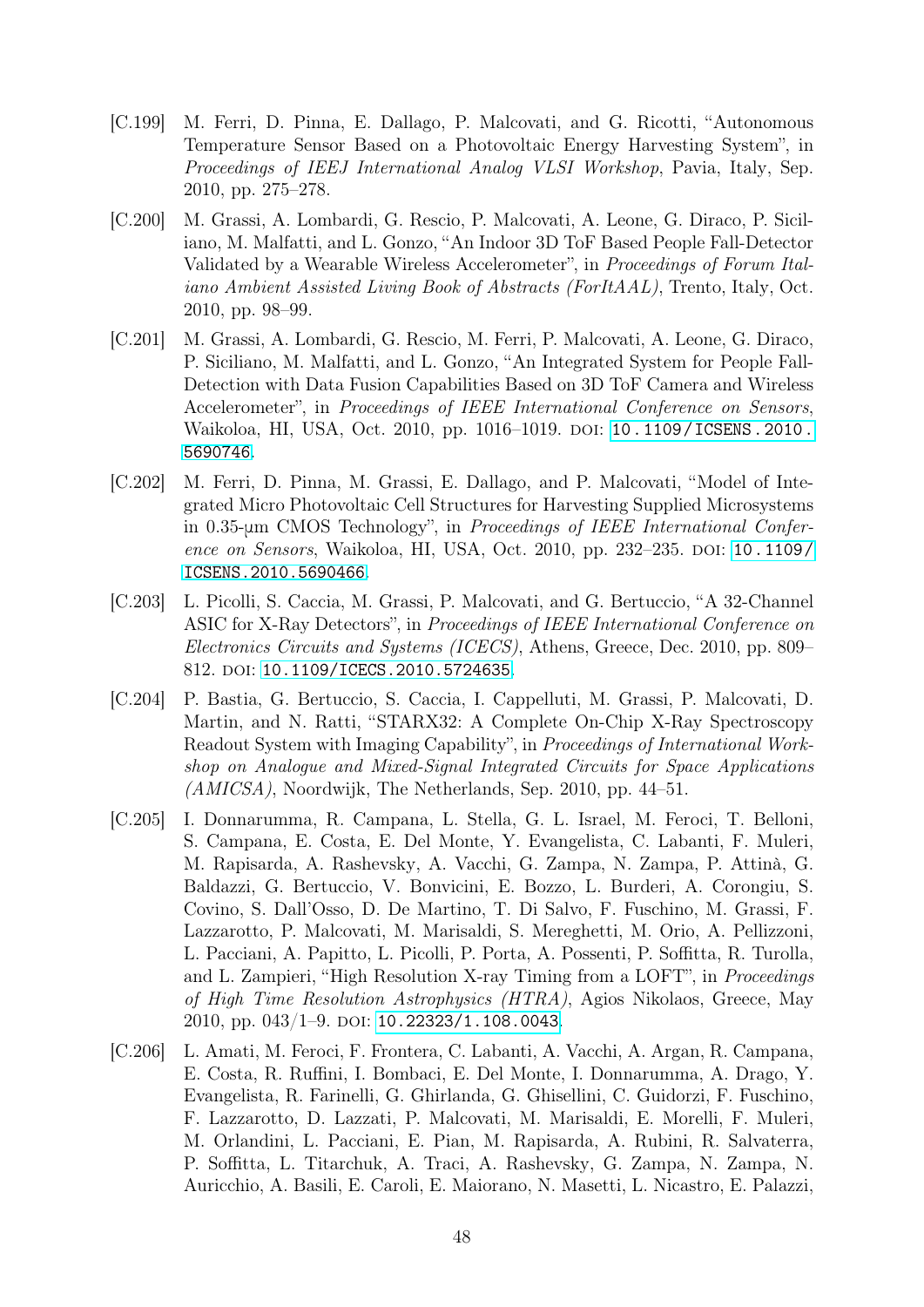S. Silvestri, J. B. Stephen, and J. Braga, "A Proposed Italian Contribution to the MIRAX Scientific Payload", in Proceedings of Workshop on Science with the New Generation of High Energy Gamma-Ray Experiments (SCINEGHE), Trieste, Italy, vol. 34, May 2011, pp. 49–55. doi: [10.1393/NCC/I2011-10867-0](https://doi.org/10.1393/NCC/I2011-10867-0).

- <span id="page-48-0"></span>[C.207] F. Conso, M. Grassi, P. Malcovati, and A. Baschirotto, "A Very High Dynamic Range Interface Circuit for Resistive Gas Sensor Matrix Read-Out", in Proceedings of IEEE International Symposium on Circuits and Systems (ISCAS), Rio de Janeiro, Brazil, May 2011, pp. 2209–2212. doi: [10.1109/ISCAS.2011.5938039](https://doi.org/10.1109/ISCAS.2011.5938039).
- <span id="page-48-1"></span>[C.208] G. Perretti, G. F. Regnicoli, M. Grassi, and P. Malcovati, "Study of an RFID Smart Label for Food Quality and Safety", in Proceedings of International Multiconference on Engineering and Technological Innovation (IMETI), Orlando, FL, USA, Jul. 2011, pp. 1–5.
- <span id="page-48-4"></span>[C.209] D. Cartasegna, P. Malcovati, L. Crespi, K. Lee, L. Murukutla, and A. Baschirotto, "An Audio 91-dB THD Third-Order Fully-Differential Class-D Amplifier", in Proceedings of European Solid-State Circuit Conference (ESSCIRC), Helsinki, Finland, Sep. 2011, pp. 91-94. DOI: [10.1109/ESSCIRC.2011.6044922](https://doi.org/10.1109/ESSCIRC.2011.6044922).
- <span id="page-48-6"></span>[C.210] S. Cliquennois, A. Donida, P. Malcovati, A. Baschirotto, and A. Nagari, "A 65-nm, 1-A Buck Converter with Multi-Function SAR-ADC-Based CCM/PSK Digital Control Loop", in Proceedings of European Solid-State Circuit Conference  $(ESSCIRC)$ , Helsinki, Finland, Sep. 2011, pp. 427-430. DOI: [10.1109/ESSCIRC.](https://doi.org/10.1109/ESSCIRC.2011.6044998) [2011.6044998](https://doi.org/10.1109/ESSCIRC.2011.6044998).
- <span id="page-48-7"></span>[C.211] F. Conso, E. Dallago, A. Danioni, M. Grassi, P. Malcovati, M. Marchesi, V. Nucita, and G. Venchi, "Circuito Integrato di Interfaccia CMOS a Cicli Multipli per Sistemi di Energy Harvesting Elettromagnetici", in Atti della Riunione Annuale GMEE, Genova, Italy, Sep. 2011, pp. 105–106.
- <span id="page-48-2"></span>[C.212] F. Conso, M. Grassi, P. Malcovati, and A. Baschirotto, "Circuito di Interfaccia Integrato ad Ampia Dinamica per la Lettura di Matrici Eterogenee di Sensori di Gas Resistivi", in Atti della Riunione Annuale GMEE, Genova, Italy, Sep. 2011, pp. 107–108.
- <span id="page-48-5"></span>[C.213] D. Cartasegna, P. Malcovati, L. Crespi, K. Lee, L. Murukutla, and A. Baschirotto, "Amplificatore Audio in Classe-D del Terzo Ordine Differenziale con −91 dB di Distorsione Armonica", in Atti della Riunione Annuale GMEE, Genova, Italy, Sep. 2011, pp. 163–164.
- <span id="page-48-8"></span>[C.214] A. Lazzarini Barnabei, M. Grassi, D. Pinna, E. Dallago, P. Malcovati, and G. Ricotti, "Integrated Self-Supplied System for Environmental Temperature Sensing", in Proceedings of IEEE International Conference on Sensors, Limerick, Ireland, Oct. 2011, pp. 1249-1252. DOI: [10.1109/ICSENS.2011.6127308](https://doi.org/10.1109/ICSENS.2011.6127308).
- <span id="page-48-3"></span>[C.215] D. Cartasegna, F. Conso, A. Donida, M. Grassi, L. Picolli, G. Rescio, P. Malcovati, G. Perretti, and G. F. Regnicoli, "Integrated Microsystem with Humidity, Temperature and Light Sensors for Monitoring the Preservation Conditions of Food", in Proceedings of IEEE International Conference on Sensors, Limerick, Ireland, Oct. 2011, pp. 1859–1862. DOI: [10.1109/ICSENS.2011.6127283](https://doi.org/10.1109/ICSENS.2011.6127283).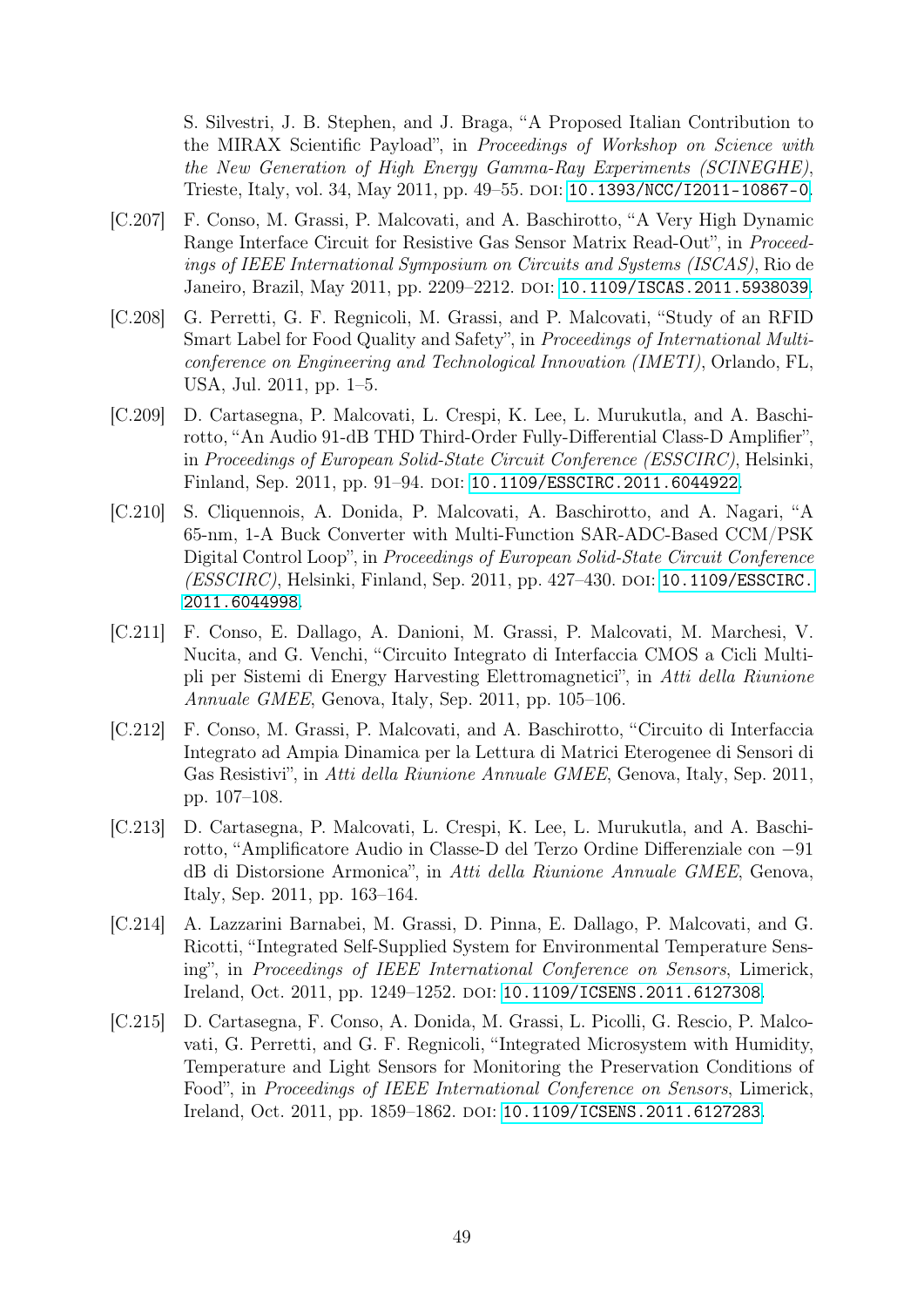- <span id="page-49-6"></span>[C.216] E. Dallago, A. Danioni, M. Grassi, P. Malcovati, M. Marchesi, and G. Venchi, "Multi-Cycle 0.35-μm CMOS Integrated Electronic Interface Circuit for Energy Harvesting Systems", in Proceedings of IEEE International Conference on Sen-sors, Limerick, Ireland, Oct. 2011, pp. 1901–1904. DOI: [10.1109/ICSENS.2011.](https://doi.org/10.1109/ICSENS.2011.6127398) [6127398](https://doi.org/10.1109/ICSENS.2011.6127398).
- <span id="page-49-7"></span>[C.217] P. Malcovati, M. Belloni, F. Gozzini, C. Bazzani, and A. Baschirotto, "A 0.18-  $\mu$ m CMOS, 91%-Efficiency, 0.1 ÷ 2-A Scalable Buck-Boost DC-DC Converter for LED Drivers", in IEEE International Solid-State Circuit Conference Digest of Technical Papers (ISSCC), San Francisco, CA, USA, Feb. 2012, pp. 280–281. doi: [10.1109/ISSCC.2012.6177015](https://doi.org/10.1109/ISSCC.2012.6177015).
- <span id="page-49-0"></span>[C.218] C. Labanti, G. Baldazzi, P. Malcovati, G. Bertuccio, M. Feroci, G. Zampa, M. Grassi, L. Picolli, Y. Evangelista, F. Fuschino, M. Marisaldi, E. Morelli, R. Campana, E. Del Monte, L. Pacciani, F. Muleri, E. Costa, I. Donnarumma, F. Lazzarotto, M. Rapisarda, A. Rubini, P. Soffitta, N. Zampa, A. Rashevsky, A. Vacchi, S. Cappelli, F. Navarria, and P. Rossi, "Characterization of an ASIC Front-End Electronics Dedicated to the Silicon Drift Detectors", in IEEE Nuclear Science Symposium Conference Records (NSS), Valencia, Spain, Oct. 2011, pp. 648-652. DOI: [10.1109/NSSMIC.2011.6153984](https://doi.org/10.1109/NSSMIC.2011.6153984).
- <span id="page-49-1"></span>[C.219] G. Diraco, A. Leone, P. Siciliano, M. Grassi, and P. Malcovati, "A Multi-Sensor System for Fall Detection in Ambient Assisted Living Contexts", in Proceedings of International Conference on Sensor Networks (SENSORNETS), Rome, Italy, Feb. 2012, pp. 213-219. DOI: [10.5220/0003834202130219](https://doi.org/10.5220/0003834202130219).
- <span id="page-49-2"></span>[C.220] F. Conso, M. Grassi, L. Picolli, D. Cartasegna, A. Donida, G. Rescio, G. F. Regnicoli, G. Perretti, and P. Malcovati, "Sistema Multi-Sensore Integrato di Umidità, Temperatura e Radiazione Luminosa per la Tracciabilità dei Prodotti Alimentari e la Certificazione di Qualità", in Atti della Riunione Annuale GMEE, Monopoli, Italy, Sep. 2012, pp. 57–58.
- <span id="page-49-8"></span>[C.221] P. Malcovati, M. Belloni, F. Gozzini, C. Bazzani, and A. Baschirotto, "Convertitore DC-DC Buck-Boost Integrato Scalabile per LED Driver", in Atti della Riunione Annuale GMEE, Monopoli, Italy, Sep. 2012, pp. 137–138.
- <span id="page-49-9"></span>[C.222] S. Cliquennois, A. Donida, P. Malcovati, A. Baschirotto, and A. Nagari, "Convertitore DC-DC Buck Integrato con Controllo Digitale Basato su un ADC SAR Multi-Funzione", in Atti della Riunione Annuale GMEE, Monopoli, Italy, Sep. 2012, pp. 139–140.
- <span id="page-49-3"></span>[C.223] M. Feroci et al., "LOFT: The Large Observatory for X-Ray Timing", in *Proceed*ings of SPIE Space Telescopes and Instrumentation, Amsterdam, The Nether-lands, vol. 8443, Jul. 2012, pp. 84432D/1-16. DOI: [10.1117/12.926310](https://doi.org/10.1117/12.926310).
- <span id="page-49-4"></span>[C.224] S. Zane et al., "A Large Area Detector Proposed for the Large Observatory for X-Ray Timing (LOFT)", in Proceedings of SPIE Space Telescopes and Instrumentation, Amsterdam, The Netherlands, vol. 8443, Jul. 2012, 84432F/1–15. doi: [10.1117/12.925156](https://doi.org/10.1117/12.925156).
- <span id="page-49-5"></span>[C.225] M. Grassi, L. Picolli, F. Conso, P. Malcovati, G. F. Regnicoli, and G. Perretti, "Integrated Multi-Sensor Circuit for Environmental Data Tracing in Safe Food Storage and Delivery: The Sliced Emmental Cheese Case Study", in Proceedings of IEEE International Conference on Sensors, Taipei, Taiwan, Oct. 2012, pp. 1886-1889. DOI: [10.1109/ICSENS.2012.6411316](https://doi.org/10.1109/ICSENS.2012.6411316).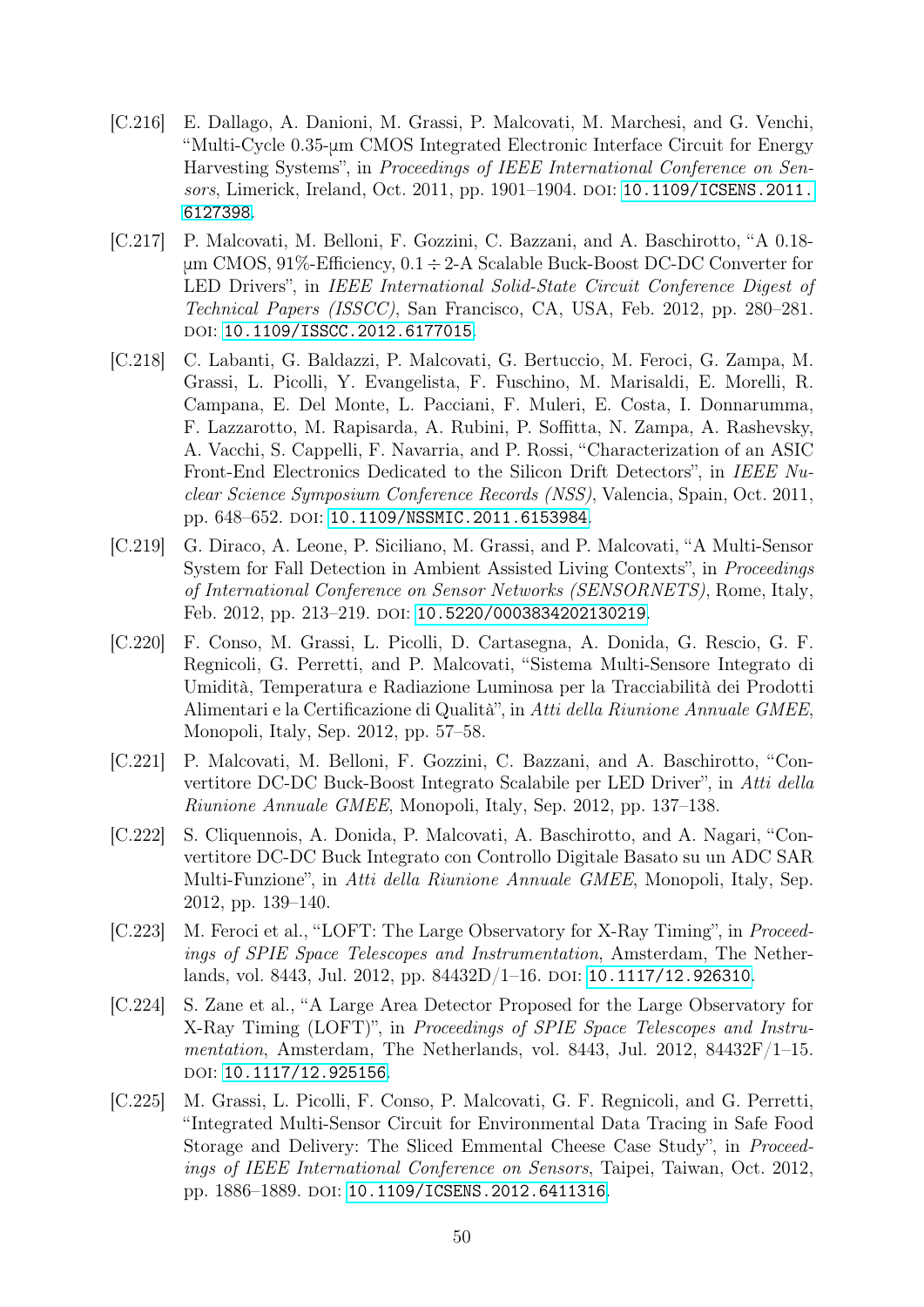- <span id="page-50-8"></span>[C.226] A. Lazzarini Barnabei, M. Grassi, E. Dallago, P. Malcovati, D. G. Finarelli, A. Liberale, and F. Quaglia, "A Wireless Irradiance-Temperature-Humidity Sensor for Photovoltaic Plant Monitoring Applications", in Proceedings of IEEE International Conference on Sensors, Taipei, Taiwan, Oct. 2012, pp. 570–573. DOI: [10.1109/ICSENS.2012.6411267](https://doi.org/10.1109/ICSENS.2012.6411267).
- <span id="page-50-0"></span>[C.227] F. Conso, M. Grassi, P. Malcovati, and A. Baschirotto, "Reconfigurable Integrated Wide-Dynamic-Range Read-Out Circuit for MOX Gas-Sensor Grids Providing Local Temperature Regulation", in Proceedings of IEEE International  $Conference$  on Sensors, Taipei, Taiwan, Oct. 2012, pp. 1822–1825. DOI: 10. [1109/ICSENS.2012.6411195](https://doi.org/10.1109/ICSENS.2012.6411195).
- <span id="page-50-4"></span>[C.228] D. Cartasegna, P. Malcovati, L. Crespi, K. Lee, and A. Baschirotto, "Design of High-Order Class-D Audio Amplifiers", in Proceedings of International Conference on IC Design and Technology (ICICDT), Pavia, Italy, May 2013, pp. 151– 154. doi: [10.1109/ICICDT.2013.6563325](https://doi.org/10.1109/ICICDT.2013.6563325).
- <span id="page-50-1"></span>[C.229] F. Conso, M. Grassi, C. De Berti, P. Malcovati, and A. Baschirotto, "I<sup>2</sup>C Systemon-Chip for Bi-Dimensional Gas-Sensor Arrays Providing Extended Dynamic-Range A/D Conversion and Row Temperature Regulation", in Proceedings of International Conference on IC Design and Technology (ICICDT), Pavia, Italy, May 2013, pp. 211-214. DOI: [10.1109/ICICDT.2013.6563339](https://doi.org/10.1109/ICICDT.2013.6563339).
- <span id="page-50-3"></span>[C.230] C. De Berti, P. Malcovati, L. Crespi, and A. Baschirotto, "A Low-Power, Continuous-Time Sigma-Delta Modulator for MEMS Microphones", in Proceedings of IEEE Ph. D. Research in Microelectronics and Electronics (PRIME), Villach, Austria, Jun. 2013, pp. 53–56. DOI: [10.1109/PRIME.2013.6603116](https://doi.org/10.1109/PRIME.2013.6603116).
- <span id="page-50-9"></span>[C.231] A. Lazzarini Barnabei, E. Dallago, P. Malcovati, and A. Liberale, "An Improved Ultra-Low-Power Wireless Sensor-Station Supplied by a Photovoltaic Harvester", in Proceedings of IEEE Ph. D. Research in Microelectronics and Electronics (PRIME), Villach, Austria, Jun. 2013, pp. 205-208. DOI: 10 . 1109 / PRIME. [2013.6603155](https://doi.org/10.1109/PRIME.2013.6603155).
- <span id="page-50-2"></span>[C.232] F. Conso, M. Grassi, C. De Berti, P. Malcovati, and A. Baschirotto, "Circuito Integrato Riconfigurabile con I<sup>2</sup>C per la Lettura di Matrici di Sensori di Gas Resistivi Eterogenei Dotato di Interfaccia Condivisa ad Ampio Range Dinamico e Sintesi Dinamica della Temperatura di Riga", in Atti della Riunione Annuale GMEE, Trento, Italy, Sep. 2013, pp. 75–76.
- <span id="page-50-5"></span>[C.233] D. Cartasegna, P. Malcovati, L. Crespi, and A. Baschirotto, "Amplificatore Audio in Classe-D con −92 dB di Distorsione Armonica Torale, 105 dB<sup>A</sup> di Range Dinamico in Tecnologia CMOS 0.18 μm", in Atti della Riunione Annuale GMEE, Trento, Italy, Sep. 2013, pp. 141–142.
- <span id="page-50-6"></span>[C.234] F. Conso, G. Rescio, M. Grassi, C. Ribellino, G. Billè, A. Rizzo, S. Petenyi, S. Privitera, and P. Malcovati, "Regolatore di Tensione Low-Drop-Out (LDO) con 7 ppm/ ◦C di Stabilità in Temperatura e 5 mA di Corrente di Uscita in Tecnologia CMOS 0.25 μm", in Atti della Riunione Annuale GMEE, Trento, Italy, Sep. 2013, pp. 143–144.
- <span id="page-50-7"></span>[C.235] D. Cartasegna, P. Malcovati, L. Crespi, and A. Baschirotto, "A 0.18-μm CMOS, −92-dB THD, 105-dB<sup>A</sup> DR, Third-Order Audio Class-D Amplifier", in Proceedings of European Solid-State Circuit Conference (ESSCIRC), Bucharest, Roma-nia, Sep. 2013, pp. 169-172. DOI: [10.1109/ESSCIRC.2013.6649099](https://doi.org/10.1109/ESSCIRC.2013.6649099).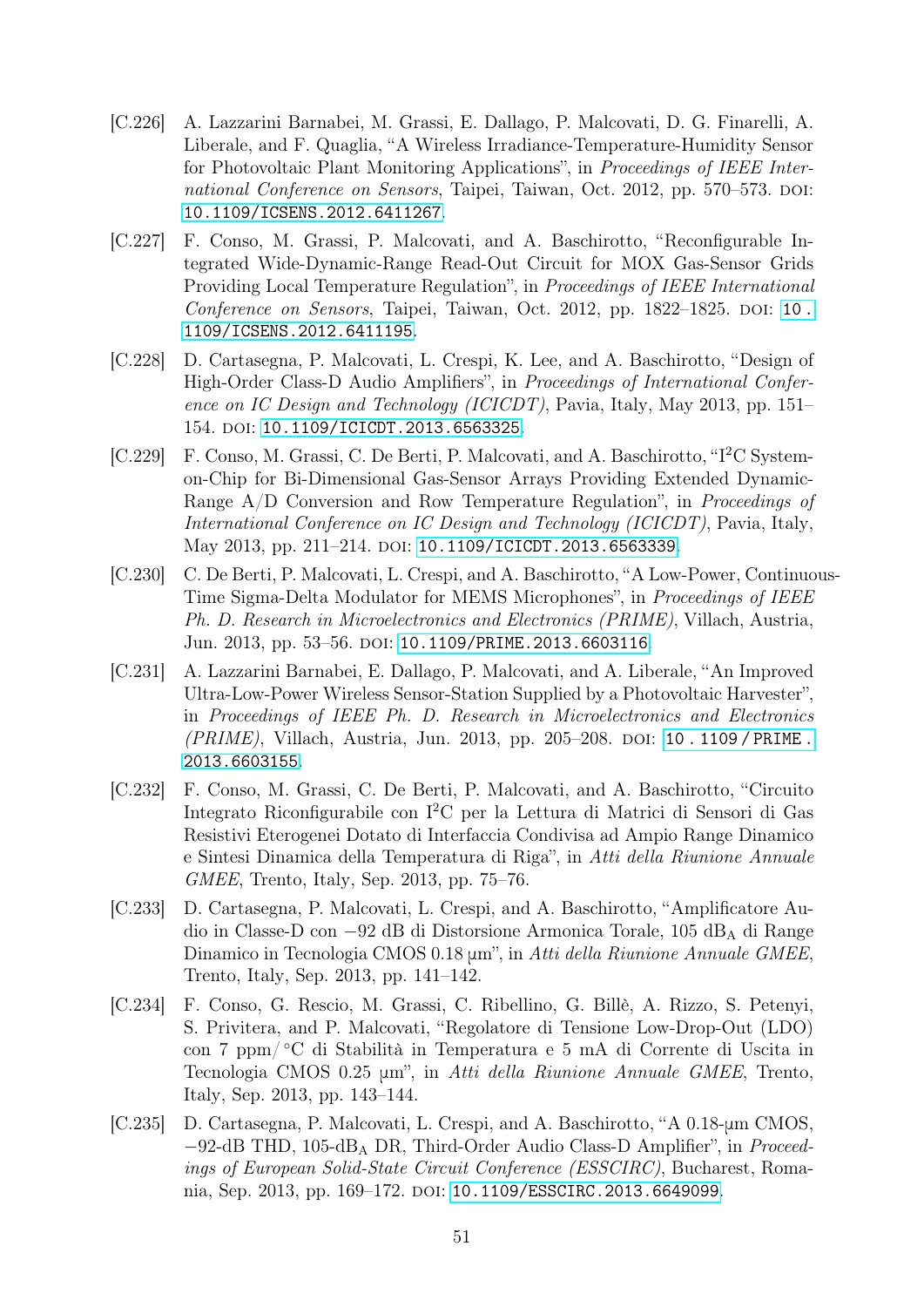- <span id="page-51-8"></span>[C.236] F. Conso, G. Rescio, M. Grassi, C. Ribellino, G. Billè, A. Rizzo, S. Petenyi, S. Privitera, and P. Malcovati, "A 0.25-μm CMOS, 7-ppm/ ◦C, 8-μA Quiescent Current, ±5-mA Output Current Low-Dropout Voltage Regulator", in Proceedings of European Solid-State Circuit Conference (ESSCIRC), Bucharest, Romania, Sep. 2013, pp. 97-100. DOI: [10.1109/ESSCIRC.2013.6649081](https://doi.org/10.1109/ESSCIRC.2013.6649081).
- <span id="page-51-0"></span>[C.237] F. Conso, M. Grassi, C. De Berti, P. Malcovati, and A. Baschirotto, "A 0.85%- Precision, 6-Decade-Range, I<sup>2</sup>C-Programmable Front-End ASIC for Resistive Gas-Sensor Arrays with 20-Input Analog MUX, Digital Output, and 1.5 ◦C-Accuracy Dynamic Temperature Synthesis", in Proceedings of IEEE International Conference on Sensors, Baltimore, MD, USA, Nov. 2013, pp. 1–4. DOI: [10.1109/ICSENS.2013.6688250](https://doi.org/10.1109/ICSENS.2013.6688250).
- <span id="page-51-6"></span>[C.238] A. Donida, P. Malcovati, R. Cellier, A. Nagari, and A. Baschirotto, "A 40-nm CMOS, 1.1-V, 101-dB DR, 1.7-mW Continuous-Time  $\Sigma\Delta$  ADC for a Digital Closed-Loop Class-D Amplifier", in Proceedings of IEEE International Conference on Electronics Circuits and Systems (ICECS), Abu Dhabi, United Arab Emirates, Dec. 2013, pp. 437-440. DOI: [10.1109/ICECS.2013.6815448](https://doi.org/10.1109/ICECS.2013.6815448).
- <span id="page-51-1"></span>[C.239] F. Fuschino, R. Campana, Y. Evangelista, M. Ahangarianabhari, L. Andreani, M. Grassi, G. Bertuccio, P. Malcovati, Y. Favre, M. Zuffa, G. Baldazzi, E. Del Monte, M. Feroci, C. Labanti, M. Marisaldi, F. Muleri, A. Rashevsky, I. Rashevskaya, A. Vacchi, G. Zampa, N. Zampa, C. Piemonte, G. Giacomini, A. Picciotto, and M. Boscardin, "Characterization of the VEGA ASIC Dedicated to Large Area Position-Sensitive SDDs for Space and Medical Applications", in IEEE Nuclear Science Symposium Conference Records (NSS), Seoul, Korea, Oct. 2013, pp. 1–5. doi: [10.1109/NSSMIC.2013.6829435](https://doi.org/10.1109/NSSMIC.2013.6829435).
- <span id="page-51-2"></span>[C.240] S. Zane et al., "The Large Area Detector of LOFT: The Large Observatory for X-Ray Timing", in Proceedings of SPIE Space Telescopes and Instrumentation, Montreal, QC, Canada, vol. 9144, Jul. 2014, 91442W/1-19. DOI: [10.1117/12.](https://doi.org/10.1117/12.2054654) [2054654](https://doi.org/10.1117/12.2054654).
- <span id="page-51-3"></span>[C.241] M. Feroci et al., "The Large Observatory for X-Ray Timing", in Proceedings of SPIE Space Telescopes and Instrumentation, Montreal, QC, Canada, vol. 9144, Jul. 2014,  $91442T/1-20$ . DOI: [10.1117/12.2055913](https://doi.org/10.1117/12.2055913).
- <span id="page-51-4"></span>[C.242] M. Ahangarianabhari, G. Bertuccio, M. Grassi, D. Macera, and P. Malcovati, "ASIC VEGA – Catena di Lettura a Basso Consumo e Rumore per Schiere di Rivelatori di Raggi X Lineari a Deriva in Silicio ad Ampia Area: Progettazione e Risultati Sperimentali", in Atti della Riunione Annuale GMEE, Ancona, Italy, Sep. 2014, pp. 127–128.
- <span id="page-51-7"></span>[C.243] A. Donida, R. Cellier, A. Nagari, P. Malcovati, and A. Baschirotto, "Modulatore Sigma-Delta Tempo Continuo per Amplificatori Audio in Classe D Digitali in Anello Chiuso", in Atti della Riunione Annuale GMEE, Ancona, Italy, Sep. 2014, pp. 129–130.
- <span id="page-51-5"></span>[C.244] M. Grassi, G. F. Regnicoli, P. Malcovati, and G. Perretti, "Etichetta Integrata Multi-Sensore per la Tracciabilità di Prodotti Alimentari: Misura Congiunta dello Stato di Conservazione dei Campioni (Fette di Formaggio Emmental) e dei Parametri Ambientali", in Atti della Riunione Annuale GMEE, Ancona, Italy, Sep. 2014, pp. 303–313.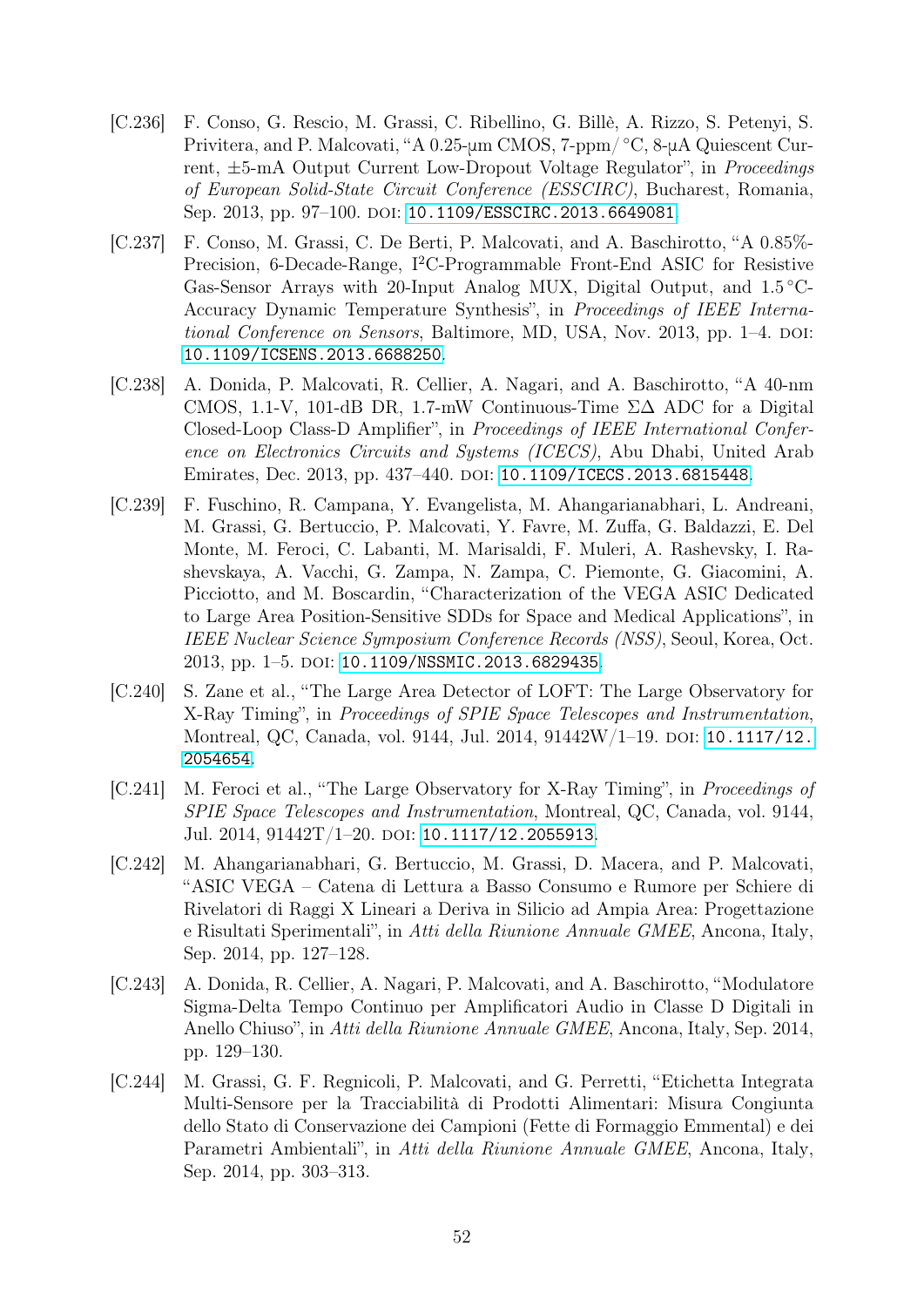- <span id="page-52-9"></span>[C.245] A. D'Amico, A. Nagari, P. Malcovati, and A. Baschirotto, "An FSK Modulator at 23.2 MHz with  $\pm 0.95\%$  Accuracy for the USB Power Delivery Standard", in Proceedings of IEEE International Symposium on Circuits and Systems (IS- $CAS$ ), Lisbon, Portugal, May 2015, pp. 2237–2240. DOI: [10.1109/ISCAS.2015.](https://doi.org/10.1109/ISCAS.2015.7169127) [7169127](https://doi.org/10.1109/ISCAS.2015.7169127).
- <span id="page-52-4"></span>[C.246] D. Albano, M. Grassi, and P. Malcovati, "A Low Power 12-Bit ENOB SAR ADC for Silicon Drift X and Gamma Ray Detector Read-Out", in Proceedings of IEEE International Symposium on Circuits and Systems (ISCAS), Lisbon, Portugal, May 2015, pp. 297-300. DOI: [10.1109/ISCAS.2015.7168629](https://doi.org/10.1109/ISCAS.2015.7168629).
- <span id="page-52-5"></span>[C.247] C. De Berti, P. Malcovati, L. Crespi, and A. Baschirotto, "Colored Clock Jitter Model in Audio Continuous-Time  $\Sigma\Delta$  Modulators", in Proceedings of IEEE Northeast Workshop on Circuits and Systems (NEWCAS), Grenoble, France, Jun. 2015, 14B5/1-4. DOI: [10.1109/NEWCAS.2015.7182021](https://doi.org/10.1109/NEWCAS.2015.7182021).
- <span id="page-52-0"></span>[C.248] M. Elkhayat, S. Mangiarotti, M. Grassi, P. Malcovati, and A. Fornasari, "Misure di Capacità e Controllo di Temperatura per un Sensore di Umidità Capacitivo con Riscaldatore Integrato in Tecnologia CMOS", in Atti della Riunione Annuale GMEE, Lecco, Italy, Sep. 2015, pp. 53–54.
- <span id="page-52-6"></span>[C.249] D. Albano, M. Grassi, and P. Malcovati, "Convertitore A/D ad Approssimazioni Successive a Basso Consumo per la Lettura di Rivelatori di Raggi X a Deriva in Silicio", in Atti della Riunione Annuale GMEE, Lecco, Italy, Sep. 2015, pp. 111– 112.
- <span id="page-52-7"></span>[C.250] C. De Berti, P. Malcovati, L. Crespi, and A. Baschirotto, "Modulatore ΣΔ Tempo-Continuo con 106.7 dB di Dynamic Range per Microfoni MEMS", in Atti della Riunione Annuale GMEE, Lecce, Italy, Sep. 2015, pp. 129–130.
- <span id="page-52-8"></span>[C.251] C. De Berti, P. Malcovati, L. Crespi, and A. Baschirotto, "A 106.7-dB DR, 390 μW CT 3<sup>rd</sup>-Order ΣΔ Modulator for MEMS Microphones", in Proceedings of European Solid-State Circuit Conference (ESSCIRC), Graz, Austria, Sep. 2015, pp. 209-212. DOI: [10.1109/ESSCIRC.2015.7313864](https://doi.org/10.1109/ESSCIRC.2015.7313864).
- <span id="page-52-1"></span>[C.252] L. Pancheri, M. A. Benkechkache, R. Mendicino, H. Xu, G. F. Dalla Betta, G. Verzellesi, D. Comotti, L. Ratti, M. Grassi, L. Lodola, P. Malcovati, C. Vacchi, L. Fabris, M. Manghisoni, V. Re, G. Traversi, G. Batignani, S. Bettarini, G. Casarosa, F. Forti, A. Paladino, E. Paoloni, G. Rizzo, and F. Morsani, "PixFEL Project: Hybrid High Dynamic Range X-Ray Image Sensor for Application at Future FEL Facilities", in Proceedings of International Image Sensor Workshop (IISW), Vaals, The Netherlands, Jun. 2015, pp. 276–279.
- <span id="page-52-2"></span>[C.253] M. De Matteis, A. Pezzotta, M. Sabatini, M. Grassi, M. Croce, P. Malcovati, and A. Baschirotto, "A 0.13-μm-CMOS 90-μW 51-dB-SNR Continuous-Time Accelerometer Front-End with 10-Bit SAR-ADC", in Proceedings of IEEE International Conference on Sensors, Busan, Korea, Nov. 2015, pp. 1393–1396. DOI: [10.1109/ICSENS.2015.7370534](https://doi.org/10.1109/ICSENS.2015.7370534).
- <span id="page-52-3"></span>[C.254] M. Ahangarianabhari, G. Bertuccio, S. Caccia, M. Grassi, D. Macera, and P. Malcovati, "From StarX32 to VEGA: Low-Power and Low-Noise Mixed-Signal ASICs for X-Ray Detectors in Space and Medical Applications", in Proceedings of IEEE International Conference on Electronics Circuits and Systems (ICECS), Cairo, Egypt, Dec. 2015, pp. 388–391.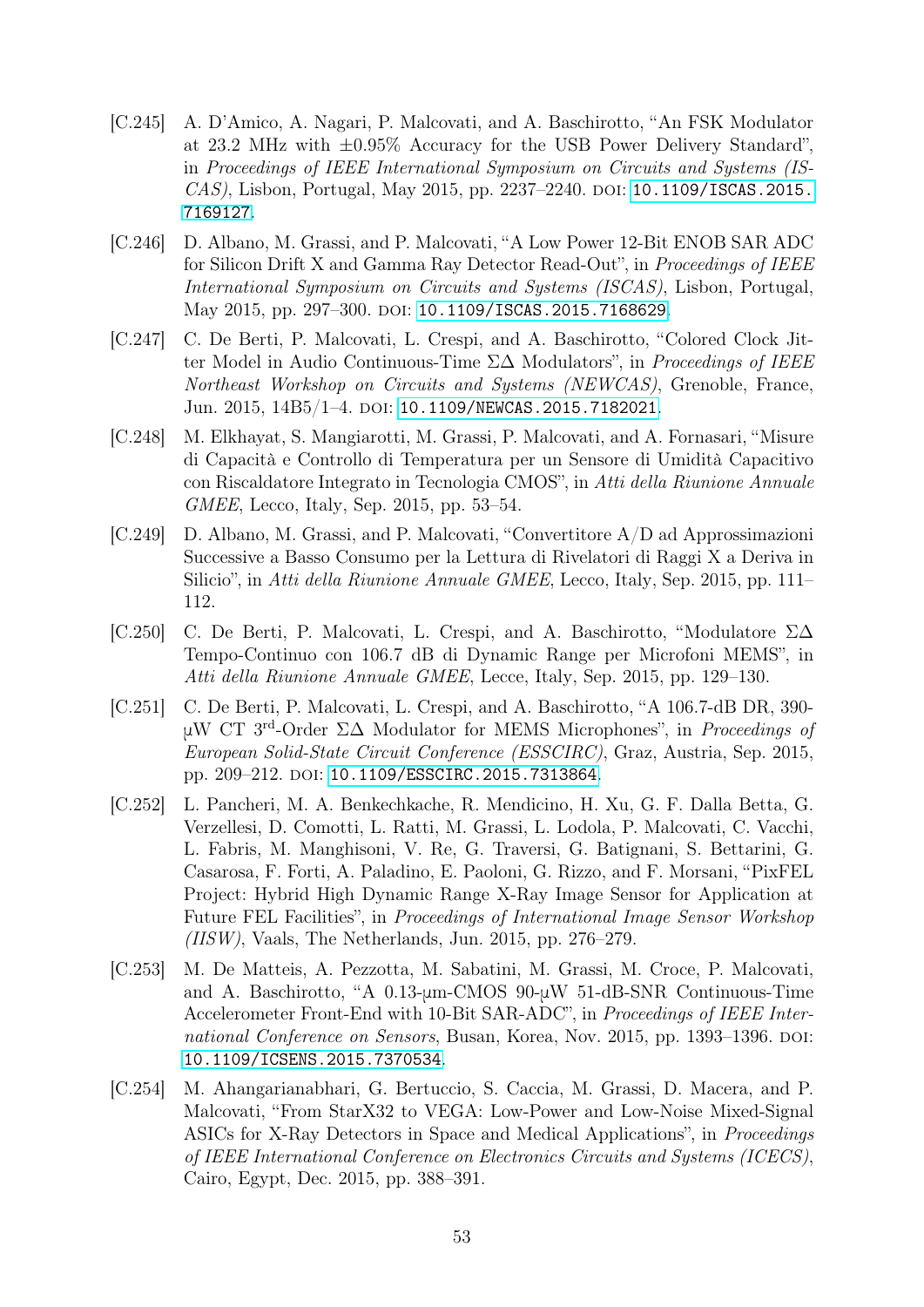- <span id="page-53-0"></span>[C.255] D. Comotti, L. Fabris, M. Grassi, L. Lodola, P. Malcovati, M. Manghisoni, L. Ratti, V. Re, G. Traversi, C. Vacchi, G. Batignani, S. Bettarini, G. Casarosa, F. Forti, F. Morsani, A. Paladino, E. Paoloni, G. Rizzo, M. A. Benkechkache, G. F. Dalla Betta, R. Mendicino, L. Pancheri, G. Verzellesi, and H. Xu, "Low-Noise Read-Out Channel with a Novel Dynamic Signal Compression for Future X-FEL Applications", in IEEE Nuclear Science Symposium Conference Records (NSS), Seattle, WA, USA, Nov. 2014, pp. 1–6. DOI: [10.1109/NSSMIC.2014.7431119](https://doi.org/10.1109/NSSMIC.2014.7431119).
- <span id="page-53-1"></span>[C.256] L. Ratti, D. Comotti, L. Fabris, M. Grassi, L. Lodola, P. Malcovati, M. Manghisoni, V. Re, G. Traversi, C. Vacchi, G. Batignani, S. Bettarini, G. Casarosa, F. Forti, F. Morsani, A. Paladino, E. Paoloni, G. Rizzo, M. A. Benkechkache, G. F. Dalla Betta, R. Mendicino, L. Pancheri, G. Verzellesi, and H. Xu, "PixFEL: Enabling Technologies, Building Blocks and Architectures for Advanced X-Ray Pixel Cameras at the Next Generation FELs", in IEEE Nuclear Science Symposium Conference Records  $(NSS)$ , Seattle, WA, USA, Nov. 2014, pp. 1–6. DOI: [10.1109/NSSMIC.2014.7431212](https://doi.org/10.1109/NSSMIC.2014.7431212).
- <span id="page-53-2"></span>[C.257] G. F. Dalla Betta, G. Batignani, M. A. Benkechkache, S. Bettarini, G. Casarosa, D. Comotti, L. Fabris, F. Forti, M. Grassi, S. Latreche-Lassoued, L. Lodola, P. Malcovati, M. Manghisoni, R. Mendicino, F. Morsani, A. Paladino, L. Pancheri, E. Paoloni, L. Ratti, V. Re, G. Rizzo, G. Traversi, C. Vacchi, G. Verzellesi, and H. Xu, "Design and TCAD Simulations of Planar Active-Edge Pixel Sensors for Future XFEL Applications", in IEEE Nuclear Science Symposium Conference Records (NSS), Seattle, WA, USA, Nov. 2014, pp. 1–3. DOI:  $10.1109/NSSMIC$ . [2014.7431078](https://doi.org/10.1109/NSSMIC.2014.7431078).
- <span id="page-53-5"></span>[C.258] M. Grassi, F. Conso, G. Rocca, P. Malcovati, and A. Baschirotto, "A Multi-Mode SC Audio ΣΔ Modulator for MEMS Microphones with Reconfigurable Power Consumption, Noise-Shaping Order, and DR", in *Proceedings of European* Solid-State Circuit Conference (ESSCIRC), Lausanne, Switzerland, Sep. 2016, pp. 245-248. DOI: [10.1109/ESSCIRC.2016.7598288](https://doi.org/10.1109/ESSCIRC.2016.7598288).
- <span id="page-53-6"></span>[C.259] M. Grassi, F. Conso, G. Rocca, P. Malcovati, and A. Baschirotto, "Modulatore ΣΔ Audio a Capacità Commutate Riconfigurabile per Microfoni MEMS", in Atti della Riunione Annuale GMEE, Benevento, Italy, Sep. 2016, pp. 235–236.
- <span id="page-53-3"></span>[C.260] M. Croce, M. Grassi, M. De Matteis, A. Pezzotta, M. Sabatini, A. Baschirotto, and P. Malcovati, "Circuito di Interfaccia Tempo-Continuo a Basso Consumo di Potenza per Accelerometri Capacitivi MEMS", in Atti della Riunione Annuale GMEE, Benevento, Italy, Sep. 2016, pp. 237–238.
- <span id="page-53-4"></span>[C.261] M. Elkhayat, S. Mangiarotti, M. Grassi, P. Malcovati, and A. Fornasari, "Sensore di Umidità Capacitivo con Controllo della Temperatura in Anello Chiuso e Riscaldatore Integrato in Tecnologia CMOS", in Atti della Riunione Annuale GMEE, Benevento, Italy, Sep. 2016, pp. 241–242.
- <span id="page-53-7"></span>[C.262] D. Comotti, L. Fabris, M. Grassi, L. Lodola, P. Malcovati, M. Manghisoni, L. Ratti, V. Re, G. Traversi, C. Vacchi, G. Batignani, S. Bettarini, G. Casarosa, F. Forti, F. Morsani, A. Paladino, E. Paoloni, G. Rizzo, M. A. Benkechkache, G. F. Dalla Betta, R. Mendicino, L. Pancheri, G. Verzellesi, and H. Xu, "A 10-Bit Resolution Read-Out Channel with Dynamic Range Compression for X-Ray Imaging at FELs", in IEEE Nuclear Science Symposium Conference Records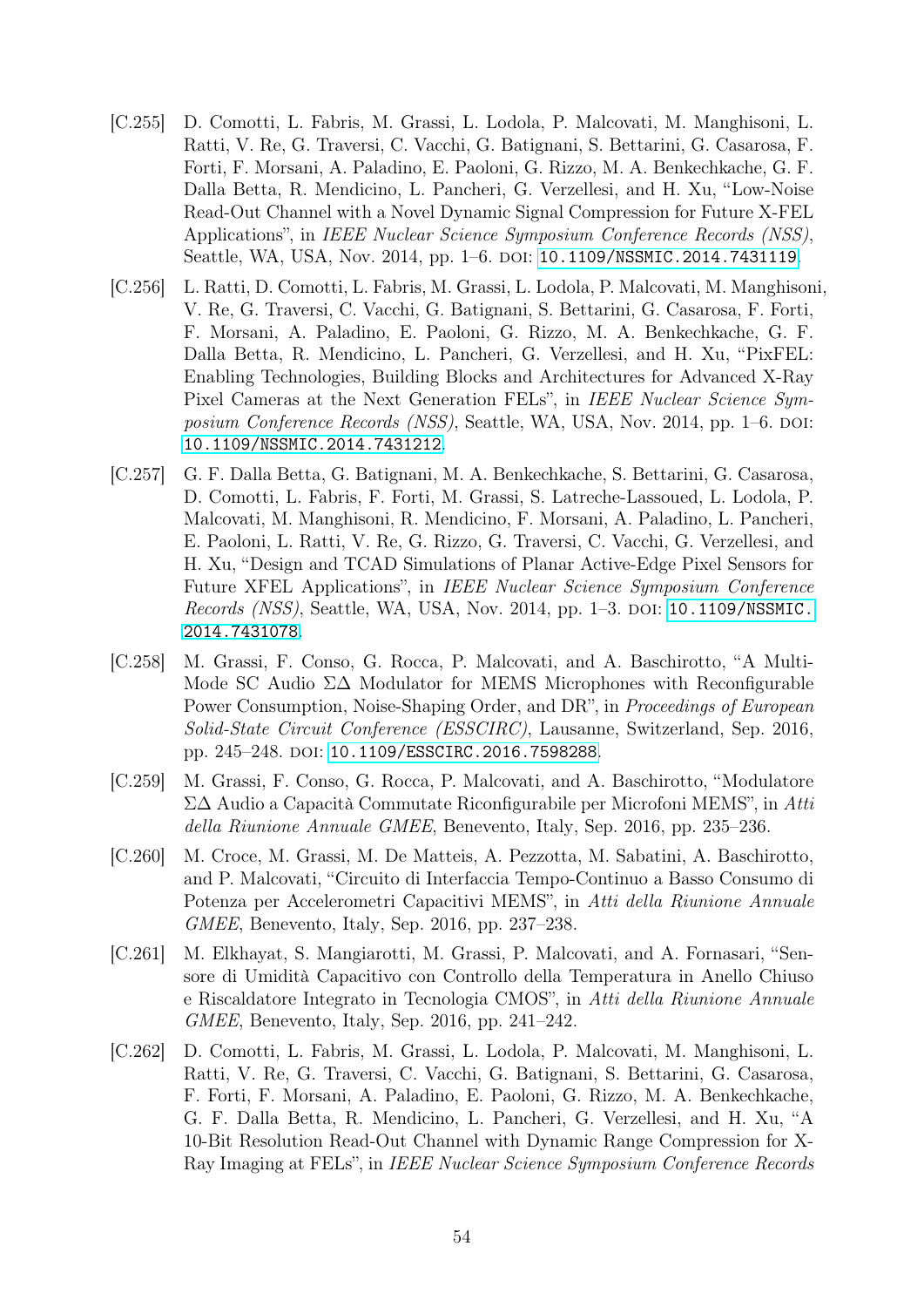(NSS), San Diego, CA, USA, Nov. 2015, pp. 1–5. doi: [10.1109/NSSMIC.2015.](https://doi.org/10.1109/NSSMIC.2015.7581954) [7581954](https://doi.org/10.1109/NSSMIC.2015.7581954).

- <span id="page-54-0"></span>[C.263] M. Croce, C. De Berti, L. Crespi, P. Malcovati, and A. Baschirotto, "Cap-Less Audio Preamplifiers for Silicon Microphones", in Proceedings of IEEE International Conference on Sensors, Orlando, FL, USA, Nov. 2016, pp. 943-945. DOI: [10.1109/ICSENS.2016.7808720](https://doi.org/10.1109/ICSENS.2016.7808720).
- <span id="page-54-5"></span>[C.264] L. Zou, M. D. Blasi, G. Rocca, M. Grassi, P. Malcovati, and A. Baschirotto, "Fully-Integrated Triple-Mode Sigma-Delta Modulator for Speech CODEC", in Proceedings of IEEE Nordic Circuits and Systems Conference (NORCAS), Copenhagen, Denmark, Nov. 2016, pp. 1–4. DOI: 10.1109/NORCHIP. 2016.7792889.
- <span id="page-54-8"></span>[C.265] M. Elkhayat, S. Mangiarotti, C. De Berti, M. Grassi, P. Malcovati, D. Albano, and A. Baschirotto, "Device Matching Measurements in 28-nm Technology for High Energy Physics Experiments", in Proceedings of IEEE International Conference on Electronics Circuits and Systems (ICECS), Monte Carlo, Monaco, Dec. 2016, pp. 13-16. DOI: [10.1109/ICECS.2016.7841120](https://doi.org/10.1109/ICECS.2016.7841120).
- <span id="page-54-1"></span>[C.266] M. Feroci et al., "The LOFT Mission Concept: A Status Update", in Proceedings of SPIE Space Telescopes and Instrumentation, Edinburgh, Scotland, UK, vol. 9905, Jun. 2016, 99051R/1–20. doi: [10.1117/12.2233161](https://doi.org/10.1117/12.2233161).
- <span id="page-54-2"></span>[C.267] L. Lodola, G. Batignani, S. Bettarini, G. Casarosa, L. Fabris, F. Forti, M. Giorgi, M. Grassi, P. Malcovati, M. Manghisoni, F. Morsani, A. Paladino, L. Pancheri, E. Paoloni, L. Ratti, V. Re, G. Rizzo, G. Traversi, C. Vacchi, G. F. Dalla Betta, and M. A. Benkechkache, "PixFEL: Development of an X-Ray Diffraction Imager for Future FEL Applications", in Proceedings of International Workshop on Vertex Detectors (VERTEX), La Biodola, Isola d'Elba, Italy, Sep. 2016, pp. 065/1–8. doi: [10.22323/1.287.0065](https://doi.org/10.22323/1.287.0065).
- <span id="page-54-6"></span>[C.268] L. Lodola, P. Malcovati, L. Ratti, and C. Vacchi, "A Time Interleaved, 10-Bit SAR ADC with Split Capacitor DAC for Diffraction Imaging at X-Ray FELs", in IEEE Nuclear Science Symposium Conference Records (NSS), Strasbourg, France, Nov. 2016, pp. 1-5. DOI: [10.1109/NSSMIC.2016.8069735](https://doi.org/10.1109/NSSMIC.2016.8069735).
- <span id="page-54-3"></span>[C.269] L. Ratti, D. Comotti, L. Fabris, M. Grassi, L. Lodola, P. Malcovati, M. Manghisoni, V. Re, G. Traversi, C. Vacchi, G. Batignani, S. Bettarini, G. Casarosa, F. Forti, F. Morsani, A. Paladino, E. Paoloni, G. Rizzo, M. A. Benkechkache, G. F. Dalla Betta, R. Mendicino, L. Pancheri, G. Verzellesi, and H. Xu, "PFM2: A  $32 \times 32$ Readout Chip for the PixFEL X-Ray Imager Demonstrator", in IEEE Nuclear Science Symposium Conference Records (NSS), Strasbourg, France, Nov. 2016, pp. 1–5. doi: [10.1109/NSSMIC.2016.8069724](https://doi.org/10.1109/NSSMIC.2016.8069724).
- <span id="page-54-7"></span>[C.270] M. Elkhayat, M. Grassi, P. Malcovati, and A. Baschirotto, "A Low Power 14- Bit 1-MS/s Extended-Range Incremental ADC for High Energy Physics Experiments in 28-nm Technology", in Proceedings of IEEE Ph. D. Research in Microelectronics and Electronics (PRIME), Giardini Naxos, Taormina, Italy, Jun. 2017, pp. 109-112. DOI: [10.1109/PRIME.2017.7974119](https://doi.org/10.1109/PRIME.2017.7974119).
- <span id="page-54-4"></span>[C.271] M. Croce, C. De Berti, L. Crespi, P. Malcovati, and A. Baschirotto, "MEMS Microphone Fully-Integrated CMOS Cap-Less Preamplifiers", in Proceedings of IEEE Ph. D. Research in Microelectronics and Electronics (PRIME), Giardini Naxos, Taormina, Italy, Jun. 2017, pp. 37–40. DOI: 10 . 1109 / PRIME . 2017. [7974101](https://doi.org/10.1109/PRIME.2017.7974101).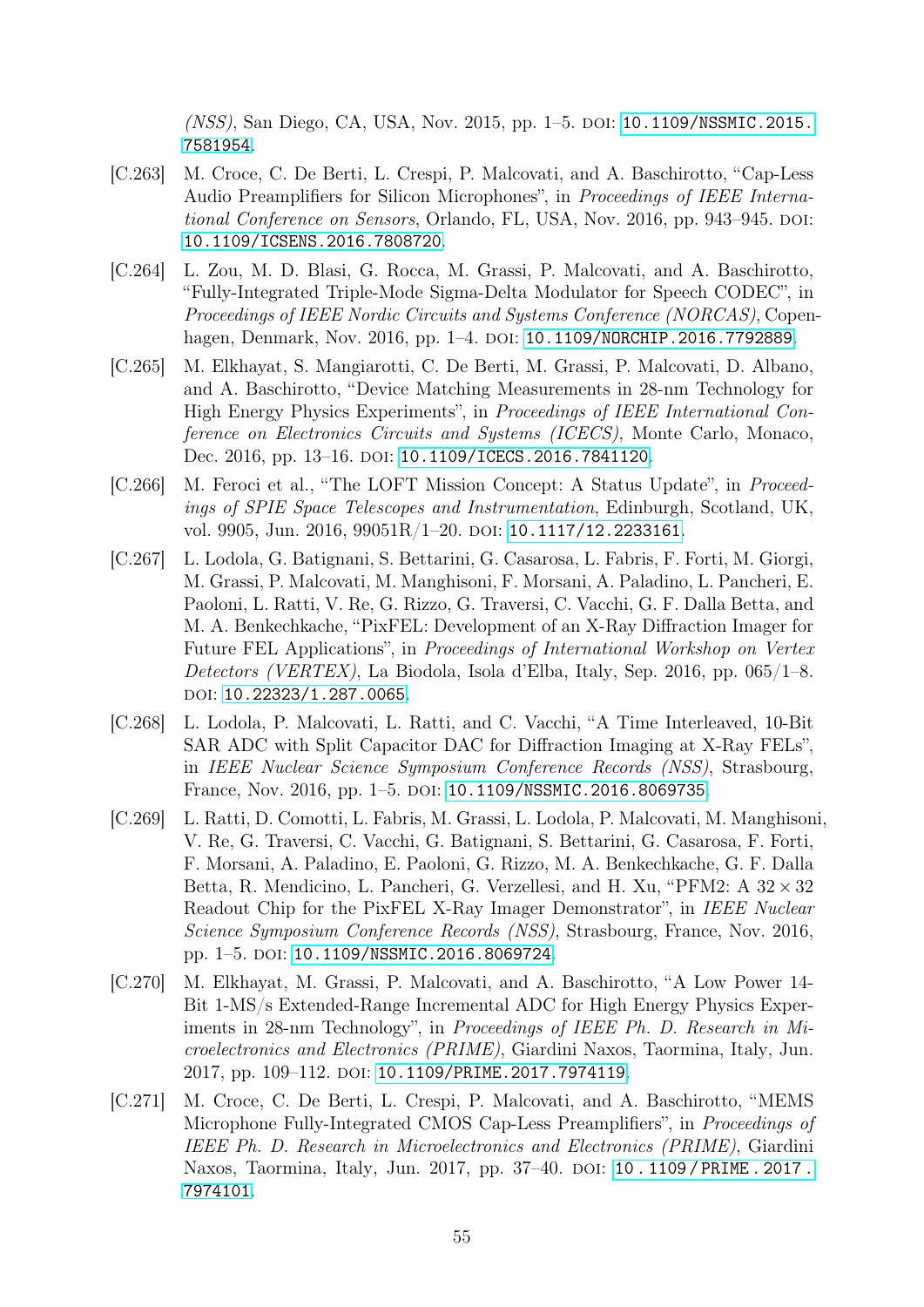- <span id="page-55-0"></span>[C.272] S. Merlo, P. Malcovati, M. Norgia, A. Pesatori, C. Svelto, A. Pniov, A. Zhirnov, E. Nesterov, and V. Karassik, "Runways Ground Monitoring System by Phase-Sensitive Optical-Fiber OTDR", in Proceedings of IEEE International Workshop on Metrology for Aerospace (MAS), Padova, Italy, Jun. 2017, pp. 502–508.
- <span id="page-55-1"></span>[C.273] L. Lodola, L. Ratti, D. Comotti, L. Fabris, M. Grassi, P. Malcovati, M. Manghisoni, V. Re, G. Traversi, C. Vacchi, G. Batignani, S. Bettarini, F. Forti, G. Casarosa, F. Morsani, A. Paladino, E. Paoloni, G. Rizzo, M. A. Benkechkache, G. F. Dalla Betta, R. Mendicino, L. Pancheri, G. Verzellesi, and H. Xu, "A Pixelated X-Ray Detector for Diffraction Imaging at Next-Generation High-Rate FEL Sources", in Proceedings of SPIE Hard X-Ray, Gamma-Ray, and Neutron Detector Physics, San Diego, CA, USA, vol. 10392, Aug. 2017, pp. 103920D/1-11. DOI: [10.1117/](https://doi.org/10.1117/12.2276966) [12.2276966](https://doi.org/10.1117/12.2276966).
- <span id="page-55-8"></span>[C.274] R. Di Lorenzo, M. Grassi, S. Assini, M. Granata, M. Barcella, and P. Malcovati, "Recupero di Energia Elettrica da Piante in Vaso", in Atti della Riunione Annuale GMEE, Modena, Italy, Sep. 2017.
- <span id="page-55-2"></span>[C.275] M. Croce, C. De Berti, L. Crespi, M. Grassi, P. Malcovati, and A. Baschirotto, "Preamplificatori Cap-Less CMOS Interamente Integrati per Microfoni MEMS", in Atti della Riunione Annuale GMEE, Modena, Italy, Sep. 2017.
- <span id="page-55-7"></span>[C.276] M. Elkhayat, S. Mangiarotti, D. Albano, C. De Berti, M. Grassi, P. Malcovati, and A. Baschirotto, "Misure di Matching di Condensatori Integrati in Tecnologia CMOS 28 nm per Esperimenti di Fisica delle Alte Energie", in Atti della Riunione Annuale GMEE, Modena, Italy, Sep. 2017.
- <span id="page-55-3"></span>[C.277] D. Allegri, A. Donida, P. Malcovati, and D. Barrettino, "CMOS-Based Multifrequency Impedance Analyzer for Biomedical Applications", in Proceedings of IEEE International Symposium on Circuits and Systems (ISCAS), Florence, Italy, May 2018, pp. 1–5. DOI: [10.1109/ISCAS.2018.8351287](https://doi.org/10.1109/ISCAS.2018.8351287).
- <span id="page-55-4"></span>[C.278] M. Feroci et al., "The Large Area Detector Onboard the eXTP Mission", in Proceedings of SPIE Space Telescopes and Instrumentation, Austin, TX, USA, vol. 10699, Jul. 2018, pp. 106991C/1-15. DOI: [10.1117/12.2312466](https://doi.org/10.1117/12.2312466).
- <span id="page-55-6"></span>[C.279] M. Elkhayat, M. Grassi, P. Malcovati, and A. Baschirotto, "ADC Incrementale a Due Stadi a 14 Bit in Tecnologia CMOS 28 nm per Sistemi Multi-Sensore", in Atti della Riunione Annuale GMEE, Padova, Italy, Sep. 2018, pp. 365–366.
- <span id="page-55-9"></span>[C.280] A. Liberale, M. Elkhayat, M. Grassi, and P. Malcovati, "Sistema di Pilotaggio in Anello Chiuso per Trasduttori Ultrasonici in Vasche di Pulitura", in Atti della Riunione Annuale GMEE, Padova, Italy, Sep. 2018, pp. 255–256.
- <span id="page-55-5"></span>[C.281] L. Ratti, D. Comotti, L. Fabris, M. Grassi, L. Lodola, P. Malcovati, M. Manghisoni, V. Re, G. Traversi, C. Vacchi, G. Batignani, S. Bettarini, G. Casarosa, F. Forti, F. Morsani, A. Paladino, E. Paoloni, G. Rizzo, M. A. Benkechkache, G. F. Dalla Betta, R. Mendicino, L. Pancheri, G. Verzellesi, and H. Xu, "The PixFEL Front-End for X-Ray Imaging in the Radiation Environment of Next Generation FELs", in IEEE Nuclear Science Symposium Conference Records (NSS), Atlanta, GA, USA, Oct. 2017, pp. 1-4. DOI: [10.1109/NSSMIC.2017.8533009](https://doi.org/10.1109/NSSMIC.2017.8533009).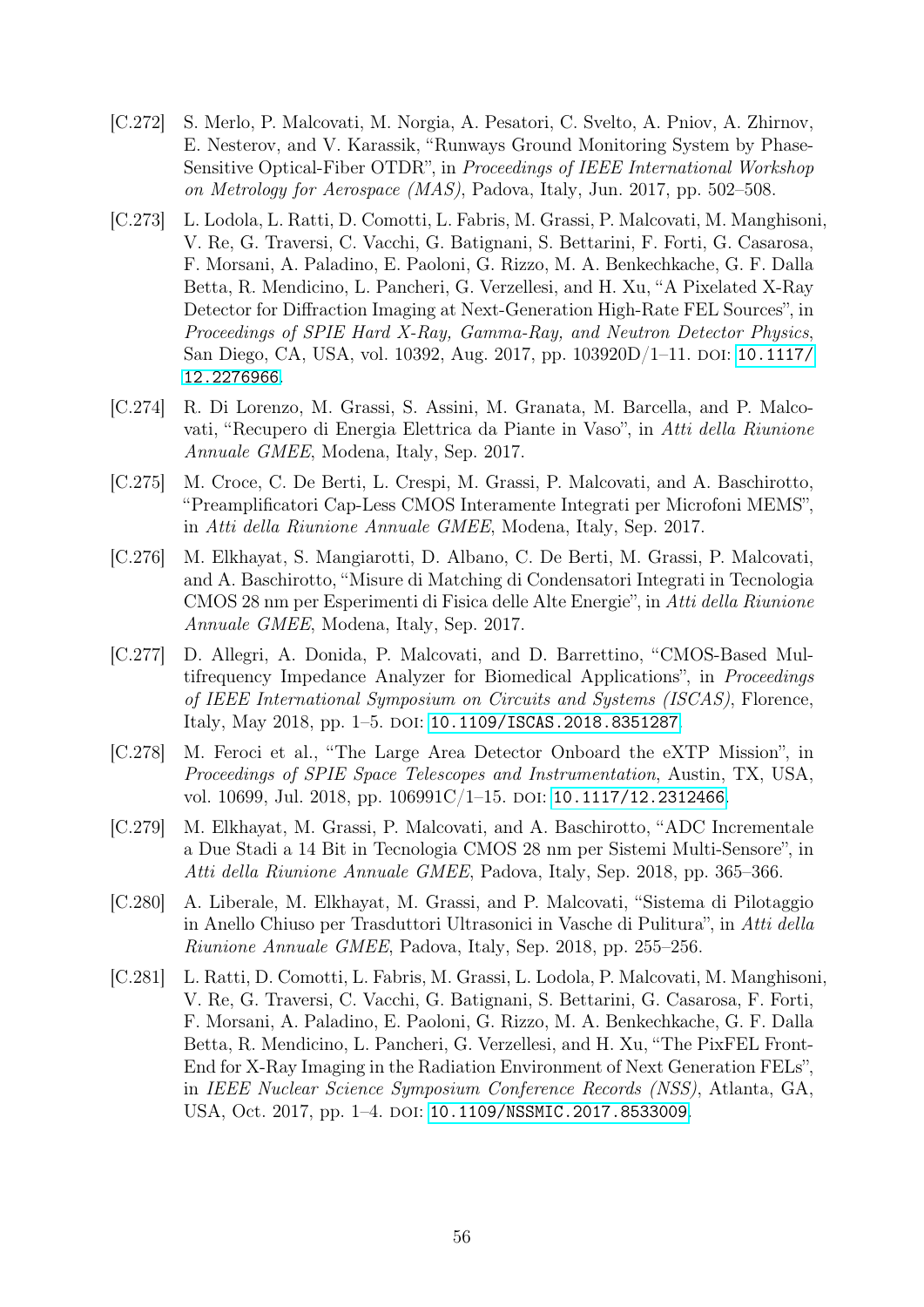### Patents

- <span id="page-56-4"></span>[P.1] C. Calligaro, R. Gastaldi, P. Malcovati, and G. Torelli, "Voltage Generator Circuit Providing Potentials of Opposite Polarity", pat. US 5546044, Aug. 1996.
- <span id="page-56-0"></span>[P.2] D. Bolliger, P. Malcovati, and P. Sarro, "UV Radiation Detector", pat. WO 9729517, Aug. 1997.
- <span id="page-56-3"></span>[P.3] C. Calligaro, P. Malcovati, and G. Torelli, "Voltage Step-Up Circuit with Output Voltage Regulation", pat. US 5777460, Jul. 1998.
- <span id="page-56-2"></span>[P.4] U. Gatti, P. Malcovati, and F. Maloberti, "Bipolar Junction Transistor Charge Transfer Network", pat. EP 1246199, Sep. 2002.
- <span id="page-56-1"></span>[P.5] U. Gatti, P. Malcovati, V. Ferragina, and A. Fornasari, "Voltage Offset Compensation Method for Time Interleaved Multi-Path Analog-to-Digital Sigma-Delta Converters and Respective Circuit", pat. EP 1401105, Jun. 2007.
- <span id="page-56-5"></span>[P.6] M. Belloni, P. Malcovati, A. Baschirotto, and C. Bazzani, "Scalable Buck-Boost DC-DC Converter", pat. US 8872487, Oct. 2014.
- <span id="page-56-6"></span>[P.7] M. H. Freeman, J. Weaver, M. C. Freeman, R. Dieter, G. Noufer, R. Sandusky, J. Sesters, N. E. Farooqi, J. Devoy, J. Cormier, S. Jaeckel, A. Baschirotto, and P. Malcovati, "Electrical Circuit for Delivering Power to Consumer Electronic Devices", pat. US 9312776, Apr. 2016.
- <span id="page-56-7"></span>[P.8] M. H. Freeman, J. Weaver, M. C. Freeman, R. Dieter, G. Noufer, R. Sandusky, J. Sesters, N. E. Farooqi, J. Devoy, J. Cormier, S. Jaeckel, A. Baschirotto, and P. Malcovati, "Electrical Circuit for Delivering Power to Consumer Electronic Devices", pat. US 9431914, Aug. 2016.
- <span id="page-56-8"></span>[P.9] M. H. Freeman, J. Weaver, M. C. Freeman, R. Dieter, A. Baschirotto, P. Malcovati, M. Grassi, G. Noufer, R. Sandusky, N. E. Farooqi, J. Devoy, S. Jaeckel, and M. H. Y. Freeman, "Electrical Circuit for Delivering Power to Consumer Electronic Devices", pat. US 9602016, Mar. 2017.
- <span id="page-56-9"></span>[P.10] M. H. Freeman, J. Weaver, M. C. Freeman, R. Dieter, A. Baschirotto, P. Malcovati, M. Grassi, G. Noufer, R. Sandusky, N. E. Farooqi, J. Devoy, S. Jaeckel, and M. H. Y. Freeman, "Electrical Circuit for Delivering Power to Consumer Electronic Devices", pat. US 9673717, Jun. 2017.
- <span id="page-56-10"></span>[P.11] M. H. Freeman, J. Weaver, M. C. Freeman, R. Dieter, A. Baschirotto, P. Malcovati, M. Grassi, G. Noufer, R. Sandusky, N. E. Farooqi, J. Devoy, S. Jaeckel, and M. H. Y. Freeman, "Electrical Circuit for Delivering Power to Consumer Electronic Devices", pat. US 9748852, Aug. 2017.
- <span id="page-56-11"></span>[P.12] M. H. Freeman, J. Weaver, M. C. Freeman, R. Dieter, A. Baschirotto, P. Malcovati, M. Grassi, G. Noufer, R. Sandusky, N. E. Farooqi, J. Devoy, S. Jaeckel, and M. H. Y. Freeman, "Electrical Circuit for Delivering Power to Consumer Electronic Devices", pat. US 9762132, Sep. 2017.
- <span id="page-56-12"></span>[P.13] M. H. Freeman, J. Weaver, M. C. Freeman, R. Dieter, G. Noufer, R. Sandusky, J. Sesters, N. E. Farooqi, J. Devoy, J. Cormier, S. Jaeckel, A. Baschirotto, and P. Malcovati, "Electrical Circuit for Delivering Power to Consumer Electronic Devices", pat. US 9780677, Oct. 2017.